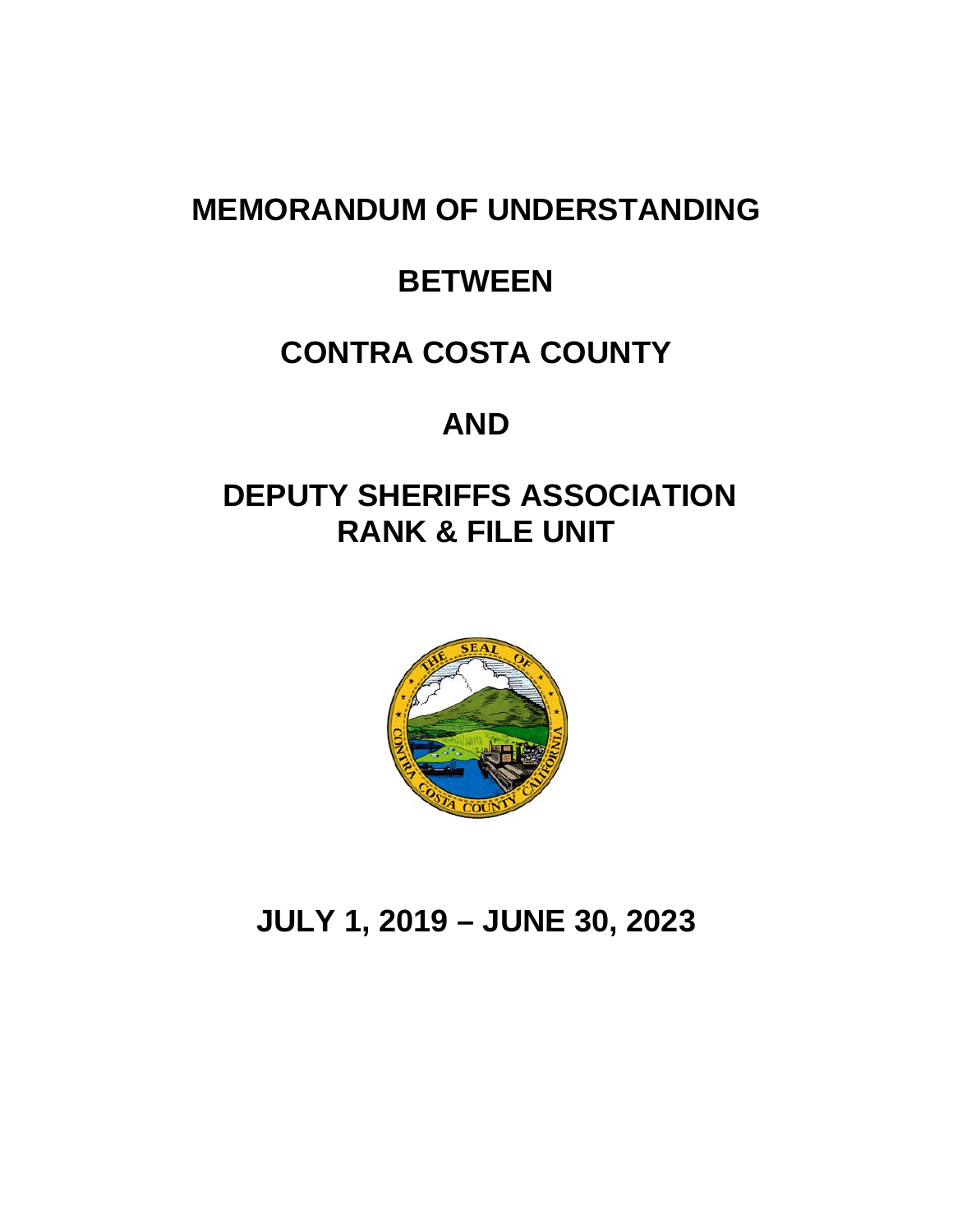#### **DEPUTY SHERIFFS ASSOCIATION RANK & FILE**

#### **TABLE OF CONTENTS**

| <b>SECTION 1</b> | <b>RECOGNITION</b>                                           |  |
|------------------|--------------------------------------------------------------|--|
| 1.1              |                                                              |  |
| 1.2              |                                                              |  |
|                  |                                                              |  |
| <b>SECTION 2</b> | <b>ASSOCIATION SECURITY</b>                                  |  |
| 2.1              |                                                              |  |
| 2.2              |                                                              |  |
| 2.3              |                                                              |  |
| 2.4              |                                                              |  |
| 2.5              |                                                              |  |
| 2.6              |                                                              |  |
| <b>SECTION 3</b> |                                                              |  |
| <b>SECTION 4</b> | OFFICIAL REPRESENTATIVES                                     |  |
| 4.1              |                                                              |  |
| 4.2              |                                                              |  |
| 4.3              |                                                              |  |
| 4.4              |                                                              |  |
| <b>SECTION 5</b> | <b>SALARIES</b>                                              |  |
| 5.1              |                                                              |  |
| 5.2              |                                                              |  |
| 5.3              |                                                              |  |
| 5.4              |                                                              |  |
| 5.5              |                                                              |  |
| 5.6              |                                                              |  |
| 5.7              |                                                              |  |
| 5.8              |                                                              |  |
| 5.9              |                                                              |  |
|                  |                                                              |  |
| 5.10             |                                                              |  |
| 5.11             |                                                              |  |
| 5.12             |                                                              |  |
| 5.13             |                                                              |  |
| 5.14             |                                                              |  |
| <b>SECTION 6</b> | <b>DAYS AND HOURS OF WORK</b>                                |  |
| 6.1              |                                                              |  |
| 6.2              | Time Changes: Pacific Standard Time/Daylight Savings Time 17 |  |
| 6.3              |                                                              |  |
| 6.4              |                                                              |  |
| <b>SECTION 7</b> | <b>OVERTIME AND COMPENSATORY TIME</b>                        |  |
| 7.1              |                                                              |  |
| 7.2              |                                                              |  |
| 7.3              |                                                              |  |
| 7.4              |                                                              |  |
| 7.5              |                                                              |  |
| 7.6              |                                                              |  |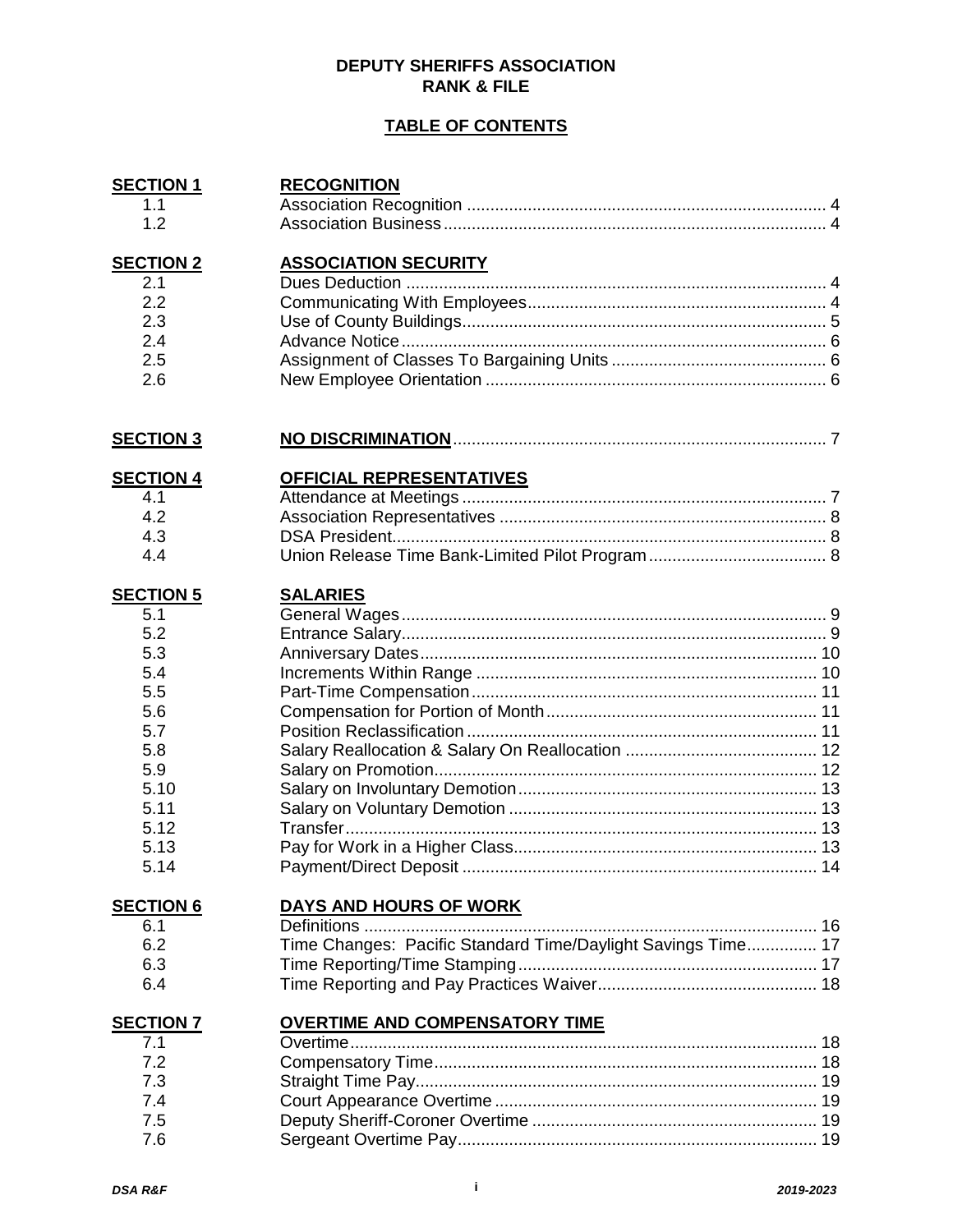| <b>SECTION 8</b>  |                                                                     |  |
|-------------------|---------------------------------------------------------------------|--|
| <b>SECTION 9</b>  |                                                                     |  |
| <b>SECTION 10</b> |                                                                     |  |
| <b>SECTION 11</b> | <b>SENIORITY, WORKFORCE REDUCTION, LAYOFF &amp; REASSIGNMENT</b>    |  |
| 11.1              |                                                                     |  |
| 11.2              |                                                                     |  |
| 11.3              |                                                                     |  |
| 11.4              |                                                                     |  |
| 11.5              |                                                                     |  |
| <b>SECTION 12</b> | <b>HOLIDAYS</b>                                                     |  |
| 12.1              |                                                                     |  |
| 12.2              | Holiday is NOT Worked and Holiday Falls on Scheduled Work Day 27    |  |
| 12.3              | Holiday is NOT Worked and Holiday Falls on Scheduled Day Off 28     |  |
| 12.4              | Holiday is WORKED and Holiday Falls on Scheduled Work Day 29        |  |
| 12.5              | Holiday is Worked and Holiday Falls on Scheduled Day Off  30        |  |
| 12.6              |                                                                     |  |
| 12.7              |                                                                     |  |
| <b>SECTION 13</b> | <b>VACATION LEAVE</b>                                               |  |
| 13.1              |                                                                     |  |
| 13.2              |                                                                     |  |
| 13.3              |                                                                     |  |
| 13.4              |                                                                     |  |
| 13.5<br>13.6      | Vacation Leave on Reemployment From a Layoff List 34                |  |
| 13.7              | Recovery of Vacation Accrual Overpayments/Underpayments  34         |  |
| 13.8              |                                                                     |  |
| <b>SECTION 14</b> | <b>SICK LEAVE</b>                                                   |  |
| 14.1              |                                                                     |  |
| 14.2              |                                                                     |  |
| 14.3              |                                                                     |  |
| 14.4              |                                                                     |  |
| 14.5              |                                                                     |  |
| 14.6              | Worker's Comp & Continuing Pay for Non-Sworn Employees 41           |  |
| 14.7              |                                                                     |  |
| 14.8              |                                                                     |  |
| <b>SECTION 15</b> | <b>LEAVE OF ABSENCE</b>                                             |  |
| 15.1              |                                                                     |  |
| 15.2              |                                                                     |  |
| 15.3              | Family and Medical Leave Act (FMLA) and/or California Family Rights |  |
|                   |                                                                     |  |
| 15.4              |                                                                     |  |
| 15.5              |                                                                     |  |
| 15.6              |                                                                     |  |
| 15.7<br>15.8      |                                                                     |  |
| 15.9              |                                                                     |  |
| 15.10             |                                                                     |  |
| 15.11             |                                                                     |  |
|                   |                                                                     |  |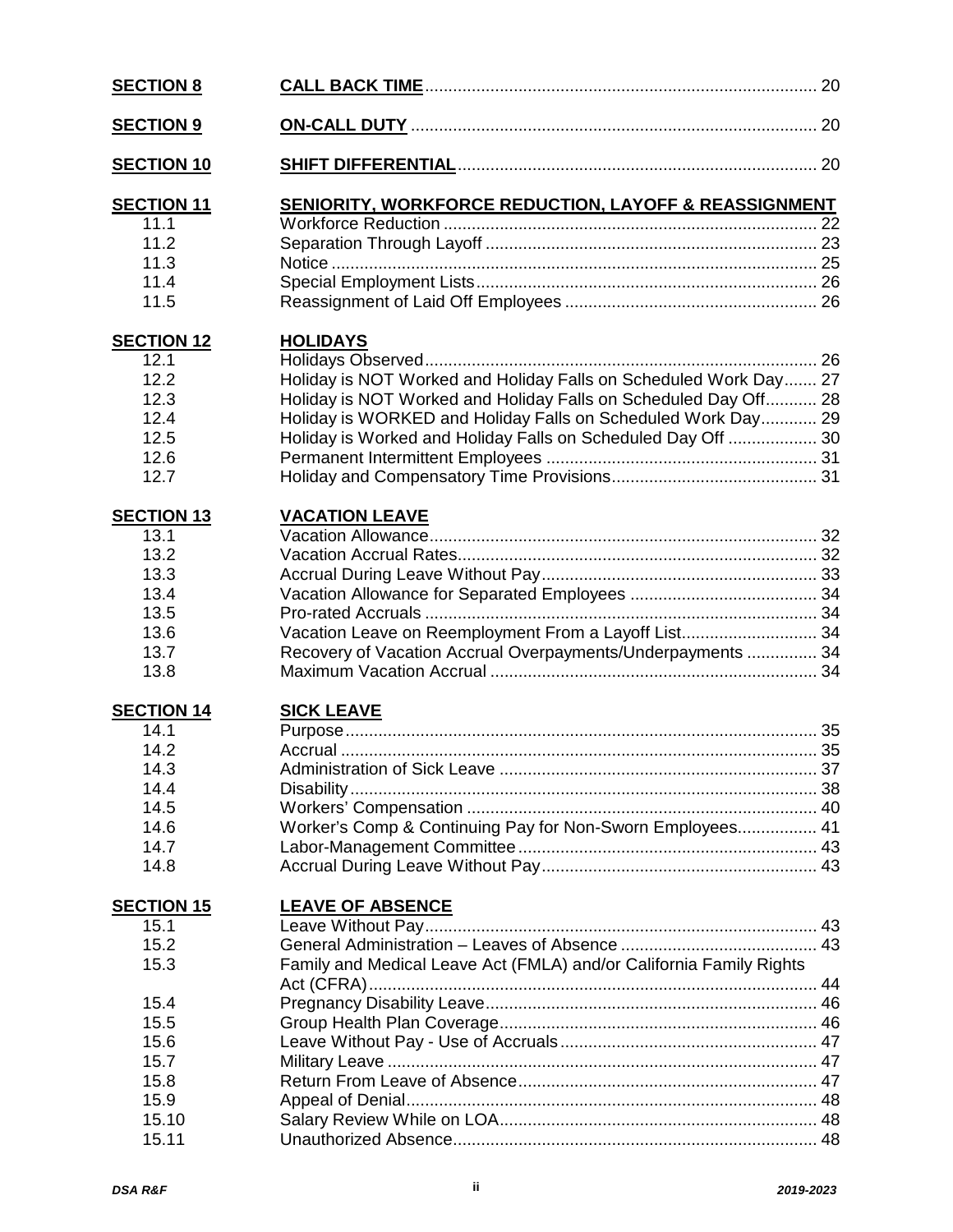| <b>SECTION 16</b> | <u>JURY DUTY AND WITNESS DUTY</u>                                     |  |
|-------------------|-----------------------------------------------------------------------|--|
| 16.1              |                                                                       |  |
| 16.2              |                                                                       |  |
| <b>SECTION 17</b> | <b>MEDICAL, DENTAL, AND LIFE INSURANCE</b>                            |  |
| 17.1              |                                                                       |  |
| 17.2              |                                                                       |  |
| 17.3              |                                                                       |  |
| 17.4              |                                                                       |  |
| 17.5              |                                                                       |  |
| 17.6              |                                                                       |  |
| 17.7              |                                                                       |  |
| 17.8              | Life Insurance Benefit Under Health and Dental Plans 52               |  |
| 17.9              |                                                                       |  |
| 17.10             |                                                                       |  |
| 17.11             |                                                                       |  |
| 17.12             |                                                                       |  |
| 17.13             |                                                                       |  |
| 17.14             |                                                                       |  |
| 17.15             |                                                                       |  |
| 17.16             |                                                                       |  |
| 17.17             |                                                                       |  |
| 17.18             |                                                                       |  |
| 17.19             |                                                                       |  |
|                   |                                                                       |  |
| <b>SECTION 18</b> | PROBATIONARY PERIOD                                                   |  |
| 18.1              |                                                                       |  |
| 18.2              |                                                                       |  |
| 18.3              |                                                                       |  |
| 18.4              |                                                                       |  |
| 18.5              |                                                                       |  |
| 18.6              |                                                                       |  |
| 18.7              |                                                                       |  |
| 18.8              | Probationary Deputy Sheriffs into Investigation Division 59           |  |
| <b>SECTION 19</b> | <b>PROMOTION</b>                                                      |  |
| 19.1              |                                                                       |  |
| 19.2              |                                                                       |  |
| 19.3              |                                                                       |  |
| 19.4              |                                                                       |  |
| 19.5              |                                                                       |  |
| 19.6              |                                                                       |  |
| 19.7              |                                                                       |  |
| 19.8              |                                                                       |  |
|                   | <b>WORK SCHEDULING</b>                                                |  |
| <b>SECTION 20</b> |                                                                       |  |
| 20.1<br>20.2      | Patrol, Detention, Technical Svcs & Court Security Div. Scheduling 60 |  |
| 20.3              |                                                                       |  |
| 20.4              |                                                                       |  |
|                   |                                                                       |  |
| 20.5              |                                                                       |  |
| 20.6              |                                                                       |  |
| 20.7              |                                                                       |  |
| 20.8              |                                                                       |  |
| 20.9              |                                                                       |  |
| 20.10             |                                                                       |  |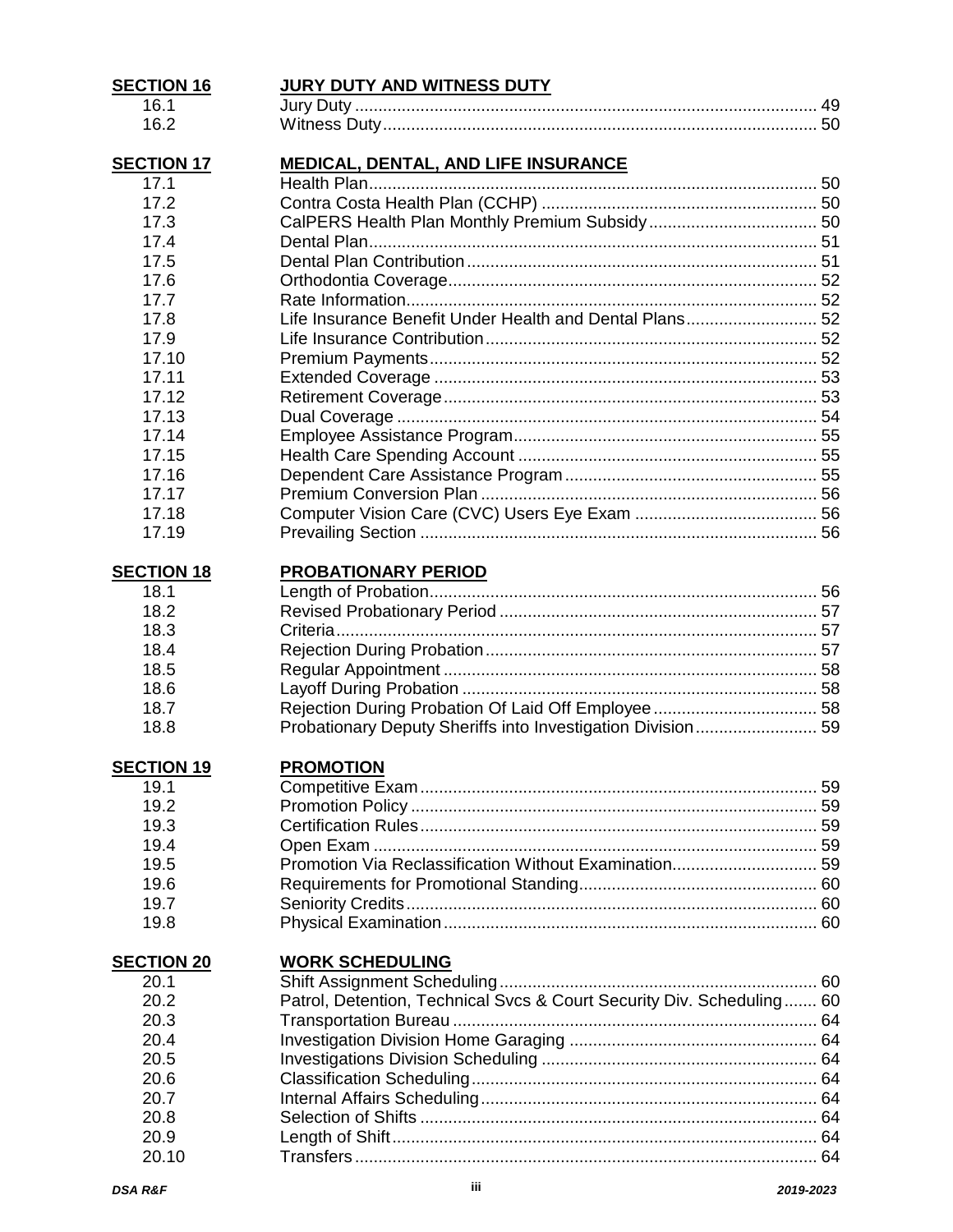| 20.11<br>20.12    |                                                                     |  |
|-------------------|---------------------------------------------------------------------|--|
| <b>SECTION 21</b> | <b>TRANSFER</b>                                                     |  |
| 21.1              |                                                                     |  |
| 21.2              |                                                                     |  |
| 21.3              |                                                                     |  |
| <b>SECTION 22</b> | <b>RESIGNATIONS</b>                                                 |  |
| 22.1              |                                                                     |  |
| 22.2              |                                                                     |  |
| 22.3              |                                                                     |  |
| 22.4              |                                                                     |  |
| 22.5              |                                                                     |  |
| <b>SECTION 23</b> |                                                                     |  |
| 23.1              |                                                                     |  |
| 23.2              | Skelly Requirements - Notice of Proposed Action (Skelly Notice)  68 |  |
| 23.3              |                                                                     |  |
| 23.4              |                                                                     |  |
| 23.5              |                                                                     |  |
| 23.6              | Procedure on Dismissal, Suspension or Disciplinary Demotion  69     |  |
| <b>SECTION 24</b> | <b>GRIEVANCE PROCEDURE</b>                                          |  |
| 24.1              |                                                                     |  |
| 24.2<br>24.3      |                                                                     |  |
| 24.4              |                                                                     |  |
| 24.5              |                                                                     |  |
| 24.6              |                                                                     |  |
| 24.7              |                                                                     |  |
| 24.8              |                                                                     |  |
| 24.9              |                                                                     |  |
|                   |                                                                     |  |
| <b>SECTION 25</b> |                                                                     |  |
| <b>SECTION 26</b> | <b>RETIREMENT CONTRIBUTION</b>                                      |  |
| 26.1<br>26.2      |                                                                     |  |
| 26.3              |                                                                     |  |
| 26.4              | Tier A-Thirty Years of Continuous Service as a Safety Member 78     |  |
| 26.5              |                                                                     |  |
| 26.6              |                                                                     |  |
|                   |                                                                     |  |
| <b>SECTION 27</b> | <b>PREMIUM PAYS</b>                                                 |  |
| 27.1              |                                                                     |  |
| 27.2              |                                                                     |  |
| 27.3              |                                                                     |  |
| 27.4              |                                                                     |  |
| 27.5<br>27.6      |                                                                     |  |
|                   |                                                                     |  |
| <b>SECTION 28</b> | <b>PEACE OFFICER TRAINING (P.O.S.T.)</b>                            |  |
| 28.1              |                                                                     |  |
| 28.2              |                                                                     |  |
| 28.3              |                                                                     |  |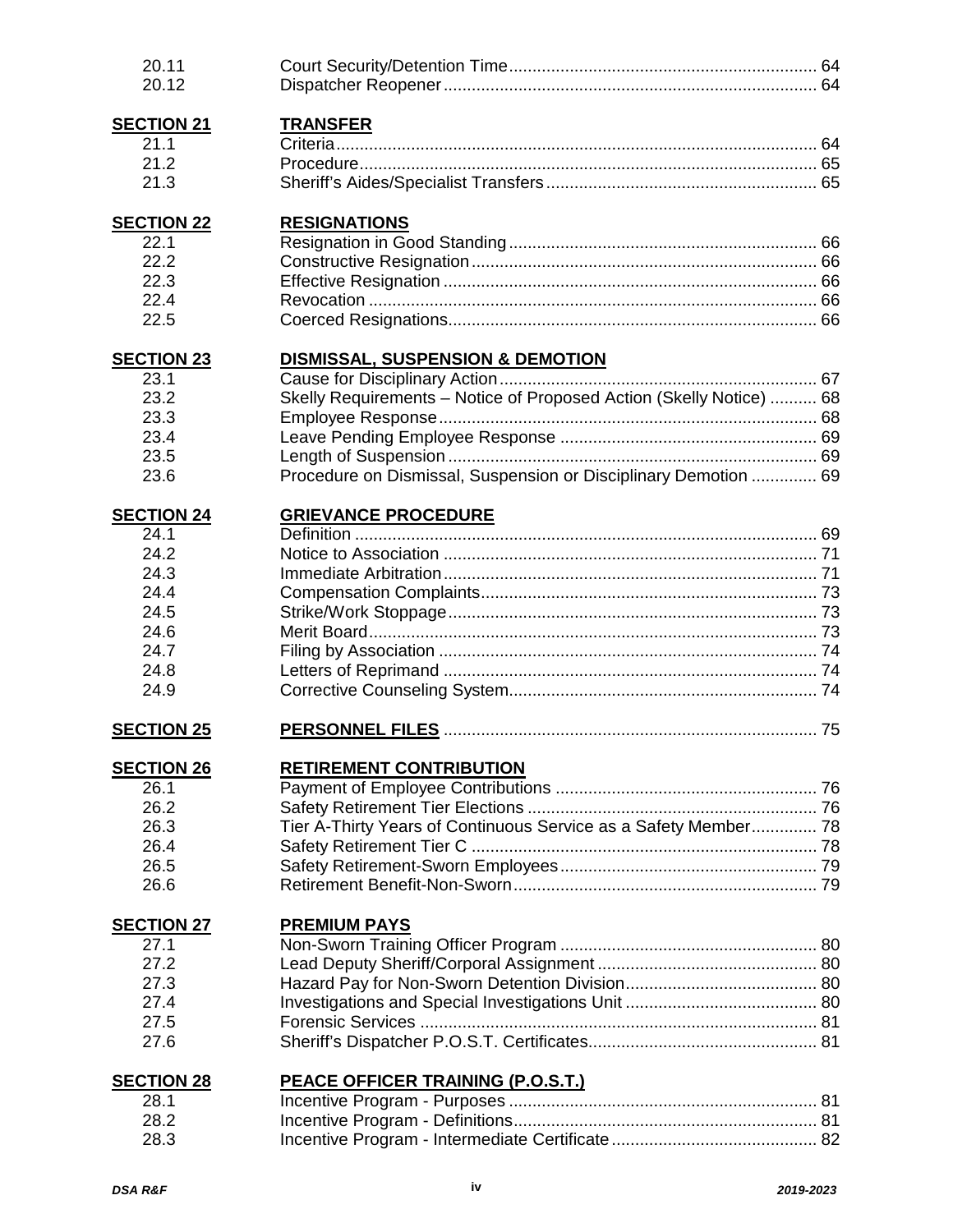| 28.4<br>28.5                                      |                                                                       |  |
|---------------------------------------------------|-----------------------------------------------------------------------|--|
| <b>SECTION 29</b><br>29.1<br>29.2<br>29.3<br>29.4 | <b>UNIFORMS</b>                                                       |  |
| <b>SECTION 30</b>                                 |                                                                       |  |
| <b>SECTION 31</b>                                 | <b>COMPENSATION FOR OFF-DUTY CANINE CARE 83</b>                       |  |
| <b>SECTION 32</b>                                 |                                                                       |  |
| <b>SECTION 33</b>                                 |                                                                       |  |
| <b>SECTION 34</b>                                 | <b>REIMBURSE FOR MEAL EXP/CHARGES FOR DET. DIV. MEALS 85</b>          |  |
| <b>SECTION 35</b><br>35.1<br>35.2                 | <b>COMPENSATION FOR LOSS/DAMAGE TO PERSONAL PROPERTY</b>              |  |
| <b>SECTION 36</b>                                 |                                                                       |  |
| <b>SECTION 37</b>                                 |                                                                       |  |
| <b>SECTION 38</b>                                 | LENGTH OF SERVICE DEF. (for service awards and vacation accruals)  88 |  |
| <b>SECTION 39</b>                                 |                                                                       |  |
| <b>SECTION 40</b>                                 |                                                                       |  |
| <b>SECTION 41</b>                                 |                                                                       |  |
| <b>SECTION 42</b>                                 |                                                                       |  |
| <b>SECTION 43</b>                                 | PERMANENT PART-TIME EMPLOYEE BENEFITS 89                              |  |
| <b>SECTION 44</b>                                 | PERMANENT-INTERMITTENT EMPLOYEE BENEFITS  89                          |  |
| <b>SECTION 45</b>                                 | <b>HEALTH BEN FOR EMPLOYEES NOT OTHERWISE COVERED 89</b>              |  |
| <b>SECTION 46</b>                                 |                                                                       |  |
| <b>SECTION 47</b>                                 |                                                                       |  |
| <b>SECTION 48</b>                                 |                                                                       |  |
| <b>SECTION 49</b>                                 |                                                                       |  |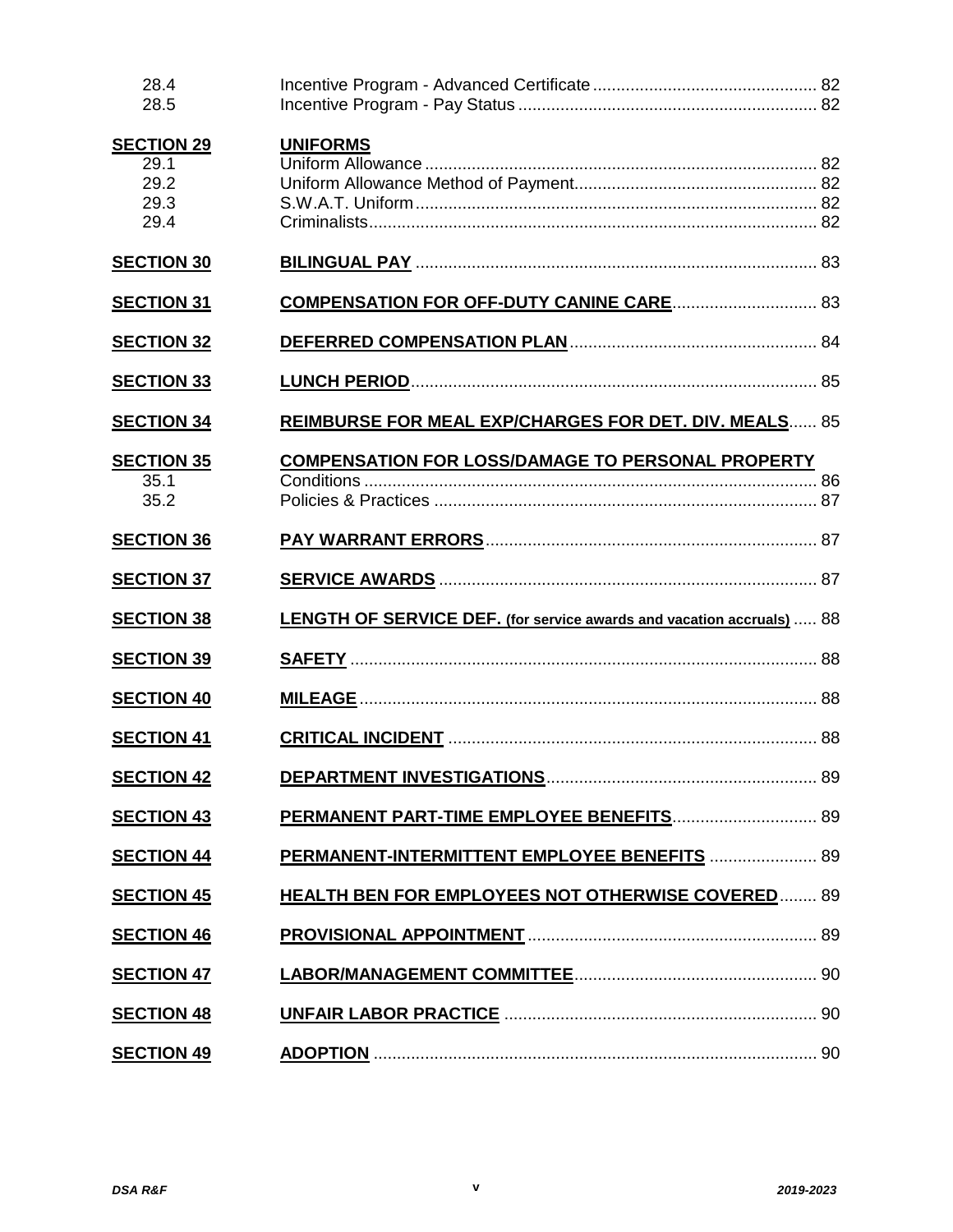| <b>SECTION 50</b> | <b>SCOPE OF AGREEMENT AND SEVERABILITY OF PROVISIONS</b> |  |
|-------------------|----------------------------------------------------------|--|
| 50.1              |                                                          |  |
| 50.2              |                                                          |  |
| 50.3              |                                                          |  |
| 50.4              |                                                          |  |
| <b>SECTION 51</b> | DAST DRACTICES/EYISTING                                  |  |

| <b>SECTION 51</b> | <b>PAST PRACTICES/EXISTING</b> |
|-------------------|--------------------------------|
|                   |                                |

## **ATTACHMENTS**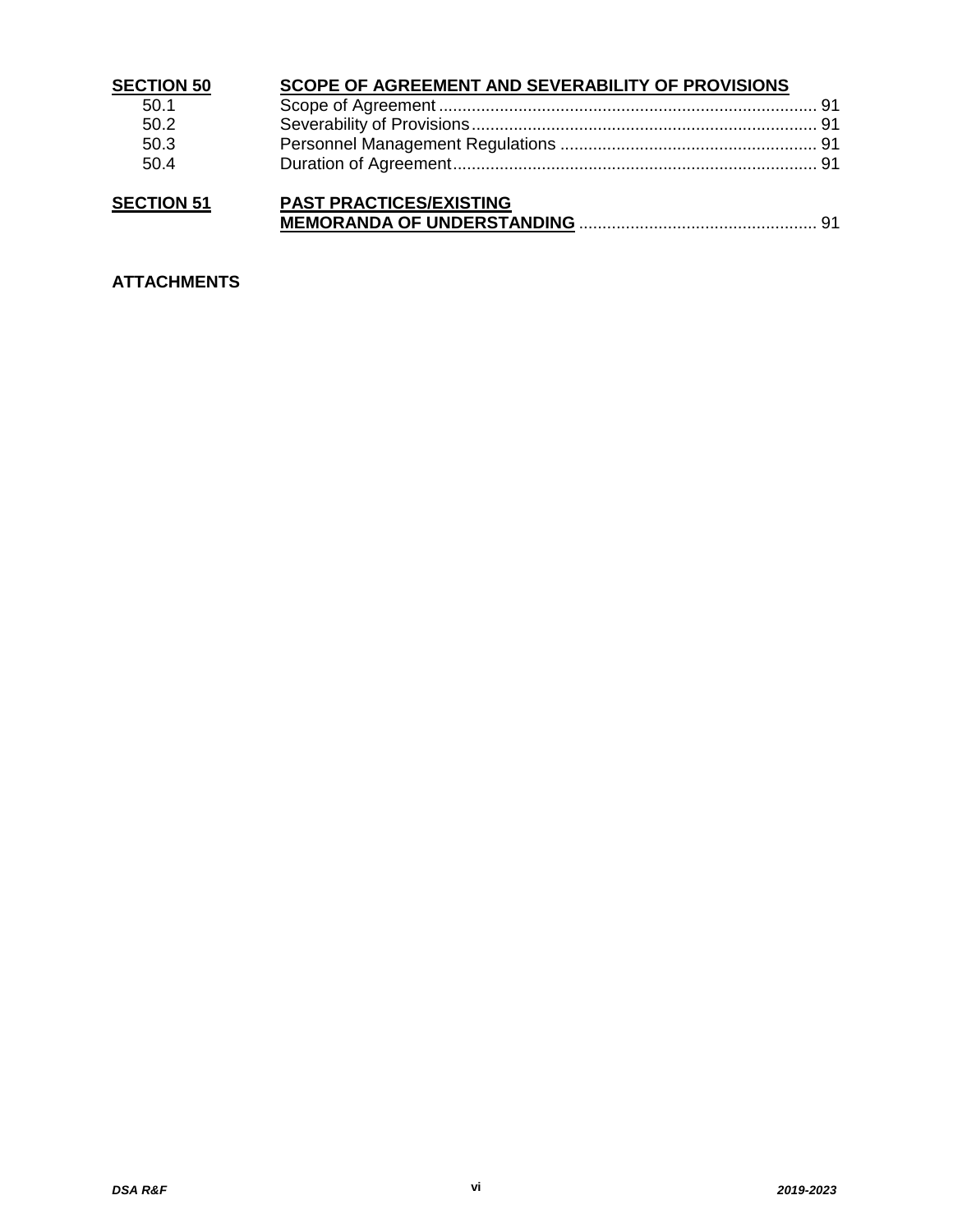#### **MEMORANDUM OF UNDERSTANDING BETWEEN CONTRA COSTA COUNTY AND DEPUTY SHERIFFS ASSOCIATION**

#### **RANK & FILE UNIT**

This Memorandum of Understanding (MOU) is entered into pursuant to the authority contained in Board of Supervisors Resolution 81/1165 and has been jointly prepared by the parties.

The Employee Relations Officer (County Administrator) is the representative of Contra Costa County in employer-employee relations matters as provided in Board of Supervisors Resolution 81/1165, Section 34-8.012.

The parties have met and conferred in good faith regarding wages, hours and other terms and conditions of employment for the employees in units in which the Association is the recognized representative, have freely exchanged information, opinions and proposals and have endeavored to reach agreement on all matters relating to the employment conditions and employer-employee relations covering such employees.

This MOU shall be presented to the Contra Costa County Board of Supervisors as the joint recommendations of the undersigned for salary and benefits for the term as set forth herein.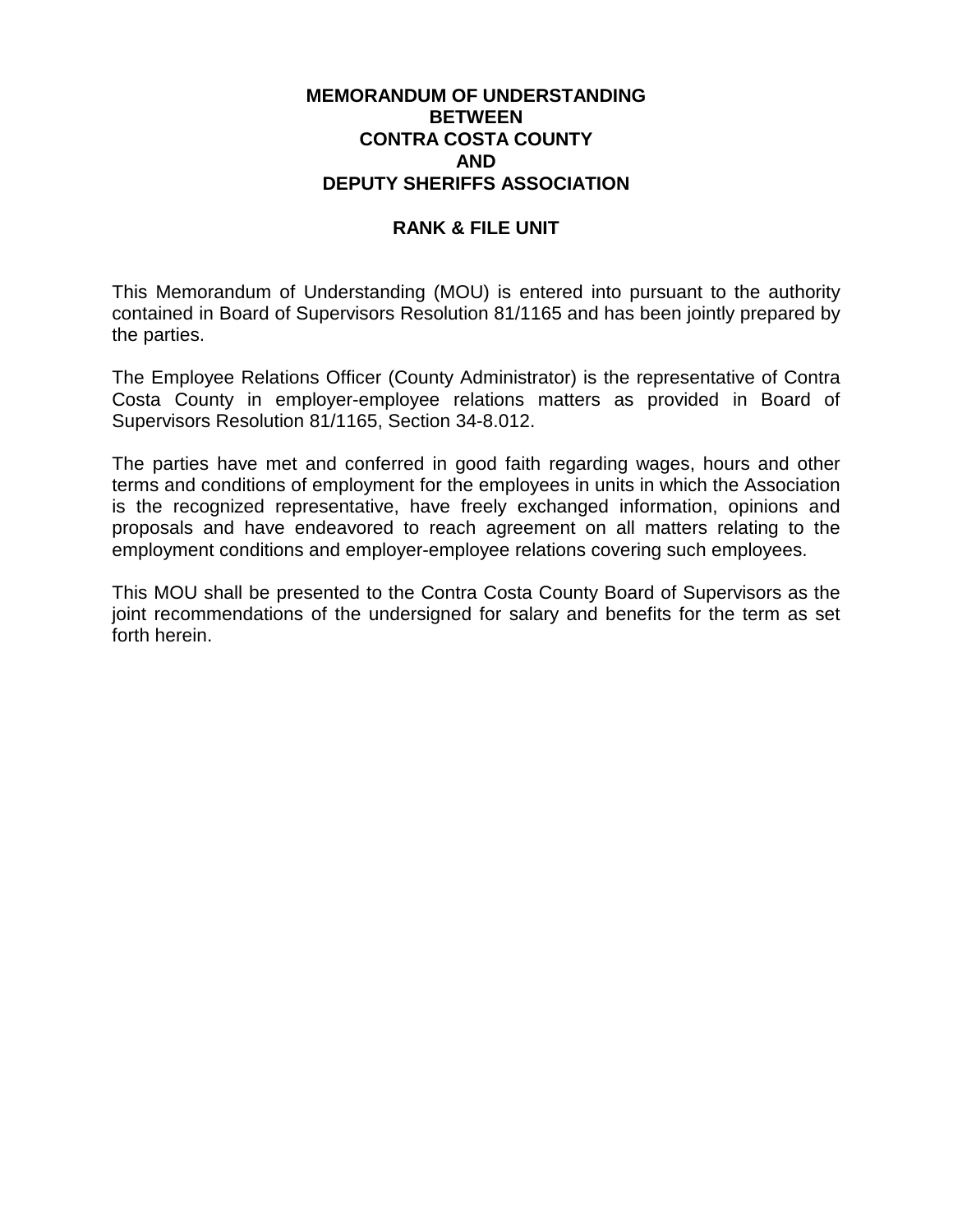#### **DEFINITIONS**

**Appointing Authority**: Department Head unless otherwise provided by statute or ordinance.

**Association:** Deputy Sheriffs Association (DSA).

**Class:** A group of positions sufficiently similar with respect to the duties and responsibilities that similar selection procedures and qualifications may apply and that the same descriptive title may be used to designate each position allocated to the group.

**Class Title:** The designation given to a class, to each position allocated to the class, and to the employees allocated to the class.

#### **County:** Contra Costa County.

**Demotion:** The change of a permanent employee to another position in a class allocated to a salary range for which the top step is lower than the top step of the class which the employee formerly occupied except as provided for under "Transfer" or as otherwise provided for in this MOU, in the Personnel Management Regulations, or in specific resolutions governing deep classifications.

**Director of Human Resources:** The person designated by the County Administrator to serve as the Assistant County Administrator-Director of Human Resources.

**Eligible:** Any person whose name is on an employment or reemployment or layoff list for a given classification.

**Employee:** A person who is an incumbent of a position or who is on leave of absence in accordance with provisions of this MOU and whose position is held pending his/her return.

**Employment List:** A list of persons who have been found qualified for employment in a specific class.

**Layoff List:** A list of persons who have occupied positions allocated to a class in the Merit System and who have been involuntarily separated by layoff or displacement or have voluntarily demoted in lieu of layoff.

**Permanent-Intermittent Position:** Any position which requires the services of an incumbent for an indefinite period but on an intermittent basis, as needed, paid on an hourly basis.

**Permanent Part-Time Position:** Any position which will require the services of an incumbent for an indefinite period but on a regularly scheduled less than full time basis.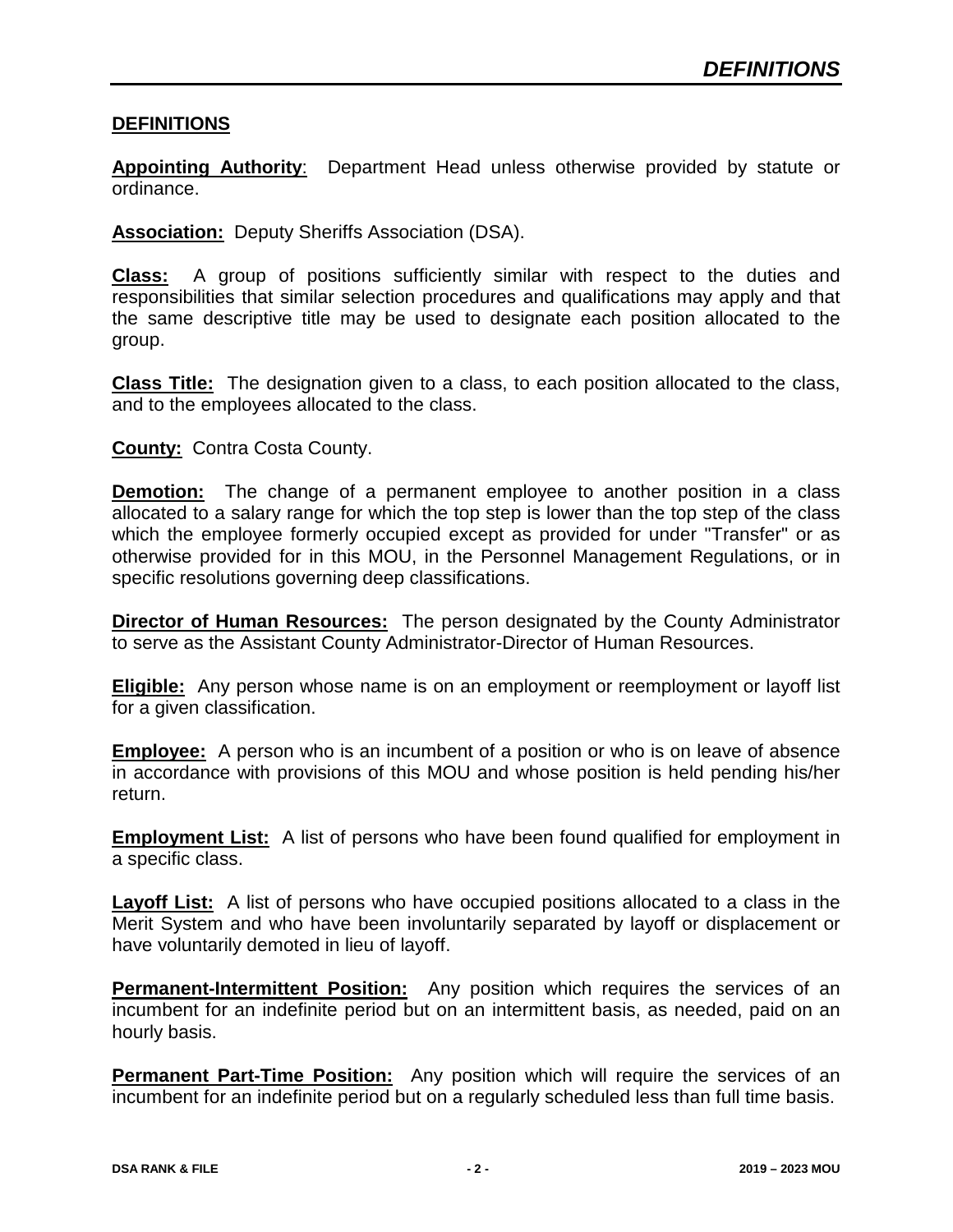**Permanent Position:** Any position which has required, or which will require the services of an incumbent without interruption, for an indefinite period.

**Project Employee:** An employee who is engaged in a time limited program or service by reason of limited or restricted funding. Such positions are typically funded from outside sources but may be funded from County revenues. Project employees are not covered by the Merit System and may be terminated at any time without regard to the provisions of this Memorandum of Understanding, and without right of appeal or hearing or recourse to the grievance procedure specified herein. Any provision of this Memorandum of Understanding which pertains to layoff or seniority are not applicable to project employees.

**Promotion:** The change of a permanent employee to another position in a class allocated to a salary range for which the top step is higher than the top step of the class which the employee formerly occupied, except as provided for under "Transfer" or as otherwise provided for in this MOU, in the Personnel Management Regulations, or in specific resolutions governing deep classes.

**Position:** The assigned duties and responsibilities calling for the regular full time, parttime or intermittent employment of a person.

**Reallocation:** The act of reassigning an individual position from one class to another class at the same range of the salary schedule or to a class which is allocated to another range that is within five (5) percent of the top step, except as otherwise provided for in the Personnel Management Regulations, deep class resolutions or other ordinances.

**Reclassification:** The act of changing the allocation of a position by raising it to a higher class or reducing it to a lower class on the basis of significant changes in the kind, difficulty or responsibility of duties performed in such position.

**Reemployment List:** A list of persons, who have occupied positions allocated to any class in the merit system and, who have voluntarily separated and are qualified for consideration for reappointment under the Personnel Management Regulations governing reemployment.

**Resignation:** The voluntary termination of permanent service with the County from a position in the merit system.

**Temporary Employment:** Any employment in the merit system which will require the services of an incumbent for a limited period of time, paid on an hourly basis, not in an allocated position or in permanent status.

**Transfer:** The change of an employee who has permanent status in a position to another position in the same class in a different department, or to another position in a class which is allocated to a range on the salary plan that is within five percent (5%) of the top step as the class previously occupied by the employee.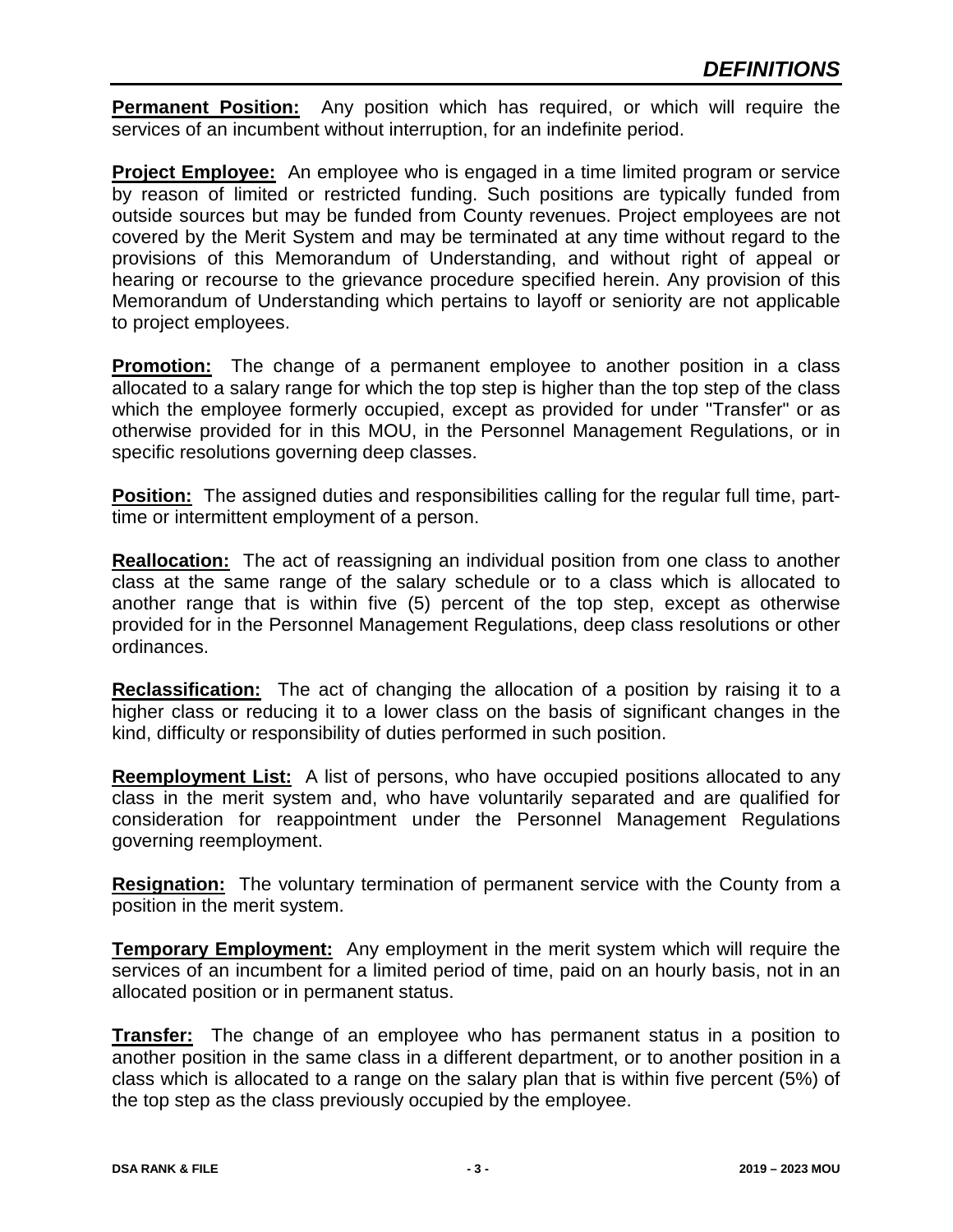#### **SECTION 1 - RECOGNITION**

**1.1 Association Recognition.** The Association is the formally recognized employee organization for the Deputy Sheriffs Rank & File Unit and such organization has been certified as such pursuant to Chapter 34-12 of Board of Supervisor's Resolution 81/1165.

**1.2 Association Business.** All elected members of the Board of the governing body of the DSA and any general member having agendized business before the Board requiring the member's personal appearance may be allowed to attend said Board meeting during duty hours without any loss of pay or benefit, provided that at least twenty-four (24) hour advance written request is made.

The first-line supervisor of the member shall be empowered to grant release time, if the granting of same would not require added costs (i.e., overtime or replacement by a temporary employee). Operational impact will also be considered.

## **SECTION 2 - ASSOCIATION SECURITY**

**2.1 Dues Deduction.** Pursuant to Board of Supervisors' Resolution No. 81/1165, only a majority representative may have dues deduction and as such the Association has the exclusive privilege of dues deduction for all employees in its units.

- A. Notification of Dues Deduction Changes. The Association shall regularly provide the County in a manner that has been mutually agreed upon, with the names of employees for whom dues deductions should be initiated, changed, or discontinued pursuant to this section. The Association will submit a spreadsheet in an agreed upon format to the Office of the Auditor-Controller via email. Requests for dues deductions received by the Auditor-Controller by the close of business at least five (5) business days prior to the end of the pay period will be implemented in the following pay period.
- B. The Association shall indemnify, defend, and save the County harmless against any and all claims, demands, suits, orders, or judgments, or other forms of liability that arise out of or by reason of this Association Security Section, or action taken or not taken by the County under this Section. This includes, but is not limited to, the County's Attorneys' fees and costs. The provisions of this subsection shall not be subject to the grievance procedure.
- C. The County Human Resources Department shall monthly furnish a list of all new hires to the Association.

**2.2 Communicating With Employees.** The Association shall be allowed to use designated portions of bulletin boards or display areas in public portions of County buildings or in public portions of offices in which there are employees represented by the Association, provided the communications displayed have to do with official organization business such as times and places of meetings and further provided that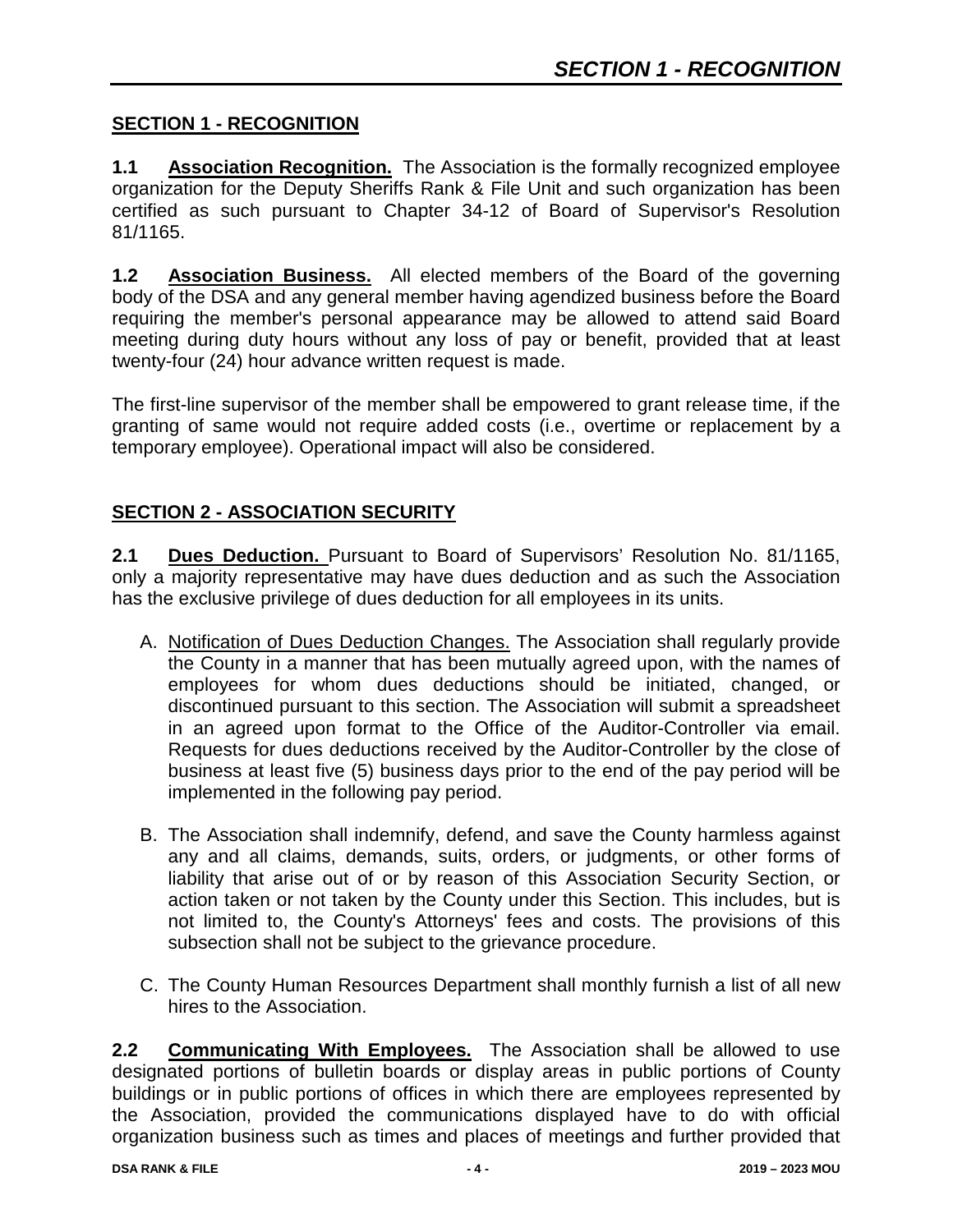the Association appropriately posts and removes the information. The department head reserves the right to remove objectionable materials after notification to and discussion with the Association.

Representatives of the Association, not on County time, shall be permitted to place a supply of employee literature at specific locations in County buildings if arranged through the Labor Relations Manager; said representatives may distribute employee organization literature in work areas (except work areas not open to the public) if the nature of the literature and the proposed method of distribution are compatible with the work environment and work in progress. Such placement and/or distribution shall not be performed by on duty employees.

The Association shall be allowed access to work locations in which it represents employees for the following purposes:

- a. to post literature on bulletin boards;
- b. to arrange for use of a meeting room;
- c. to leave and/or distribute a supply of literature as indicated above;
- d. to represent an employee on a grievance, and/or to contact an Association officer on a matter within the scope of representation.

In the application of this provision, it is agreed and understood that in each such instance advance arrangements including disclosure of which of the above purposes is the reason for the visit, will be made with the departmental representative in charge of the work area, and the visit will not interfere with County services.

**2.3 Use of County Buildings.** The Association shall be allowed the use of areas normally used for meeting purposes for meetings of County employees during non-work hours when:

- a. Such space is available and its use by the Association is scheduled twenty-four (24) hours in advance;
- b. there is no additional cost to the County;
- c. it does not interfere with normal County operations;
- d. employees in attendance are not on duty and are not scheduled for duty;
- e. the meetings are on matters within the scope of representation.

The administrative official responsible for the space shall establish and maintain scheduling of such uses. The Association shall maintain proper order at the meeting, and see that the space is left in a clean and orderly condition.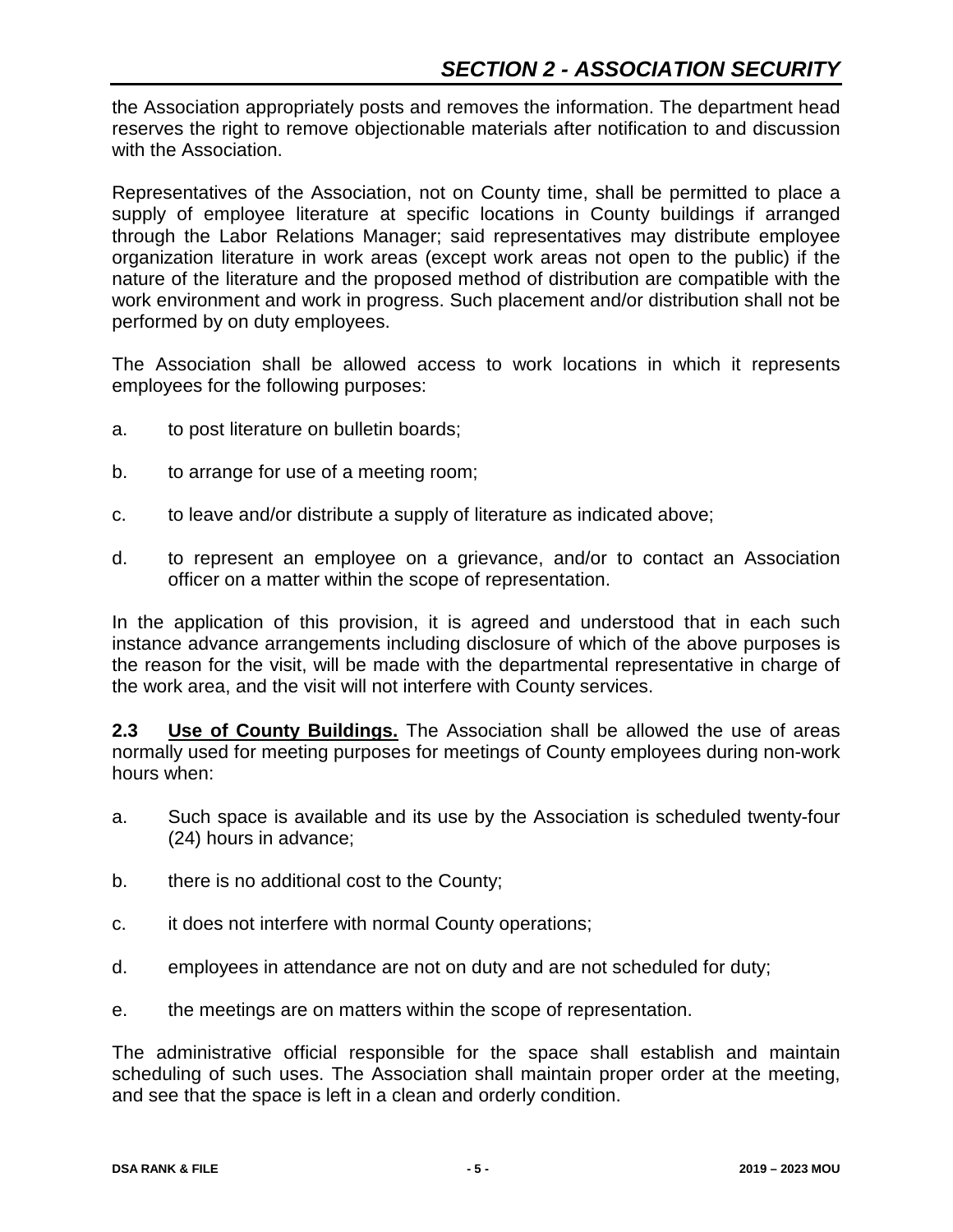The use of County equipment (other than items normally used in the conduct of business meetings, such as desks, chairs, ashtrays, and blackboards) is prohibited, even though it may be present in the meeting area.

**2.4 Advance Notice.** The Association shall, except in cases of emergency, have the right to reasonable notice of any ordinance, rule, resolution or regulation directly relating to matters within the scope of representation proposed to be adopted by the Board, or boards and commissions designated by the Board, and to meet with the body considering the matter.

The listing of an item on a public agenda, or the mailing of a copy of a proposal at least seventy-two (72) hours before the item will be heard, or the delivery of a copy of the proposal at least twenty-four (24) hours before the item will be heard, shall constitute notice.

In cases of emergency when the Board, or boards and commissions designated by the Board determines it must act immediately without such notice or meeting, it shall give notice and opportunity to meet as soon as practical after its action.

**2.5 Assignment of Classes to Bargaining Units.** The County shall assign new classes in accordance with the following procedure:

- a. Initial Determination. When a new class title is established, the Labor Relations Manager shall review the composition of existing representation units to determine the appropriateness of including some or all of the employees in the new class in one or more existing representation units, and within a reasonable period of time shall notify all recognized employee organizations of his determination.
- b. Final Determination. This determination is final unless within ten (10) days after notification a recognized employee organization requests in writing to meet and confer thereon.
- c. Meet and Confer and Other Steps. The Labor Relations Manager shall meet and confer with such requesting organizations (and with other recognized employee organizations where appropriate) to seek agreement on this matter within sixty (60) days after the ten-day period in Subsection (b), unless otherwise mutually agreed. Thereafter, the procedures in cases of agreement and disagreement, arbitration referral and expenses, and criteria for determination shall conform to those in Subsections (d) through (i) of Section 34-12.008 of Board of Supervisors Resolution 81/1165.

# **2.6 New Employee Orientation.**

A. The County will provide a written statement to each new employee hired into a classification in any of the bargaining units represented by the Association, that the employee's classification is represented by the Association and the name of a representative of the Association. For purposes of this section, a "new employee" is any person not previously represented by the Association who is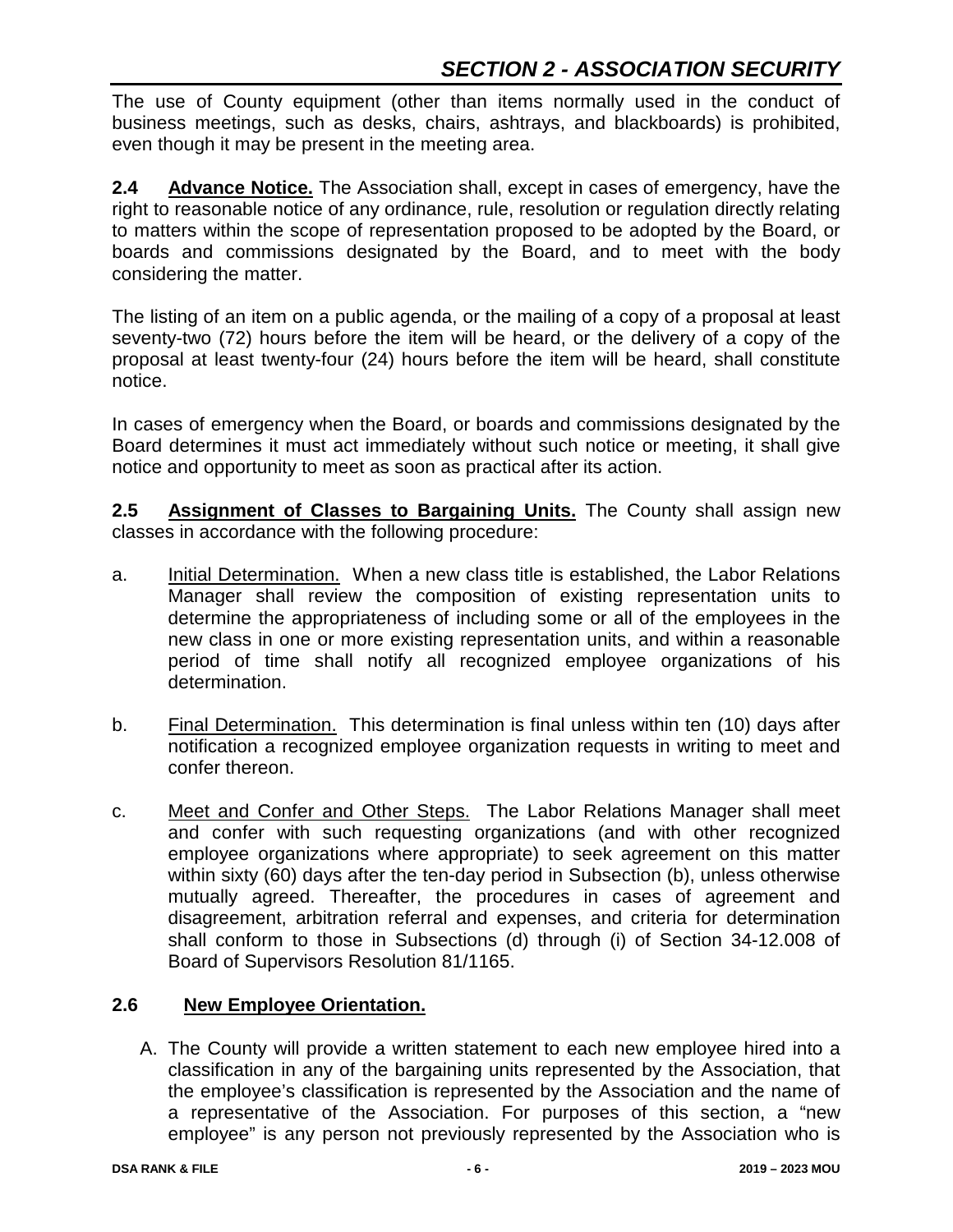hired into a position represented by the Association whether by new hire, transfer or promotion. The department will notify the Association within ten (10) days of hire of the new employee's name, position, and any personal contact information (including address, phone number, and email) that the County has on record.

- B. The County will provide written notice of both Employer-wide and departmentlevel new employee orientations (no matter how few participants, and whether in person, online or through other means or mediums) to the Association, at least ten (10) days prior to the event. Where the department holds bi-yearly orientations as a result of Academy graduations, or where the department holds quarterly new employee orientations as part of its onboarding program, the Association may attend those orientations and conduct a presentation in the manner described in this section.
- C. The new employee orientation notice provided to the Association will include the date, time, and location of the orientation.
- D. For Department-level new employee orientations, representatives of the Association shall be permitted to make a presentation of up to sixty (60) minutes, and present written materials, during a portion of the orientation.
- E. A bargaining unit member attending orientation as an Association representative shall be given paid release time sufficient to cover the Association presentation and travel time. The Association will provide the names of any employees who they wish to be released at least 48 hours in advance to the Labor Relations Manager.

## **SECTION 3 - NO DISCRIMINATION**

There shall be no discrimination because of race, creed, color, national origin, sex, sexual orientation or Association activities against any employee or applicant for employment by the County or by anyone employed by the County; and to the extent prohibited by applicable State and Federal law there shall be no discrimination because of age. There shall be no discrimination against any disabled person solely because of such disability unless that disability prevents the person from meeting the minimum standards established for a position or from carrying out the duties of the position safely.

## **SECTION 4 - OFFICIAL REPRESENTATIVES**

**4.1 Attendance at Meetings.** Employees designated as official representatives of the Association shall be allowed to attend meetings held by County agencies during regular working hours on County time as follows:

a. If their attendance is required by the County at a specific meeting;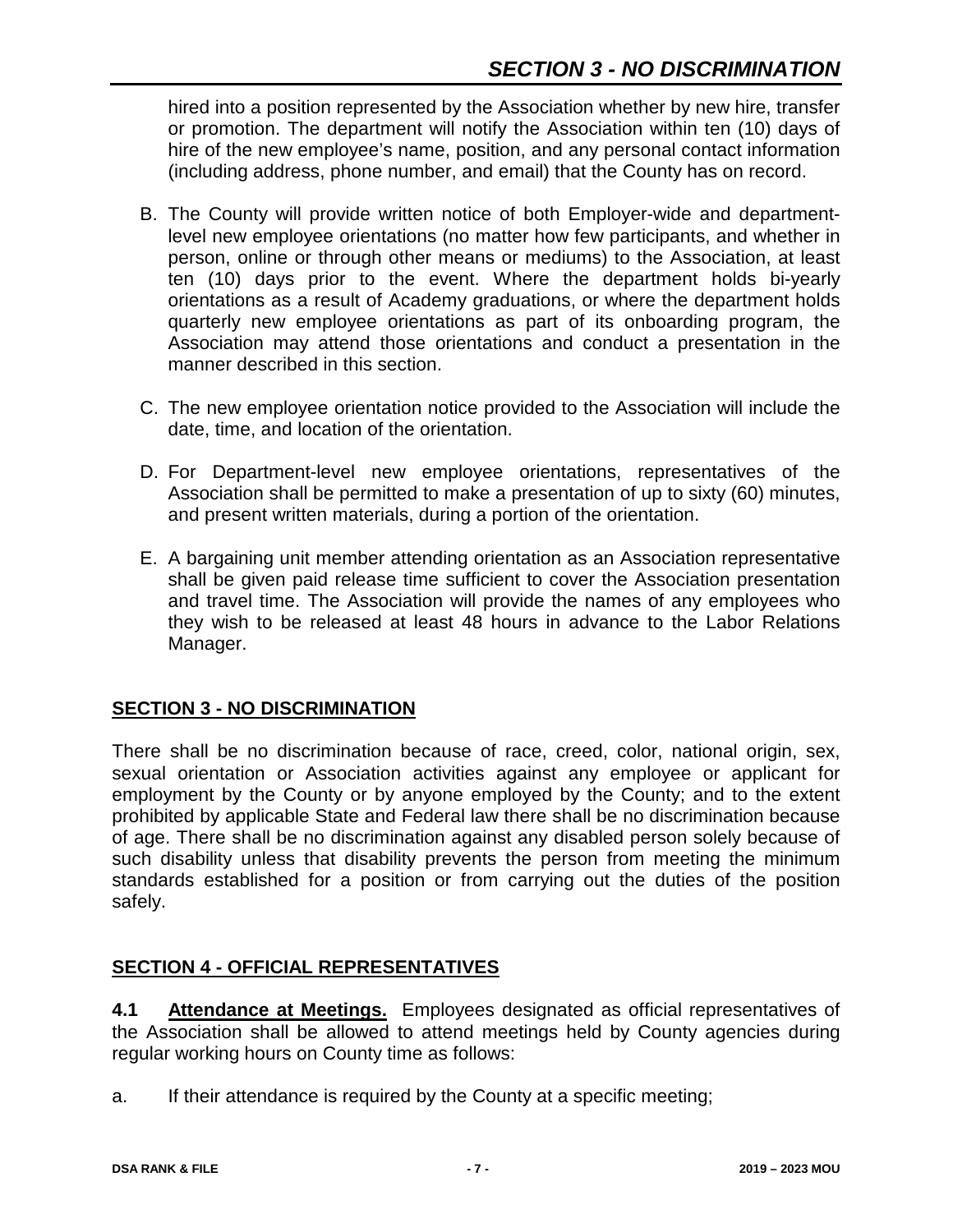- b. if their attendance is sought by a hearing body for presentation of testimony or other reasons;
- c. if their attendance is required for meeting(s) scheduled at reasonable times agreeable to all parties required for settlement of grievances filed pursuant to Section 24 - Grievance Procedure of this MOU;
- d. if they are designated as a grievance representative in which case they may utilize a reasonable time at each level of the proceedings to assist an employee to present a grievance, provided the meetings are scheduled at reasonable times agreeable to all parties;
- e. if they are designated as spokesperson or representative of the Association and as such make representations or presentations at meetings or hearings on wages, salaries and working conditions; provided in each case advance arrangements for time away from the employee's work station or assignment are made with the appropriate department head or his designee, and the County agency calling the meeting is responsible for determining that the attendance of the particular employee(s) is required.

**4.2 Association Representatives.** Official representatives of the DSA shall be allowed time off on County time for meetings during regular working hours when formally meeting and conferring in good faith or consulting with the Labor Relations Manager or other management representatives on matters within the scope of representation, provided that the number of such representatives shall not exceed two (2) without prior approval of the Labor Relations Manager, and that advance arrangements for the time away from the work station or assignment are made with the appropriate department head or his designee.

**4.3 DSA President**. A position has been placed in the Support Services Bureau for the assignment of the current DSA president or by mutual agreement, a designee. The emphasis in duties shall be placed on the Department's support of the County's Human Rights Commission.

**4.4 Union Release Time Bank.** The County will provide the Association with up to three hundred (300) hours of release time per year for the Association President or their designee to conduct Association business. The three hundred (300) hours of release time is to be shared among all Association Units, including the Management Unit, Rank and File Unit and the Probation and Probation Supervisors Units.

## **SECTION 5 - SALARIES**

#### **5.1 General Wages.**

The base rate of pay for all classifications represented by the Deputy Sheriffs Association, Rank and File Unit, will be increased as follows: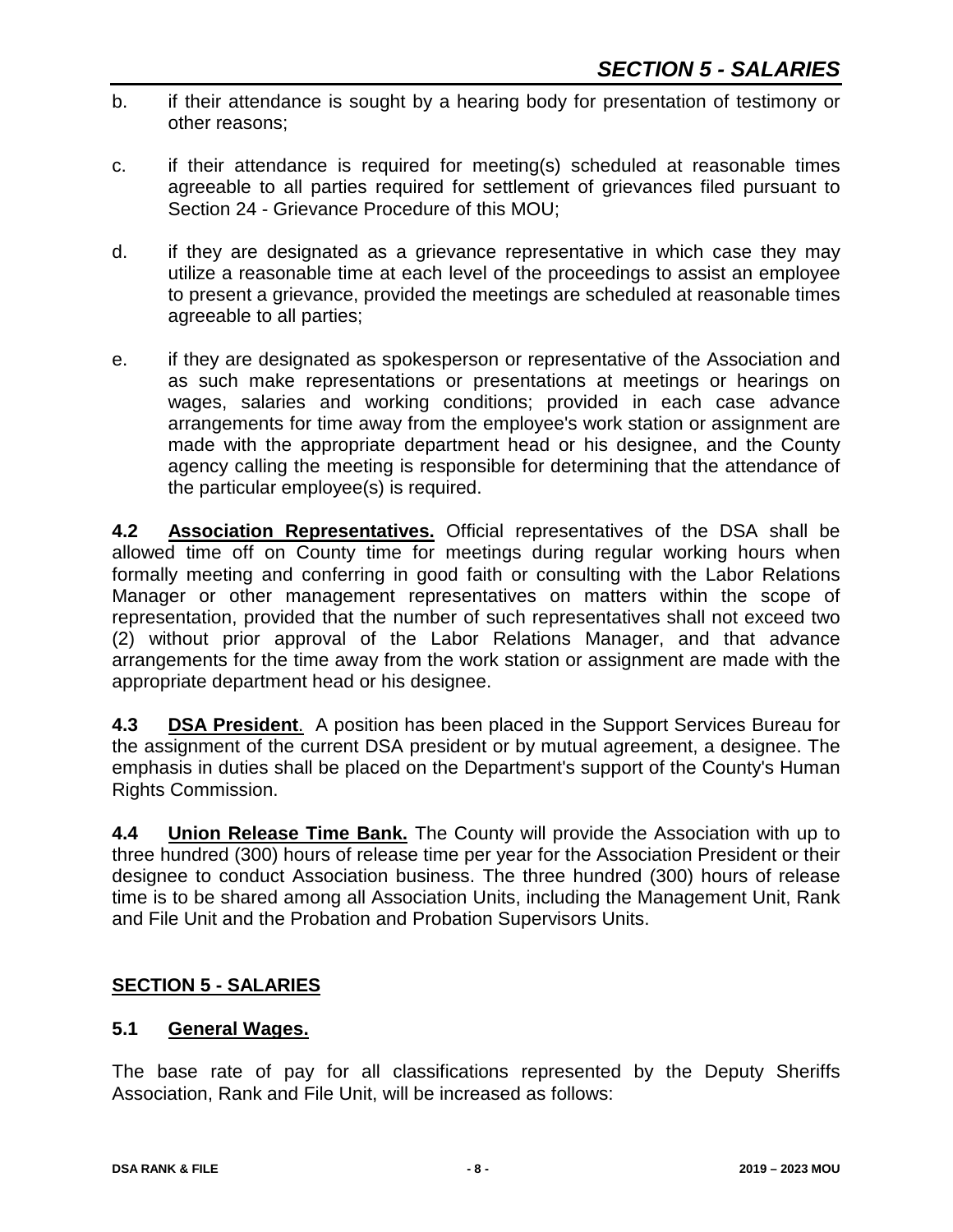| Α. | Effective July 1, 2019, or the first of the month following<br>adoption by the Board of Supervisors, whichever comes later. | 5% |
|----|-----------------------------------------------------------------------------------------------------------------------------|----|
| В. | Effective July 1, 2020                                                                                                      | 5% |
|    | C. Effective July 1, 2021                                                                                                   | 5% |
| D. | Effective July 1, 2022                                                                                                      | 5% |

- E. Employees in sworn classifications listed in Attachment A with at least six (6) steps in the salary range shall be eligible for the sixth salary step in the amount of two and one-half percent (2.5%) upon meeting both of the following two conditions: 1) Have a total of sixty (60) months of Contra Costa County service in a sworn classification in the Office of the Sheriff and 2) have eighteen (18) months at the top step of a salary range in a classification listed in Attachment A – Deputy Sheriffs Association Rank and File Unit Classes-Sworn Unit. Effective January 1, 2017, the sixth salary step described in this paragraph will be increased by two and one-half percent (2.5%) for a total sixth step of five percent (5%) and will remain subject to the same eligibility conditions.
- F. Effective January 1, 2017, employees in non-sworn classifications listed in Attachment A with at least five (5) steps in the salary range and Sheriff's Dispatchers II (64WM) will be eligible for an additional salary step in the amount of two and one-half percent (2.5%) upon meeting both of the following two conditions: 1) Have a total of sixty (60) months of Contra Costa County service in the Office of the Sheriff, and 2) Have eighteen (18) months at the top step of a salary range in a classification listed in Attachment A.
- G. Longevity Pay (Non-Sworn). Effective July 1, 2008, non-sworn employees at ten (10) years of County service shall receive a two and one-half percent (2.5%) longevity pay differential. County agrees to pay such benefit regardless of the term of the MOU.

Effective July 1, 2012, non-sworn employees with twenty (20) years of non-sworn County service shall receive an additional longevity pay differential of two percent (2.0%).

H. Longevity Pay (Sworn). County and DSA agree to delete the benefits provided for in Section 27 Physical Fitness Health Care in the 1998-2001 MOU, except as it applies to Sheriff's Aides, and replace it with the following language:

Upon completion of fifteen (15) years sworn service, employees shall be eligible for a five percent (5%) base salary differential.

Effective July 1, 2012, sworn employees with twenty (20) years of sworn County service, shall receive an additional two percent (2.0%) longevity pay differential.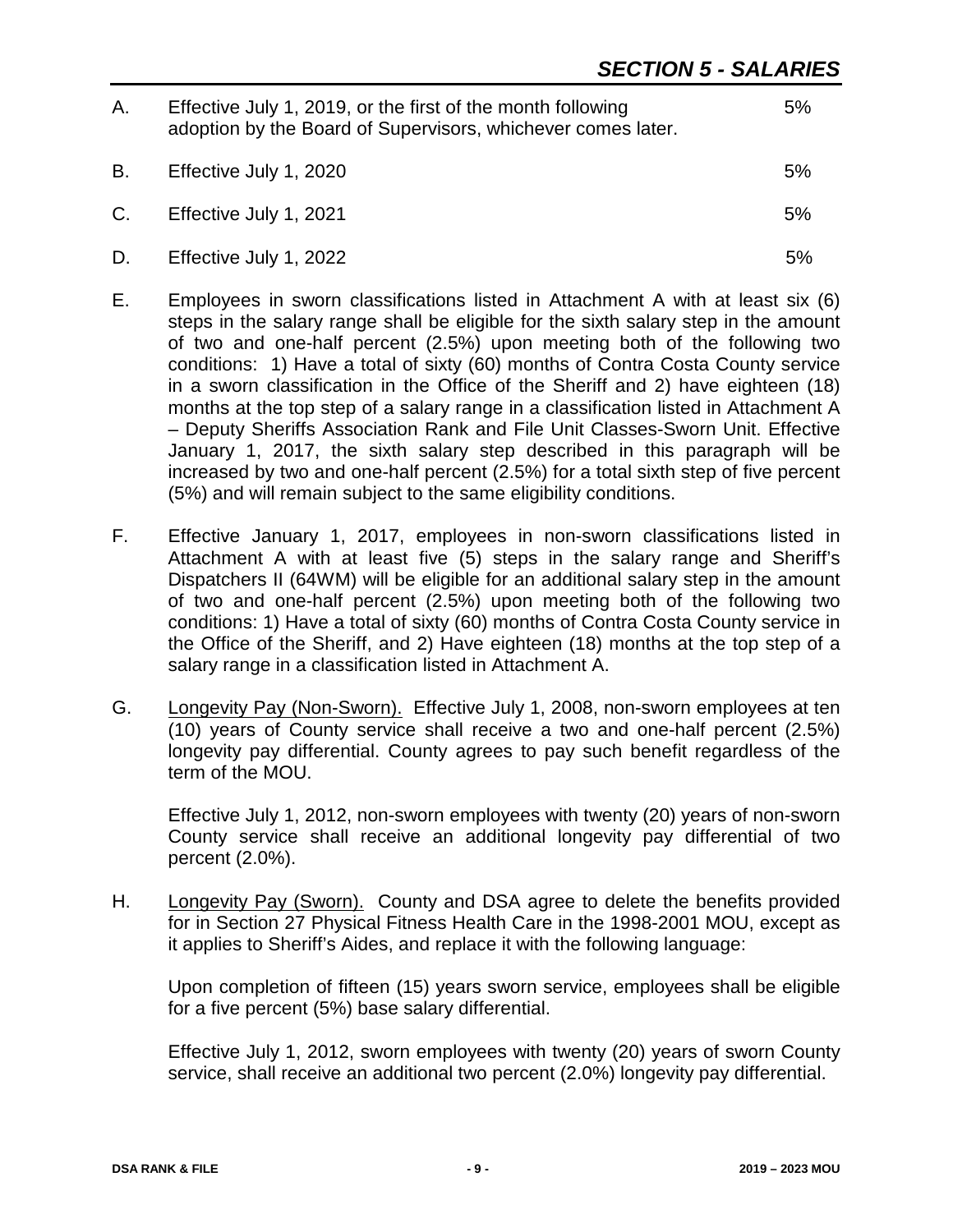**5.2 Entrance Salary.** New employees shall generally be appointed at the minimum step of the salary range established for the particular class of position to which the appointment is made. However, the appointing authority may fill a particular position at a step above the minimum of the range.

**5.3 Anniversary Dates.** Except as may otherwise be provided for in deep class resolutions, anniversary dates will be set as follows:

- a. New Employees. The anniversary date of a new employee is the first day of the calendar month after the calendar month when the employee successfully completes six (6) months service provided however, if an employee began work on the first regularly scheduled workday of the month the anniversary date is the first day of the calendar month when the employee successfully completes six months service.
- b. Promotions. The anniversary date of a promoted employee is determined as for a new employee in Subsection 5.3.a above.
- c. Demotions. The anniversary of a demoted employee is the first day of the calendar month after the calendar month when the demotion was effective.
- d. Transfers, Reallocations and Reclassifications. The anniversary date of an employee who is transferred to another position or one whose position has been reallocated or reclassified to a class allocated to the same salary range or to a salary range which is within five (5) percent of the top step of the previous classification, remains unchanged.
- e. Reemployments. The anniversary of an employee appointed from a reemployment list to the first step of the applicable salary range and not required to serve a probation period is determined in the same way as the anniversary date is determined for a new employee who is appointed the same date, classification and step and who then successfully completes the required probationary period.
- f. Notwithstanding other provisions of this Section 5, the anniversary of an employee who is appointed to a classified position from outside the County's merit system at a rate above the minimum salary for the employee's new class, or who is transferred from another governmental entity to this County's merit system, is one (1) year from the first day of the calendar month after the calendar month when the employee was appointed or transferred; provided however, when the appointment or transfer is effective on the employee's first regularly scheduled work day of that month, his/her anniversary is one (1) year after the first calendar day of that month.

**5.4 Increments Within Range.** The performance of each employee, except those of employees already at the maximum salary step of the appropriate salary range, shall be reviewed on the anniversary date as set forth in Section 5.3 to determine whether the salary of the employee shall be advanced to the next higher step in the salary range. Advancement shall be granted on the affirmative recommendation of the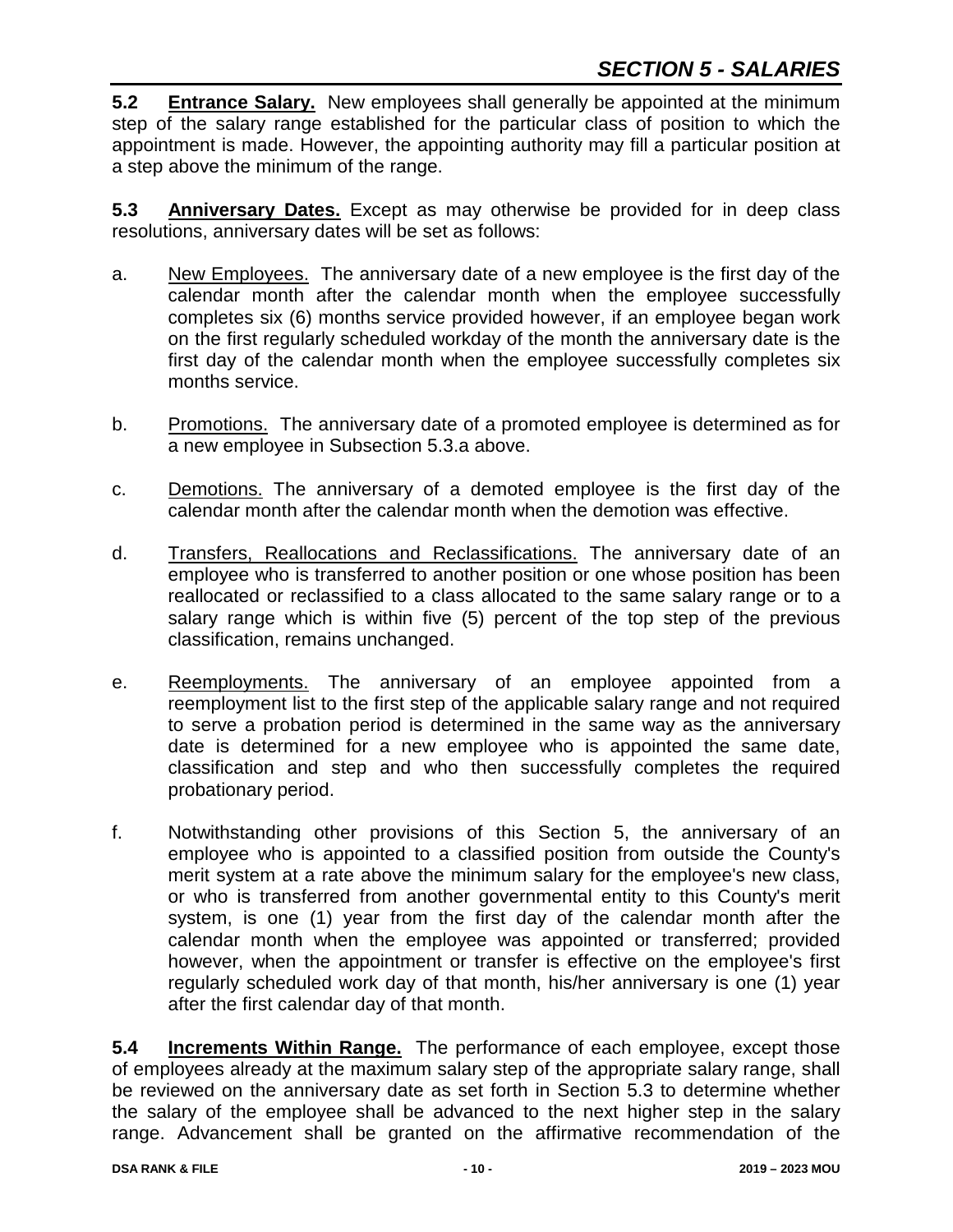# *SECTION 5 - SALARIES*

appointing authority, based on satisfactory performance by the employee. The appointing authority may recommend denial of the increment or denial subject to one additional review at some specified date before the next anniversary which must be set at the time the original report is returned. Upon request by the employee, the appointing authority will provide a written explanation of the decision to deny the increment increase.

Except as herein provided, increments within range shall not be granted more frequently than once a year, nor shall more than one (1) step within-range increment be granted at one time, except as otherwise provided in deep-class resolutions. In case an appointing authority recommends denial of the within range increment on some particular anniversary date, but recommends a special salary review at some date before the next anniversary the special salary review shall not affect the regular salary review on the next anniversary date. Nothing herein shall be construed to make the granting of increments mandatory on the County. If the department verifies in writing that an administrative or clerical error was made in failing to submit the documents needed to advance an employee to the next salary step on the first of the month when eligible, said advancement shall be made retroactive to the first of the month when eligible.

**5.5 Part-Time Compensation.** A part-time employee shall be paid a monthly salary in the same ratio to the full-time monthly rate to which the employee would be entitled as a full-time employee under the provisions of this Section 5 as the number of hours per week in the employee's part-time work schedule bears to the number of hours in the full-time work schedule of the department.

**5.6 Compensation for Portion of Month.** Any employee who works less than any full calendar month, except when on earned vacation or authorized sick leave, shall receive as compensation for services an amount which is in the same ratio to the established monthly rate as the number of days worked is to the actual working days in such employee's normal work schedule for the particular month; but if the employment is intermittent, compensation shall be on an hourly basis.

**5.7 Position Reclassification.** An employee who is an incumbent of a position which is reclassified to a class which is allocated to the same range of the basic salary schedule as is the class of the position before it was reclassified, shall be paid at the same step of the range as the employee received under the previous classification.

An incumbent of a position which is reclassified to a class which is allocated to a lower range of the basic salary schedule shall continue to receive the same salary as before the reclassification, but if such salary is greater than the maximum of the range of the class to which the position has been reclassified, the salary of the incumbent shall be reduced to the maximum salary for the new classification. The salary of an incumbent of a position which is reclassified to a class which is allocated to a range of the basic salary schedule greater than the range of the class of the position before it was reclassified shall be governed by the provisions of Section 5.9 - Salary on Promotion.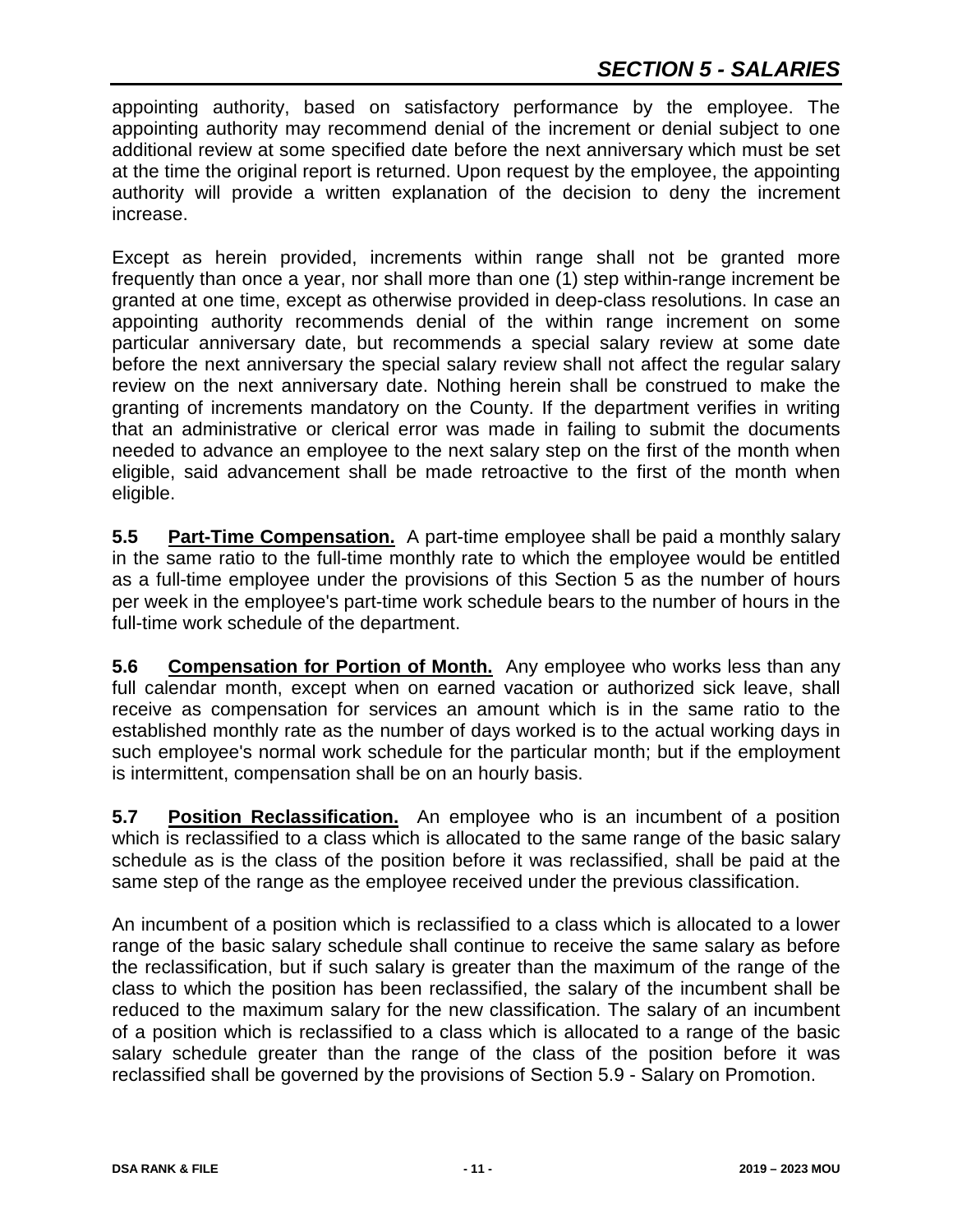#### **5.8 Salary Reallocation & Salary on Reallocation.**

- A. In a general salary increase or decrease, an employee in a class which is allocated to a salary range above or below that to which it was previously allocated, when the number of steps remain the same, shall be compensated at the same step in the new salary range the employee was receiving in the range to which the class was previously allocated. If the reallocation is from one salary range with more steps to a range with fewer steps or vice versa, the employee shall be compensated at the step on the new range which is in the same percentage ratio to the top step of the new range as was the salary received before reallocation to the top step of the old range, but in no case shall any employee be compensated at less than the first step of the range to which the class is allocated.
- B. In the event that a classification is reallocated from a salary range with more steps to a salary range with fewer steps on the salary schedule, apart from the general salary increase or decrease described in 5.8.A above, each incumbent of a position in the reallocated class shall be placed upon the step of the new range which equals the rate of pay received before the reallocation. In the event that the steps in the new range do not contain the same rates as the old range, each incumbent shall be placed at the step of the new range which is next above the salary rate received in the old range, or if the new range does not contain a higher step, at the step which is next lower than the salary received in the old range.
- C. In the event an employee is in a position which is reallocated to a different class which is allocated to a salary range the same as, above or below the salary range of the employee's previous class, the incumbent shall be placed at the step in the new class which equals the rate of pay received before reallocation. In the event that the steps in the range for the new class do not contain the same rates as the range for the old class, the incumbent shall be placed at the step of the new range which is next above the salary rate received in the old range; or if the new range does not contain a higher step, the incumbent shall be placed at the step which is next lower than the salary received in the old range.
- D. In the event of reallocation to a deep class, the provisions of the deep class resolution and incumbent salary allocations, if any, shall supersede Section 5.8.

**5.9 Salary on Promotion.** Any employee who is appointed to a position of a class allocated to a higher salary range than the class previously occupied, except as provided under Section 5.12 shall receive the salary in the new salary range which is next higher than the rate received before promotion. In the event this increase is less than five percent (5%), the employee's salary shall be adjusted to the step in the new range which is at least five percent (5%) greater than the next higher step; provided however that the next step shall not exceed the maximum salary for the higher class.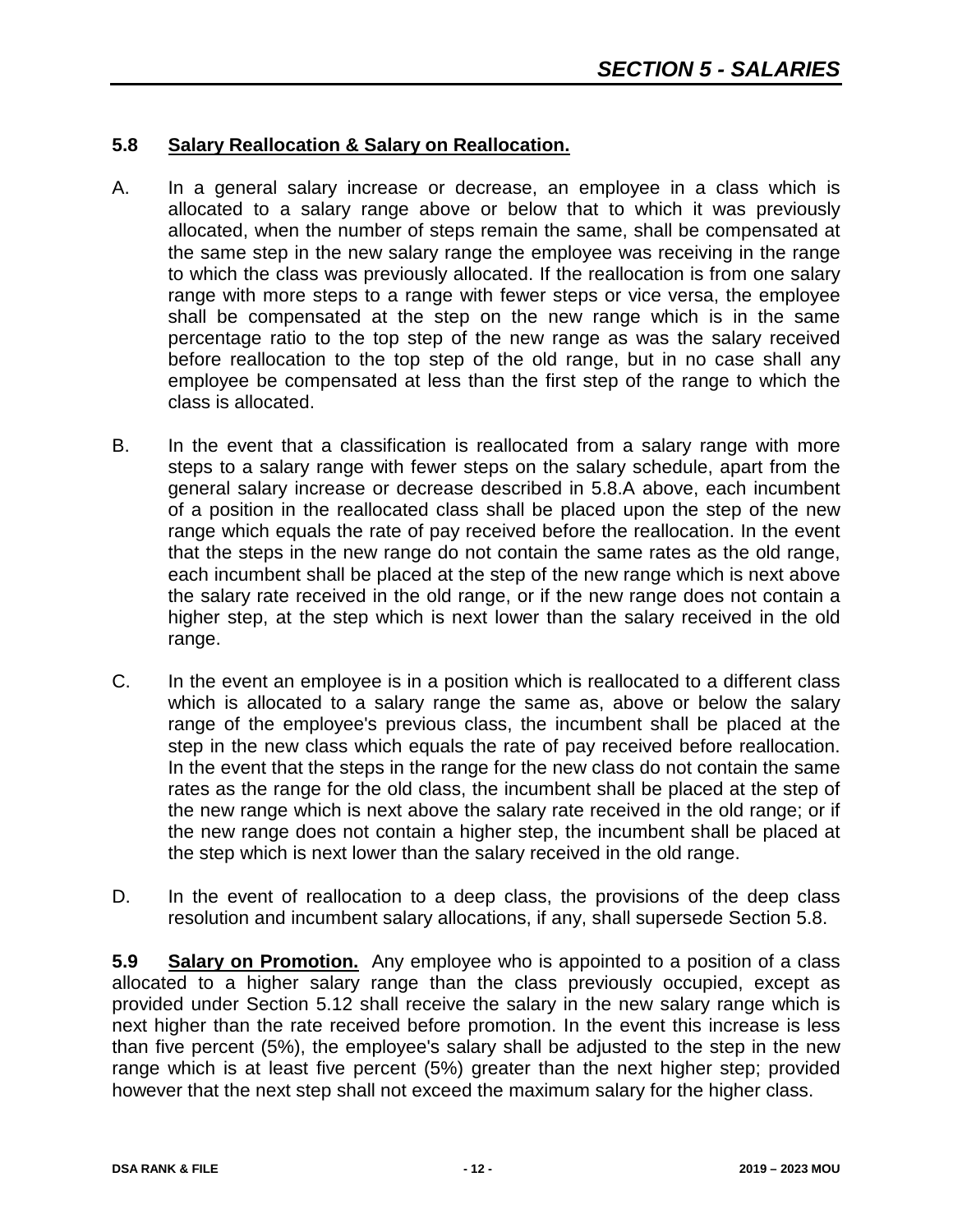In the event of the promotion of a laid off employee from the layoff list to the class from which the employee was laid off, the employee shall be appointed at the step which the employee had formerly attained in the higher class unless such step results in an increase of less than five percent (5%), in which case the salary shall be adjusted to the step in the new range which is five percent (5%) greater than the next higher step, if the new range permits such adjustment.

**5.10 Salary on Involuntary Demotion.** Any employee who is demoted, except as provided under Section 5.12, shall have his/her salary reduced to the monthly salary step in the range for the class of position to which he has been demoted next lower than the salary received before demotion. In the event this decrease is less than five percent (5%), the employee's salary shall be adjusted to the step in the new range which is five percent (5%) less than the next lower step; provided, however, that the next step shall not be less than the minimum salary for the lower class.

Whenever the demotion is the result of layoff, cancellation of positions or displacement by another employee with greater seniority rights, the salary of the demoted employee shall be that step on the salary range which he/she would have achieved had he/she been continuously in the position to which he/she has been demoted, all within-range increments having been granted.

**5.11 Salary on Voluntary Demotion.** Whenever any employee voluntarily demotes to a position in a class having a salary schedule lower than that of the class from which he or she demotes, his or her salary shall remain the same if the steps in his or her new (demoted) salary range permit, and if not, the new salary shall be set at the step next below former salary.

**5.12 Transfer.** An employee who is transferred from one position to another as described under "Transfer" shall be placed at the step in the salary range of the new class which equals the rate of pay received before the transfer. In the event that the steps in the range for the new class do not contain the same rates as the range for the old class, the employee shall be placed at the step of the new range which is next above the salary rate received in the old range; or if the new range does not contain a higher step, the employee shall be placed at the step which is next lower than the salary received in the old range. If the transfer is to a deep class, the provisions of the deep class resolution on salary of transfers, if any, shall apply in lieu of the above provisions.

**5.13 Pay for Work in Higher Classification.** When an employee in a permanent position in the merit system is required to work in a classification for which the compensation is greater than that to which the employee is regularly assigned, the employee shall receive compensation for such work at the rate of pay established for the higher classification pursuant to Section 5.9 - Salary on Promotion of this MOU, commencing on the eleventh (11th) work day of the assignment, under the following conditions: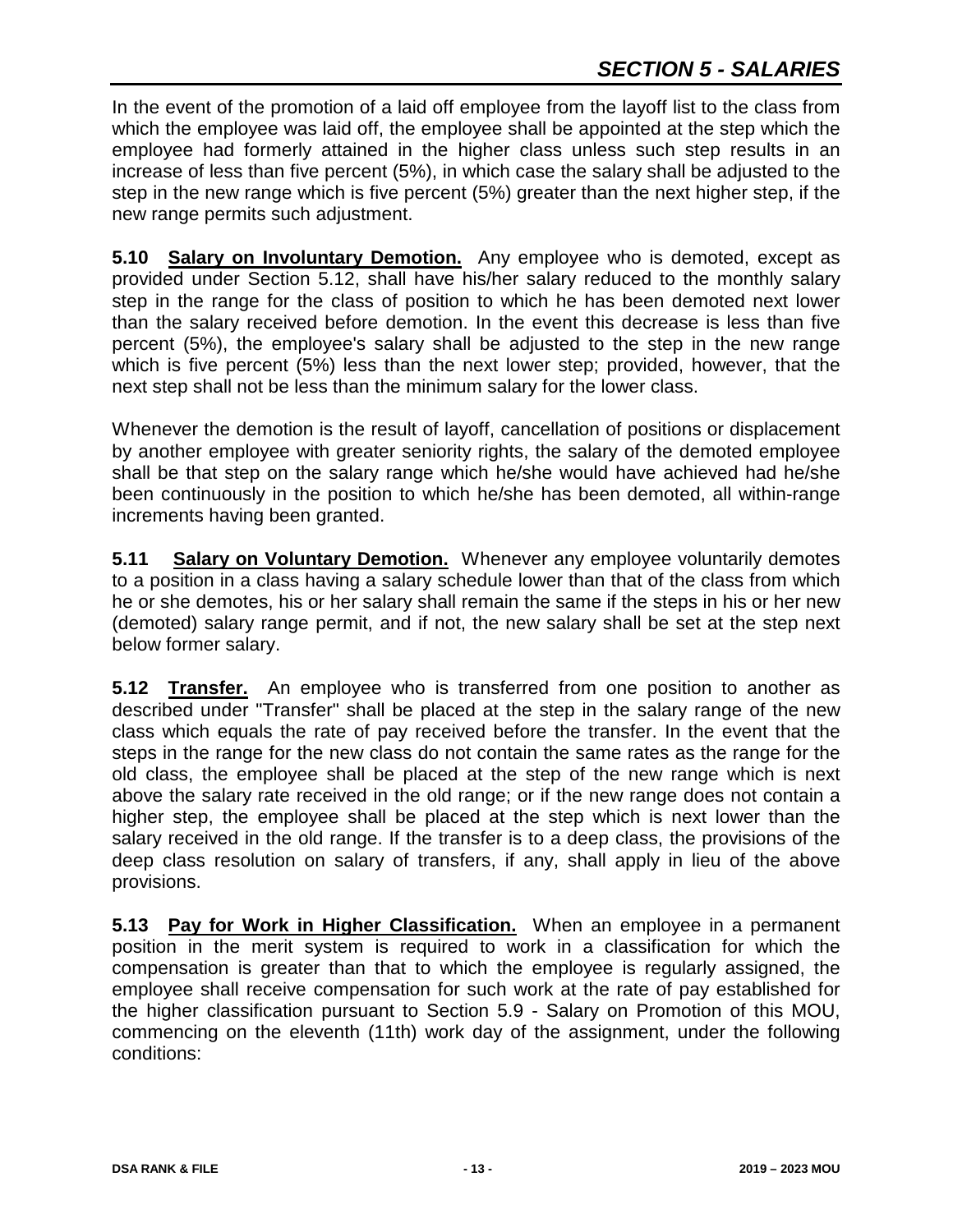- a. The employee is assigned to a program, service, or activity established by the Board of Supervisors which is reflected in an authorized position which has been classified and assigned to the Salary Schedule.
- b. The nature of the departmental assignment is such that the employee in the lower classification becomes fully responsible for the duties of the position of the higher classification.
- c. Employee selected for the assignment will normally be expected to meet the minimum qualifications for the higher classification.
- d. Pay for work in a higher classification shall not be utilized as a substitute for regular promotional procedures provided in this MOU.
- e. The appropriate authorization form has been submitted by the Department Head and approved by the County Administrator.
- f. Higher pay assignments shall not exceed six (6) months except through reauthorization.
- g. If approval is granted for pay for work in a higher classification and the assignment is terminated and later reapproved for the same employee within thirty (30) days no additional waiting period will be required.
- h. Any incentives (e.g., the education incentive) and special differentials (e.g., bilingual differential and canine differential) accruing to the employee in his/her permanent position shall continue unless the employee is no longer performing the duties which warrant the differentials.
- i. During the period of work for higher pay in a higher classification, an employee will retain his/her permanent classification, and anniversary and salary review dates will be determined by time in that classification.
- j. Allowable overtime pay, shift differentials and/or work location differentials will be paid on the basis of the rate of pay for the higher class.

**5.14 Payment.** On the tenth (10th) day of each month, the Auditor will draw a warrant upon the Treasurer in favor of each employee for the amount of salary due the employee for the preceding month; provided, however, that each employee (except those paid on an hourly rate) may choose to receive an advance on the employee's monthly salary, in which case the Auditor shall, on the twenty-fifth (25th) day of each month, draw his/her warrant upon the Treasurer in favor of such employee.

The advance shall be in an amount equal to one-third (1/3) or less (at the option of the employee) of the employee's basic salary of the previous month except that it shall not exceed the amount of the previous month's basic salary less all requested or required deductions.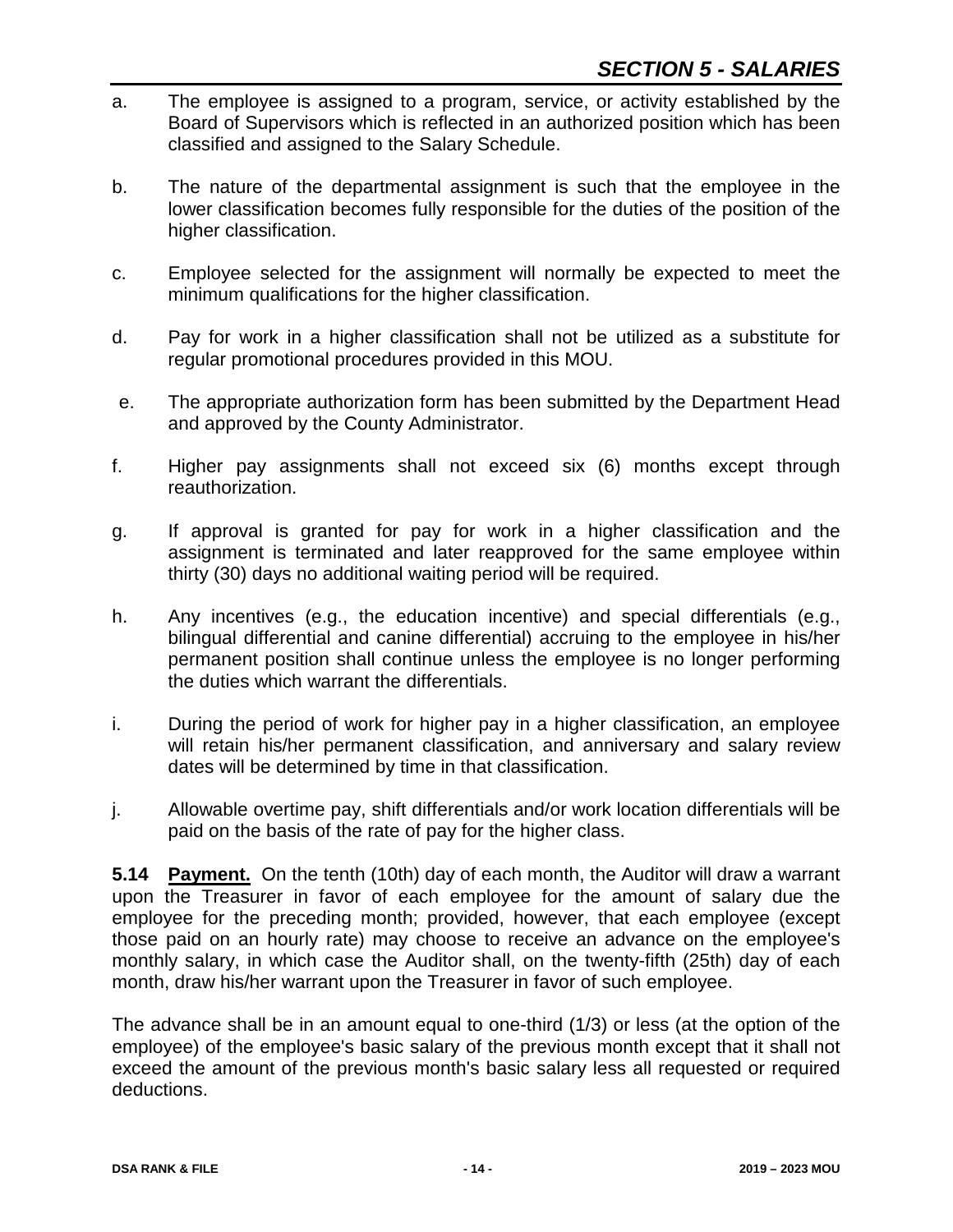The election to receive an advance shall be made on or before April 30 or October 31 of each year or during the first month of employment by filing on forms prepared by the Auditor-Controller a notice of election to receive salary advance.

Each election shall become effective on the first day of the month following the deadline for filing the notice and shall remain effective until revoked.

In the case of an election made pursuant to this Section 5.14 all required or requested deductions from salary shall be taken from the second installment, which is payable on the tenth (10th) day of the following month.

**Direct Deposit Provisions.** No later than July 1, 2002, all employees shall voluntarily authorize and make arrangements for the direct deposit of their paychecks via electronic fund transfer into the financial institution of their choice using forms approved by the Auditor-Controller and subject to Labor Code section 213. Employees will have their payroll advice statements mailed to their address on file with the County.

As a condition of continued employment, all employees hired into classifications represented by the DSA on or after July 1, 2002, shall voluntarily authorize and make arrangements for the direct deposit of their paychecks via electronic fund transfer into the financial institution of their choice using forms approved by the Auditor-Controller, subject to Labor Code section 213.

Pursuant to Labor Code section 213, an individual employee having provided consent for direct deposit as outlined above, may choose to opt out of direct deposit at a later date. Individual employees that opt-out of direct deposit will have their pay warrant mailed to their address on file with the County under regular County payroll procedures.

Direct Mailing of Pay Warrant and Pay Warrant Advice. The County shall distribute pay warrants and/or pay warrant advices via United States mail. Pay warrant and pay warrant advices shall be mailed directly to each employee's address on file with the County subject to the following:

- 1. If an employee has not received his/her pay warrant or pay warrant advice five (5) calendar days following the mailing of said warrant or advice, and upon request of the employee, the County shall issue a replacement pay warrant or pay warrant advice within twenty-four (24) hours of receiving the employee's request for a replacement.
- 2. Payroll errors shall be corrected as follows:
	- A. Errors of two hundred dollars (\$200) gross or more will be corrected within five (5) working days.
	- B. Errors amounting to less than two hundred dollars (\$200) gross, shall be adjusted the next pay period.
	- C. The hardship requirement will no longer apply to payroll corrections.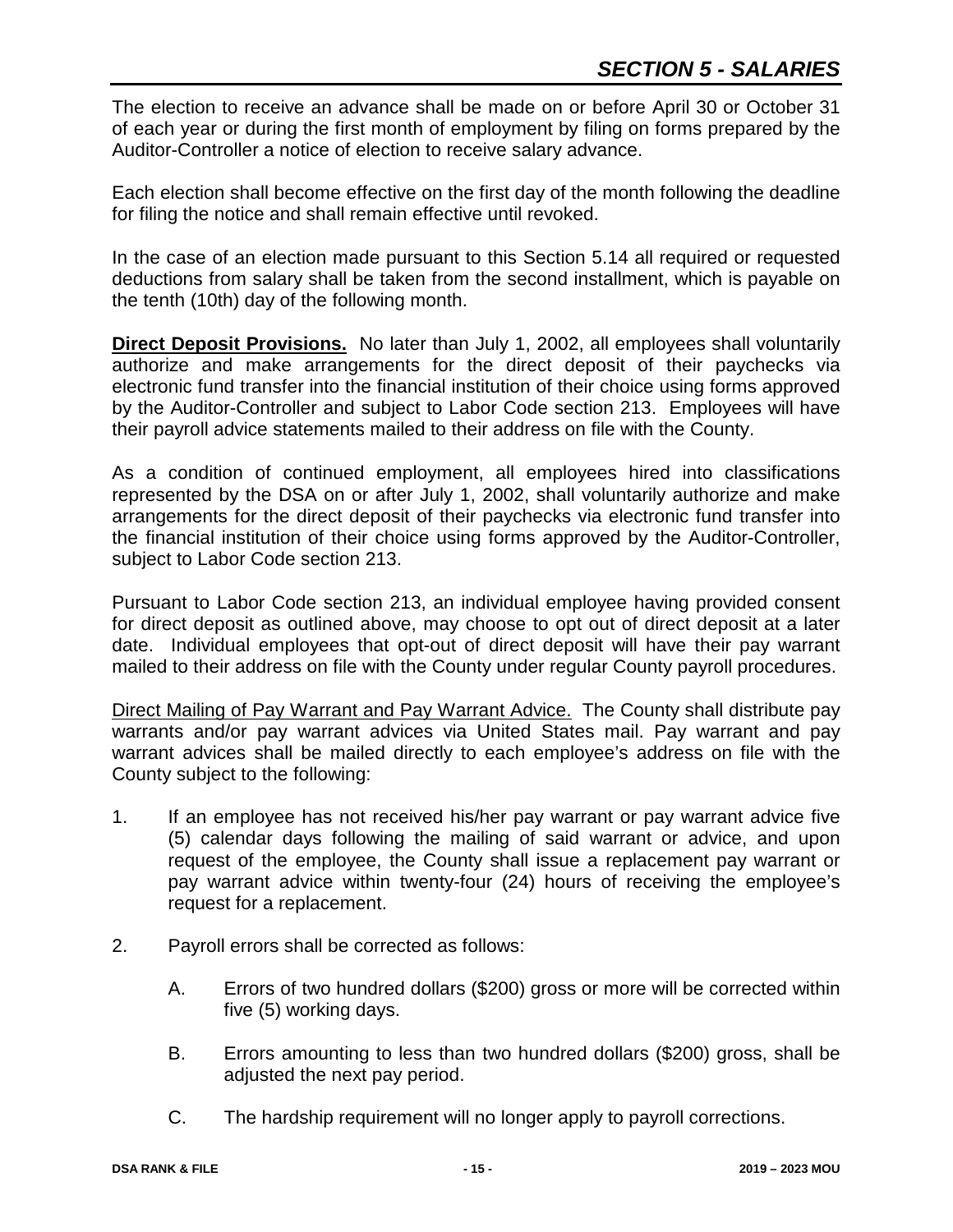- D. Request for payroll corrections shall be forwarded by the Department, not by the employee, to the Auditor's Payroll Division.
- E. Payroll adjustments would be by a paper check as opposed to an electronic transfer.
- F. Items A through E above notwithstanding, the provisions of Section  $36 -$ Pay Warrant Errors of the current DSA MOU remain in force and effect.
- 3. There shall be no fee to employees for the processing of pay warrants and/or pay warrant advices, or for the correction of payroll errors.

## **SECTION 6 - DAYS AND HOURS OF WORK**

- **6.1 Definitions**
- **A. Regular Work Schedule:** A regular work schedule is eight (8) hours per day, Monday through Friday, inclusive, for a total of forty (40) hours per week.
- **B. Alternate Work Schedule:** An alternate work schedule is any work schedule where an employee is regularly scheduled to work five (5) days per week, but the employee's regularly scheduled two (2) days off are NOT Saturday and Sunday.
- **C. Flexible Work Schedule:** A flexible work schedule is any schedule that is not a regular, alternate, 4/10, 9/80, or Coroner's Bureau "Living in Positions" work schedule and where the employee is not scheduled to work more than 40 hours in the work week or 160 hours in the work period as defined in Subsection J., below.
- **D. 4/10 Work Schedule:** A 4/10 work schedule is four (4) ten hour days in a seven (7) day period, for a total of forty (40) hours per week.
- **E. 9/80 Work Schedule:** A 9/80 work schedule is where an employee works a recurring schedule of thirty-six (36) hours in one calendar week and forty-four (44) hours in the next calendar week, but only forty (40) hours in the designated workweek. In the thirty-six (36) hour calendar week, the employee works four (4) nine (9) hour days and has the same day of the week off that is worked for eight (8) hours in the forty-four (44) hour calendar week. In the forty-four (44) hour calendar week, the employee works four (4) nine (9) hour days and one (1) eight (8) hour day.
- **F. 12/80 Work Schedule (Non-Sworn):** A 12/80 work schedule is ONLY available to employees in the following classifications: Supervising Sheriff Dispatcher (64HD), Sheriff Dispatcher I (64WK), and Sheriff Dispatcher II (64WM). A 12/80 work schedule is where an employee works a recurring schedule of thirty-six (36) hours in one calendar week and forty-four (44) hours in the next calendar week. In the thirty-six (36) hour calendar week, the employee works three (3) twelve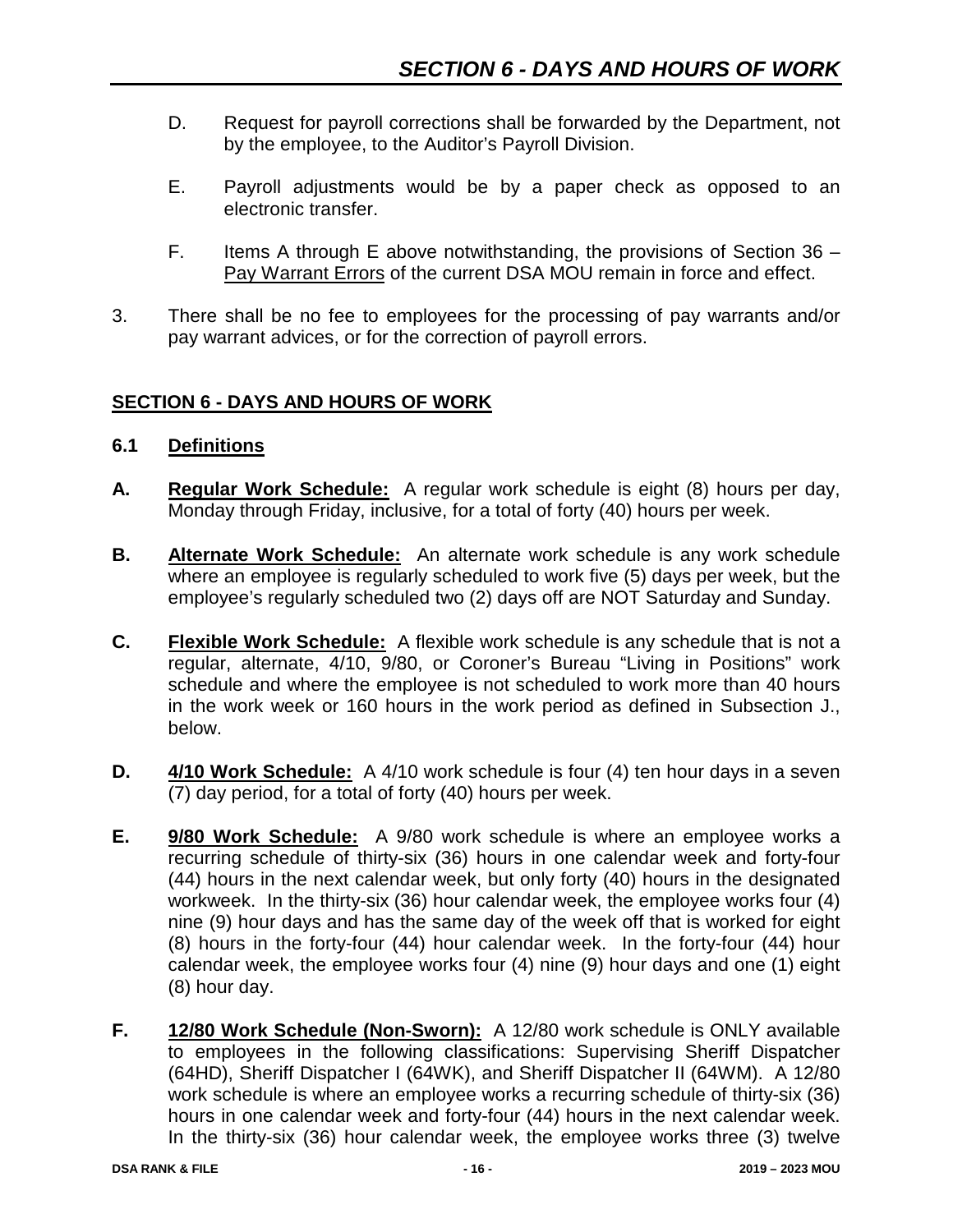(12) hour days and has the same day of the week off that is worked for eight (8) hours in the forty-four (44) hour calendar week. That day is designated as Wednesday. In the forty-four (44) hour calendar week, the employee works three (3) twelve (12) hour days and one (1) eight (8) hour day on Wednesday. Section 7.1 of the MOU governs which hours qualify as MOU overtime hours. For FLSA overtime hours, the FLSA work period is 1,040 hours in the designated re-occurring 26-week period per Section 7(b)(1) of the FLSA. FLSA overtime for non-sworn employees working a 12/80 schedule shall be for hours actually worked in excess of 1,040 in the applicable 26-week FLSA work period, twelve (12) in a day, or fifty-six (56) in a workweek. The recurring 26-week work period for all employees on a 12/80 schedule will begin effective January 28, 2019. The work period for all 12/80 schedules shall begin on a Monday.

- **G. Coroner's Division "Living-In Positions" Work Schedule:** The work schedule for employees in the Coroner's Division filling "living-in positions" consists of three (3) twenty-four (24) hour shifts during a nine (9) calendar day period. The general order of the work shifts is as follows: 24-hour on duty; 24-hour off duty; 24-hour on duty; 24-hour off duty; 24-hour on duty; followed by four (4) consecutive days off.
- **H. Workweek for Employees on Regular, Flexible, Alternate, and 4/10 Work Schedules:** For employees on regular, alternate, flexible, and 4/10 work schedules, the workweek begins at 12:01 a.m. on Monday and ends at 12 midnight on Sunday.
- **I. Workweek for Employees on a 9/80 Work Schedule:** The 9/80 workweek begins on the same day of the week as the employee's eight (8) hour work day and regularly scheduled 9/80 day off. The start time of the workweek is four (4) hours and one (1) minute after the start time of the eight (8) hour workday. The end time of the workweek is four (4) hours after the eight (8) hour workday start time. The result is a workweek that is a fixed and regularly recurring period of seven (7) consecutive twenty-four (24) hour periods (168 hours).
- **J. Work Period for Sworn Employees:** For employees in classifications listed under "sworn unit," the work period is between seven and 28 consecutive days long.

**6.2 Time Changes: Pacific Standard Time/Daylight Savings Time.** When the clocks are set forward one (1) hour for the change to Daylight Savings Time, employees working at the time of the time-change will work the same number of hours as is normally required on that shift. This may result in a one (1) hour overlap between the Morning Shift and Day Shift.

When the clocks are set backward one (1) hour for the change to Pacific Standard Time, employees working at the time of the time-change will work the additional hour when necessary. Where appropriate, overtime will be paid for said hour.

**6.3 Time Reporting/Time Stamping.** Permanent Intermittent (hourly) employees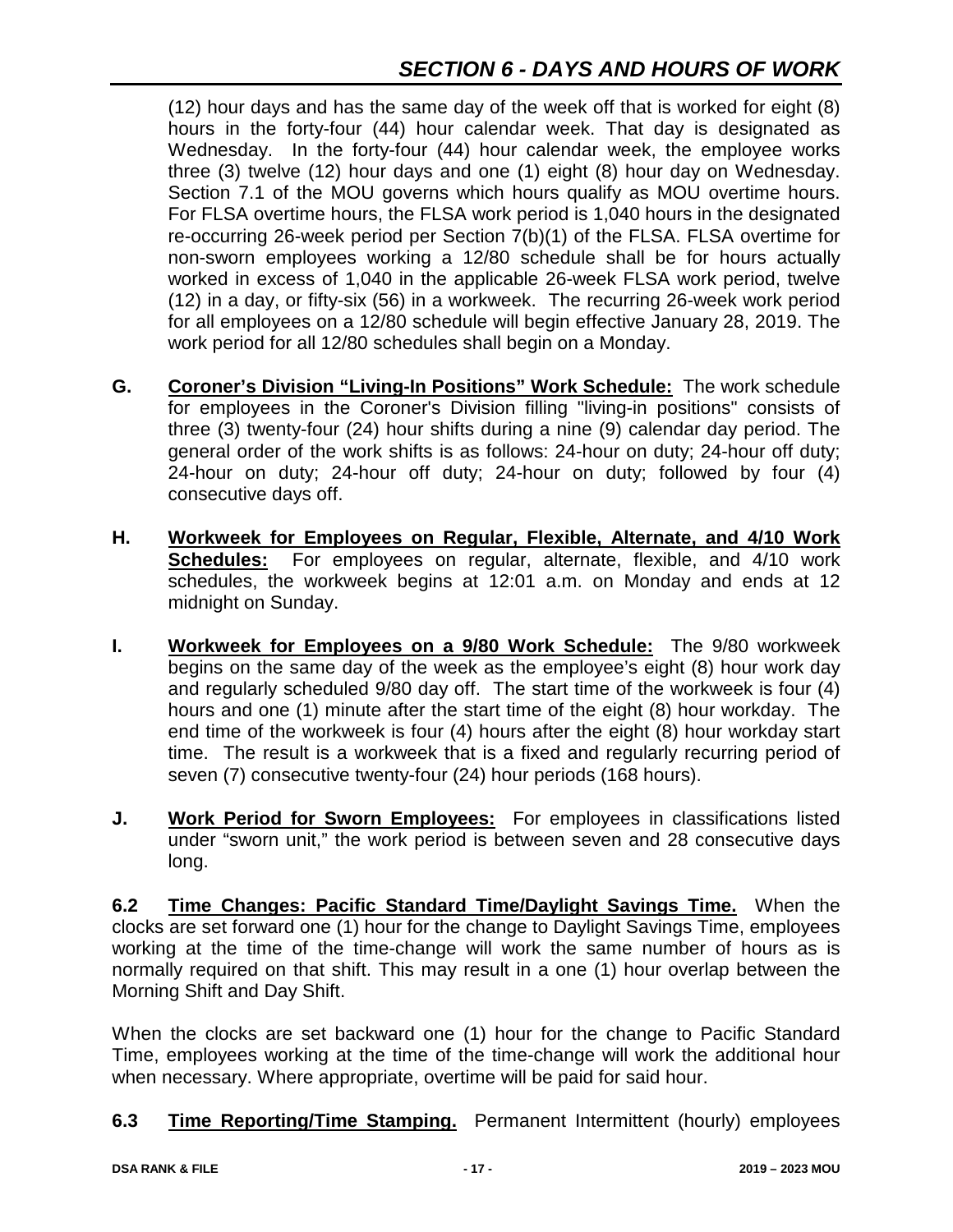must timestamp in and out as they begin their work shifts, finish their work shifts, and take meal periods. Salaried employees will report time off and time worked for special pays on the electronic timecard.

## **6.4 Time Reporting and Pay Practices Waiver.**

The Association agrees to the implementation of an Automated Timekeeping System. The Association waives its right to meet and confer regarding any impacts that may result from the County's implementation of the automated timekeeping system, including but not limited to, changes to current departmental time reporting and pay practices. The Association agrees to convert from the current payroll cycle when the County is able to upgrade the current Payroll system or implement a new County Payroll System.

# **SECTION 7 - OVERTIME AND COMPENSATORY TIME**

**7.1 Overtime.** Permanent full-time and permanent part-time employees are entitled to receive overtime pay for any authorized work performed in excess of the employee's daily number of scheduled hours. Work performed does not include non-worked hours. All overtime pay is compensated for at the rate of one and one-half (1-1/2) times the employee's base rate of pay, not including any differentials or shift pays. Any special differentials which are applicable during overtime hours worked will be computed on the employee's base rate of pay (not on the overtime rate of pay).

**7.2 Compensatory Time.** Effective July 1, 1996 compensatory time off is eliminated as an option for overtime. The following applies to compensatory time accrued as of June 30, 1996:

- a. Accrued compensatory time off shall be carried over for use in subsequent fiscal years.
- b. When an employee promotes, demotes or transfers from one classification eligible for compensatory time off to another classification eligible for compensatory time off within the same department, the employee's accrued compensatory time off balance will be carried forward with the employee.
- c. Compensatory time accrual balances will be paid off when an employee moves from one department to another through promotion, demotion or transfer. Said payoff will be made in accordance with the provisions and salary of the class from which the employee is promoting, demoting or transferring as set forth in d. below.
- d. Since employees accrue compensatory time off at the rate of one and one-half (1-1/2) hours for each hour of authorized overtime worked, accrued compensatory time balances will be paid off at the straight time rate of two-thirds the overtime rate for the employee's current salary whenever:
	- 1. the employee separates from County service;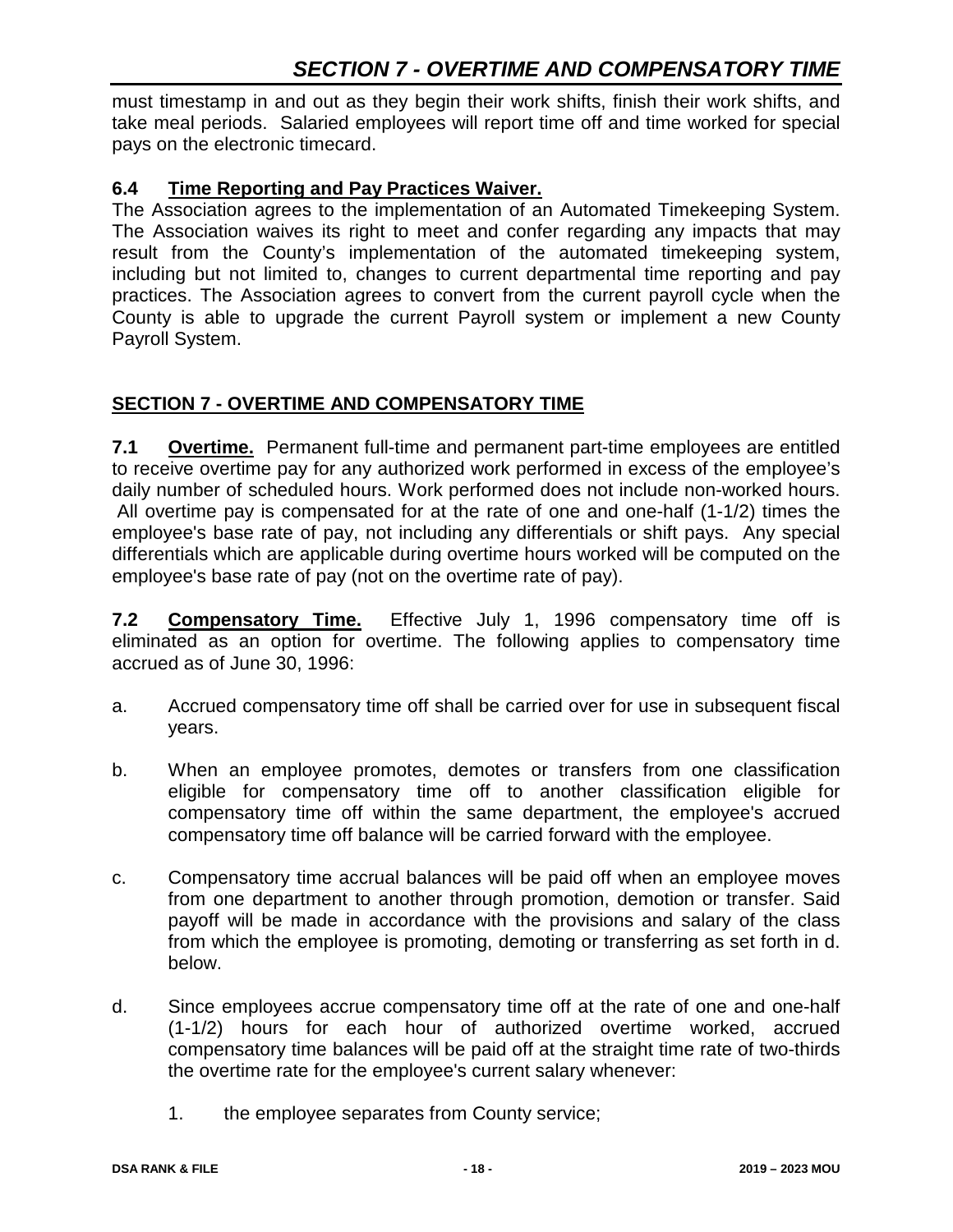- 2. the employee retires.
- e. Employees who elect to receive compensatory time credit must agree to do so for a full fiscal year (July 1 through June 30). The employee must notify their departmental payroll staff of any change in the election by May 31 of each year.

**7.3 Straight Time Pay**. Permanent full-time and permanent part-time employees are entitled to receive straight time pay for non-scheduled hours worked in excess of the employee's daily number of scheduled hours, but the employee's total daily number of hours worked does not exceed the employee's daily number of scheduled hours. Straight time pay is compensated at the rate of one (1.0) times the employee's base rate of pay (not including any differentials or shift pays).

#### **7.4 Court Appearance Overtime.**

- A. Employees shall be compensated for off-duty court appearances on work days as follows:
	- 1. An employee shall be compensated with a three (3) hour overtime minimum or actual time in court, whichever is greater, for any court appearance that starts more than one-half hour before an employee's shift or more than one-half hour after the conclusion of an employee's shift.
	- 2. For court appearances which begin during an employee's shift or within a half-hour of the start or conclusion of an employee's shift, the employee shall be compensated for actual time worked.
	- 3. An employee shall be entitled to only one (1) three (3) hour minimum each day.
- B. Compensation for court appearances on scheduled days off shall be as follows:
	- 1. An employee shall be compensated with a four (4) hour minimum or actual time in court, whichever is greater.
	- 2. An employee shall be entitled to not more than two (2) four (4) hour minimums per day.
	- 3. An employee shall be entitled to only one (1) four (4) hour minimum per court session, e.g., one in the morning, one in the afternoon, or one in the evening (after 6:00 p.m.).

**7.5 Deputy Sheriff-Coroner Overtime.** If a Deputy Sheriff assigned to the Coroner's Division works overtime anywhere in the Office of the Sheriff, including the Coroner's Division, said Deputy Sheriff shall be paid overtime, calculated on the standard hourly rate applicable to all other deputies.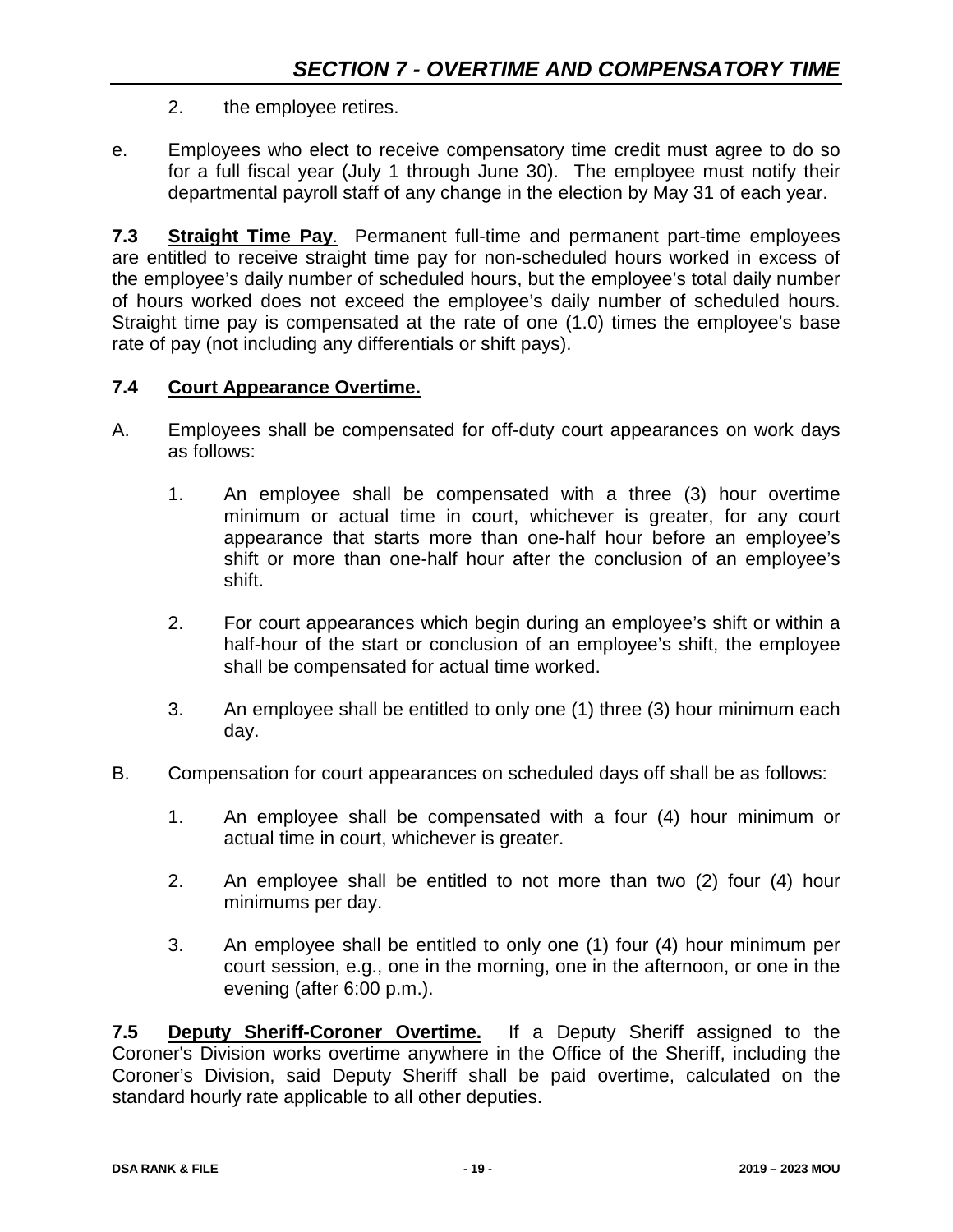**7.6 Sergeant Overtime Pay.** Sergeants may volunteer to work overtime in a Deputy Sheriff assignment. Sergeants assigned to a Deputy Sheriff position will be compensated for overtime at their current overtime rate. The above option may be utilized only when all reasonable efforts to assign the overtime to Deputy Sheriffs have been exhausted. Sergeants will not be forced to work overtime in a Deputy Sheriff assignment.

## **SECTION 8 - CALL BACK TIME**

A permanent full-time and permanent part-time employee who is called back to duty is entitled to be paid for Call Back Time. Call Back Time occurs when an employee is not scheduled to work and is not on County premises, but is called back to work on County premises. An employee called back to work is entitled to receive Call Back Time pay at the rate of one and one-half (1.5) times his/her base rate of pay (not including differentials or shift pays) for the actual Call Back Time worked plus one (1) hour. Such employee called back to work will be paid a minimum of two (2) hours at the appropriate rate for each Call Back Time event.

## **SECTION 9 - ON-CALL DUTY**

On-call duty is any time when the employee is not on duty and is not required to be on County premises. The employee must be ready to immediately report for duty and must arrange so that his/her superior can reach him/her on ten (10) minutes notice or less. Employees who are assigned in writing to on-call duty and are carrying pagers will be compensated at the rate of \$272.50 per week or 8 hours compensatory time off for each full week (7 days) of on-call assignment. The employee is entitled to the on-call duty pay even if the employee is called back to work while assigned to on-call duty. The method of compensation will be determined by mutual agreement between the department and the individual employee.

## **SECTION 10 – SHIFT DIFFERENTIAL**

**10.1 Shift Differential.** Permanent full-time and permanent part-time employees in the following classifications may receive a shift differential of five percent (5%) of base rate of pay for the employee's entire scheduled shift when the employee is scheduled to work for four (4) or more hours between 5:00 p.m. and 9:00 a.m.

> Fingerprint Examiner I (64WH) Fingerprint Examiner II (64VG) Fingerprint Technician I (64WJ) Fingerprint Technician II (64VH) Supervising Fingerprint Examiner (64HB) Supervising Fingerprint Technician (64HC) Sheriff's Aide (64VF) Sheriff's Specialist (64VE)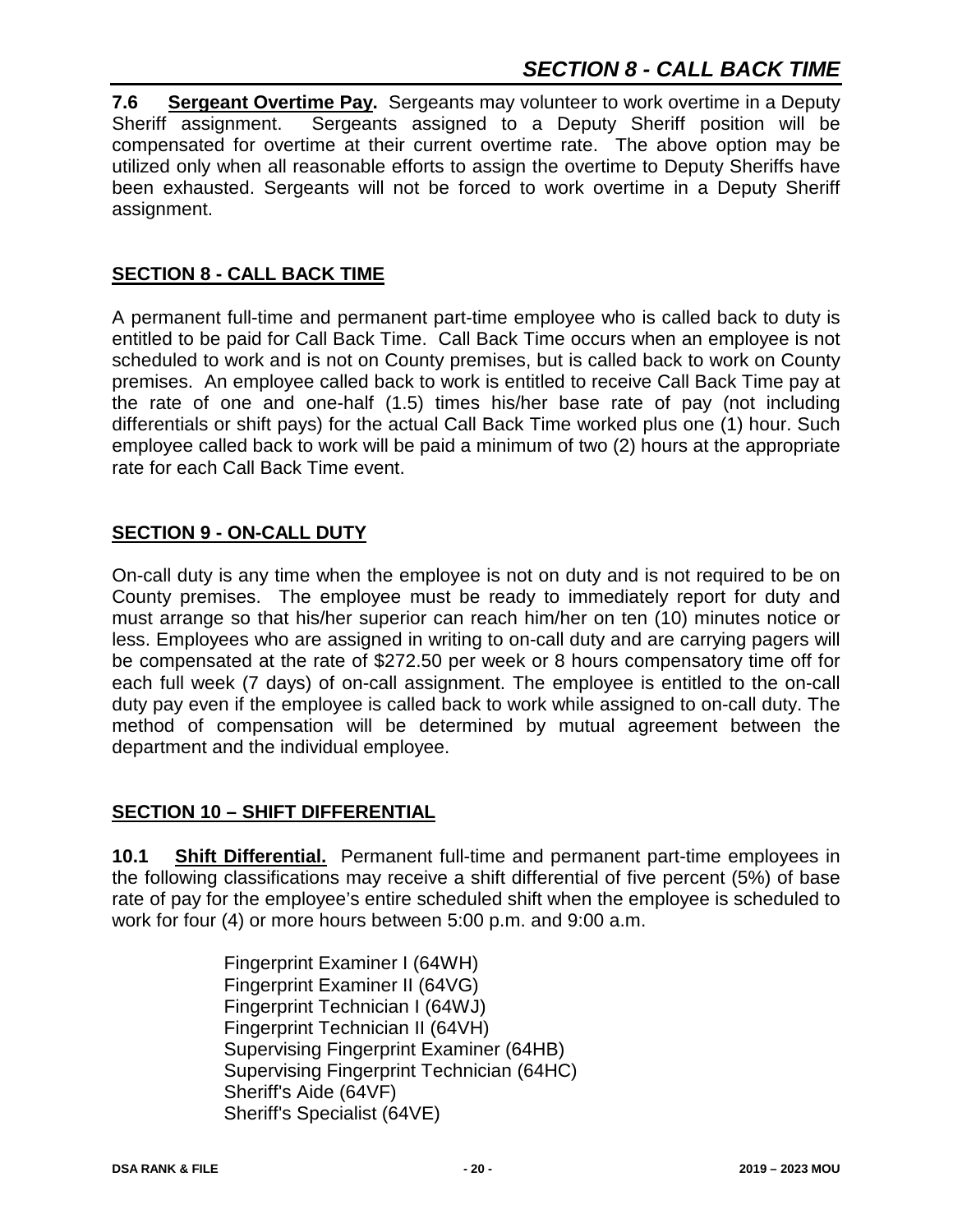In order to receive the shift differential, the employee must start work between the hours of midnight and 5:00 a.m. or between 11:00 a.m. and midnight on the day the shift is scheduled to begin. Hours worked in excess of the employee's scheduled workday will count towards qualifying for the shift differential, but the employee will not be paid the shift differential on any excess hours worked.

#### A. **Evening Watch Shift Differential**

The Evening Watch is defined as time worked between 1600 hours and 0000 hours. Permanent full-time and permanent part-time employees in the classifications of Supervising Dispatcher (64HD), Dispatcher I (64WK), and Dispatcher II (64WM) may receive an Evening Watch Shift Differential of five percent (5%) of base rate of pay for the employee's entire scheduled shift when the employee works four (4) or more hours between 1600 and 0000 hours.

#### B. **Morning Watch Shift Differential**

The Morning Watch is defined as time worked between the hours of 0000 hours and 0800 hours. Permanent full-time and permanent part-time employees in the classifications of Supervising Dispatcher (64HD), Dispatcher I (64WK), and Dispatcher II (64WM) may receive a Morning Watch Shift Differential of three percent (3%) of base rate of pay for the employee's entire scheduled shift when the employee works four (4) or more hours between the hours of 0000 and 0800.

- C. Hours worked in excess of the employee's scheduled workday will count toward qualifying for the Morning Watch Shift Differential or the Evening Watch Shift Differential, but the employee will not be paid the differential on any excess hours worked.
- D. Permanent full-time and permanent part-time employees who commence a vacation, paid sick leave period, paid disability or other paid leave, immediately after working a shift that qualifies for the Shift Differential, Morning Watch Shift Differential or Evening Watch Shift Differential, will have the differential included in computing the pay for their time on paid leave. Employees on a rotating shift schedule who commence a vacation, paid sick leave, paid disability, or other paid leave will be paid the differential that they would have received had the employees worked the scheduled shift during the period of paid leave. The differential will only be paid during paid sick leave and paid disability as provided above, for the first thirty (30) calendar days of each absence.
- E. Relief shifts will qualify according to the base shift assigned. The relief shift employee will not lose or gain any benefit should they be assigned to provide relief on any other shift.
- F. A Trainee's base shift is Day Watch and does not qualify for this differential. Trainees may qualify for the differentials described above on the first  $(1<sup>st</sup>)$  of the month following their release from the Training Program.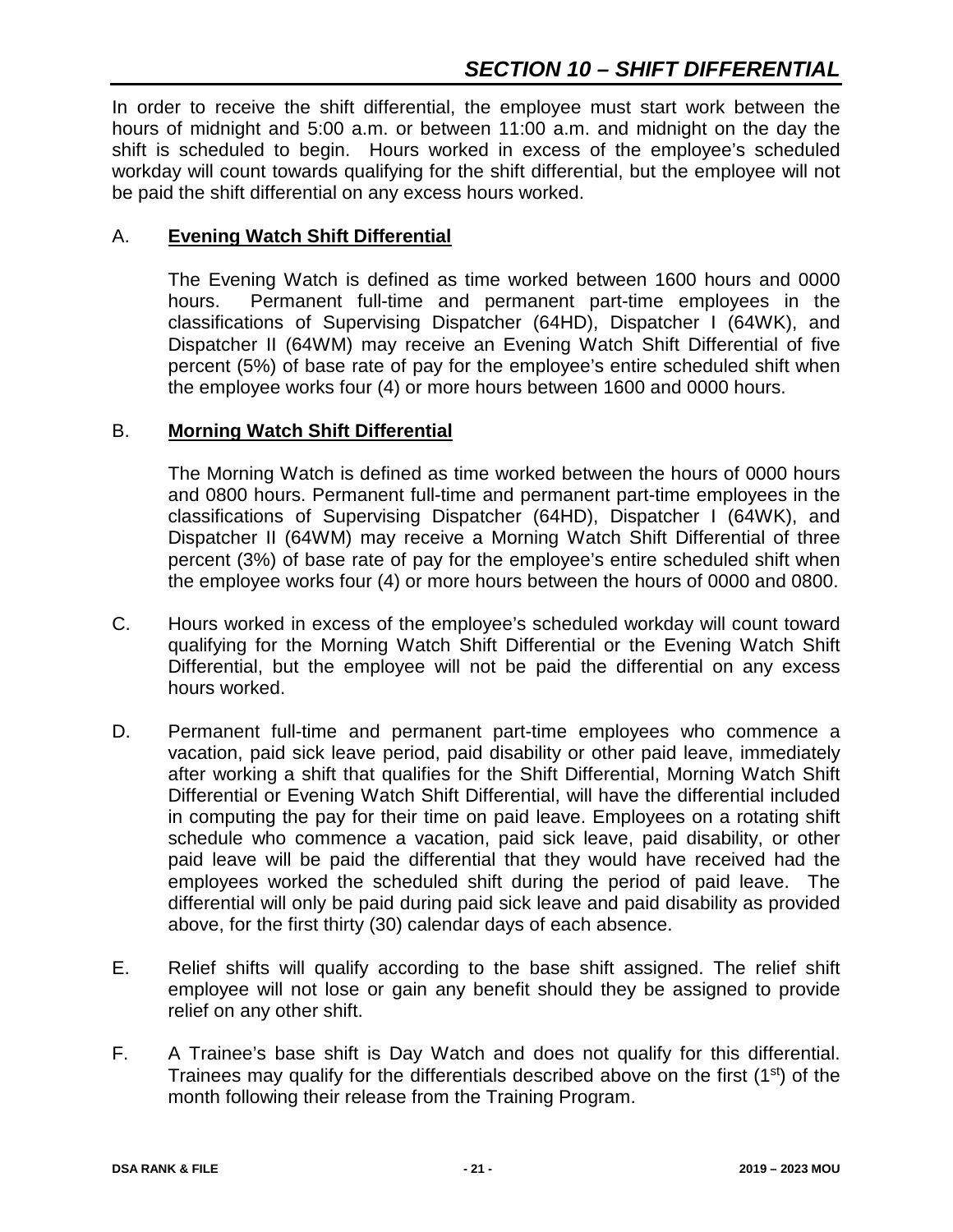# *SECTION 11 - SENIORITY, WORKFORCE REDUCTION, LAYOFF & REASSIGNMENT*

The provisions detailed above do not in any way affect or reduce the rights reserved by the Sheriff, including those outlined in Section 20- Work Scheduling, of the MOU.

#### **SECTION 11 - SENIORITY, WORKFORCE REDUCTION, LAYOFF & REASSIGNMENT**

**11.1 Workforce Reduction.** In the event that funding reductions or shortfalls in funding occur in a department or are expected, which may result in layoffs, the department will notify the Association and take the following actions:

- a. Identify the classification(s) in which position reductions may be required due to funding reductions or shortfalls.
- b. Advise employees in those classifications that position reductions may occur in their classifications.
- c. Accept voluntary leaves of absence from employees in those classifications which do not appear to be potentially impacted by possible position reductions when such leaves can be accommodated by the department.
- d. Approve requests for reduction in hours, lateral transfers, and voluntary demotions to vacant, funded positions in classes not scheduled for layoffs within the department, as well as to other departments not experiencing funding reductions or shortfalls when it is a viable operational alternative for the department(s).
- e. Review various alternatives which will help mitigate the impact of the layoff by working through the Tactical Employment Team program (TET) to:
	- 1. Maintain an employee skills inventory bank to be used as a basis for referrals to other employment opportunities.
	- 2. Determine if there are other positions to which employees may be transferred.
	- 3. Refer interested persons to vacancies which occur in other job classes for which they qualify and can use their layoff eligibility.
	- 4. Establish workshops to aid laid off employees in areas such as resume preparation, alternate career counseling, job search strategy, and interviewing skills.
- f. When it appears to the Department Head and/or Labor Relations Manager that the Board of Supervisors may take action which will result in the layoff of employees in a representation unit, the Labor Relations Manager shall notify the Association of the possibility of such layoffs and shall meet and confer with the Association regarding the implementation of the action.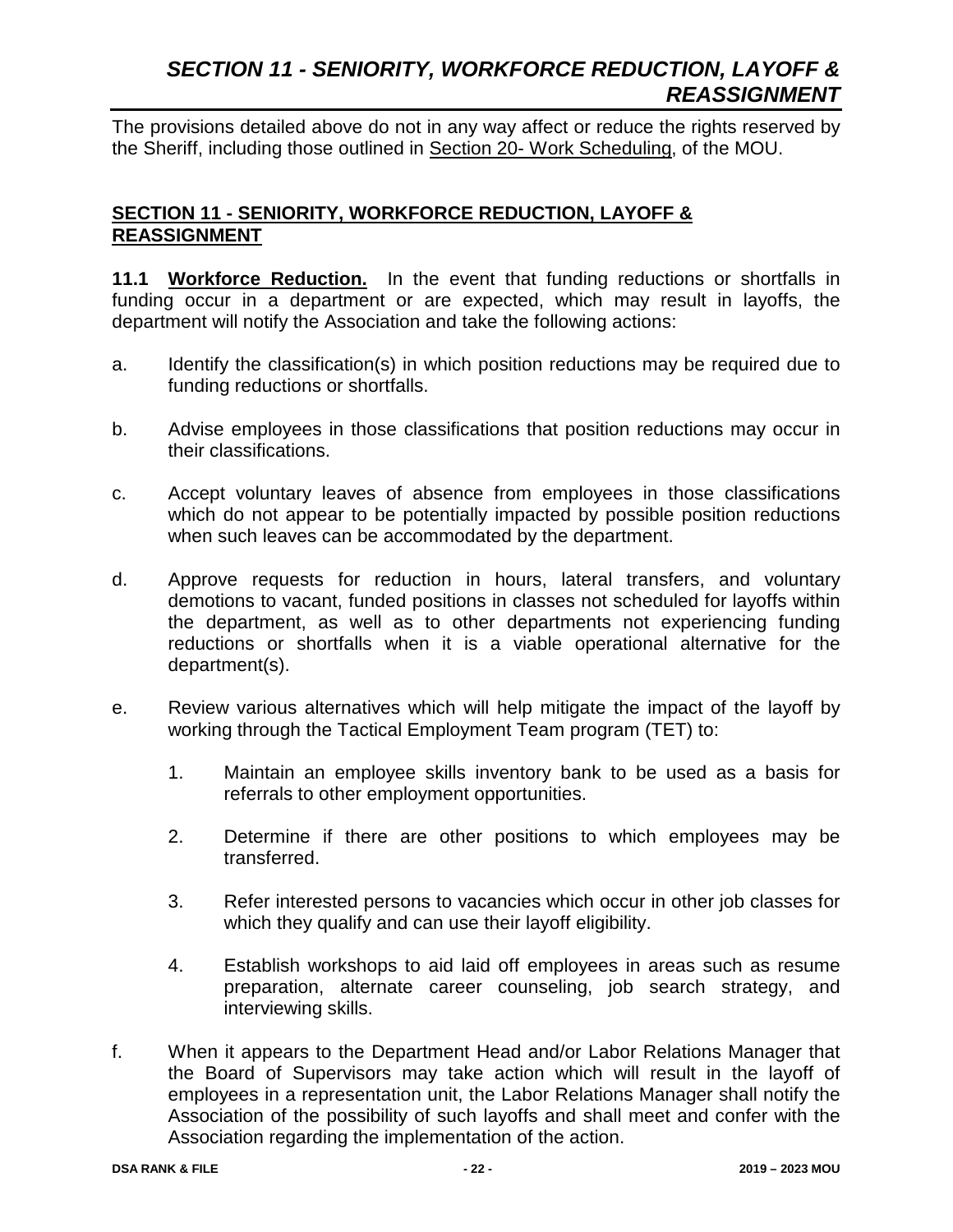#### **11.2 Separation Through Layoff.**

- A. Grounds for Layoff. Any employee(s) having permanent status in position(s) in the merit service may be laid off when the position is no longer necessary, or for reasons of economy, lack of work, lack of funds or for such other reason(s) as the Board of Supervisors deems sufficient for abolishing the position(s).
- B. Order of Layoff. The order of layoff in a department shall be based on inverse seniority in the class of positions, the employee in that department with least seniority being laid off first and so on.
- C. Layoff By Displacement.
	- 1. In the Same Class. A laid off permanent full time employee may displace an employee in the department having less seniority in the same class who occupies a permanent-intermittent or permanent part-time position, the least senior employee being displaced first.
	- 2. In the Same Level or Lower Class. A laid off or displaced employee who had achieved permanent status in a class at the same or lower salary level as determined by the salary schedule in effect at the time of layoff may displace within the department and in the class of an employee having less seniority; the least senior employee being displaced first, and so on with senior displaced employees displacing junior employees.
- D. Particular Rules on Displacing.
	- 1. Permanent-intermittent and permanent part-time employees may displace only employees holding permanent positions of the same type respectively.
	- 2. A permanent full time employee may displace any intermittent or part-time employee with less seniority 1) in the same class, or 2) in a class of the same or lower salary level if no full time employee in a class at the same or lower salary level has less seniority than the displacing employees.
	- 3. Former permanent full time employees who have voluntarily become permanent part-time employees for the purpose of reducing the impact of a proposed layoff with the written approval of the Director of Human Resources or designee retain their permanent full time employee seniority rights for layoff purposes only and may in a later layoff displace a full time employee with less seniority as provided in these rules.
- E. Seniority. An employee's seniority within a class for layoff and displacement purposes shall be determined by adding the employee's length of service in the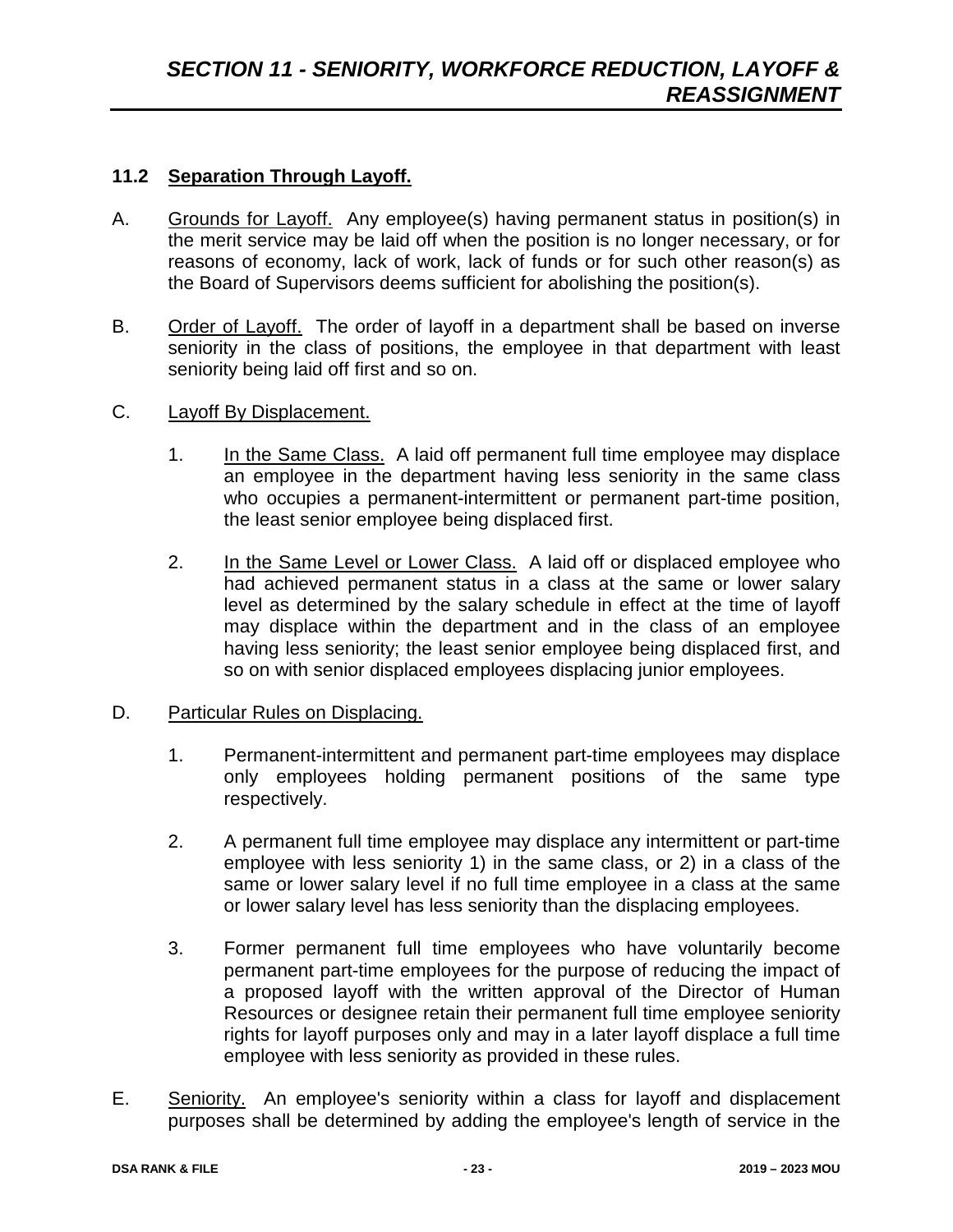# *SECTION 11 - SENIORITY, WORKFORCE REDUCTION, LAYOFF & REASSIGNMENT*

particular class in question to the employee's length of service in other classes at the same or higher salary levels as determined by the salary schedule in effect at the time of layoff. Employees reallocated or transferred without examination from one class to another class having a salary within five percent (5%) of the former class shall carry the seniority accrued in the former class into the new class.

Employees reallocated to a new deep class upon its initiation or otherwise reallocated to a deep class because the duties of the position occupied are appropriately described in the deep class shall carry into the deep class the seniority accrued or carried forward in the former class and seniority accrued in other classes which have been included in the deep class.

Service for layoff and displacement purposes includes only the employee's last continuous permanent County employment. Periods of separation may not be bridged to extend such service unless the separation is a result of layoff in which case bridging will be authorized if the employee is reemployed in a permanent position within the period of layoff eligibility.

Approved leaves of absence as provided for in these rules and regulations shall not constitute a period of separation. In the event of ties in seniority rights in the particular class in question, such ties shall be broken by length of last continuous permanent County employment. If there remain ties in seniority rights, such ties shall be broken by counting total time in the department in permanent employment. Any remaining ties shall be broken by random selection among the employees involved.

- F. Eligibility for Layoff List. Whenever any person who has permanent status is laid off, has been displaced, has been demoted by displacement or has voluntarily demoted in lieu of layoff or displacement, or has transferred in lieu of layoff or displacement, the person's name shall be placed on the layoff list for the class of positions from which that person has been removed.
- G. Order of Names on Layoff. First, layoff lists shall contain the names of persons laid off, displaced, or demoted as a result of a layoff or displacement, or who have voluntarily demoted in lieu of layoff or displacement or who have transferred in lieu of layoff or displacement. Names shall be listed in order of layoff seniority in the class from which laid off, displaced, demoted or transferred on the date of layoff, the most senior person listed first. In case of ties in seniority, the seniority rules shall apply except that where there is a class seniority tie between persons laid off from different departments, the tie(s) shall be broken by length of last continuous permanent County employment with remaining ties broken by random selection among the employees involved.
- H. Duration of Layoff and Reemployment Rights. The name of any person granted reemployment privileges shall continue on the appropriate list for a period of two (2) years. Persons placed on layoff lists shall continue on the appropriate list for a period of two (2) years.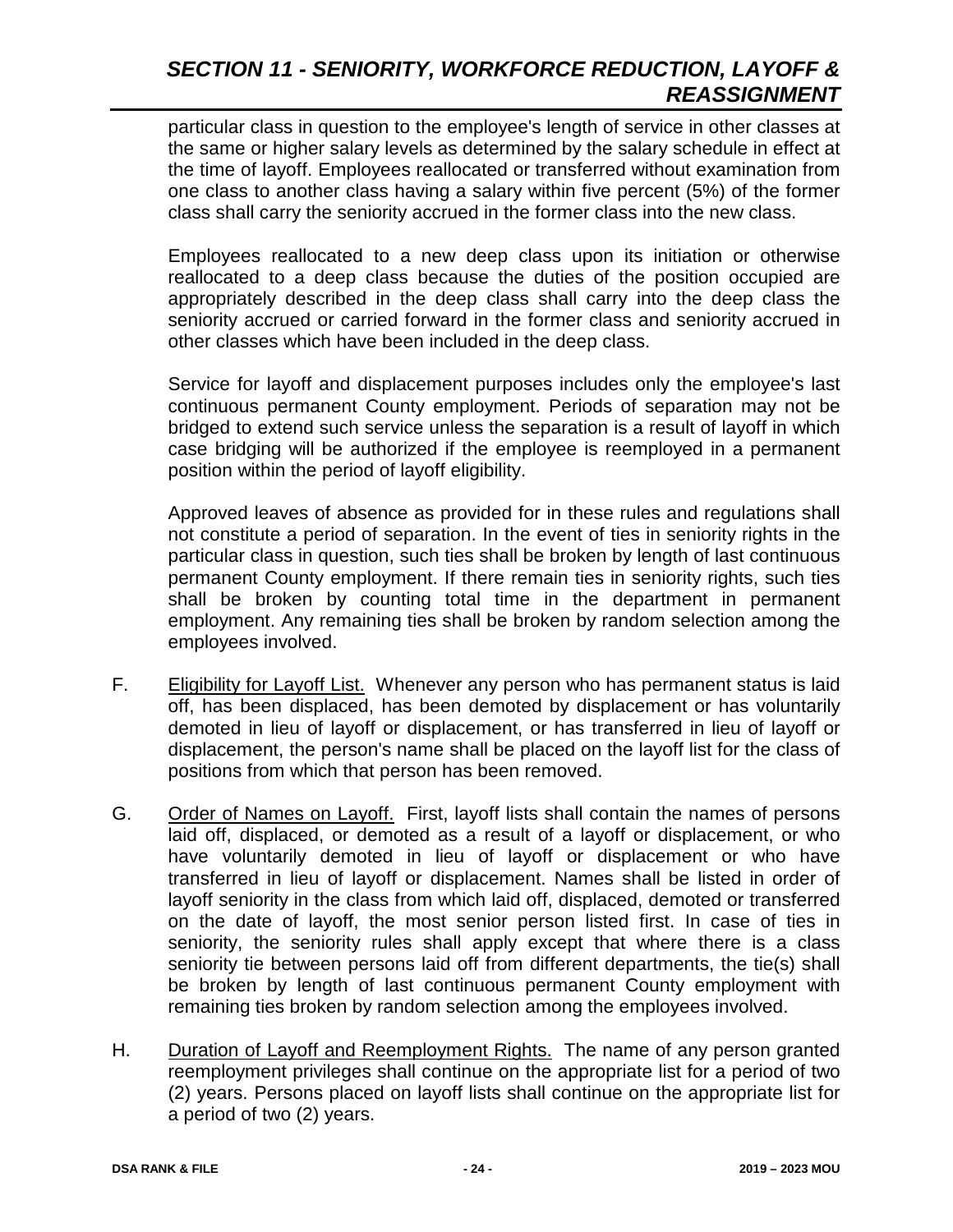# *SECTION 11 - SENIORITY, WORKFORCE REDUCTION, LAYOFF & REASSIGNMENT*

- I. Certification of Persons From Layoff Lists. Layoff lists contain the name(s) of person(s) laid off, displaced or demoted by displacement or voluntarily demoted in lieu of layoff or displacement or transferred in lieu of layoff or displacement. When a request for personnel is received from the appointing authority of a department from which an eligible(s) was laid off, the appointing authority shall receive and appoint the eligible highest on the layoff list from the department. When a request for personnel is received from a department from which an eligible(s) was not laid off, the appointing authority shall receive and appoint the eligible highest on the layoff list who shall be subject to a probationary period. A person employed from a layoff list shall be appointed at the same step of the salary range the employee held on the day of layoff.
- J. Removal of Names from Reemployment & Layoff Lists. The Director of Human Resources may remove the name of any eligible from a reemployment or layoff list for any reason listed below:
	- 1. For any cause stipulated in Section 404.1 of the Personnel Management Regulations.
	- 2. On evidence that the eligible cannot be located by postal authorities.
	- 3. On receipt of a statement from the appointing authority or eligible that the eligible declines certification or indicates no further desire for appointment in the class.
	- 4. If three (3) offers of permanent appointment to the class for which the eligible list was established have been declined by the eligible.
	- 5. If the eligible fails to respond to the Director of Human Resources or the appointing authority within ten (10) days to written notice of certification mailed to the person's last known address.
	- 6. If the person on the reemployment or layoff list is appointed to another position in the same or lower classification, the name of the person shall be removed.
	- 7. However, if the first permanent appointment of a person on a layoff list is to a lower class which has a top step salary lower than the top step of the class from which the person was laid off, the name of the person shall not be removed from the layoff list. Any subsequent appointment of such person from the layoff list shall result in removal of that person's name.
- K. Removal of Names from Reemployment and Layoff Certifications. The Director of Human Resources may remove the name of any eligible from a reemployment or layoff certification if the eligible fails to respond within five (5) days to a written notice of certification mailed to the person's last known address.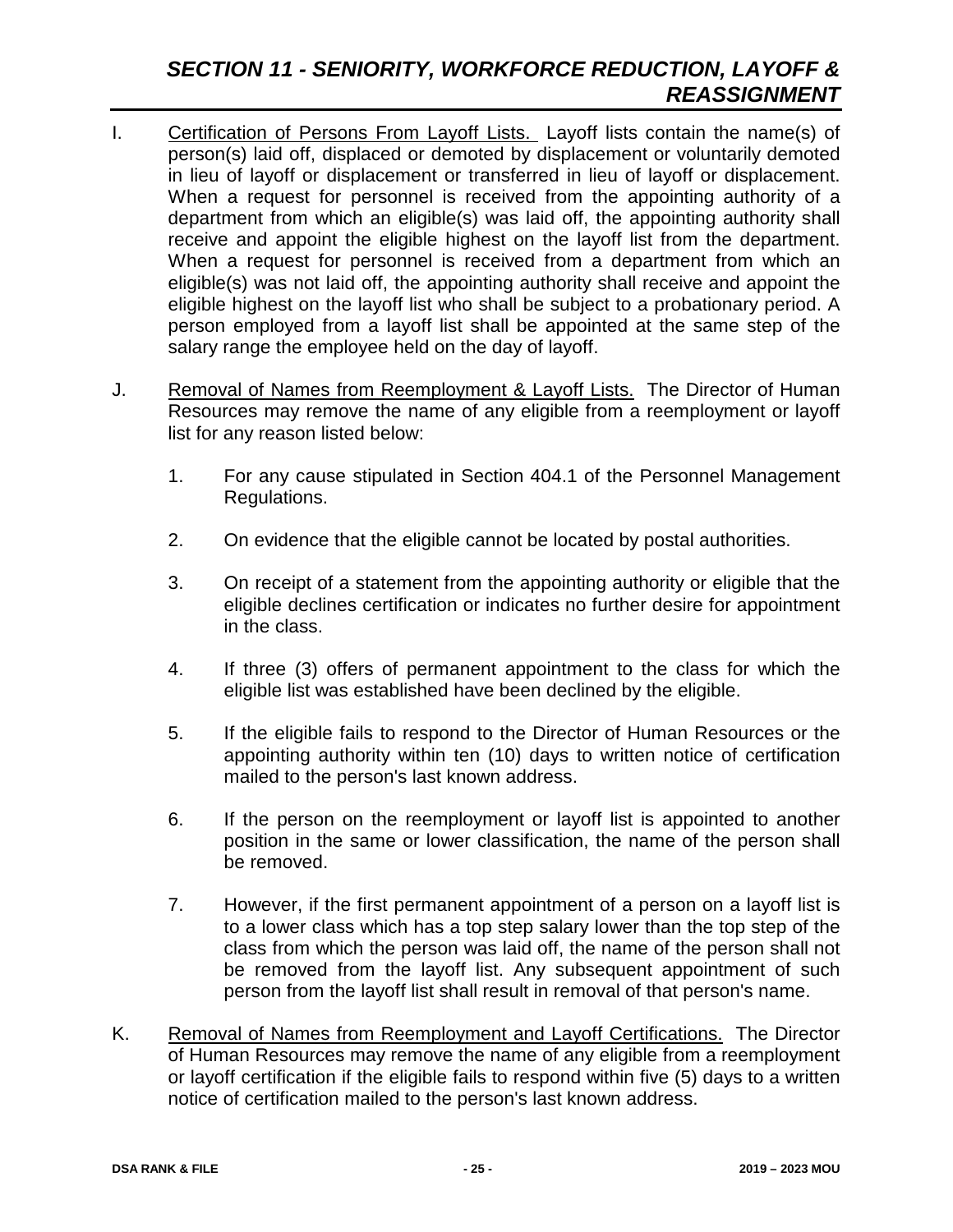**11.3 Notice.** The County agrees to give employees scheduled for layoff at least ten (10) work days notice prior to their last day of employment.

**11.4 Special Employment Lists.** The County will establish a TET Employment Pool which will include the names of all laid off County employees. Special employment lists for job classes may be established from the pool. Persons placed on a special employment list must meet the minimum qualifications for the class. An appointment from such a list will not affect the individual's status on a layoff list(s).

**11.5 Reassignment of Laid Off Employees.** Employees who displaced within the same classification from full time to part-time or intermittent status in a layoff, or who voluntarily reduced their work hours to reduce the impact of layoff, or who accepted a position of another status than that from which they were laid off upon referral from the layoff list, may request reassignment back to their pre-layoff status (full time or part-time or increased hours). The request must be in writing in accord with each department's reassignment bid or selection process.

Employees will be advised of the reassignment procedure to be followed to obtain reassignment back to their former status at the time of the workforce reduction. The most senior laid off employee in this status who requests such a reassignment will be selected for the vacancy; except when a more senior laid off individual remains on the layoff list and has not been appointed back to the class from which laid off, a referral from the layoff list will be made to fill the vacancy.

# **SECTION 12 - HOLIDAYS**

## **12.1 Holidays Observed.** The County will observe the following holidays:

A.

January 1st, known as New Year's Day Third Monday in January, known as Dr. M. L. King, Jr. Day February 12th, known as Lincoln's Birthday Third Monday in February, known as President's Day The last Monday in May, known as Memorial Day July 4th, known as Independence Day First Monday in September, known as Labor Day September 9th, known as Admission Day Second Monday in October, known as Columbus Day November 11th, known as Veterans Day Fourth Thursday in November, known as Thanksgiving Day The Friday after Thanksgiving Day December 25th, known as Christmas Day

Such other days as the Board of Supervisors may by resolution designate as holidays.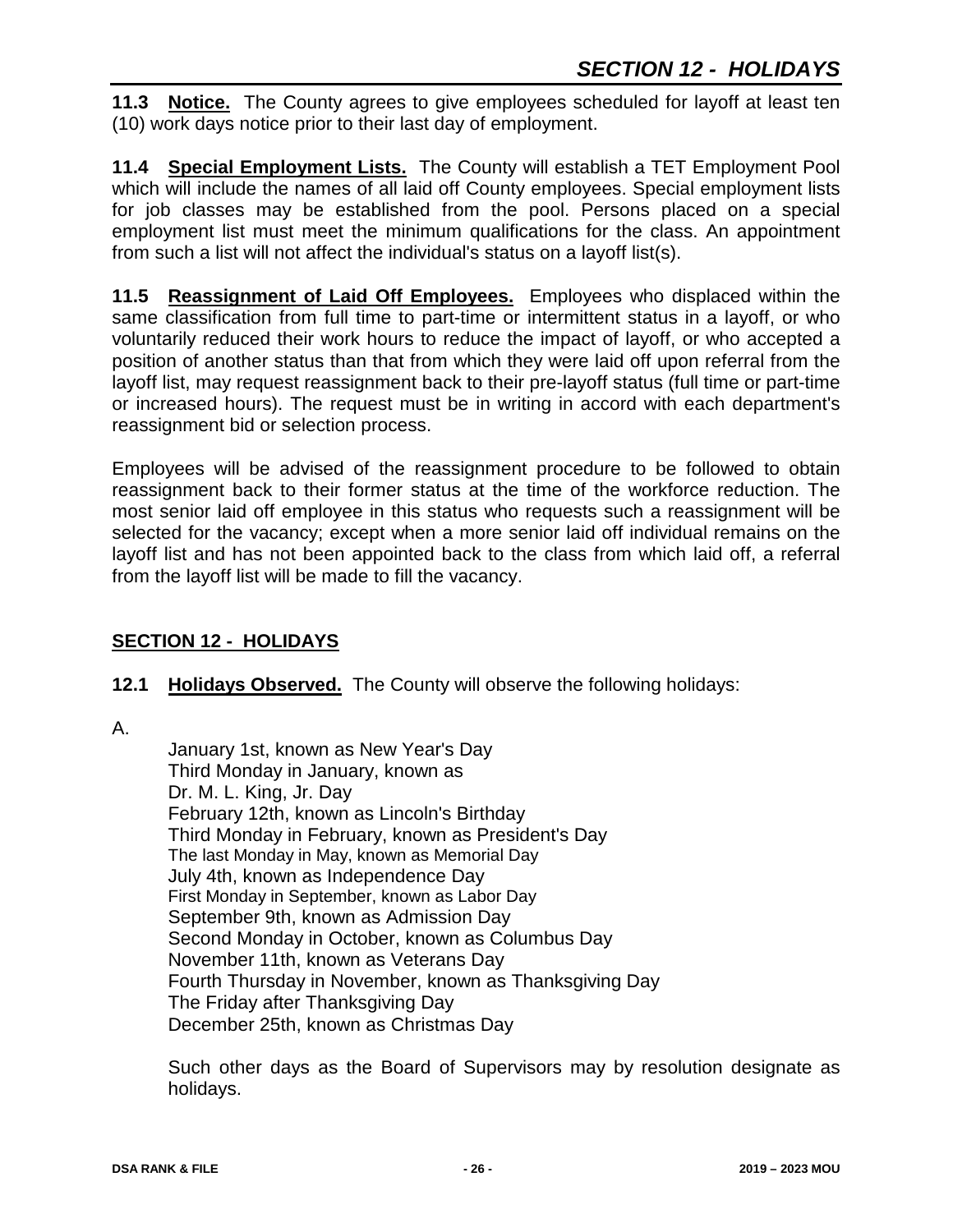Any holiday observed by the County that falls on a Saturday is observed on the preceding Friday and any holiday that falls on a Sunday is observed on the following Monday.

For employees who work in a twenty-four (24) hour operation and whose regularly assigned schedule results in the employee working a holiday, any holiday that falls on a Saturday will be observed on a Saturday, and any holiday that falls on a Sunday will be observed on a Sunday.

- B. Personnel represented by the DSA, except Deputy Sheriff-Recruit-Fixed Term (6X7A), who are in the following assignments on Columbus Day, Admission Day or Lincoln's Birthday, will not observe a holiday on those days, but will accrue personal holiday credits:
	- Investigation Division (except Orinda contract officers)
	- Forensic Services Division
	- Administration Division
	- Coroner's Division (Sergeant only)
	- Detention Division (Bureau of Administrative Services only)
	- Technical Services Division (Civil Unit)

Employees will accrue eight (8) hours of personal holiday credit for each of the three days (Columbus Day, Admission Day and Lincoln's Birthday) on which they are in the above assignments. The credit will be accrued on the last day of the month in which these days occur. No employee may accrue more than forty (40) hours of personal holiday credit beginning January 1, 1988; this accrual is in addition to that provided in Section 12.5. On separation from County service, an employee shall be paid for any unused personal holiday credits at the employee's then current rate of pay.

- C. All Court Security Division personnel will celebrate a holiday on Columbus Day and Admission Day. Lincoln's Birthday will be a mandatory training day for which employees will receive eight (8) hours of personal holiday credit.
- D. Personal holiday credit may be taken in one minute increments.

#### **12.2 Holiday is NOT Worked and Holiday Falls on Scheduled Work Day**

- A. **Holidays Observed – Full-time Employees:** Full-time employees are entitled to observe a holiday (eight (8) hours off), without a reduction in pay, whenever a holiday is observed by the County. When a full-time employee is scheduled to work less than eight (8) hours on a holiday and the employee observes the holiday, the employee is also entitled to receive flexible pay at the rate of one (1.0) times his/her base rate of pay (not including differentials) for the difference between eight (8) hours and the hours the employee was scheduled to work on the holiday.
- B. **Holiday Observed in Excess of Eight (8) hours:** When a holiday falls on a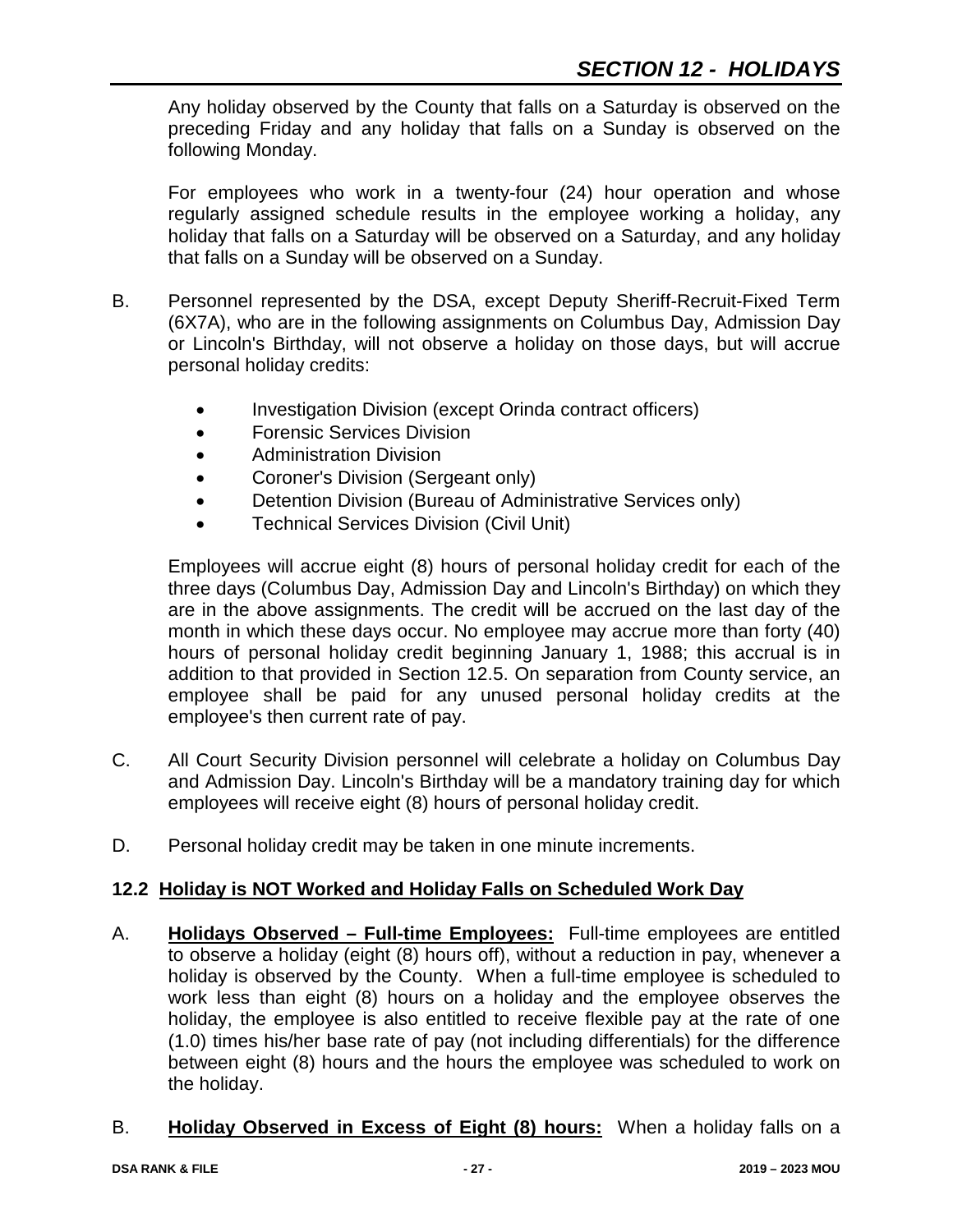full-time employee's scheduled workday, the employee is entitled to only eight (8) hours off without a reduction in pay. If the workday is a nine (9) hour day, the employee must use one (1) hour of non-sick leave accruals. If the workday is a ten (10) hour day, the employee must use two (2) hours of non-sick leave accruals. If the workday is a twelve (12) hour day, the employee must use four (4) hours of non-sick leave accruals. If the employee does not have any nonsick leave accrual balances, leave without pay (AWOP) will be authorized.

C. **Holiday Observed- Part-time Employees:** When a holiday is observed by the County, each part-time employee is entitled to observe the holiday in the same ratio as his/her number of position hours bears to forty (40) hours, multiplied by eight (8) hours, without a reduction in pay. For example, a part-time employee whose position hours are 24 hours per week is entitled to 4.8 hours off work on a holiday (24/40 multiplied by  $8 = 4.8$ ). Hereafter, the number of hours produced by this calculation will be referred to as the "Part-Time employee's holiday hours."

When the number of hours in a part time employee's scheduled work day that falls on a holiday ("scheduled work hours") is less than the employee's "Part-Time employee's holiday hours," the employee is also entitled to receive flexible pay at the rate of one (1.0) times his/her base rate of pay (not including differentials) for the difference between the employee's "scheduled work hours" and the employee's "Part-Time employee's holiday hours."

When the number of hours in a part time employee's scheduled work day that falls on a holiday ("scheduled work hours") is more than the employee's "Part Time employee's holiday hours," the employee must use non-sick leave accruals for the difference between the employee's "scheduled work hours" and the employee's "Part-Time employee's holiday hours." If the employee does not have any non-sick leave accrual balances, leave without pay (AWOP) will be authorized.

## **12.3 Holiday is NOT Worked and Holiday Falls on Scheduled Day Off**

- A. **Full-Time Employee:** When a holiday is observed by the County on the scheduled day off of a full-time employee, the employee is entitled to take eight (8) hours off, without a reduction in pay, in recognition of the holiday.
	- 1. **Employee Works on his/her Next Scheduled Work Day Following the Holiday:** When a full time employee works on his/her next scheduled work day following the holiday, the employee is entitled to receive his/her regular salary. The employee is also entitled to receive overtime pay at the rate of one and one half (1.5) times his/her base rate of pay (not including differentials) for a maximum of eight (8) hours.
	- 2. **Employee does NOT work on his/her Next Scheduled Work Day Following the Holiday:** When a full time employee does NOT work on his/her next scheduled work day following the holiday, the employee is entitled to the day off, without a reduction in pay, in recognition of his/her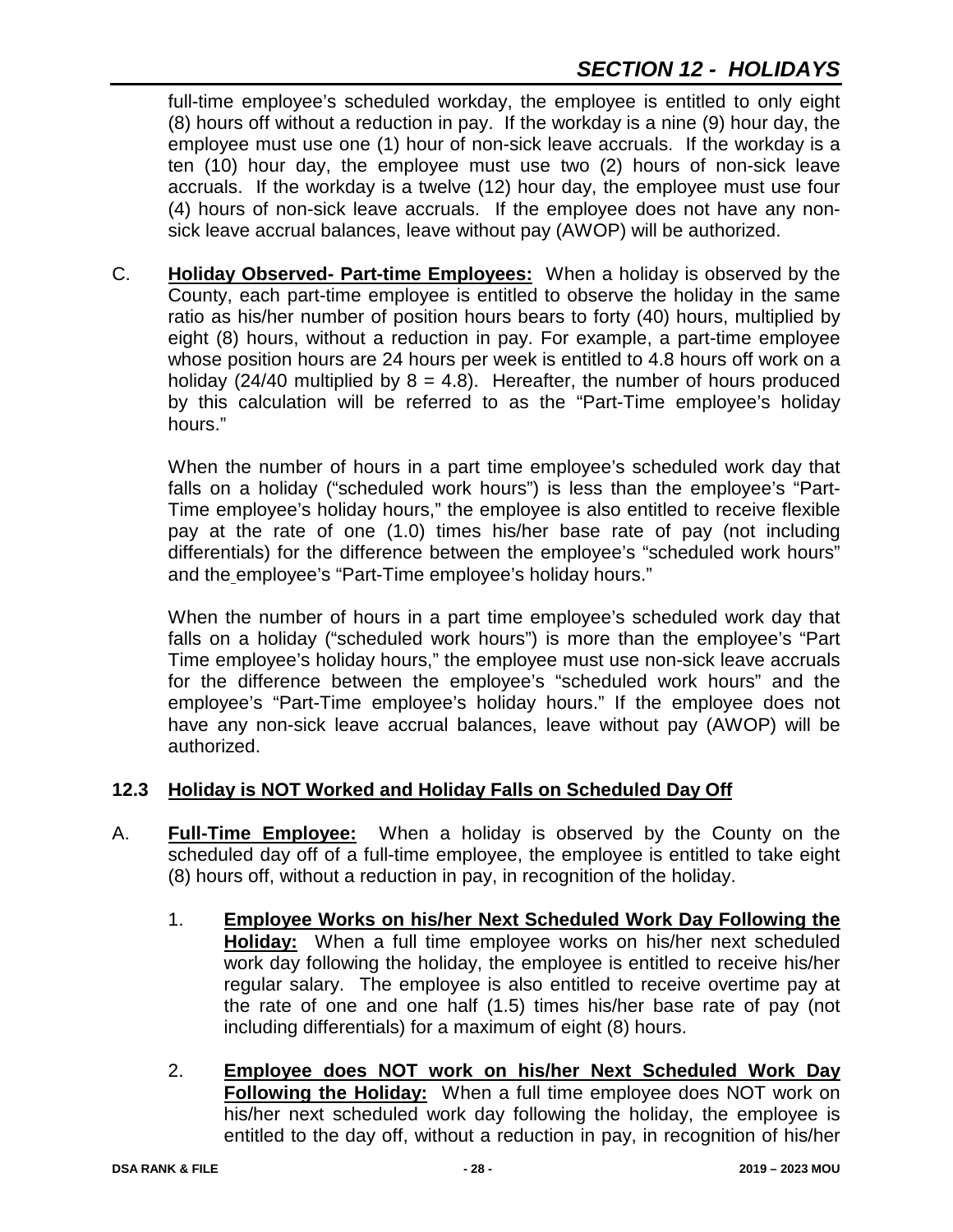regularly scheduled day off. If the employee's scheduled work day following the Holiday exceeds eight (8) hours, any additional time off must be taken from the employee's accrued leaves.

- 3. The County retains the right to decide whether an employee will work or not work on the next scheduled work day following a holiday.
- B. **Part-Time Employee:** When a holiday is observed by the County on the scheduled day off of a part time employee, the part time employee is entitled to observe the holiday in the amount of the "Part-Time employee's holiday hours," without a reduction in pay, in recognition of the holiday.
	- 1. **Employee Works on his/her Next Scheduled Work Day Following a Holiday:** When a part time employee works on his/her next scheduled work day following a holiday, the employee is entitled to receive his/her regular salary. The employee is also entitled to receive overtime pay at the rate of one and one half (1.5) times his/her base rate of pay (not including differentials) up to a maximum amount of the "part-time employee's holiday hours".
	- 2. **Employee does NOT work on his/her Next Scheduled Work Day Following a Holiday:** When a part time employee does NOT work on his/her next scheduled work day following a holiday, the employee is entitled to take off up to a maximum of the "part-time employee's holiday hours" without a reduction in pay in recognition of his/her regularly scheduled day off.
	- 3. The County retains the right to decide whether an employee will work or will not work on the next scheduled work day following a holiday.

#### **12.4 Holiday is WORKED and Holiday Falls on Scheduled Work Day:**

A. **Full-Time Employee:** When a full-time employee works on a holiday that falls on the employee's scheduled work day, the employee is entitled to receive his/her regular salary. The employee is also entitled to receive holiday pay at the rate of one and one half (1.5) times his/her base rate of pay (not including differentials) or holiday compensation time at the same rate, for all hours worked up to a maximum of eight (8) hours. When a full-time employee works on a holiday that falls on a scheduled work day that is less than an eight (8) hour shift ("short shift"), the employee is also entitled to receive flexible pay at the rate of one (1.0) times his/her base rate of pay for the difference between eight (8) hours and the employee's "short shift" hours. When a full-time employee is scheduled to work more than eight (8) hours on a holiday (long shift) and the employee works more than the scheduled long shift hours, the employee is entitled to receive overtime pay at the rate of one and one half (1.5) times his/her base rate of pay (not including differentials) for all hours worked beyond the long shift hours.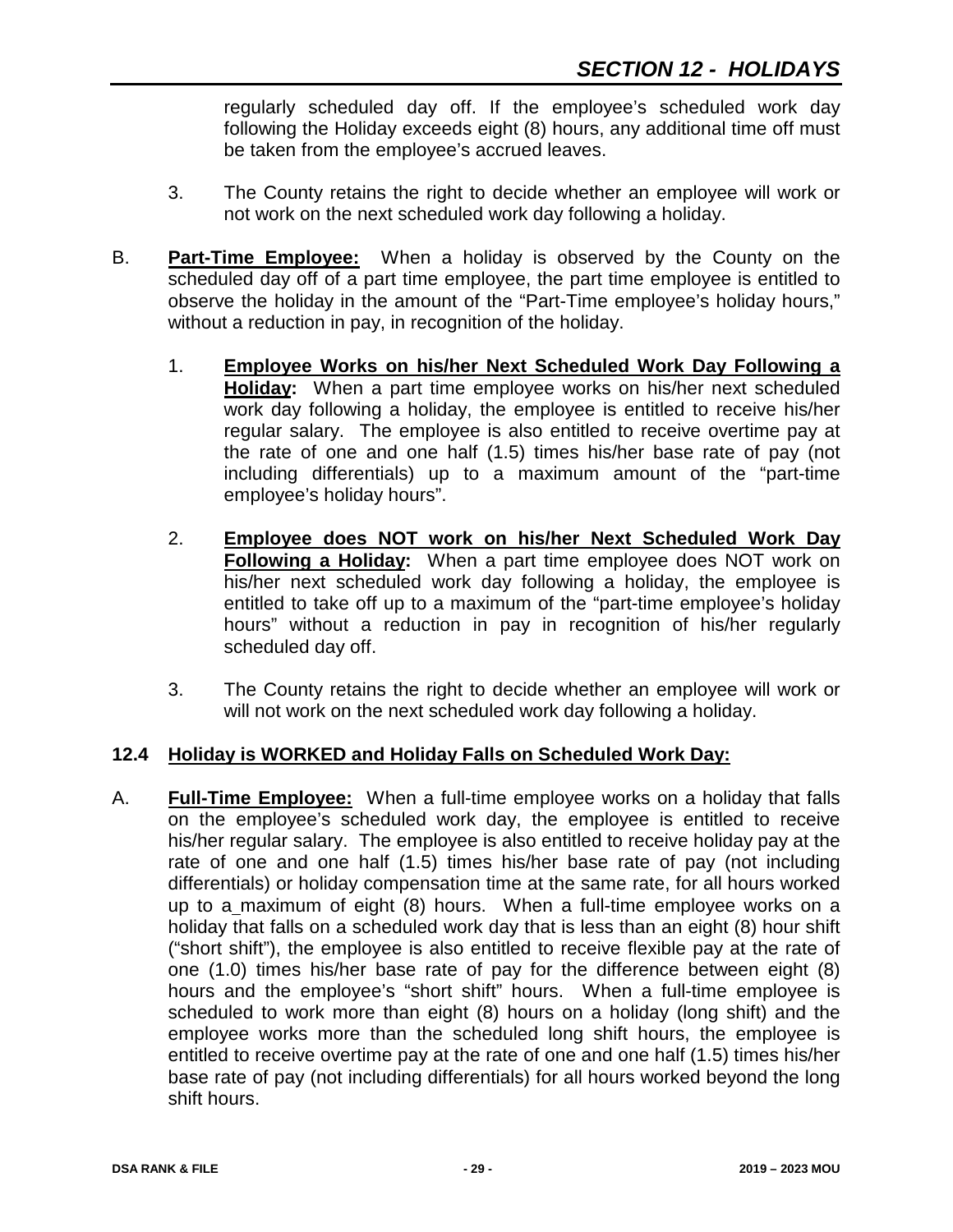B. **Part-Time Employee:** When a part-time employee works on a holiday that falls on the employee's scheduled work day, the part-time employee is entitled to receive his/her regular salary. The part-time employee is also entitled to receive holiday pay at the rate of one and one-half (1.5) times his/her base rate of pay (not including differentials) or holiday compensatory time at the same rate for all hours worked on the holiday, up to a maximum of eight (8) hours.

When a part-time employee is schedule to work less than the employee's "parttime employee's holiday hours" on a holiday (short shift) and the employee works that short shift, the employee is also entitled to receive flexible pay at the rate of one (1.0) times his/her base rate of pay (not including differentials) for the difference between the "part-time employee's holiday hours" and the short shift. When a part-time employee is scheduled to work more than his/her "part-time employee's holiday hours" on a holiday (long shift) and the employee works more than the long shift hours, the employee is entitled to receive straight time pay at the rate of one (1.0) times his/her base rate of pay (not including differentials) for all hours worked beyond the long shift hours, up to a maximum of eight (8) hours. If the same part-time employee works all of his/her long shift hours and also works more than eight (8) hours on that holiday, then the parttime employee is entitled to receive overtime pay at the rate of one and one-half (1.5) times his/her base rate of pay (not including differentials) for all hours worked on that holiday beyond eight (8) hours.

# **12.5 Holiday is Worked and Holiday Falls on Scheduled Day Off:**

- A. **Full-Time Employee:** When a full time employee works on a holiday that falls on the employee's scheduled day off, the employee is entitled to receive his/her regular salary. The employee is also entitled to receive overtime pay at the rate of one and one half (1.5) times his/her base rate of pay (not including differentials) for all hours worked on the holiday.
	- 1. **Employee Works on his/her Next Scheduled Work Day Following the Holiday:** When a full time employee works on his/her next scheduled work day following the holiday, the employee is entitled to receive his/her regular salary. The employee is also entitled to receive overtime pay at the rate of one and one half (1.5) times his/her base rate of pay (not including differentials) for a maximum of eight (8) hours.
	- 2. **Employee does NOT work on his/her Next Scheduled Work Day Following the Holiday:** When a full time employee does NOT work on his/her next scheduled work day following the holiday, the employee is entitled to the day off, without a reduction in pay, in recognition of his/her regularly scheduled day off. If the employee's scheduled work day following the Holiday exceeds eight (8) hours, any additional time off must be taken from the employee's accrued leaves.
	- 3. The County retains the right to decide whether an employee will work or not work on the next scheduled work day following a holiday.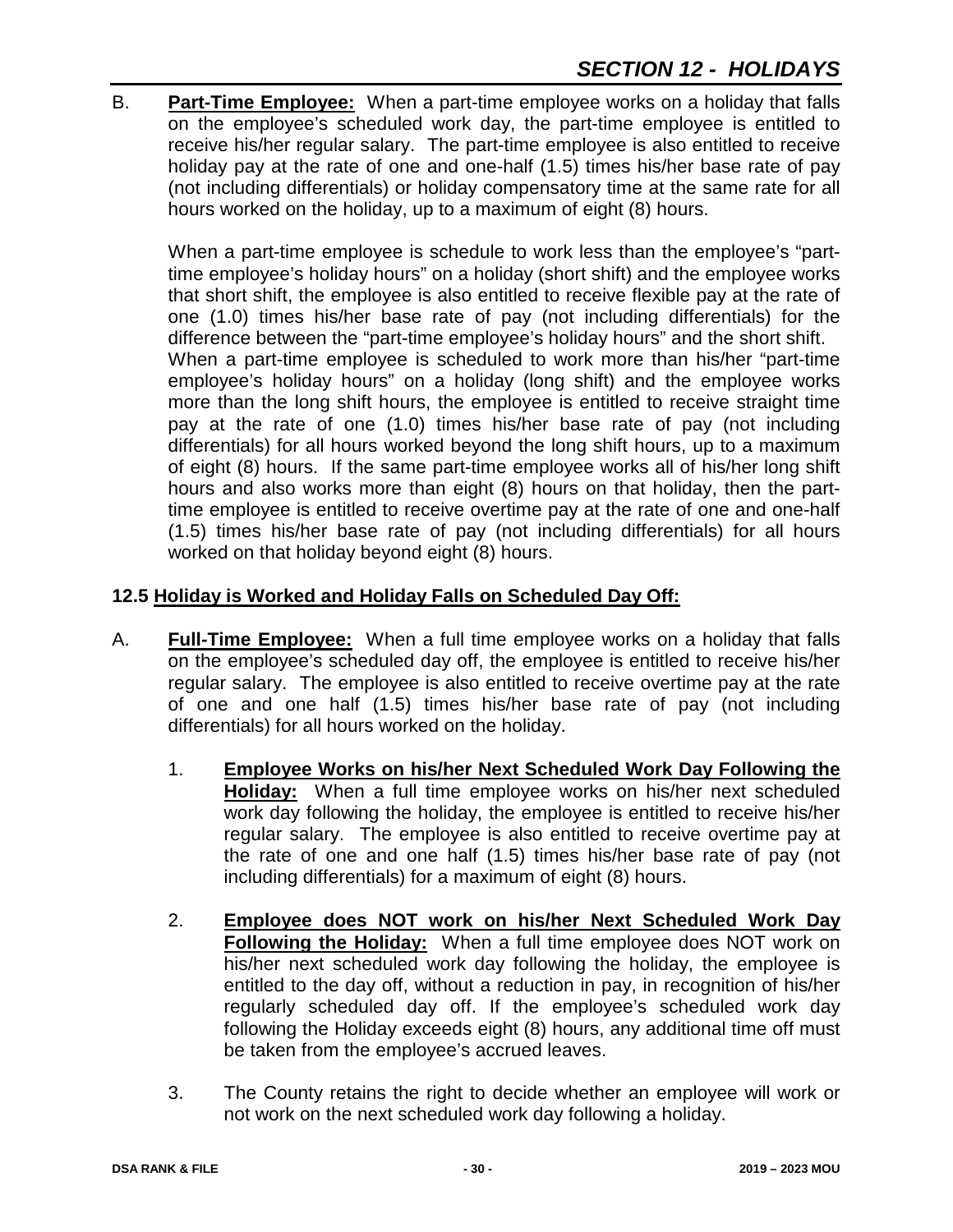- B. **Part-Time Employee:** When a part-time employee works on a holiday that falls on the employee's scheduled day off, the employee is entitled to receive his/her regular salary. The part-time employee is also entitled to receive overtime pay at the rate of one and one-half (1.5) times his/her base rate of pay (not including differentials) for all hours worked.
	- 1. **Employee Works on his/her Next Scheduled Work Day Following a Holiday:** When a part-time employee works on his/her next scheduled work day following a holiday, the employee is entitled to receive his/her regular salary. The employee is also entitled to receive overtime pay at the rate of one and one-half (1.5) times his/her base rate of pay (not including differentials) up to a maximum amount of the "part-time employee's holiday hours."
	- 2. **Employee does NOT work on his/her Next Scheduled Work Day Following a Holiday:** When a part-time employee does NOT work on his/her next scheduled work day following a holiday, the employee is entitled to take off up to a maximum of the "part-time employee's holiday hours" without a reduction in pay, in recognition of his/her regularly scheduled day off.
	- 3. The County retains the right to decide whether an employee will work or will not work on the next scheduled work day following a holiday.

## **12.6 Permanent Intermittent Employees**

Permanent-Intermittent employees who work on a holiday are entitled to receive overtime pay at the rate of one and one-half (1.5) times his/her base rate of pay (not including differentials) for a maximum of eight (8) hours worked on the holiday.

# **12.7 Holiday and Compensatory Time Provisions:**

- A. Employees who elect to receive holiday compensatory time credit must agree to do so for a full fiscal year (July 1 through June 30). The employee must notify their departmental payroll staff of any change in the election by May 31 of each year.
- B. **Maximum Accruals of Holiday Compensatory Time:** Holiday compensatory time may not be accumulated in excess of two hundred eighty-eight (288) hours. After two hundred eighty-eight (288) hours are accrued by an employee, the employee will receive holiday pay at the rate of one and one half (1.5) times his/her base rate of pay. Holiday compensatory time may be taken at those dates and times determined by mutual agreement of the employee and the Department Head or designee.
- C. **Use of Holiday Comp Time:** Employees may utilize up to five (5) days of accrued holiday time in conjunction with their earned two (2) week vacation. Accrued holiday time may be taken off at times determined by mutual agreement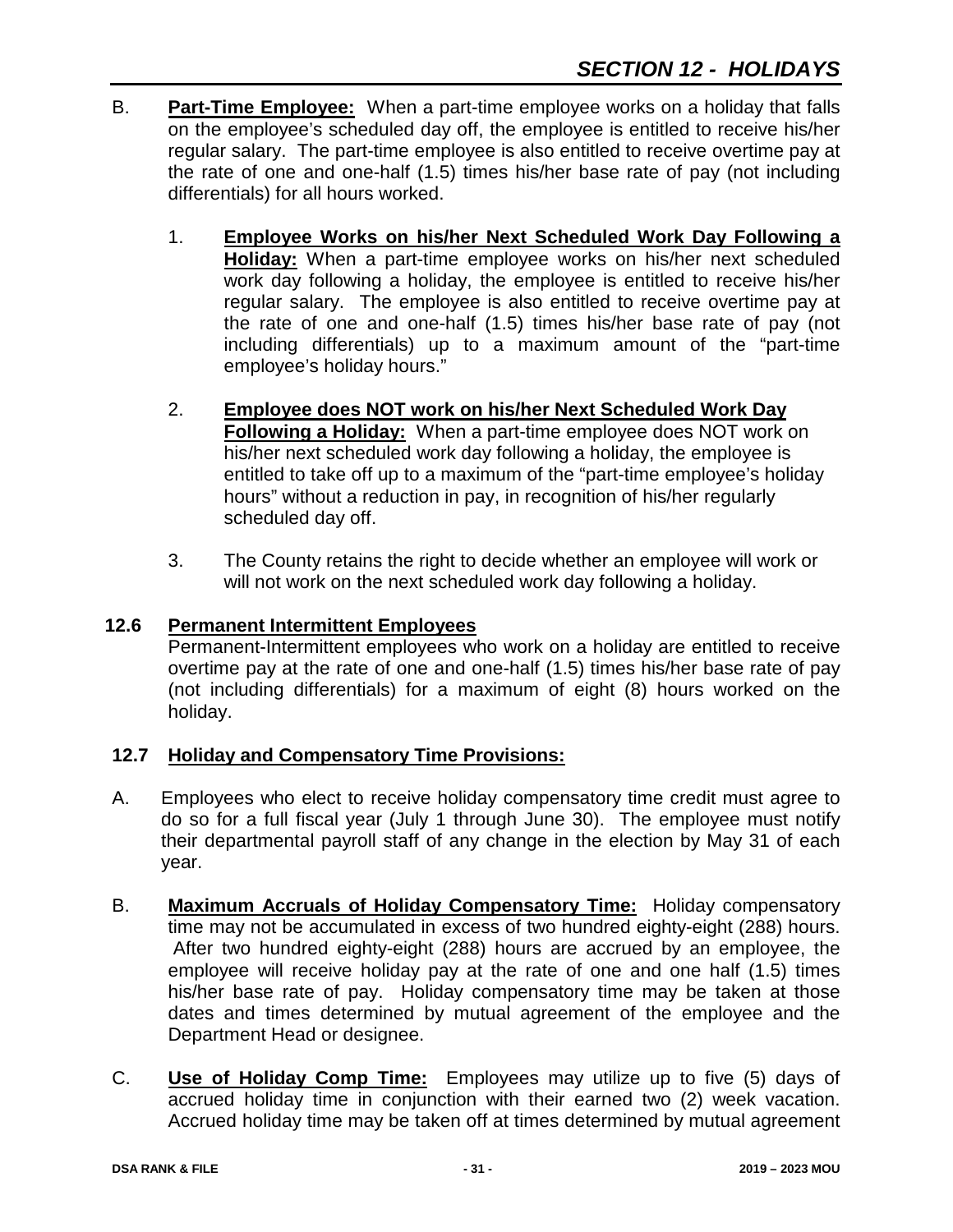of the employee and the department head.

D. **Pay Off of Holiday Comp Time:** Holiday compensatory time will be paid off only upon a change in status. A change in status includes, but is not limited to, separation, transfer to another department, reassignment to a permanentintermittent position, or transfer, assignment, or promotion into a position that is not eligible for holiday compensatory time.

The Sheriff's Department will continue its present policy of reviewing requests made by employees for a cashout of holiday compensatory time off credits under exigent circumstances and where appropriate will recommend to the County Administrator that such request be granted. If the County Administrator agrees with the Department's recommendation, he will send the request to the Auditor-Controller's Office for payment. It is understood that the decision of the Sheriff-Coroner and/or the decision of the County Administrator are not subject to the grievance procedure.

# **SECTION 13 - VACATION LEAVE**

**13.1 Vacation Allowance.** Employees in permanent positions are entitled to vacation with pay. Accrual is based upon straight time hours of working time per calendar month of service and begins on the date of appointment to a permanent position. Increased accruals begin on the first of the month following the month in which the employee qualifies. Accrual for portions of a month shall be in minimum amounts of one (1) hour calculated on the same basis as for partial month compensation pursuant to Section 5.6 of this MOU.

Vacation credits may be taken in one (1) minute increments and may not be rounded. Vacation may not be taken during the first six (6) months of employment (not necessarily synonymous with probationary status) except where sick leave has been exhausted; and none shall be allowed in excess of actual accrual at the time vacation is taken.

**13.2 Vacation Accrual Rates.** For employees hired prior to January 1, 1983 the rates at which vacation credits accrue and the maximum accumulation thereof are as follows:

|                     | Monthly           | Maximum    |
|---------------------|-------------------|------------|
|                     | Accrual           | Cumulative |
| Length of Service   | <b>Hours</b>      | Hours      |
| Under 11 years      | 10                | 240        |
| 11 years            | $10 - 2/3$        | 256        |
| 12 years            | $11 - 1/3$        | 272        |
| 13 years            | $12 \overline{ }$ | 288        |
| 14 years            | $12 - 2/3$        | 304        |
| 15 through 19 years | $13 - 1/3$        | 320        |
| 20 through 24 years | $16 - 2/3$        | 400        |
| 25 through 29 years | 20                | 480        |
| 30 years and up     | $23 - 1/3$        | 560        |
|                     |                   |            |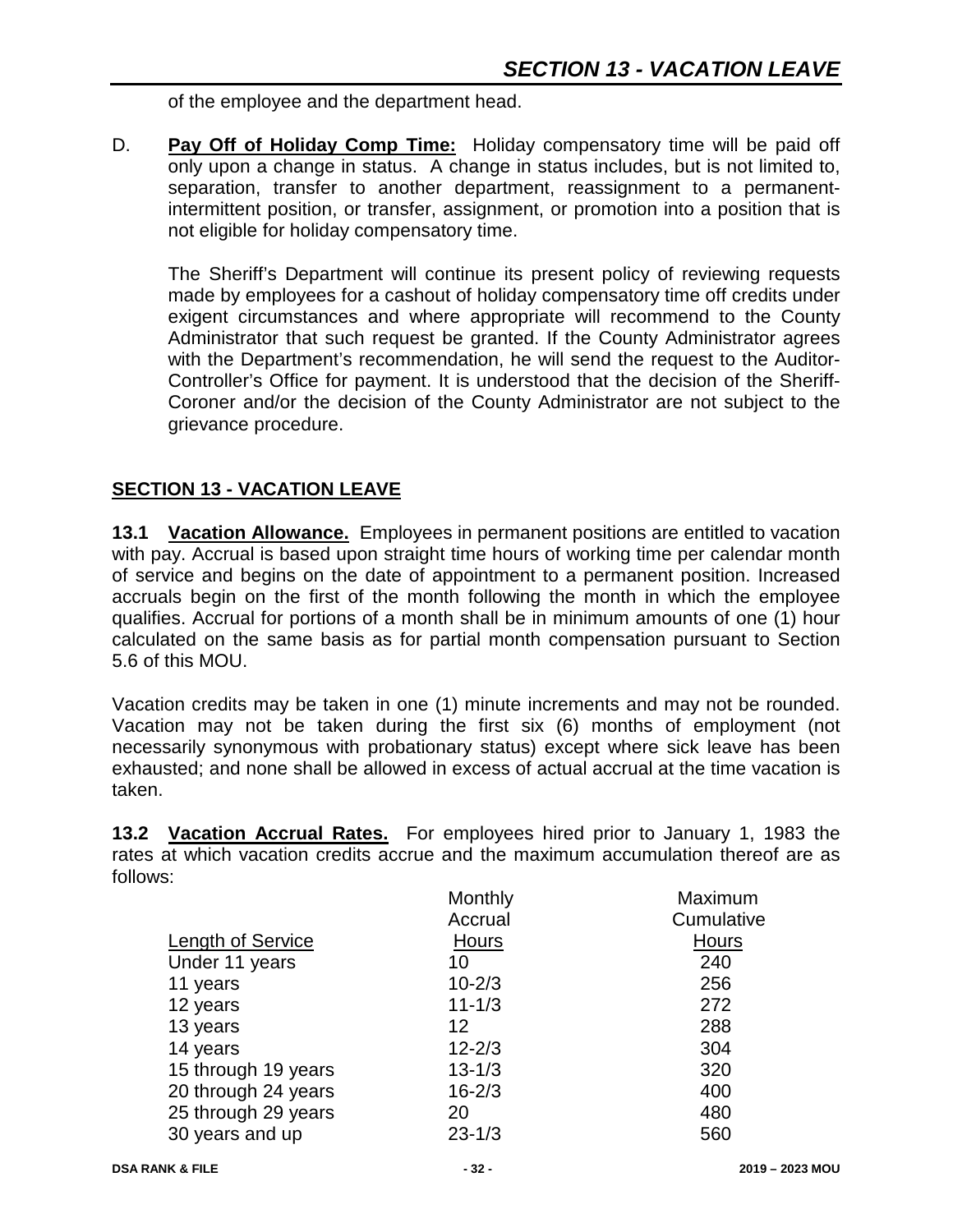For employees hired on or after January 1, 1983, the rates at which vacation credits accrue, and the maximum accumulation thereof, are as follows:

|                     | Monthly      | Maximum    |
|---------------------|--------------|------------|
|                     | Accrual      | Cumulative |
| Length of Service   | <b>Hours</b> | Hours      |
| Under 5 years       | $6 - 2/3$    | 160        |
| 5 through 10 years  | 10           | 240        |
| 11 years            | $10 - 2/3$   | 256        |
| 12 years            | $11 - 1/3$   | 272        |
| 13 years            | 12           | 288        |
| 14 years            | $12 - 2/3$   | 304        |
| 15 through 19 years | $13 - 1/3$   | 320        |
| 20 through 24 years | $16 - 2/3$   | 400        |
| 25 through 29 years | 20           | 480        |
| 30 years and up     | $23 - 1/3$   | 560        |

Effective July 1, 1992 for employees regularly assigned and working in the Martinez Detention Facility, West County Detention Facility, Marsh Creek Detention Facility, and the Custody Alternative Facility, the rates at which vacation credits accrue, and the maximum accumulation thereof, are as follows:

|                          | Monthly    | Maximum    |
|--------------------------|------------|------------|
|                          | Accrual    | Cumulative |
| <b>Length of Service</b> | Hours      | Hours      |
| Under 1 year             | $6 - 2/3$  | 160        |
| 1 year                   | $7 - 1/3$  | 176        |
| 2 years                  | 8          | 192        |
| 3 years                  | $8 - 2/3$  | 208        |
| 4 years                  | $9 - 1/3$  | 224        |
| 5 through 10 years       | 10         | 240        |
| 11 years                 | $10 - 2/3$ | 256        |
| 12 years                 | $11 - 1/3$ | 272        |
| 13 years                 | 12         | 288        |
| 14 years                 | $12 - 2/3$ | 304        |
| 15 through 19 years      | $13 - 1/3$ | 320        |
| 20 through 24 years      | $16 - 2/3$ | 400        |
| 25 through 29 years      | 20         | 480        |
| 30 years and up          | $23 - 1/3$ | 560        |

If an employee with less than five (5) years service is regularly assigned and working in the Detention Division and transferred to another division, that employee shall continue to accrue vacation credits at the same rate he/she was accruing when transferred until he/she attains his/her fifth year anniversary date in which case the employee will accrue at the rates specified above. If the employee returns to the Detention Division on a regularly assigned basis, he/she will accrue vacation at the above-specified rates while so assigned.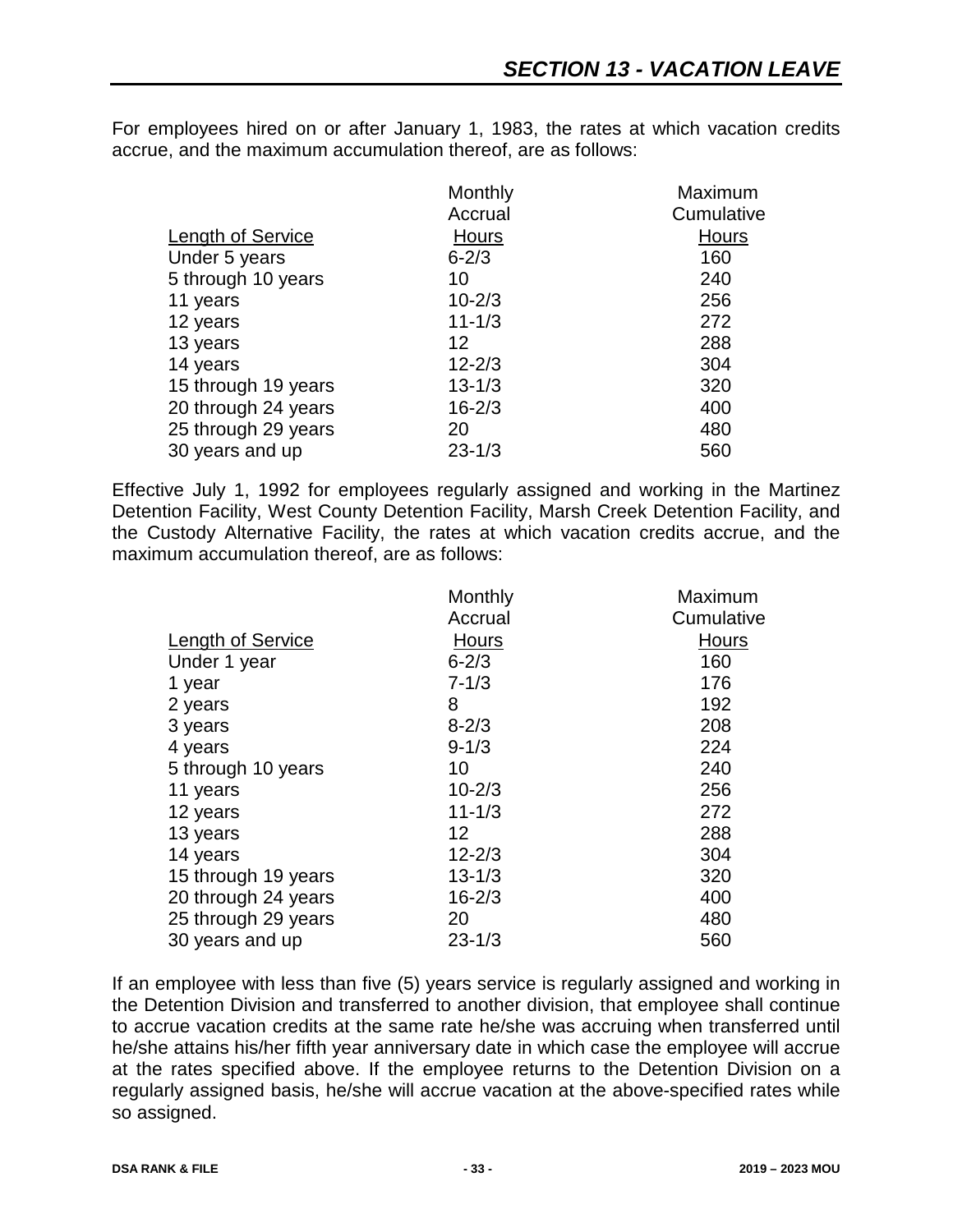**13.3 Accrual During Leave Without Pay.** No employee who has been granted a leave without pay shall accrue any vacation credit during the time of such leave, nor shall an employee who is absent without pay accrue vacation credit during the absence. Exception: Employees on unpaid military leave shall accrue vacation credits.

**13.4 Vacation Allowance for Separated Employees.** On separation from County service, an employee shall be paid for any unused vacation credits at the employee's then current pay rate.

**13.5 Pro-rated Accruals.** Employees in permanent part-time and permanentintermittent positions shall accrue vacation benefits on a prorated basis as provided in Resolution 81/1165, Section 32-2.006.

**13.6 Vacation Leave on Reemployment from a Layoff List.** Employees with six (6) months or more service in a permanent position prior to their layoff, who are employed from a layoff list, shall be considered as having completed six (6) months tenure in a permanent position for the purpose of vacation leave. The appointing authority or designee will advise the Auditor-Controller's Payroll Unit in each case where such vacation is authorized so that appropriate Payroll system override actions can be taken.

**13.7 Recovery of Vacation Accrual Overpayments/Underpayments.** Effective October 1, 1997, any and all future underpayments of vacation accruals will be corrected and restored retroactively for up to a three (3) year period from the date of the discovery of the error. Upon authorization from the Labor Relations Manager, the County Auditor-Controller's Payroll Division will make the necessary adjustments to credit said employee with the correct amount of vacation accruals due.

In the event restoration of vacation accruals results in an amount which is equal to or above maximum cumulative accruals allowed, the amount restored will be carried and tracked by the employee's department on an informal basis. It is the employee's responsibility to use said hours before or in tandem with his/her official vacation leave prior to an agreed-upon date, but no later than one (1) year from the date of the agreement between the employee and the department. At that time, any remaining restored hours carried on an informal basis will be lost.

Effective October 1, 1997, any an all future overpayments of vacation accruals will be corrected and recouped by the County retroactively for up to a three (3) year period from the date of the discovery of the error. The employee will repay the County the amount of vacation accruals due by allowing the County to deduct the amount of overpaid vacation accruals from the employee's current vacation accruals. If the employee's vacation accruals are not sufficient to cover the overpayment, personal holiday and, if applicable, administrative leave accruals will be used. If the aforementioned accruals are not sufficient to cover the overpayment, the County will withhold future vacation accruals until the overpayment has been recouped.

When the County notifies an employee of an overpayment and proposed repayment schedule, and the employee wishes to meet with the County, a meeting will be held at which time a repayment schedule shall be determined.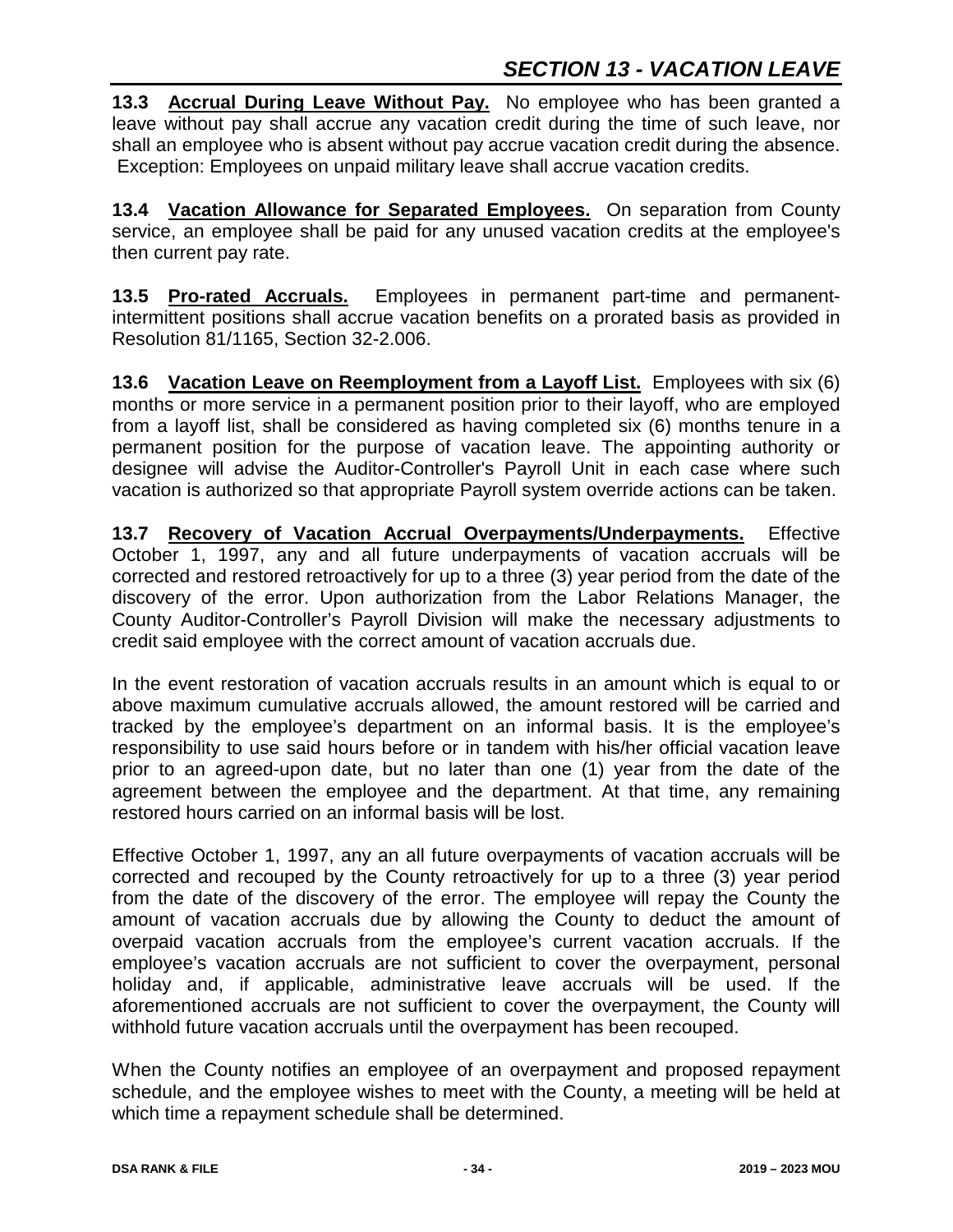**13.8 Maximum Vacation Accrual.** The Department agrees to schedule vacations to prevent loss of accrued and accruing vacation provided that the individual employee gives sixty (60) calendar days advance written notice to the Division Commander that he/she is approaching his/her maximum accrual.

## **SECTION 14 - SICK LEAVE**

**14.1 Purpose.** The purpose of paid sick leave is to insure employees against loss of pay for temporary absences from work due to illness or injury. Sick leave may be used only as authorized; it is not paid time off which employees may use for personal activities.

**14.2 Accrual.** Sick leave credits accrue at the rate of eight (8) working hours credit for each completed month of service. Employees who work a portion of a month are entitled to a pro rata share of the monthly sick leave credit computed on the same basis as is partial month compensation.

Credits to and charges against sick leave are made in minimum amounts of one (1) minute increments and may not be rounded. Unused sick leave credits accumulate from year to year. When an employee is separated, other than through retirement, accumulated sick leave credits shall be cancelled, unless the separation results from layoff in which case the accumulated credits shall be restored if the employee is reemployed in a permanent position within the period of his layoff eligibility.

Upon retirement, an employee's accumulated sick leave shall be converted to retirement time on the basis of one (1) day of retirement service credit for each day of accumulated sick leave credit.

Accumulated paid sick leave credits may be used, subject to appointing authority approval, by an employee in pay status, but only in the following instances:

- A. An employee may use paid sick leave credits when the employee is off work because of a temporary illness or injury.
- B. Sick leave may be used by permanently disabled employees until all accruals of the employee have been exhausted or until the employee is retired by the Retirement Board subject to the conditions listed below. For the purposes of this Section 14, permanent disability shall mean the employee suffers from a disabling physical injury or illness and is thereby prevented from engaging in any County occupation for which he or she is qualified by reason of education, training or experience. Sick leave credits may be used under this provision only when the following requirements are met:
	- 1. An application for retirement due to disability has been filed with the Retirement Board; and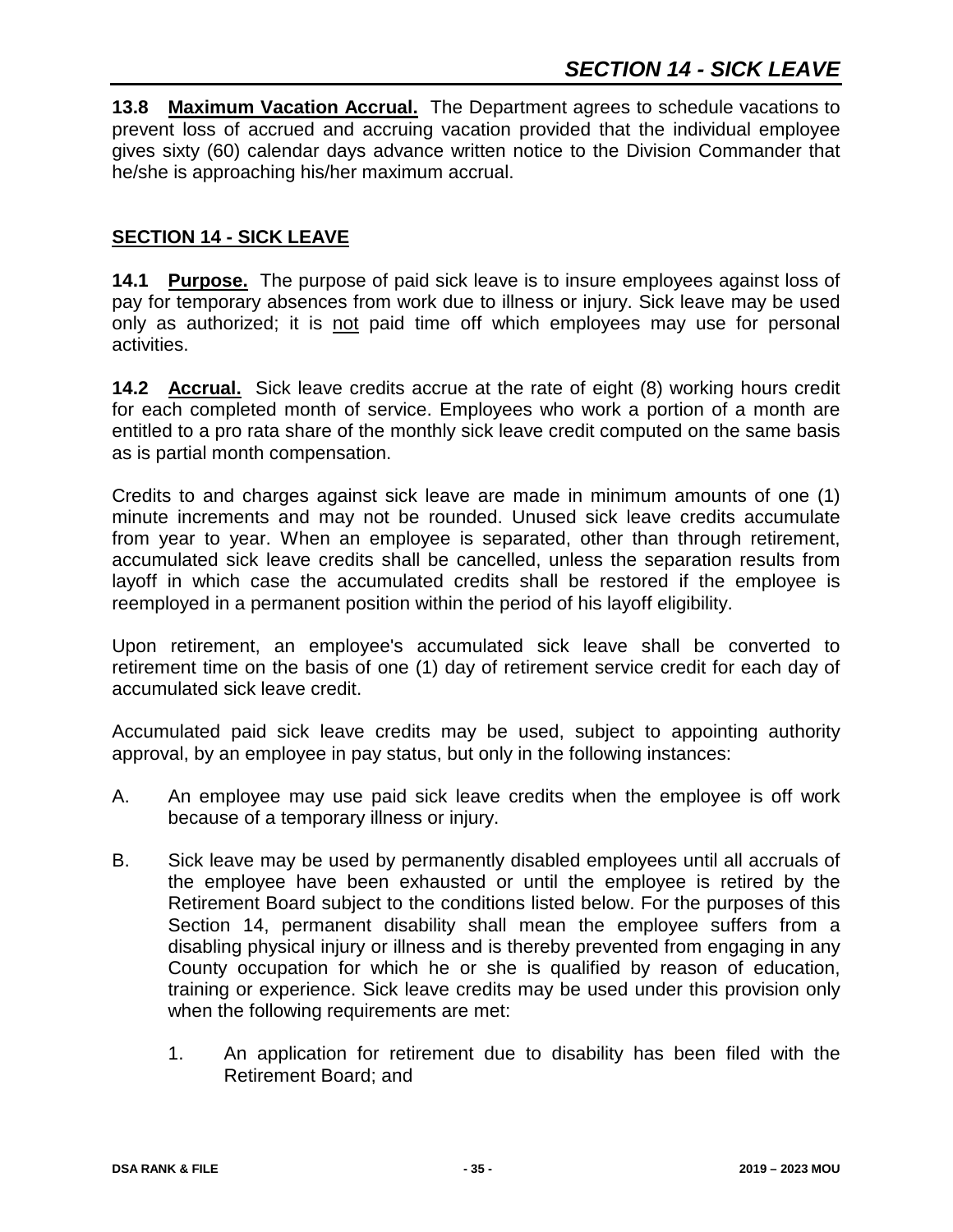- 2. Satisfactory medical evidence of such disability is received by the appointing authority within thirty (30) days of the start of use of sick leave for permanent disability. The appointing authority may review medical evidence and order further examination as he deems necessary, and may terminate use of sick leave when such further examination demonstrates that the employee is not disabled, or when the appointing authority determines that the medical evidence submitted by the employee is insufficient, or where the above conditions have not been met.
- C. Communicable Disease. An employee may use paid sick leave credits while under a physician's orders to remain secluded due to exposure to a communicable disease.
- D. Sick Leave Utilization for Pregnancy Disability. Every female employee shall be entitled to at least four (4) months leave of absence on account of pregnancy disability and to use available sick leave or vacation pay entitlements during such leave.
	- 1. Application for such leave must be made by the employee to the appointing authority accompanied by a written statement of disability from the employee's attending physician. The statement must address itself to the employee's general physical condition having considered the nature of the work performed by the employee, and it must indicate the date of the commencement of the disability as well as the date the physician anticipates the disability to terminate. The appointing authority retains the right to medical review of all requests for such leave.
	- 2. If a female employee does not apply for sick leave and the appointing authority believes that the employee is not able to properly perform her work or that her general health is impaired due to disability caused or contributed to by pregnancy, miscarriage, abortion, childbirth or recovery therefrom, the employee shall be required to undergo a physical examination by a physician selected by the County, and the cost of such examination shall be borne by the County. Should the medical report so recommend, a mandatory leave shall be imposed upon the employee for the duration of the disability.
	- 3. If all accrued sick leave has been utilized by the employee, the employee shall be considered on leave without pay.
- E. Medical and Dental Appointments. An employee may use paid sick leave credits for medical and dental appointments as follows:
	- 1. For working time used in keeping medical and dental appointments for the employee's own care; and
	- 2. For working time (not over forty (40) hours in each fiscal year) used by an employee for pre-scheduled medical and dental appointments for an immediate family member living in the employee's home and for children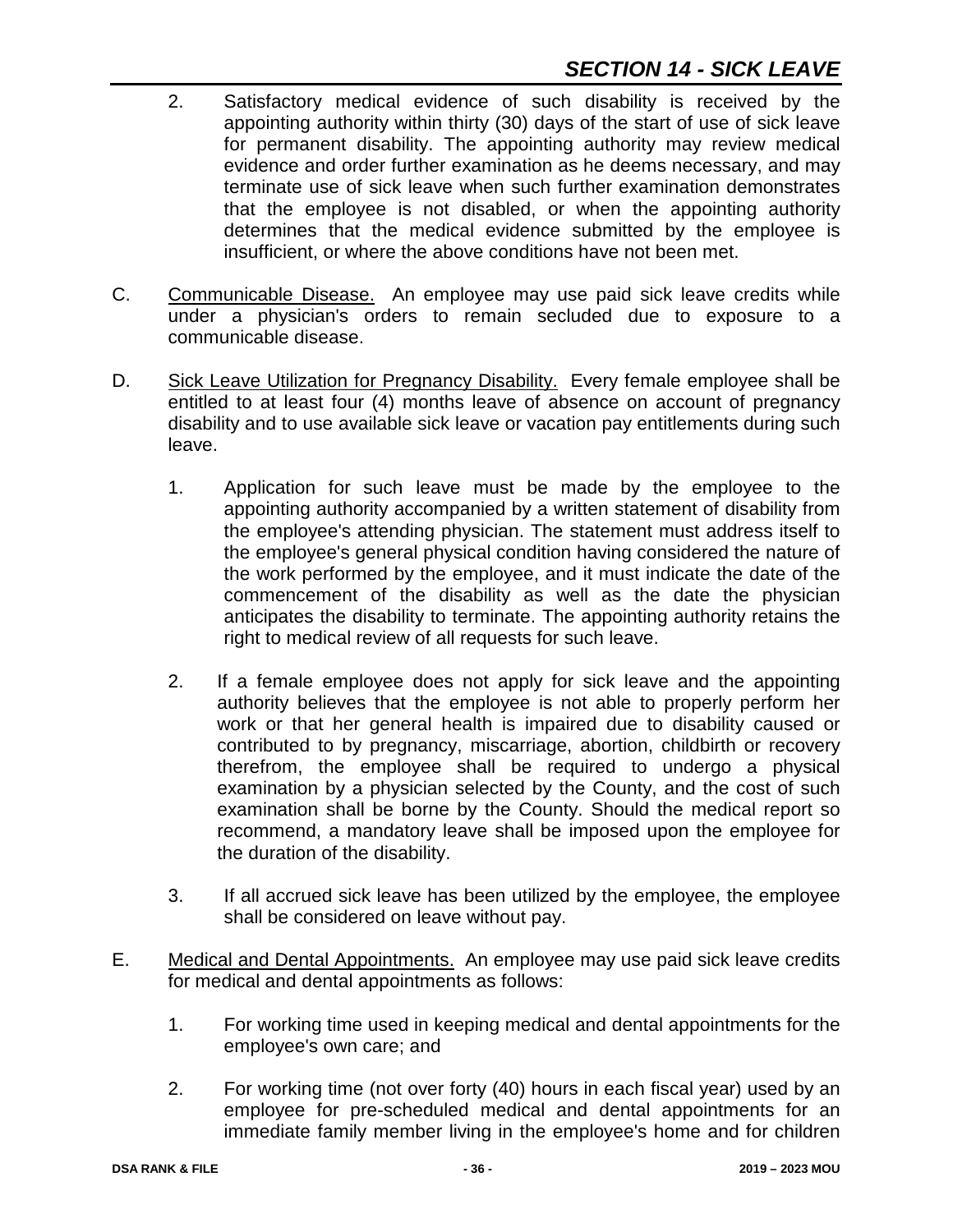and parents who may reside outside of the employee's home. Such use of sick leave credits shall be accounted for by the department on a fiscal year basis. Any balance of the forty (40) hours remaining at the end of the fiscal year shall not be carried over to the next year; departments shall notify the employee if the maximum allowance is reached. Authorization to use sick leave for this purpose is contingent on availability of accumulated sick leave credits; it is not an additional allotment of sick leave which employees may charge.

- F. Emergency Care of Family. An employee may use paid sick leave for working time used in cases of illness, or injury to, an immediate family member living in the employee's home, or for children and parents who may reside outside of the employee's home.
- G. Death of Family Member. An employee may use said sick leave credits for absence from work because of a death in the employee's immediate family, but this shall not exceed three (3) working days plus up to two (2) days of work time for necessary travel.
- H. Definition of Immediate Family. For the purposes of this Section 14, the immediate family shall be restricted to the spouse, son, stepson, daughter, stepdaughter, father, stepfather, mother, stepmother, brother, sister, grandparent, grandchild, aunt, uncle, father-in-law, mother-in-law, son-in-law, daughter-in-law, brother-in-law**,** sister-in-law or domestic partner of an employee.
- I. Baby/Child Bonding. To bond with the employee's new born or placement of a child in an employee's family or adoption or foster care, an employee eligible for baby/child bonding leave pursuant to the Family and Medical Leave Act (FMLA) and California Family Rights Act (CFRA) may use sick leave credits for such baby/child bonding leave.

**14.3 Administration of Sick Leave.** Accumulated paid sick leave credits may not be used in the following situations:

- A. Self-inflicted Injury. For time off from work for an employee's illness or injury caused by his or her willful misconduct.
- B. Vacation. For an employee's illness or injury while the employee is on vacation except when extenuating circumstances exist and the appointing authority approves.
- C. Not in Pay Status. When the employee would otherwise be eligible to use paid sick leave credits but is not in a pay status.

The proper administration of sick leave is a responsibility of the employee and the department head. The following procedures apply: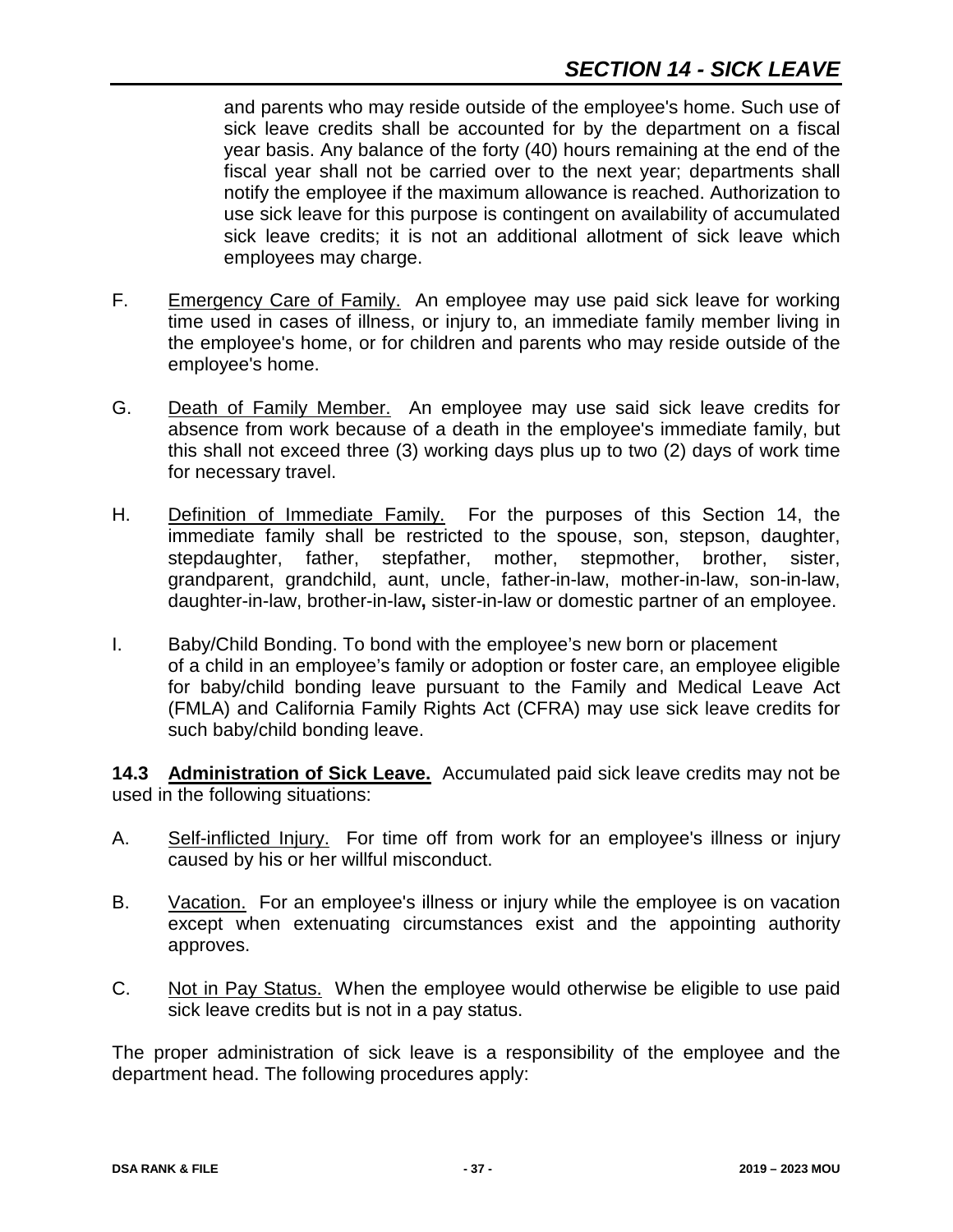- A. Employees are responsible for notifying their respective division of an absence as early as possible prior to the commencement of their work shift and in accordance with divisional operational requirements. Notification shall include the reason and possible duration of the absence.
- B. Employees are responsible for keeping their department informed of their continuing condition and probable date of return to work.
- C. Employees are responsible for obtaining advance approval from their appointing authority or designee for the schedule time of prearranged personal or family medical and dental appointments.

The use of sick leave may be denied if these procedures are not followed. Abuse of sick leave on the part of the employee is cause for disciplinary action. To ascertain the propriety of claims against sick leave, the department head may make such investigations as he deems necessary including medical verification of illness.

## **14.4 Disability.**

- A. An employee physically or mentally incapacitated for the performance of duty is subject to dismissal, suspension or demotion, subject to the County Employees Retirement Law of l937. An appointing authority after giving notice may place an employee on leave if the appointing authority has filed an application for disability retirement for the employee, or whom the appointing authority believes to be temporarily or permanently physically or mentally incapacitated for the performance of the employee's duties.
- B. An appointing authority who has reasonable cause to believe that there are physical or mental health conditions present in an employee which endanger the health or safety of the employee, other employees, or the public, or which impair the employee's performance of duty, may order the employee to undergo at County expense and on the employee's paid time, a physical, medical and/or psychiatric examination by a licensed physician or psychologist and receive a report of the findings on such examination. If the examining physician or psychologist recommends that treatment for physical or mental health problems, including leave, are in the best interests of the employee or the County in relation to the employee overcoming any disability and/or performing his or her duties the appointing authority may direct the employee to take such leave and/or undergo such treatment.
- C. Leave due to temporary or permanent disability shall be without prejudice to the employee's right to use sick leave, vacation, or any other benefit to which the employee is entitled other than regular salary. The Director of Human Resources may order lost pay restored for good cause and subject to the employee's duty to mitigate damages.
- D. Before an employee returns to work from any absence for illness or injury, other leave of absence or disability leave, exceeding two (2) weeks in duration, the appointing authority may order the employee to undergo at County expense a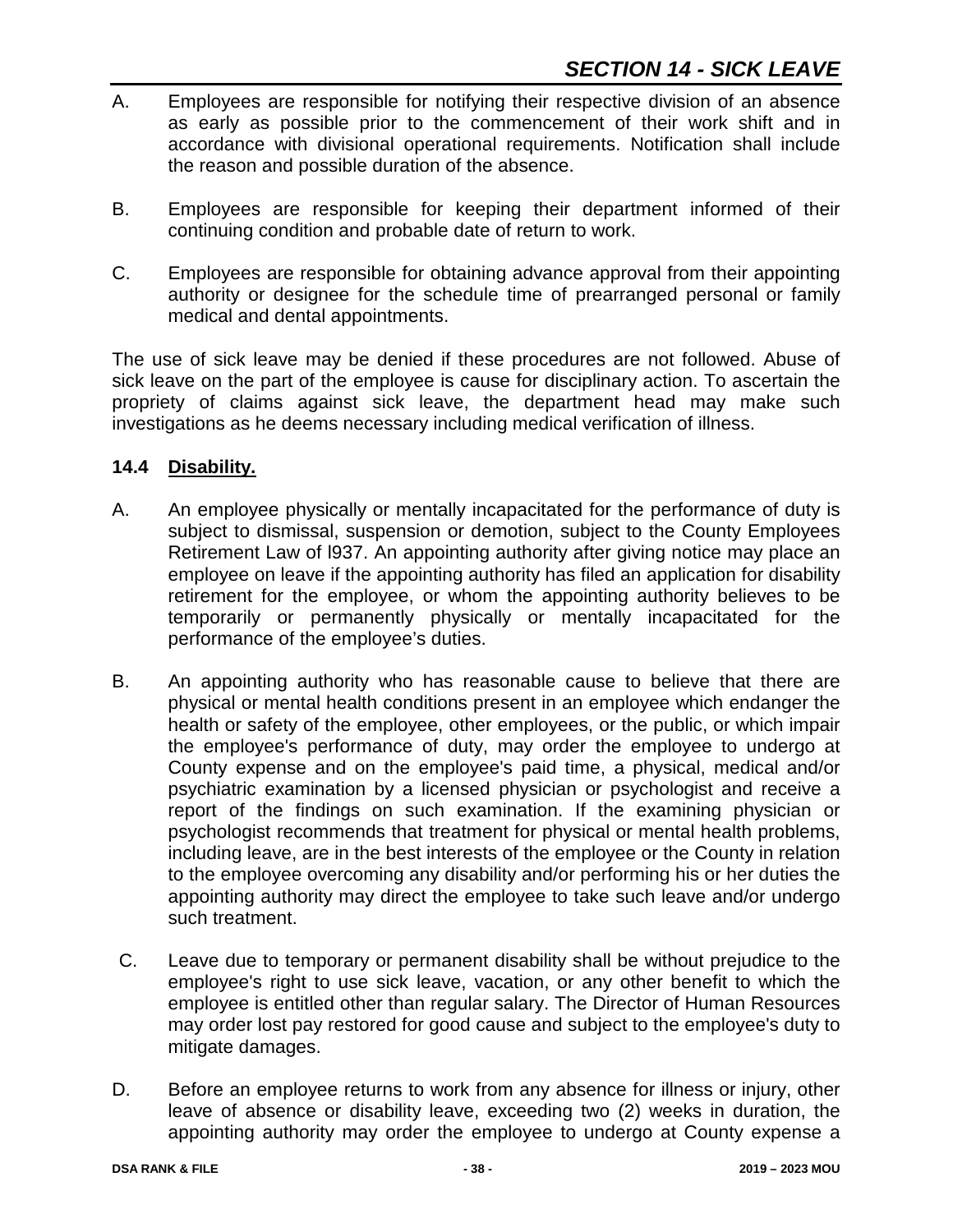physical, medical, and/or psychiatric examination by a licensed physician or psychologist, and may consider a report of the findings on such examination. If the report shows that such employee is physically or mentally incapacitated for the performance of duty, the appointing authority may take such action as he deems necessary in accordance with appropriate provisions of this MOU.

- E. Before an employee is placed on an unpaid leave of absence or suspended because of physical or mental incapacity under (A) or (B) above, the employee shall be given notice of the proposed leave of absence or suspension by letter or memorandum, delivered personally or by certified mail, containing the following:
	- 1. a statement of the leave of absence or suspension proposed;
	- 2. the proposed dates or duration of the leave or suspension which may be indeterminate until a certain physical or mental health condition has been attained by the employee;
	- 3. a statement of the basis upon which the action is being taken;
	- 4. a statement that the employee may review the materials upon which the action is taken;
	- 5. a statement that the employee has until a specified date (not less than seven (7) work days from personal delivery or mailing of the notice) to respond to the appointing authority orally or in writing.
- F. Pending response to the notice the appointing authority for cause specified in writing may place the employee on a temporary leave of absence, with pay.
- G. The employee to whom the notice has been delivered or mailed shall have seven (7) work days to respond to the appointing authority either orally or in writing before the proposed action may be taken.
- H. After having complied with the notice requirements above, the appointing authority may order the leave of absence or suspension in writing stating specifically the basis upon which the action is being taken, delivering the order to the employee either personally or by certified mail, effective either upon personal delivery or deposit in the U.S. Postal Service.
- I. An employee who is placed on leave or suspended under this section may, within ten (10) calendar days after personal delivery or mailing to the employee of the order, appeal the order in writing through the Director of Human Resources to the Merit Board. Alternatively, the employee may file a written election with the Director of Human Resources waiving the employee's right to appeal to the Merit Board in favor of appeal to a Disability Review Arbitrator.
- J. In the event of an appeal either to the Merit Board or the Disability Review Arbitrator, the employee has the burden of proof to show that either: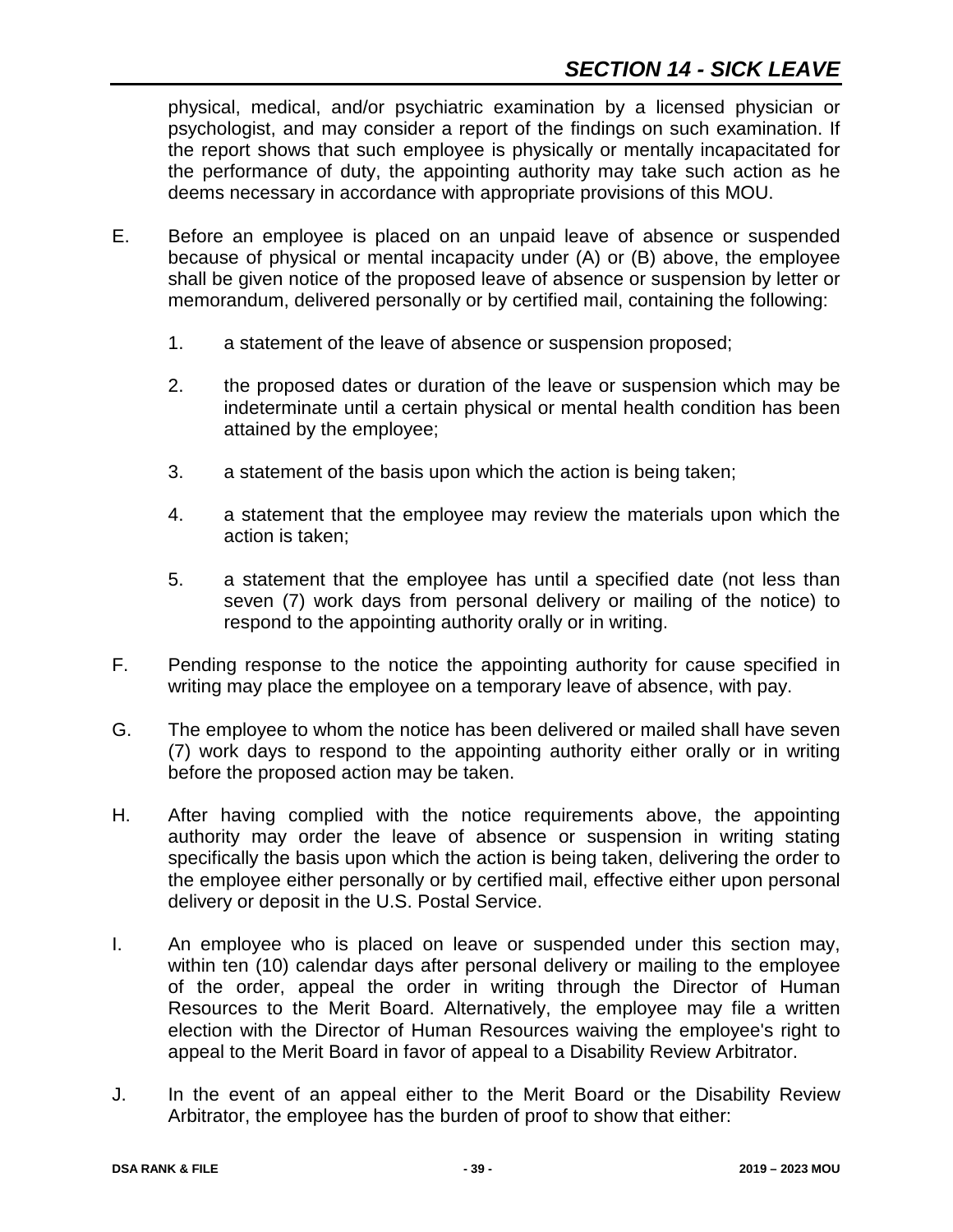- 1. the physical or mental health condition cited by the appointing authority does not exist, or
- 2. the physical or mental health condition does exist, but it is not sufficient to prevent, preclude, or impair the employee's performance of duty, or is not sufficient to endanger the health or safety of the employee, other employees, or the public.
- K. If the appeal is to the Merit Board, the order and appeal shall be transmitted by the Director of Human Resources to the Merit Board for hearing under the Merit Board's Procedures, Section 1114-1128 inclusive. Medical reports submitted in evidence in such hearings shall remain confidential information and shall not be a part of the public record.
- L. If the appeal is to a Disability Review Arbitrator, the employee (and his representative) will meet with the County's representative to mutually select the Disability Review Arbitrator, who may be a de facto arbitrator, or a physician, or a rehabilitation specialist, or some other recognized specialist mutually selected by the parties. The arbitrator shall hear and review the evidence. The decision of the Disability Review Arbitrator shall be binding on both the County and the employee.
	- 1. Scope of the Arbitrator's Review.
		- a. The arbitrator may affirm, modify or revoke the leave of absence or suspension.
		- b. The arbitrator may make his decision based only on evidence submitted by the County and the employee.
		- c. The arbitrator may order back pay or paid sick leave credits for any period of leave of absence or suspension if the leave or suspension is found not to be sustainable, subject to the employee's duty to mitigate damages.
		- d. The arbitrator's fees and expenses shall be paid one-half by the County and one-half by the employee or employee's association.

# **14.5 Workers' Compensation.**

A. State Labor Code 4850 Pay. Law enforcement officers as defined in State Labor Code 4850 who are members of the Contra Costa County Retirement System continue to receive full salary benefits in lieu of temporary disability during any absence from work which qualifies for Workers' Compensation benefits.

Currently, the maximum 4850 pay is one (1) year for any injury or illness. To be eligible for this benefit the employee must be under the care of a physician. All 4850 pay shall be approved by the County Administrator's Office, Risk Management Division.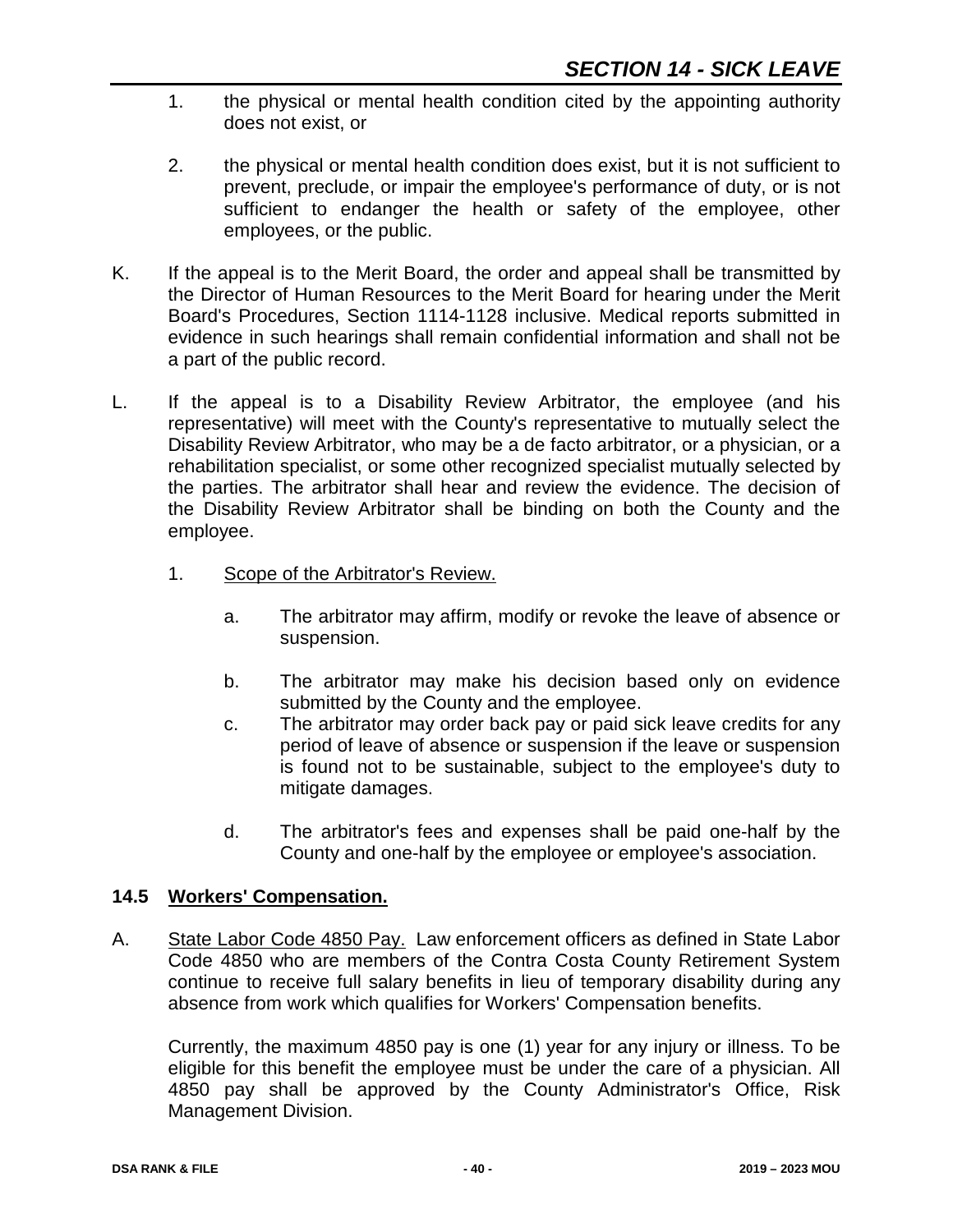- B. Sick Leave and Vacation. Sick leave and vacation shall accrue in accordance with the provision of State Labor Code 4850.
- C. 4850 Pay Beyond One Year. If an injured employee remains eligible for Workers' Compensation temporary disability benefits beyond one year, full salary will continue by integrating sick leave and/or vacation accruals with Workers' Compensation benefits (use of vacation accruals must be approved by the department and the employee). If salary integration is no longer available because accruals are exhausted, Workers' Compensation benefits will be paid directly to the employee as prescribed by Workers' Compensation laws.
- D. Rehabilitation Integration. An injured employee who is eligible for Workers' Compensation rehabilitation temporary disability benefits and who has exhausted 4850 pay eligibility will continue to receive full salary by integrating sick leave and/or vacation accruals with Workers' Compensation rehabilitation temporary disability benefits. When these accruals are exhausted, the rehabilitation temporary disability benefits will be paid directly to the employee as prescribed by Workers' Compensation laws.
- E. Health Insurance. The County contribution to the employee's group insurance plan(s) continues during the 4850 pay period and during integration of sick leave or vacation with Workers' Compensation benefits.
- F. Integration Formula. An employee's sick leave and/or vacation charges shall be calculated as follows:  $C = 8$  [1 - (W : S)]
	- $C =$  Sick leave or vacation charge per day (in hrs.)
	- $W =$  Statutory Workers' Compensation for a month  $S =$  Monthly salary
	- Monthly salary

# **14.6 Workers' Compensation & Continuing Pay for Non-Sworn Employees.**

- A. Waiting Period.
	- 1. Employees who leave work as a result of an on the job injury will have the balance of that day charged to sick leave and/or vacation accruals. This will be considered as the last day worked for purposes of determining Workers' Compensation benefits.
	- 2. There is a three (3) calendar day waiting period before Workers' Compensation benefits commence. If the injured worker loses any time on the day of injury, that day counts as day one (1) of the waiting period. If the injured worker does not lose time on the day of injury, the waiting period will be the first three (3) calendar days the employee does not work as a result of the injury. The time the employee is scheduled to work during this waiting period will be charged to the employee's sick leave and/or vacation accruals. In order to qualify for Workers' Compensation the employee must be under the care of a physician. Temporary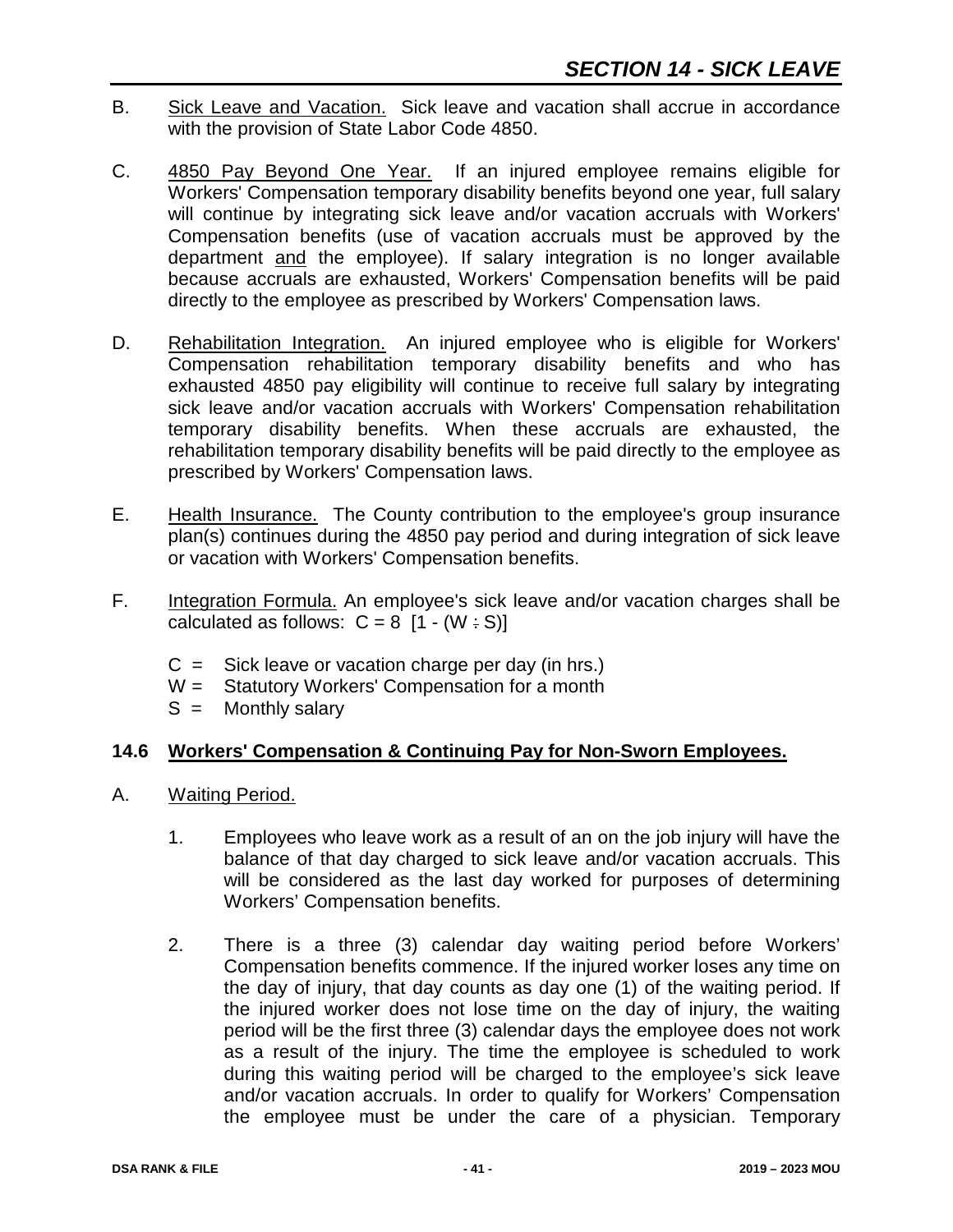compensation is payable on the first three (3) days of disability when the injury necessitates hospitalization, or when the disability exceeds fourteen (14) days.

- B. Continuing Pay.
	- 1. "Compensable temporary disability absence" for the purpose of this Section, is any absence due to work connected disability which qualifies for temporary disability compensation under Workers' Compensation Law set forth in Division 4 of the California Labor Code. When any disability becomes medically permanent and stationary, the salary provided by this Section shall terminate. The employee shall return to the County all temporary disability payments received by him from any County funded Workers' Compensation or other County wage replacement program. No charge shall be made against sick leave or vacation for these salary payments. Sick leave and vacation rights shall not accrue for those periods during which continuing pay is received.

The maximum period of continuing pay for any one injury or illness shall be up to one (1) year from the date of temporary disability.

If Workers' Compensation becomes taxable, the County agrees to restore the benefit to (100% of monthly salary).

- 2. Continuing pay begins at the same time that temporary Workers' Compensation starts and continues until the temporary disability ends, or until one (1) year from the date of temporary disability payments, whichever comes first, provided the employee remains in an active employed status. Continuing pay is automatically terminated on the date an employee is separated from County service by resignation, retirement, layoff, suspension or any other action that determines the employee is no longer employed by the County. In these instances, employee will be paid Workers' Compensation benefits as prescribed by Workers' Compensation laws. All continuing pay will be cleared through the County Administrator's Office, Risk Management Division.
- 3. Employees shall receive 70% for twelve consecutive months from the date of injury.
- C. Whenever an employee who has been injured on the job and has returned to work is required by an attending physician to leave work for treatment during working hours the employee shall be allowed time off up to three (3) hours for such treatment without loss of pay or benefits. Said visits are to be scheduled contiguous to either the beginning or end of the scheduled work day whenever possible. This provision applies only to injuries/illnesses that have been accepted by the County as a job connected injury.
- D. Full Pay Beyond One Year. If an injured employee remains eligible for temporary disability beyond one (1) year, the employee's applicable salary will continue by integrating sick leave and/or vacation accruals with Workers'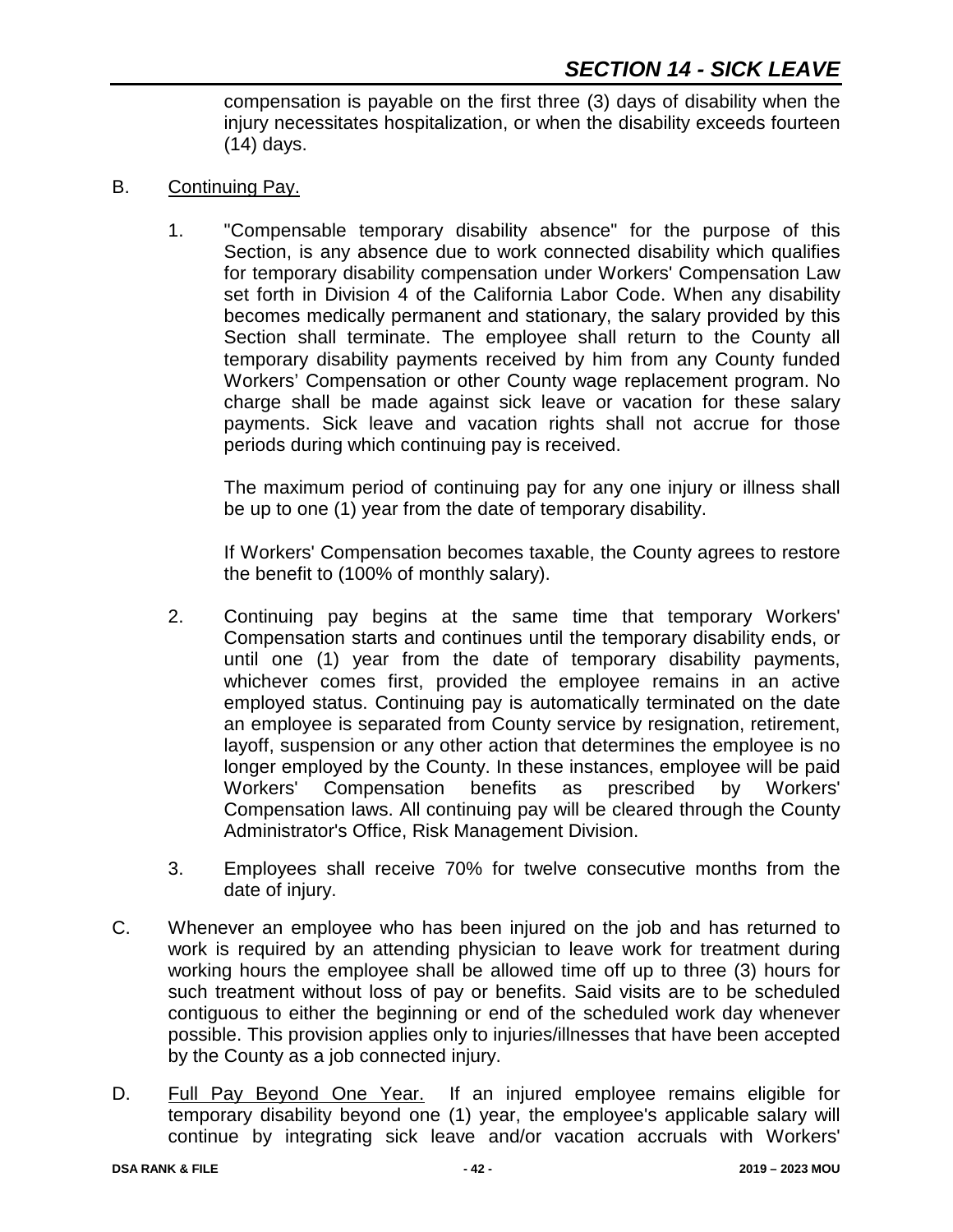Compensation benefits. If salary integration is no longer available, Workers' Compensation benefits will be paid directly to the employee as prescribed by Workers' Compensation laws.

- E. Rehabilitation Integration. An injured employee who is eligible for Workers' Compensation Rehabilitation Temporary Disability benefits and whose disability is medically permanent and stationary will continue to receive his/her applicable salary by integrating sick leave and/or vacation accruals with Workers' Compensation Rehabilitation Temporary Disability benefits until those accruals are exhausted. Thereafter, the Rehabilitation Temporary Disability benefits will be paid directly to the employee.
- F. Health Insurance. The County contribution to the employee's group insurance plan(s) continues during the continuing pay period and during integration of sick leave or vacation with Workers' Compensation benefits.
- G. Method of Integration. An employee's sick leave and/or vacation charges shall be calculated as follows:  $C = 8$  [1 - (W  $\div$  S)]
	- $C =$  Sick leave or vacation charge per day (in hours)
	- W = Statutory Workers' Compensation for a month
	- $S =$  Monthly salary

# **14.7 Labor-Management Committee.**

On May 26, 1981 the Board of Supervisors established a labor-management committee to administer a rehabilitation program for disabled County employees. It is understood that the benefits specified above in this Section 14 shall be coordinated with any disabled employee's rehabilitation program.

**14.8 Accrual During Leave Without Pay.** No employee who has been granted a leave without pay shall accrue any sick leave credits during the time of such leave nor shall an employee who is absent without pay accrue sick leave credits during the absence. Exception: Employees on unpaid military leave shall accrue sick leave credits.

# **SECTION 15 - LEAVE OF ABSENCE**

**15.1 Leave Without Pay.** Any employee who has permanent status in the classified service may be granted a leave of absence without pay upon written request, approved by the appointing authority; provided, however, that leaves under the Pregnancy Disability Leave Act, Family and Medical Leave Act (FMLA), and California Family Rights Act (CFRA) shall be granted in accordance with applicable state and federal law.

**15.2 General Administration - Leaves of Absence.** Requests for leave without pay shall be made in writing and shall state specifically the reason for the request, the date when it is desired to begin the leave and the probable date of return.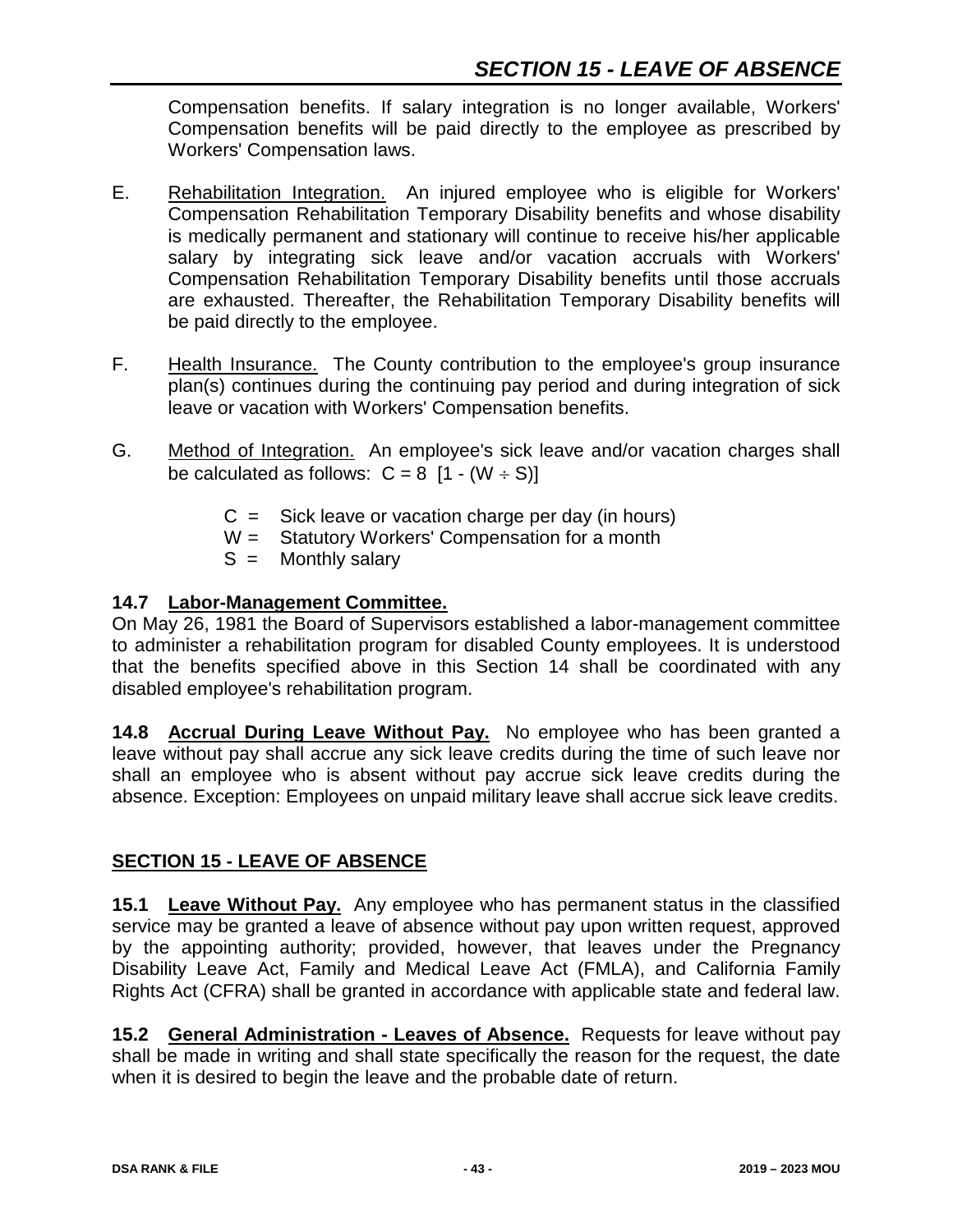- A. Leave without pay may be granted for up to one (1) year for any of the following reasons:
	- 1. Employee's own illness, disability, or serious health condition;
	- 2. pregnancy or pregnancy disability;
	- 3. family care; for family members as defined in Section 15.3;
	- 4. to take a course of study such as will increase the employee's usefulness on return to the position;
	- 5. for other reasons or circumstances acceptable to the appointing authority.
- B. An employee should request a leave of absence at least thirty (30) days before the leave is to begin if the need for the leave is foreseeable. If the need is not foreseeable, the employee must provide written notice to the employer of the need for family care leave as soon as possible and practical.
- C. An appointing authority may extend such leave for additional periods. The procedure in granting extensions shall be the same as that in granting the original leave, provided that the request for extension must be made not later than thirty (30) calendar days before the expiration of the original leave.

#### **15.3 Family and Medical Leave Act (FMLA) and/or California Family Rights Act (CFRA)**

- A. Definitions. For Family and Medical Leave Act (FMLA) and/or California Family Rights Act (CFRA) leaves of absence under Section 15, the following definitions apply:
	- 1. Child: A biological, adopted, or foster child, stepchild, legal ward, conservatee, or a child who is under eighteen (18) years of age for whom an employee stands in loco parentis or for whom the employee is the guardian or conservator, or an adult dependent child of the employee.
	- 2. Parent: A biological, foster, or adoptive parent, a stepparent, legal guardian, conservator, or other person standing in loco parentis to a child.
	- 3. Spouse: A partner in marriage as defined in Family Code Section 300.
	- 4. Domestic Partner: As defined in Family Code Section 297.
	- 5. Serious Health Condition: An illness, injury, impairment, or physical or mental condition which involves either inpatient care in a hospital, hospice or residential health care facility or continuing treatment or continuing supervision by a health care provider (e.g. physician or surgeon) and which, for family care leave only, warrants the participation of a family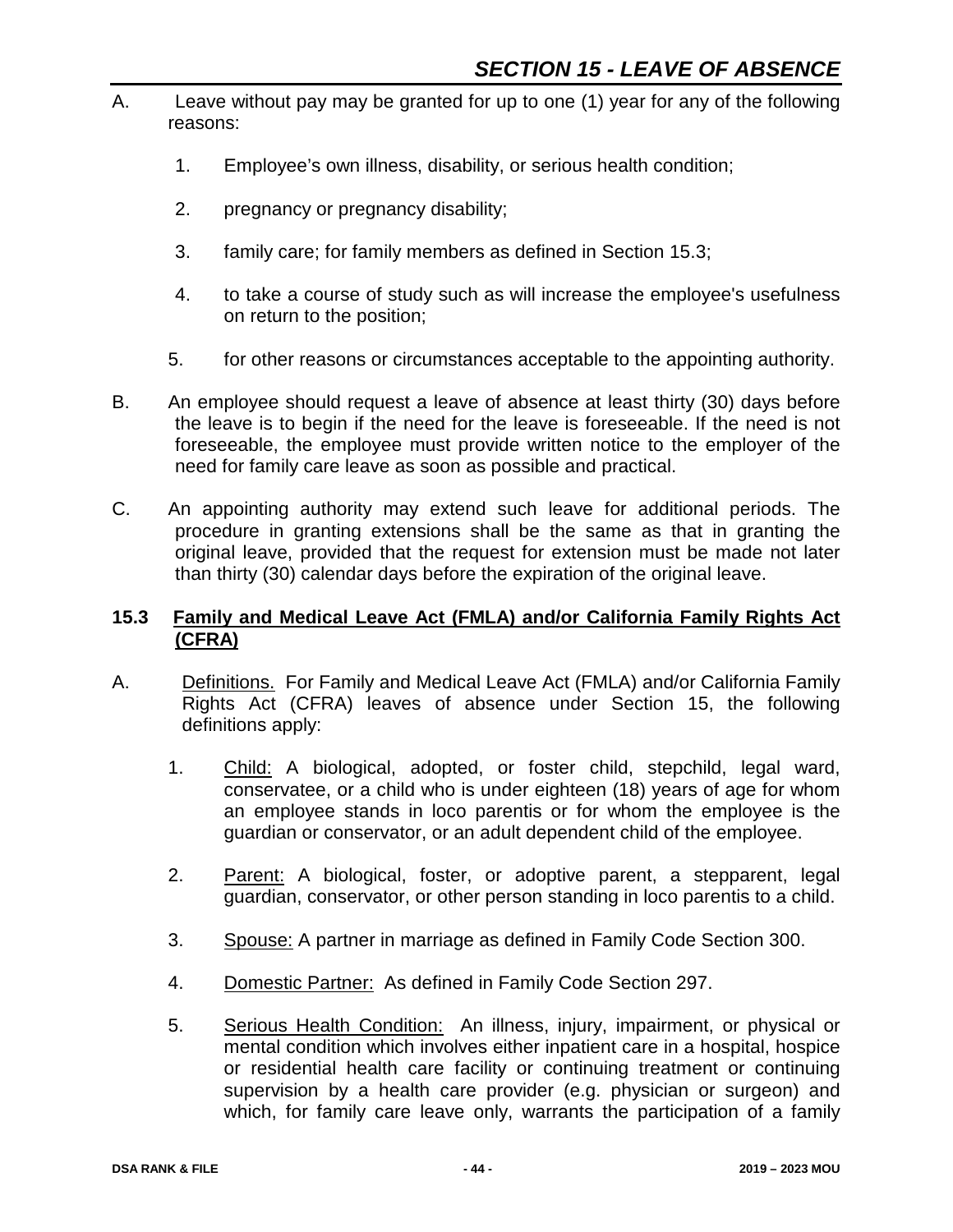member to provide care during a period of treatment or supervision, as defined by state and federal law.

- 6. Certification for Family & Medical Leave Act (FMLA)/California Family Rights Act (CFRA): A written communication to the employer from a health care provider of an employee with a serious health condition or illness or from a health care provider of a person for whose care the leave is being taken which need not identify the serious health condition involved, but shall contain:
	- a. the date, if known, on which the serious health condition commenced;
	- b. the probable duration of the condition;
	- c. for family care, an estimate of the frequency and duration of the leave required to render care or supervision for the family member;
	- d. for an employee's serious health condition, a statement whether the employee is able to work, or is unable to perform one or more of the essential functions of his/her position;
	- e. if for intermittent leave or a reduced work schedule leave, the certification should indicate the intermittent leave or reduced work schedule needed for the employee's serious health condition or for the care of the employee's family member and its expected duration.
- 7. Comparable Positions: A position with the same or similar duties and pay which can be performed at the same or similar geographic location as the position held prior to the leave. Ordinarily, the job assignment will be the same duties in the same program area located in the same city, although specific clients, caseload, co-workers, supervisor(s), or other staffing may have changed during an employee's leave.
- B. Section 15.2 notwithstanding, any employee who has permanent status, been employed by the County for at least twelve (12) months and who has worked at least 1250 hours in the twelve (12) months immediately preceding the start of leave shall be granted upon request to the appointing authority, a leave of absence due to the employee's serious health condition or for Family and Medical Leave Act (FMLA) and California Family Rights Act (CFRA) for up to twelve (12) weeks during a rolling twelve (12) month period (measured backward from the date an employee uses any FMLA leave) in accordance with the following provisions: Section 15.2 notwithstanding, any employee who has permanent status, been employed by the County for at least twelve (12) months and who has worked at least 1250 hours in the twelve (12) months immediately preceding the start of leave shall be granted upon request to the appointing authority, a leave of absence due to the employee's serious health condition or for Family and Medical Leave Act (FMLA) and California Family Rights Act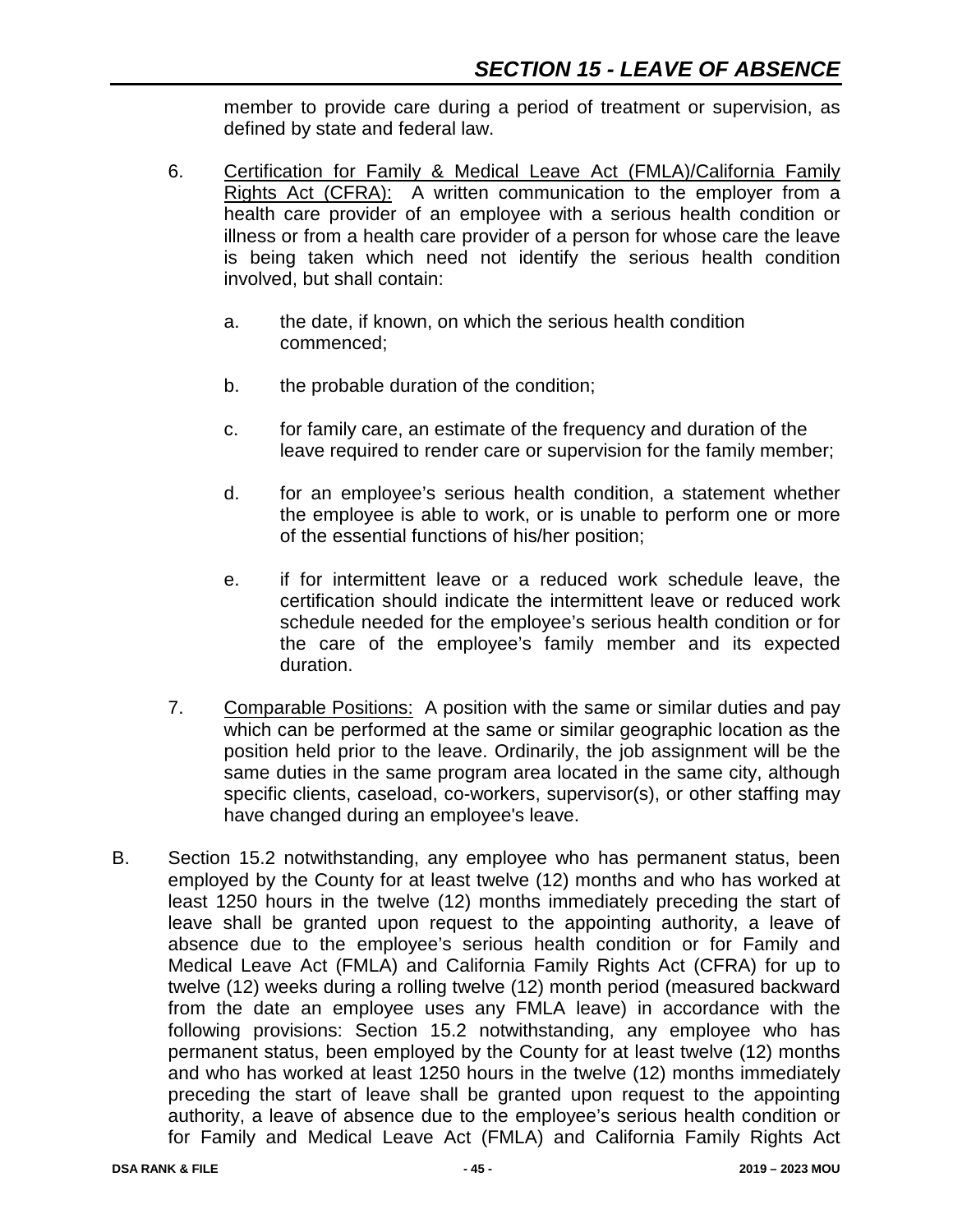(CFRA) for up to twelve (12) weeks during a rolling twelve (12) month period (measured backward from the date an employee uses any FMLA leave) in accordance with the following provisions:

**EXAMPLE:** An employee takes time away from work due to the birth of their child in May. The leave period lasts twelve (12) weeks. In November, they are scheduled for surgery. Their leave request in November cannot be counted towards FMLA because they have already utilized their 12-week entitlement during their leave in May.

- 1. medical leave of absence for the employee's own serious health condition which makes the employee unable to perform the functions of the employee's position; or
- 2. FMLA/CFRA leave of absence without pay for reason of the birth of a child of the employee, the placement of a child with an employee in connection with the adoption or foster care of the child by the employee, or the serious illness or health condition of a child, parent, spouse, or domestic partner of the employee.

The employee may be asked to provide certification of the need for FMLA/CFRA. Additional period(s) of family care or medical leave may be granted by the appointing authority.

- C. Intermittent Use of Leave. The twelve (12) week entitlement may be in broken periods, intermittently on a regular or irregular basis, or may include reduced work schedules depending on the specific circumstances and situations surrounding the request for leave. The twelve (12) weeks may include use of appropriate available paid leave accruals when accruals are used to maintain pay status, but use of such accruals is not required beyond that specified in Section 15.6.B below. When paid leave accruals are used for FMLA/CFRA leave, such time shall be counted as a part of the twelve (12) week entitlement.
- D. Use for Parents. In the situation where both parents are employed by the County, the FMLA/CFRA entitlement based on the birth, adoption or foster care of a child is twelve (12) weeks each during a "rolling" twelve (12) month period measured backward from the date the employee uses his/her FMLA/CFRA leave.
- **15.4 Pregnancy Disability Leave.** Insofar as pregnancy disability leave is used under Section 14.2.D - Sick Leave Utilization for Pregnancy Disability, that time will not be considered a part of the twelve (12) week California Family Rights Act (CFRA) leave.

# **15.5 Group Health Plan Coverage.**

A. During Leave of Absence. Employees who were members of one of the group health plans prior to commencement of their leave of absence can maintain their health plan coverage with the County contribution by maintaining their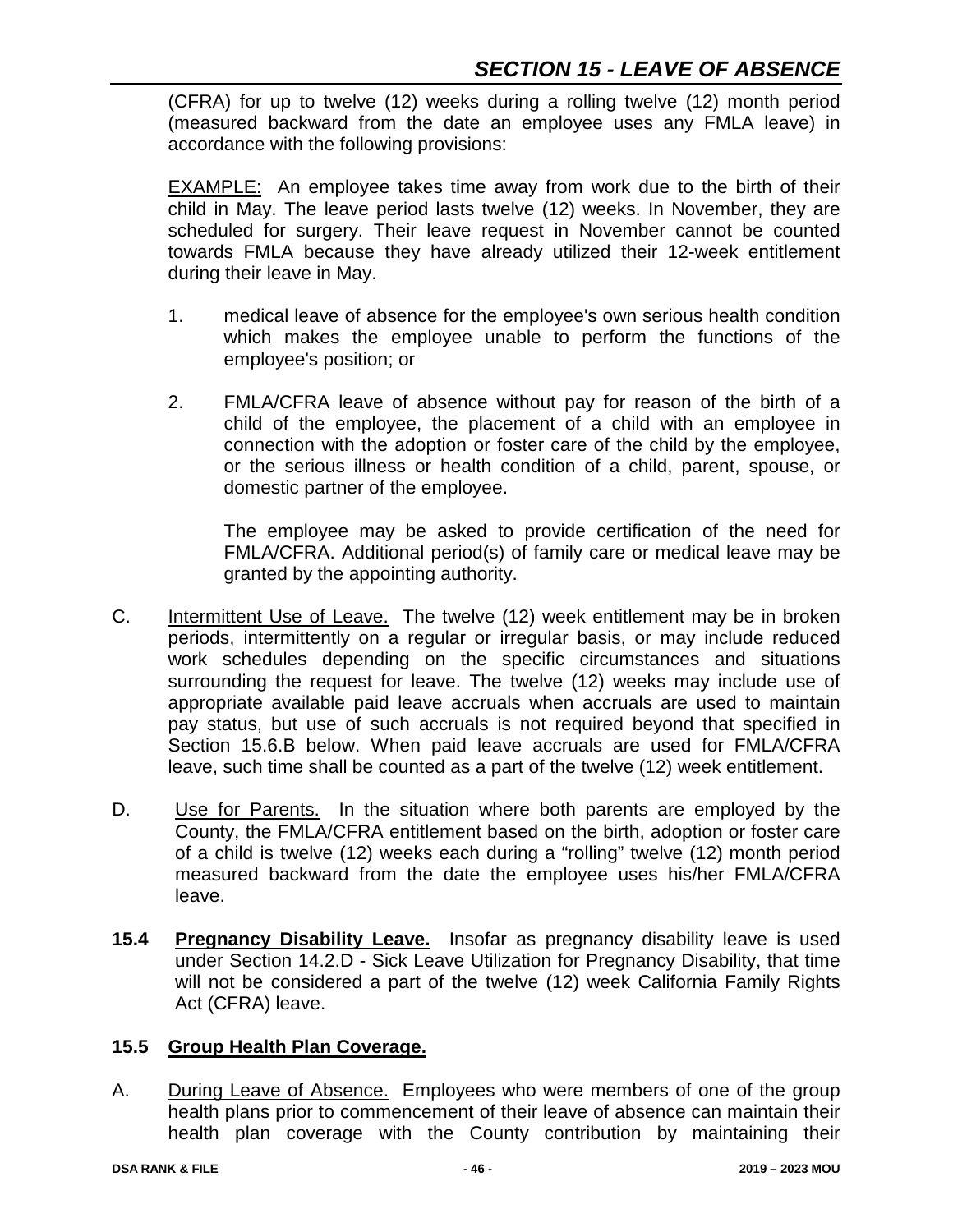employment in pay status as described in Section 15.6. In order to maintain such coverage, employees are required to pay timely the full employee contribution to maintain their group health plan coverage, either through payroll deduction or by paying the County directly.

B. During Family Medical Leave Act (FMLA)/California Family Rights Act (CFRA) Leave. During the twelve (12) weeks of an approved FMLA/CFRA leave under Section 15.3 above, the County will continue its contribution for such health plan coverage even if accruals are not available for use to maintain pay status as required under Section 15.6. In order to maintain such coverage, employees are required to pay timely the full employee contribution to maintain their group health plan coverage, either through payroll deduction or by paying the County directly.

## **15.6 Leave Without Pay - Use of Accruals.**

- A. Sick leave accruals may not be used during any leave of absence, except as allowed under Section 14 - Sick Leave.
- **15.7 Military Leave.** Any employee who is required to serve as a member of the State Militia or the United States Army, Navy, Air Force, Marine Corps, Coast Guard or any division thereof shall be granted a military leave for the period of such service, up to a maximum of five (5) years as permitted by the federal Uniformed Services Employment & Reemployment Rights Act (USERRA), plus ninety (90) days. An employee who volunteers for such service shall be granted a leave of absence if necessary in accordance with applicable state or federal laws. Upon the termination of such service or upon honorable discharge, the employee shall be entitled to return to his/her position in the classified service without any loss of standing of any kind whatsoever provided such position still exists, the employee is otherwise qualified, and the employee's cumulative military service does not exceed five (5) years for reemployment purposes as defined in USERRA.

An employee who has been granted a military leave shall not, by reason of such absence, suffer any loss of vacation, holiday, or sick leave privileges which may be accrued at the time of such leave, nor shall the employee be prejudiced thereby with reference to salary adjustments or continuation of employment. For purposes of determining eligibility for salary adjustments or seniority in case of layoff or promotional examination, time on military leave shall be considered as time in County service.

Any employee who has been granted a military leave, may upon return, be required to furnish such evidence of performance of military service or of honorable discharge as the Director of Human Resources may deem necessary.

#### **15.8 Return From Leave of Absence.**

A. Early Return. Whenever an employee who has been granted a leave without pay desires to return before the expiration of such leave, the employee shall submit a request to the appointing authority in writing at least fifteen (15) days in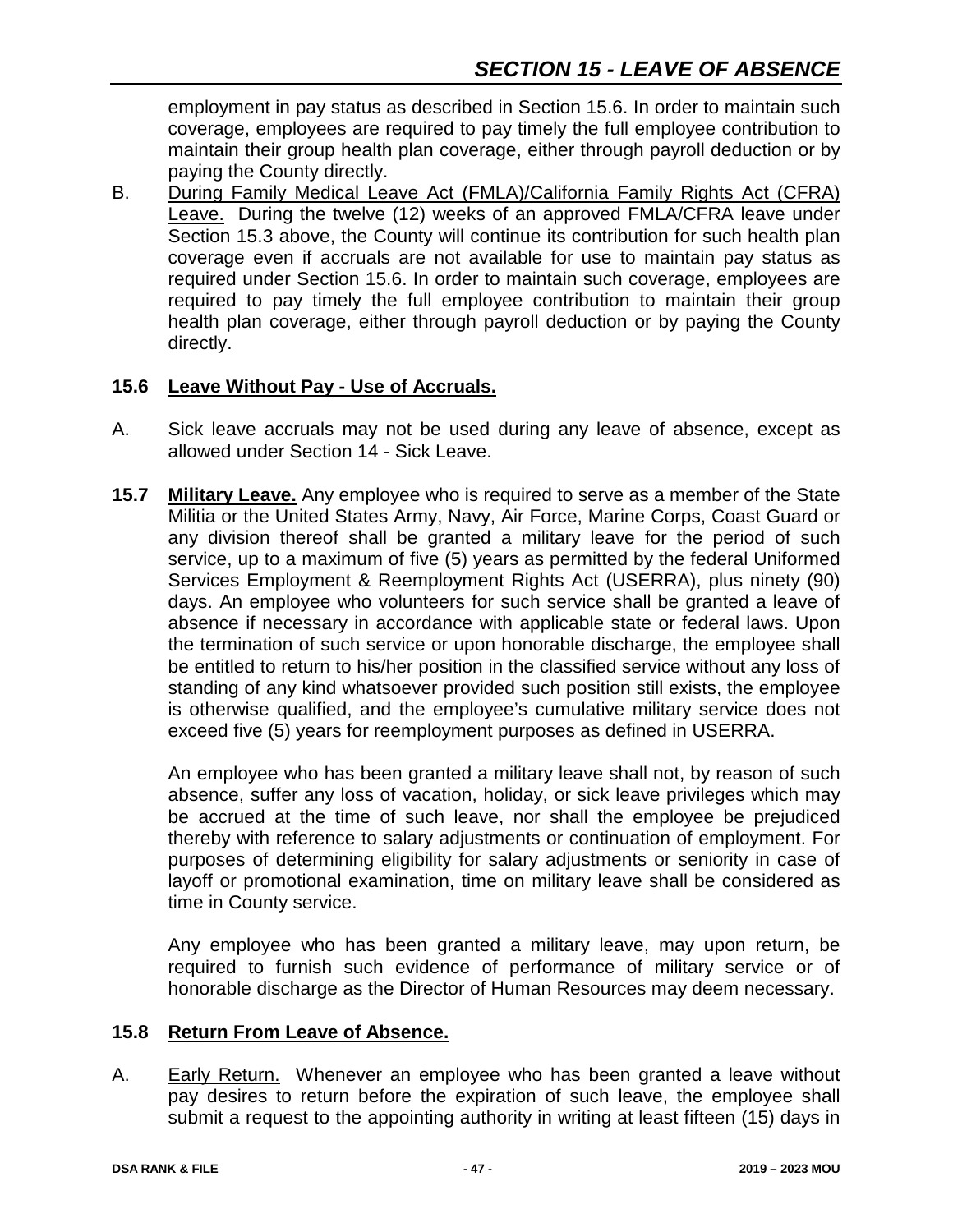advance of the proposed early return provided, however, that less notification may be approved at the discretion of the appointing authority or his/her designee. Early return is subject to prior approval by the appointing authority. The Human Resources Department shall be notified promptly of such return.

B. Leave of Absence Reinstatement.

Any permanent employee who requests reinstatement to the classification held by the employee in the same department at the time the employee was granted a leave of absence, shall be reinstated to a position in that classification and department and then only on the basis of seniority.

- C. Leave of Absence Replacement. In case of severance from service or displacement by reason of the reinstatement of a permanent employee returning from a leave of absence, the provisions of Section 11 - Seniority, Workforce Reduction, Layoff, & Reassignment, seniority shall apply.
- D. Reinstatement From Family Medical Leave Act (FMLA)/California Family Rights Act (CFRA) Leave of Absence. In the case of a family care or medical leave, an employee on a 5/40 schedule shall be reinstated to the same or comparable position if the return to work is after no more than sixty (60) work days of leave from the initial date of a continuous leave, including use of accruals, or within the equivalent on an alternate work schedule. A full time employee taking an intermittent or reduced work schedule leave shall be reinstated to the same or comparable position if the return to work on a full schedule is after no more than 480 hours, including use of accruals, of intermittent or reduced work schedule leave.

At the time the original leave is approved, the appointing authority shall notify the employee in writing of the final date to return to work, or the maximum number of hours of leave, in order to guarantee reinstatement to the same or comparable position. An employee on a schedule other than 5/40 shall have the time frame for reinstatement to the same or comparable position adjusted on a pro rata basis.

E. Shift Bidding. An employee who is on a leave of absence more than thirty (30) days, or scheduled to be on a leave of absence of more than thirty (30) days at the time of a quarterly sign-up, shall not be allowed to bid on a shift. Upon return, the employee shall be placed in an available shift, at the County's discretion.

**15.9 Appeal of Denial.** The decision of the appointing authority on granting or denying leave or early return from leave shall be subject to appeal to the Director of Human Resources and not subject to appeal through the grievance procedure set forth in this MOU.

**15.10 Salary Review While on Leave of Absence.** The salary of an employee who is on leave of absence from a County position on any anniversary date and who has not been absent from the position on leave without pay more than six (6) months during the preceding year shall receive salary increments that may accrue to them during the period of military leave.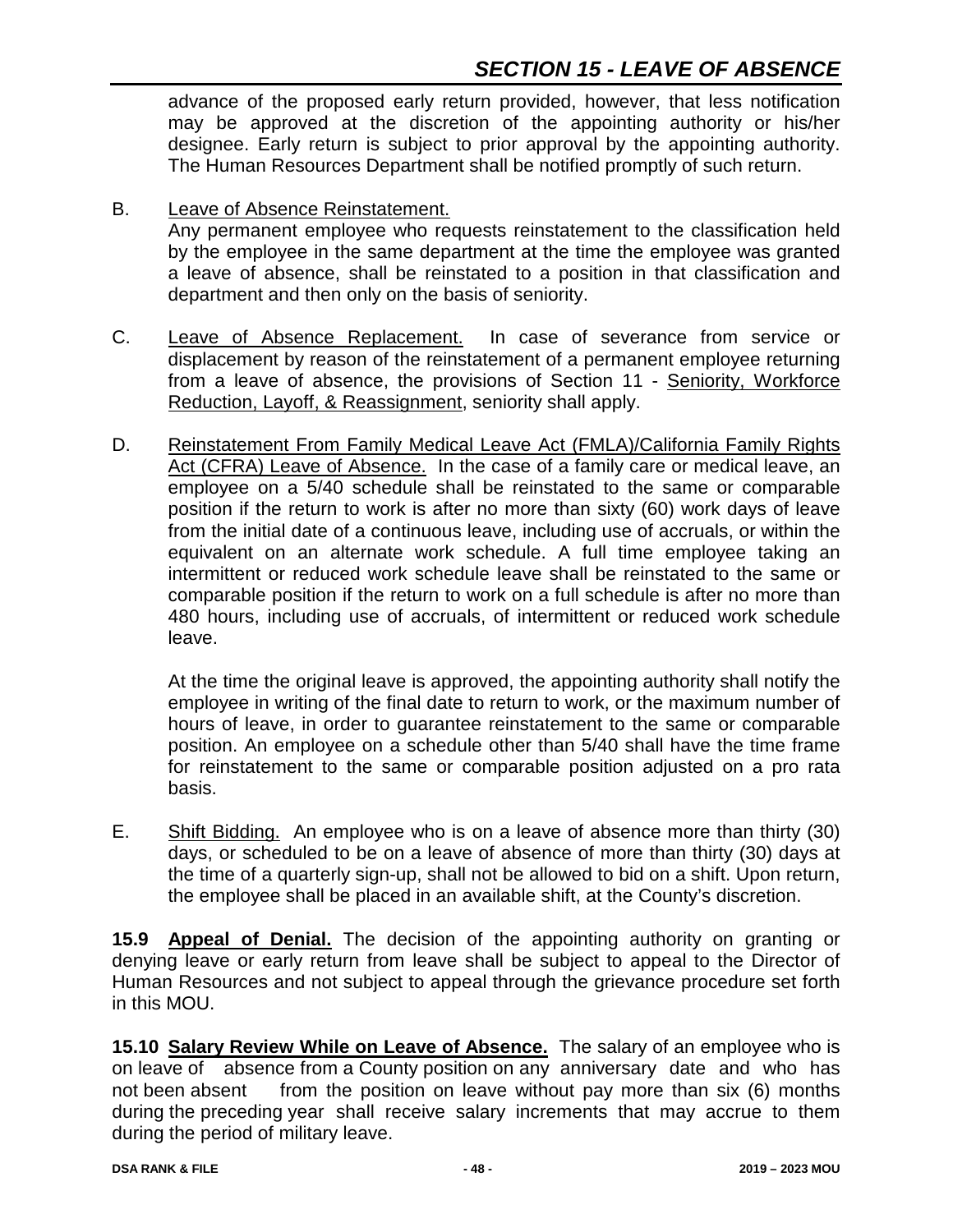**15.11 Unauthorized Absence.** An unauthorized absence from the work site or failure to report for duty after a leave request has been disapproved, revoked, or cancelled by the appointing authority, or at the expiration of a leave shall be without pay. Such absence may also be grounds for disciplinary action.

## **SECTION 16 - JURY DUTY AND WITNESS DUTY**

**16.1 Jury Duty.** For purposes of this Section, jury duty shall be defined as any time an employee is obligated to report to the court.

When called for jury duty, County employees, like other citizens, are expected to discharge their jury duty responsibilities.

Employees shall advise their department as soon as possible if scheduled to appear for jury duty.

If summoned for jury duty in a Municipal, Superior, or Federal Court, or a Coroners jury, employees may remain in their regular County pay status, or they may take paid leave (vacation, floating holiday, etc.) or leave without pay and retain all fees and expenses paid to them.

When an employee is summoned for jury duty selection or is selected as a juror in a Municipal, Superior or Federal Court, employees may remain in a regular pay status if they waive all fees (other than mileage), regardless of shift assignment and the following shall apply:

- a. If an employee elects to remain in a regular pay status and waive or surrender all fees (other than mileage), the employee shall obtain from the Clerk or Jury Commissioner a certificate indicating the days attended and noting that fees other than mileage are waived or surrendered. The employee shall furnish the certificate to his department where it will be retained as a department record. No Absence/Overtime Record is required.
- b. An employee who elects to retain all fees must take leave (vacation, floating holiday, etc.) or leave without pay. No court certificate is required but an Absence/Overtime Record must be submitted to the department payroll clerk.

Employees are not permitted to engage in any employment regardless of shift assignment or occupation before or after daily jury service that would affect their ability to properly serve as jurors.

An employee on short notice standby to report to court, whose job duties make short notice response impossible or impractical, shall be given alternate work assignments for those days to enable them to respond to the court on short notice.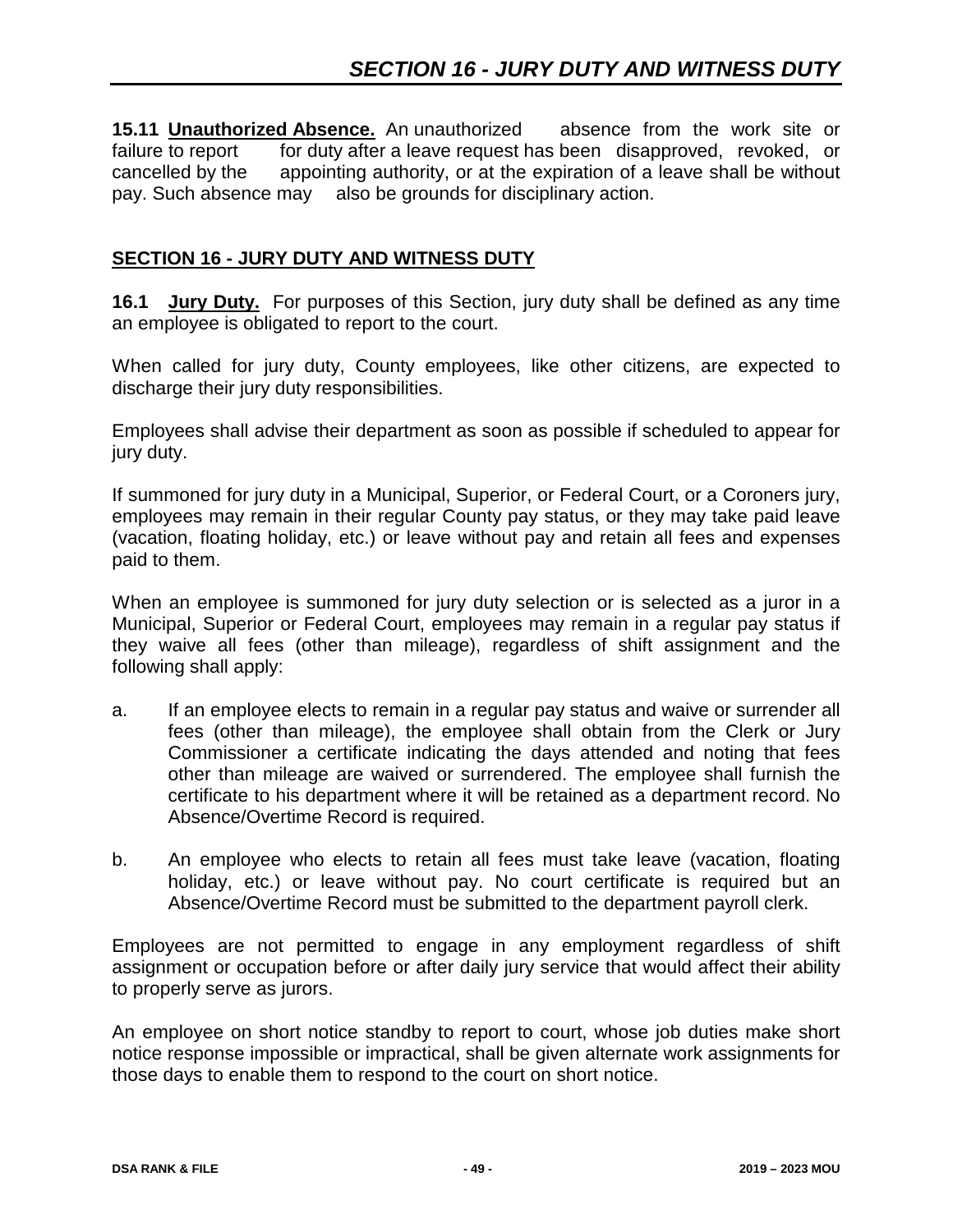# *SECTION 17 – MEDICAL, DENTAL, AND LIFE INSURANCE*

When an employee is required to serve on jury duty, the County will adjust that employee's work schedule to coincide with a Monday to Friday schedule for the remainder of their service, unless the employee requests otherwise. Participants in 9/80 or 4/10 work schedules will not receive overtime or compensatory time credit for jury duty on their scheduled days off.

Permanent-intermittent employees are entitled to paid jury duty leave only for those days on which they were previously scheduled to work.

**16.2 Witness Duty.** Employees called upon as a witness or an expert witness in a case arising in the course of their work or the work of another department may remain in their regular pay status and turn over to the County all fees and expenses paid to them other than mileage allowance or they may take vacation leave or leave without pay and retain all fees and expenses.

Employees called to serve as witnesses in private cases or personal matters (e.g., accident suits and family relations) shall take vacation leave or leave without pay and retain all witness fees paid to them.

Retention or waiver of fees shall be governed by the same provisions as apply to jury duty as set forth in Section 16 of this MOU.

Employees shall advise their department as soon as possible if scheduled to appear for witness duty. Permanent intermittent employees are entitled to paid witness duty only for those days on which they were previously scheduled to work.

#### **SECTION 17 – MEDICAL, DENTAL, AND LIFE INSURANCE**

**17.1 Health Plan.** The County will provide group health benefits through the California Public Employees' Retirement System (CalPERS) for all permanent full-time employees, and permanent part-time employees regularly scheduled to work at least twenty (20) hours per week in classes represented by DSA. The CalPERS health care program, as regulated by the Public Employees' Medical and Hospital Care Act (PEMHCA), regulations issued pursuant to PEMHCA, and the administration of PEMHCA by CalPERS, controls on all health plan issues for employees who receive health care coverage from CalPERS, including, but not limited to, eligibility, benefit plans, benefit levels, minimum premium subsidies, and costs.

**17.2 Contra Costa Health Plan (CCHP).** Because CCHP has met the minimum standards required under PEMHCA and is approved as an alternative CalPERS plan option, DSA members and COBRA counterparts may elect to enroll in CCHP under the CalPERS plan rules and regulations.

**17.3 CalPERS Health Plan Monthly Premium Subsidy.** The County's subsidy to the CalPERS monthly health plan premiums is as provided below. The employee must pay any CalPERS health plan premium costs that are greater than the County's subsidy identified in Section 17.3(A).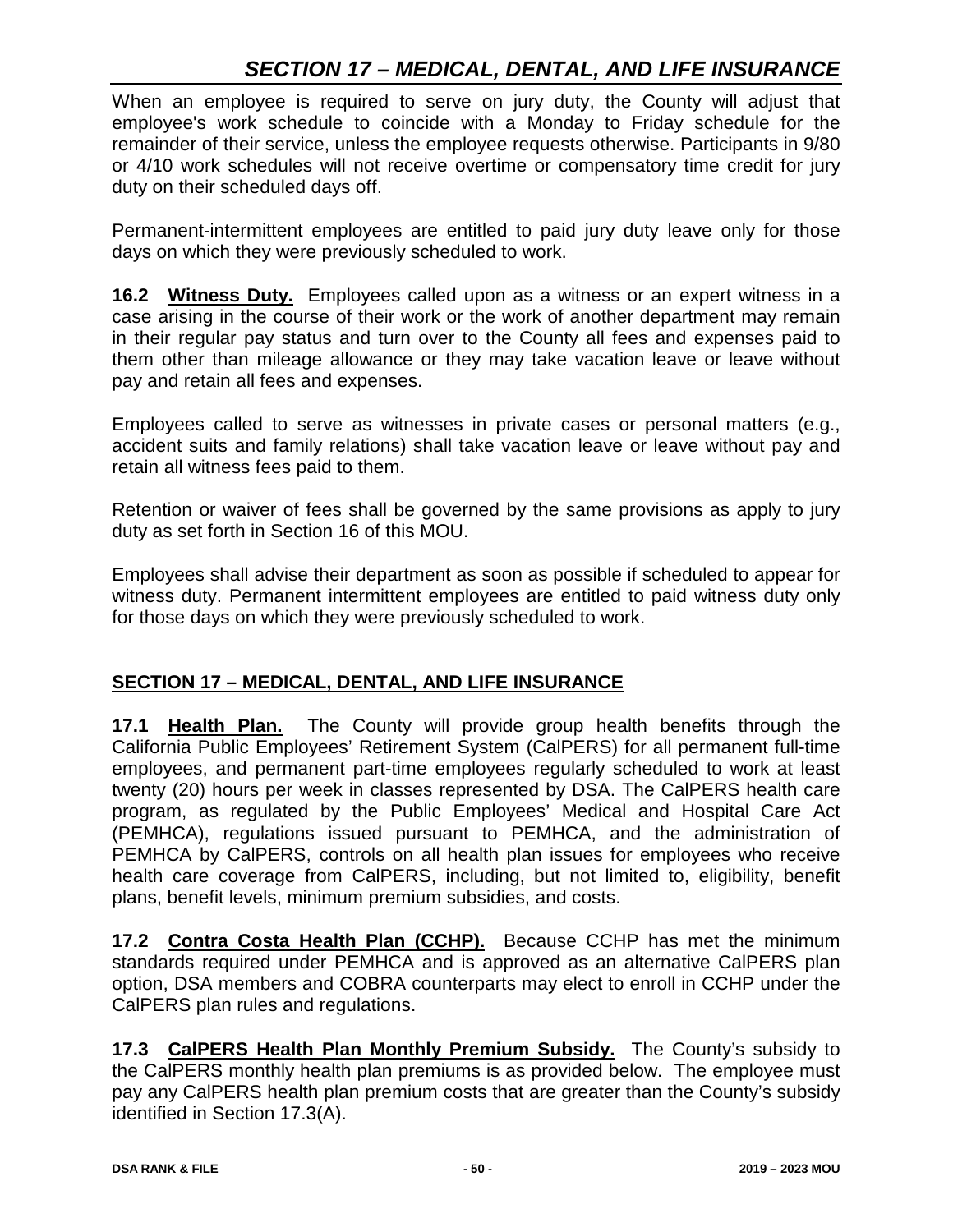A. **County Premium Subsidy On and After January 1, 2012.** Beginning on January 1, 2012, the amount of the County premium subsidy that is paid for employees and eligible family members will be as follows:

| 1. | <b>Health Plans</b><br>Employee/Retiree/Survivor Only | \$528.18   |
|----|-------------------------------------------------------|------------|
|    | Employee/Retiree/Survivor<br>& One Dependent          | \$1,056.36 |
|    | Employee/Retiree/Survivor &<br>Two or more Dependents | \$1,373.27 |

- B. **County Premium Subsidy On and After January 1, 2013.** Beginning on January 1, 2013, the County will pay the monthly premium subsidy amounts for employees and eligible family members that are stated in section A (1) above. In addition, if there is an increase in the Kaiser Bay Area premium for calendar year 2013, the County will pay seventy-five percent (75%) of that increase, and the employees will pay twenty-five percent (25%) of that increase.
- C. **County Premium Subsidy On and After January 1, 2014.** For the plan year that begins on January 1, 2014, the County will pay a monthly premium subsidy for each health plan that is equal to the actual dollar monthly premium subsidy that is paid by the County as of November 30, 2013. In addition, if there is an increase in the monthly premium charged by a health plan for 2014, the County and the employee will each pay fifty percent (50%) of that increase. For each calendar year thereafter, the County and the employee will each pay fifty percent (50%) of the monthly premium increase above the 2013 plan premium.
- D. Effective January 1, 2014, in the first calendar year that a new health plan is offered, the County monthly premium subsidy will be equal to the corresponding Kaiser monthly premium in the CalPERS region for that health plan. For each calendar year thereafter, the County and the employee will each pay fifty percent (50%) of the monthly premium increase that is above the plan premium for the first year of the new plan.
- E. In the event, in whole or in part, that the above County premium subsidy amounts are greater than one hundred percent (100%) of the applicable premium of any plan, for any plan year, the County's contribution will not exceed one hundred percent (100%) of the applicable plan premium.

**17.4 Dental Plan.** The County may, during the term of this MOU, change dental care providers, so long as the level of benefits provided is not reduced.

# **17.5 Dental Plan Contribution.**

The County's contribution to the monthly dental plan premiums shall be as provided below. These contributions are provided only for permanent full-time and permanent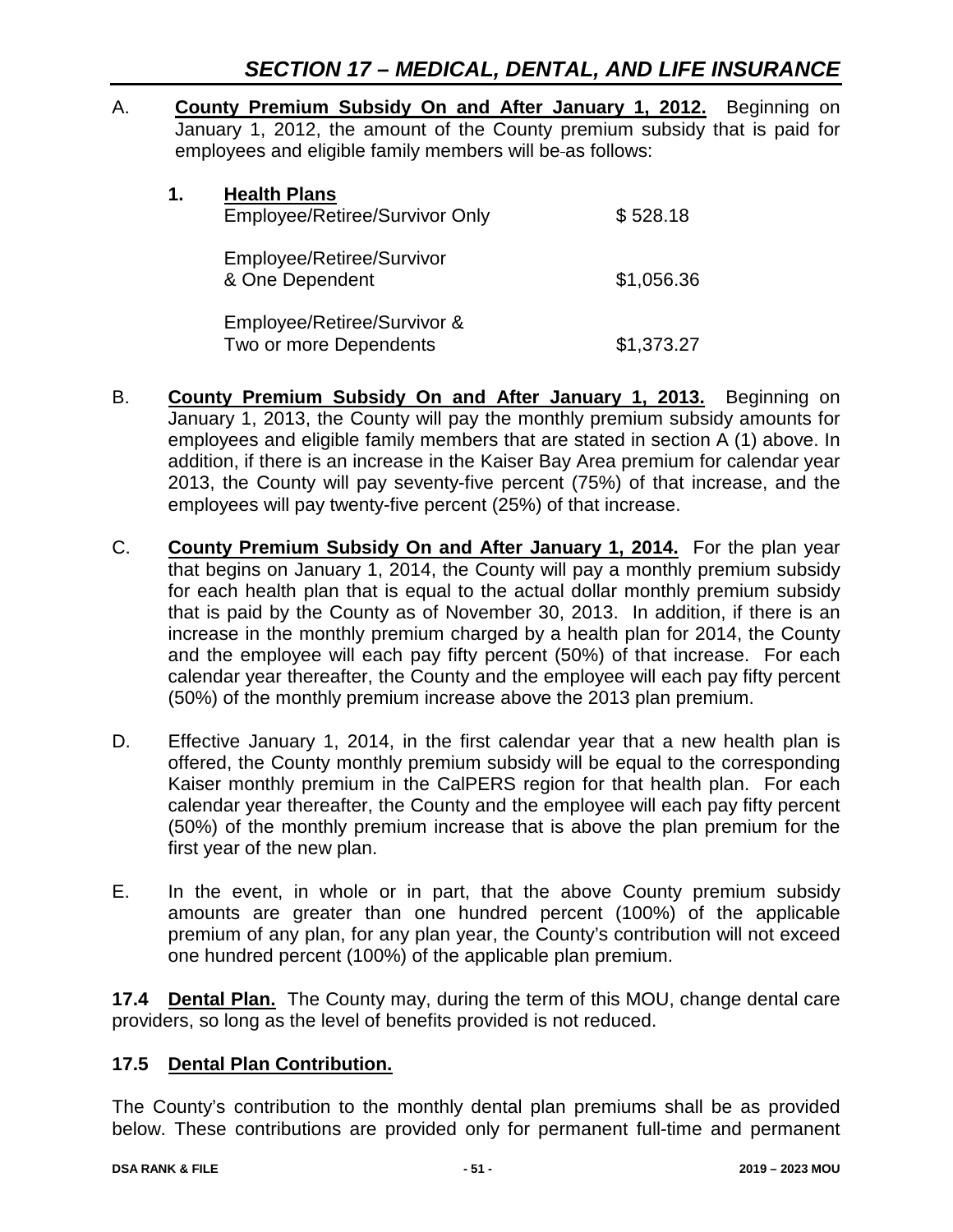# *SECTION 17 – MEDICAL, DENTAL, AND LIFE INSURANCE*

part-time employees regularly scheduled to work at least twenty (20) hours per week. Permanent-intermittent and permanent part-time employees working less than twenty (20) hour per week may enroll in a dental plan but are not entitled to the County's contribution. Any increases in dental plan costs greater than the County's contributions identified below during the duration of this M.O.U. shall be borne by the employee:

- a. Delta, and PMI Delta Care: County will contribute seventy-seven percent (77%) toward the monthly dental premium. Beginning on January 1, 2014, the County will pay a monthly dental premium subsidy for each dental plan that is equal to the actual dollar monthly premium subsidy that is paid by the County for 2013. If there is an increase in the premium charged by a dental plan for 2014, the County and the employee will each pay fifty percent (50%) of the increase. For each calendar year thereafter, the County and the employee will each pay fifty percent (50%) of the premium increase that is above the 2013 plan premium.
- b. Dental Only: Employees who elect dental coverage as stated above without health coverage will pay one cent (\$.01) per month for such coverage. Beginning on January 1, 2014, the County will pay a monthly dental premium subsidy for each dental plan that is equal to the actual dollar monthly premium subsidy that is paid by the County for 2013. If there is an increase in the premium charged by a dental plan for 2014, the County and the employee will each pay fifty percent (50%) of the increase. For each calendar year thereafter, the County and the employee will each pay fifty percent (50%) of the premium increase that is above the 2013 plan premium.

**17.6 Orthodontia Coverage.** The County will continue to offer Orthodontia coverage to all permanent employees in classes represented by the DSA who participate in a County dental plan. The cost for orthodontia coverage is borne 100% by each enrolled employee. Premium payments are made by payroll deduction or direct pay, as applicable.

**17.7 Rate Information.** The County Benefits Service Unit will make dental plan rate information and, to the extent possible, CalPERS health plan rate information available to employees and departments upon request. In addition, the County Benefits Service Unit will publish and distribute to employees and departments information about rate changes as they occur during the year.

**17.8 Life Insurance Benefit Under Health and Dental Plans.** For permanent employees who are enrolled in a County sponsored health or dental plan as either the primary insured or a dependent, term life insurance in the amount of ten thousand dollars (\$10,000) will be provided by the County.

**17.9 Life Insurance Contribution.** The County will pay the entire premium on behalf of permanent full-time and permanent part-time employees regularly scheduled to work at least twenty (20) hours per week who elect health and/or dental coverage. Permanent-intermittent and permanent part-time employees working less than twenty (20) hours per week may participate in the Life Insurance Plan at their full personal expense, which shall not exceed the County's cost, provided they elect health and/or dental coverage.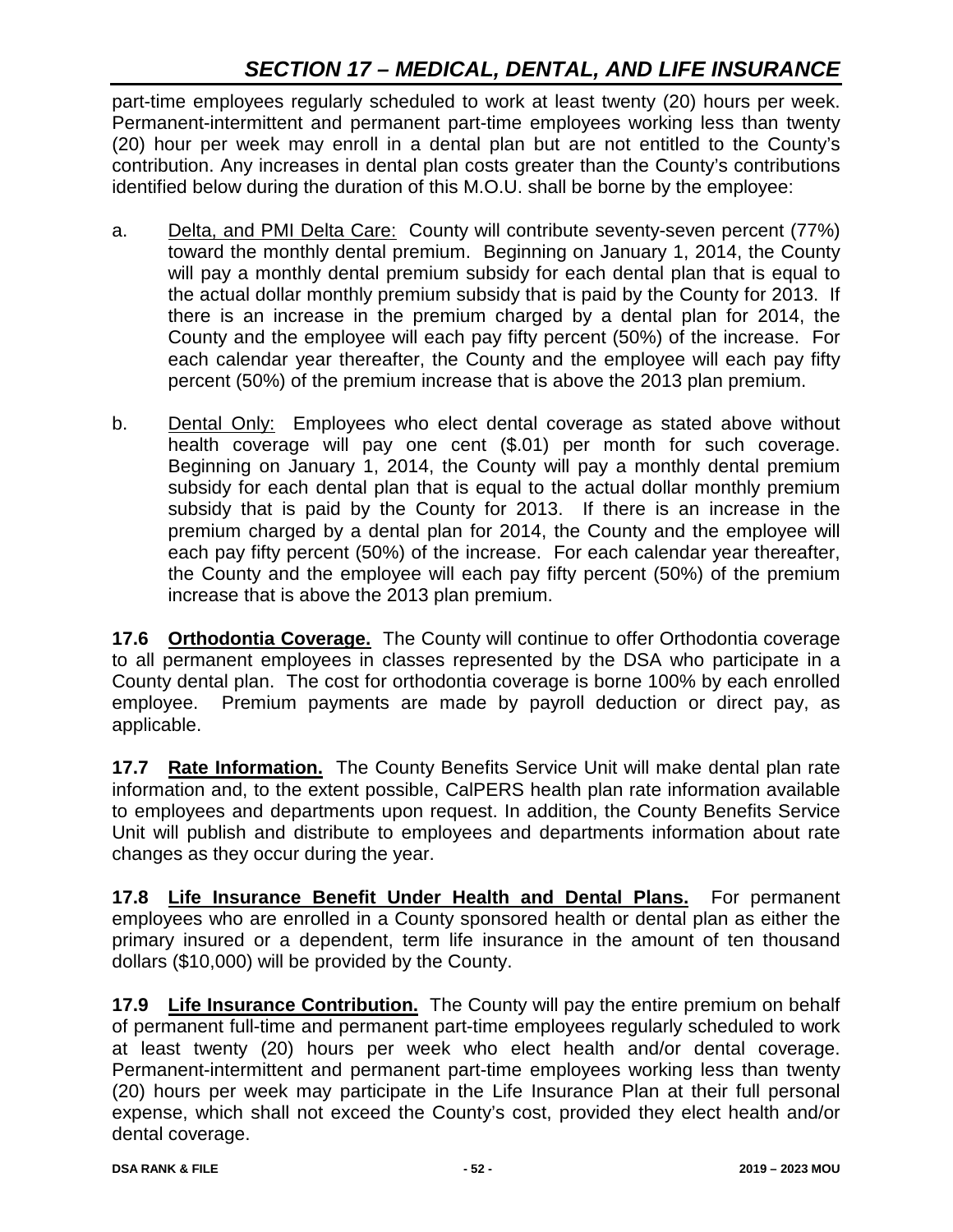**17.10 Premium Payments.** Employee participation in any medical, dental, or life insurance plan is contingent upon the employee authorizing payroll deduction by the County of the employee's share of the premium cost. The County's contribution to health plan and dental plan monthly premiums are payable as follows:

- A. CalPERS Plan (Includes Alternate CCHP Plan). The County's contribution to the health plan premium is payable one (1) month in advance. If an employee's compensation in any month is not sufficient to pay the employee share of the premium, the employee must make up the difference by remitting the amount delinquent to the County. The responsibility for this payment rests solely with the employee.
- B. Dental and Life Insurance Plans**.** The County's contribution to the dental and life insurance premium (as described in Sections 17.5 and 17.9) is payable monthly. If an employee's compensation in any month is not sufficient to pay the employee share of the premium, the employee must make up the difference by remitting the amount delinquent to the County. The responsibility for this payment rests solely with the employee.

**17.11 Extended Coverage.** An employee on approved leave without pay shall be allowed to continue his/her health/dental/life insurance coverage provided that the employee shall pay their share of the monthly premium by the tenth day of each month, during said leave.

An employee who terminates County employment is covered through the last day of the month in which he/she is paid for County dental plans and through the last day of the month following the month of termination for CalPERS plans. Employees who terminate County employment may continue Group Health/Dental plan coverage to the extent provided under the COBRA regulations.

**17.12 Retirement Coverage.** Upon retirement, employees may, subject to plan requirements, remain in the same County group medical plan if immediately before their retirement they are currently enrolled in one of the County sponsored CalPERS Health Plans or if on authorized leave of absence without pay, they have retained continuous coverage during the leave period.

- 1. Government Code section 22892 applies to all employees who were hired on or before January 1, 2007, and to all employees who are hired on or after October 1, 2011.
- 2. For employees hired between January 2, 2007 and September 30, 2011, inclusive, Government Code section 22892 does not apply, and the following provisions apply instead:
	- a. As soon as practical the County will modify its agreement with the CalPERS Health Benefit Program to incorporate the provisions of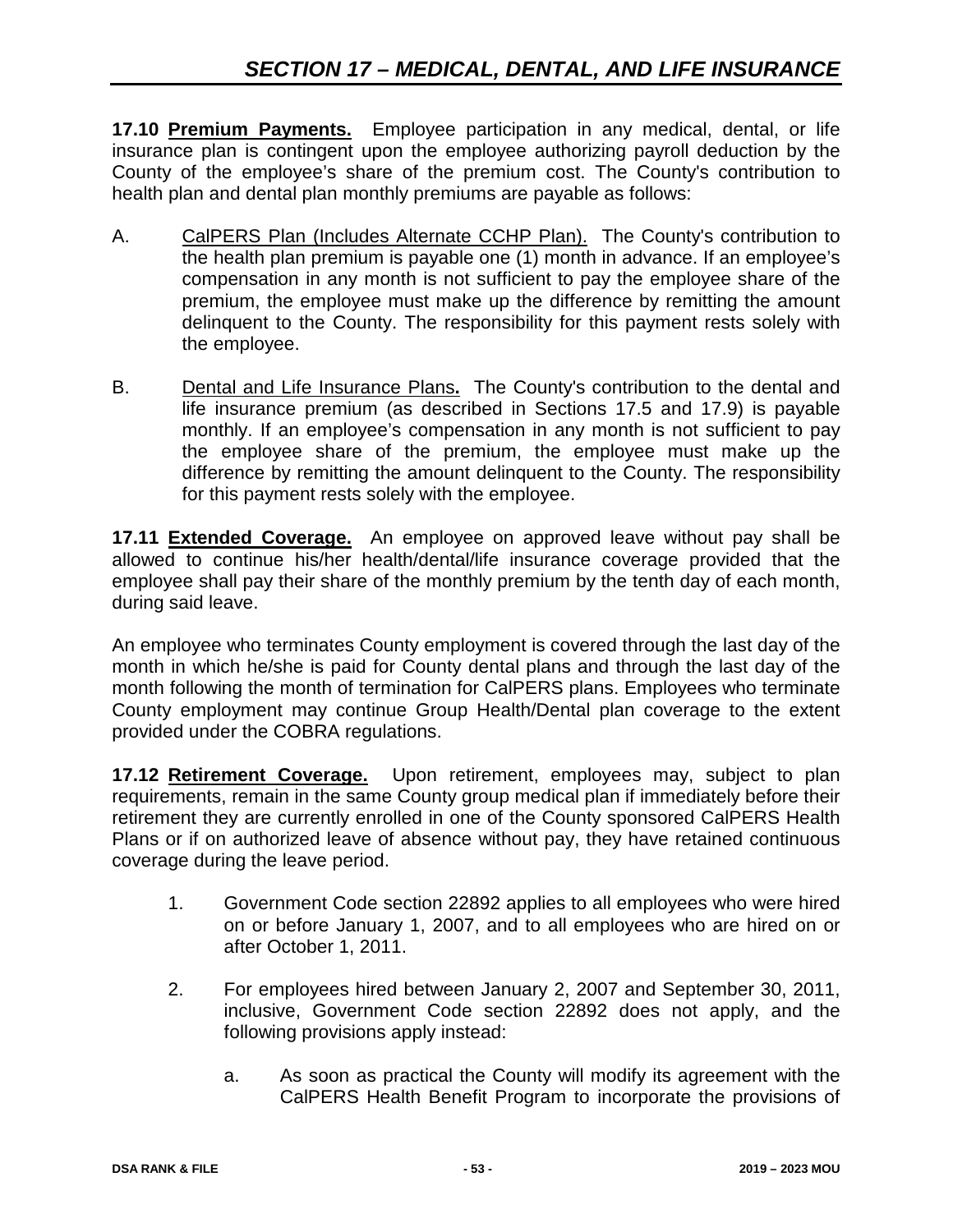Government Code Section 22893 for employees who are hired on or after January 2, 2007, but before October 1, 2011.

b. Government Code Section 22893. Notwithstanding Section 22892, the percentage of employer contribution payable for post-retirement health benefits for any employee of a contracting agency subject to this section shall, except as provided in Government Code Section 22893, subdivision (b), be based on the member's completed years of credited county service at retirement as shown in the following table:

| <b>Credited Years</b><br>of Service | Percentage of Employer<br>Contribution |
|-------------------------------------|----------------------------------------|
| 10                                  | 50                                     |
| 11                                  | 55                                     |
| 12                                  | 60                                     |
| 13                                  | 65                                     |
| 14                                  | 70                                     |
| 15                                  | 75                                     |
| 16                                  | 80                                     |
| 17                                  | 85                                     |
| 18                                  | 90                                     |
| 19                                  | 95                                     |
| 20 or more                          | 100                                    |

The employee's contribution shall be adjusted each year in accordance with Government Code Section 22893.

The County will provide medical premium payments for employees who retire from the County in accordance with Government Code Section 22893.

# **17.13 Dual Coverage.**

- A. CalPERS Health Plan. Employees must adhere to the rules as established by CalPERS.
- B. On and after January 1, 2012, each employee and retiree may be covered by only a single County health and/or a single County dental plan. For example, a County employee may be covered under a single County health plan as either the primary insured or the dependent of another County employee or retiree, but not as both the primary insured and the dependent of another County employee or retiree.
- C. On and after January 1, 2012, each dependent may be covered by the health and/or dental plan of only one spouse or one domestic partner. For example, when both parents are County employees, all of their eligible children may be covered as dependents of either, parent, but not both.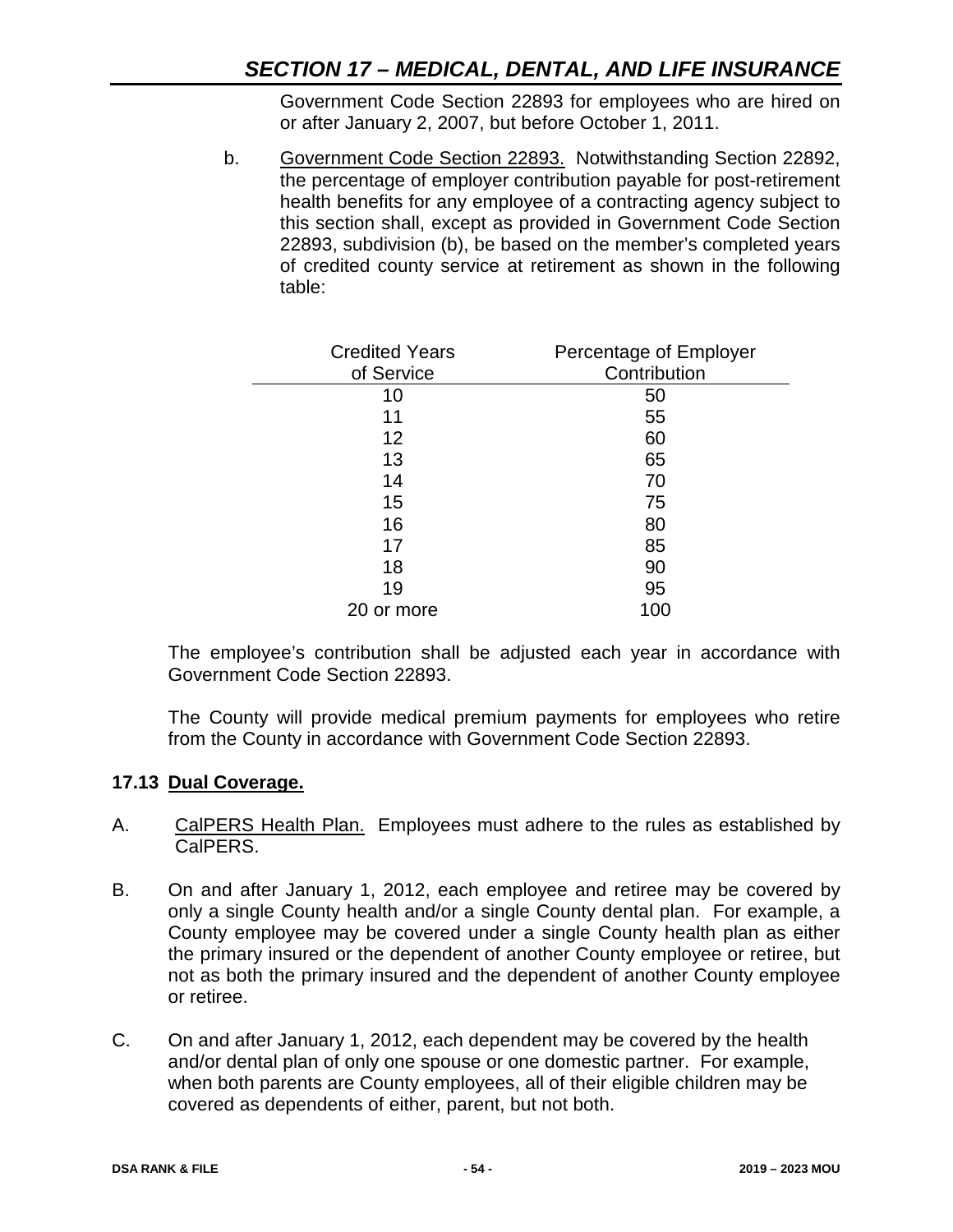D. For purposes of this section 17.13 - Dual Coverage, "County" includes the County of Contra Costa and all Board of Supervisors governed special districts, such as the Contra Costa County Fire Protection District.

**17.14 Employee Assistance Program.** Any County contract which provides an employee assistance program applicable to DSA represented employees, including the present contract with Occupational Health Services, shall include the following language: "Records, including any information whether recorded or not, pertaining to the identity, diagnosis or treatment of any employee or the employee's family dependent(s) which are maintained in connection with the performance of this contract shall be confidential, even as to the employer, and disclosed only under the following circumstances:

- A. When disclosure is authorized with the written and signed consent of the employee or the family dependent(s). Such consent must state:
	- 1. the name of the person or organization to whom disclosure is to be made;
	- 2. the specific type of information to be disclosed;
	- 3. the purpose or need for such disclosure.
		- 4. When an employee's records are subpoenaed and are not otherwise protected by professional privileged relationships, contractor will notify the employee whose records are subpoenaed immediately by phone, if possible, and in any event in writing as soon as possible. Written communication shall inform the employee of his/her access to DSA for aid if he/she so desires. Contractor will cooperate with employee and/or his legal representative in asserting confidentiality. Subpoenaed records will only be turned over after a court order. The employer bears no responsibility under this paragraph.
		- 5. Contractor agrees to operate a system of records on individuals in accordance with all State and Federal laws pertaining to the confidentiality of alcohol, drug, and mental health records and the Federal Privacy Act of 1974.
- D. The Association is a third-party beneficiary."

**17.15 Health Care Spending Account.** The County will continue to offer regular fulltime and part-time (20/40 or greater) County employees the option to participate in a Health Care Spending Account (HCSA) Program designed to qualify for tax savings under Section 125 of the Internal Revenue Code, but such savings are not guaranteed. The HCSA Program allows employees to set aside a pre-determined amount of money from their paycheck for health care expenses not reimbursed by any other health benefits plan with before-tax dollars. HCSA dollars can be expended on any eligible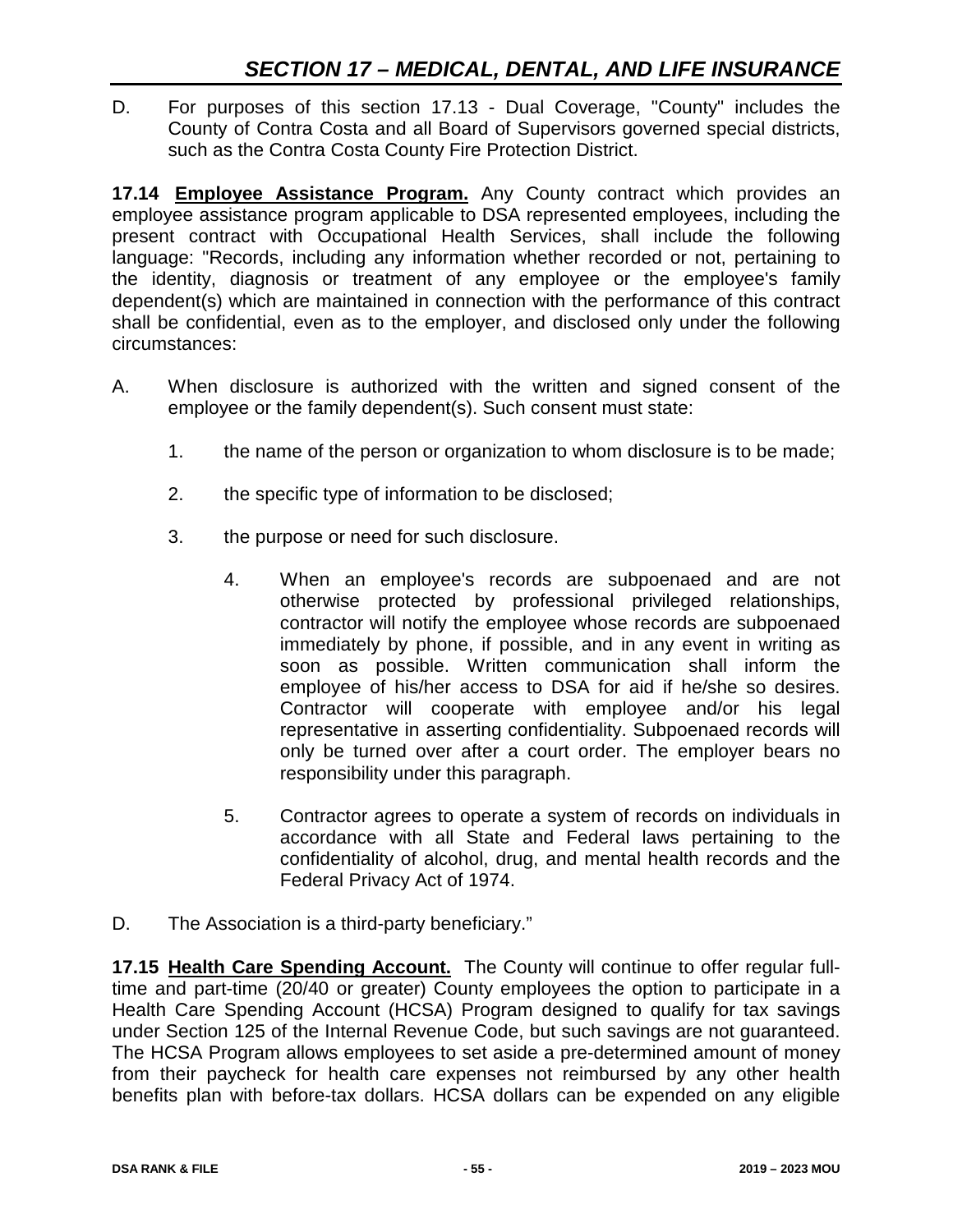medical expenses allowed by Internal Revenue Code Section 125. Any unused balance is forfeited and cannot be recovered by the employee.

**17.16 Dependent Care Assistance Program.** The County will continue to offer the option of enrolling in a Dependent Care Assistance Program (DCAP) designed to qualify for tax savings under Section 129 of the Internal Revenue Code, but tax savings are not guaranteed. The program allows employees to set aside up to five thousand dollars (\$5,000) of annual salary (before taxes) per calendar year to pay for eligible dependent care (child and elder care) expenses. Any unused balance is forfeited and cannot be recovered by the employee.

**17.17 Premium Conversion Plan.** The County will continue to offer the Premium Conversion Plan (PCP) designed to qualify for tax savings under Section 125 of the Internal Revenue Code, but tax savings are not guaranteed. The program allows employees to use pre-tax dollars to pay medical and dental premiums.

**17.18 Computer Vision Care (CVC) Users Eye Exam.** The County agrees to provide to all non-sworn employees an annual eye examination on County time at County expense provided that the employee regularly uses a video display terminal at least an average of two (2) hours per day as certified by their department. Employees certified for examination under this program must process their request through the Employee Benefits Division of the Human Resources Department. Should prescription eyeglasses be prescribed for the employee following the examination, the County agrees to provide, at no cost, the basic coverage which includes a fifty dollar (\$50) frame and single vision lenses. Employees may, through individual arrangement between the employee and their doctor and solely at the employee's expense, include bifocal, trifocal or blended lenses and other care, services or materials not covered by the Plan. The basic plan coverage, including the examination, may be credited toward the employee-enhanced benefit.

The County will offer active permanent full-time and active permanent part-time employees the option to enroll in a voluntarily vision plan during the County's open enrollment. Employees will pay the full premium cost of the plan. The County will contract with VSP Vision Care for a voluntary vision plan with no co-pays. The vision plan is not available to permanent-intermittent employees.

**17.19 Prevailing Section.** To the extent that any provision of this Section (Section 17 – Medical, Dental, and Life Insurance) is inconsistent with any provision of any other County enactment or policy, including but not limited to Administrative Bulletins, the Salary Regulations, the Personnel Management Regulations, or any other resolution or order of the Board of Supervisors, the provision(s) of this Section (Section 17 – Medical, Dental, and Life Insurance) will prevail.

# **SECTION 18 - PROBATIONARY PERIOD**

**18.1 Length of Probation.** Effective January 1, 1990, upon initial appointment all employees, except those in the classifications listed below, will serve a one (1) year probationary period in classifications represented by the DSA.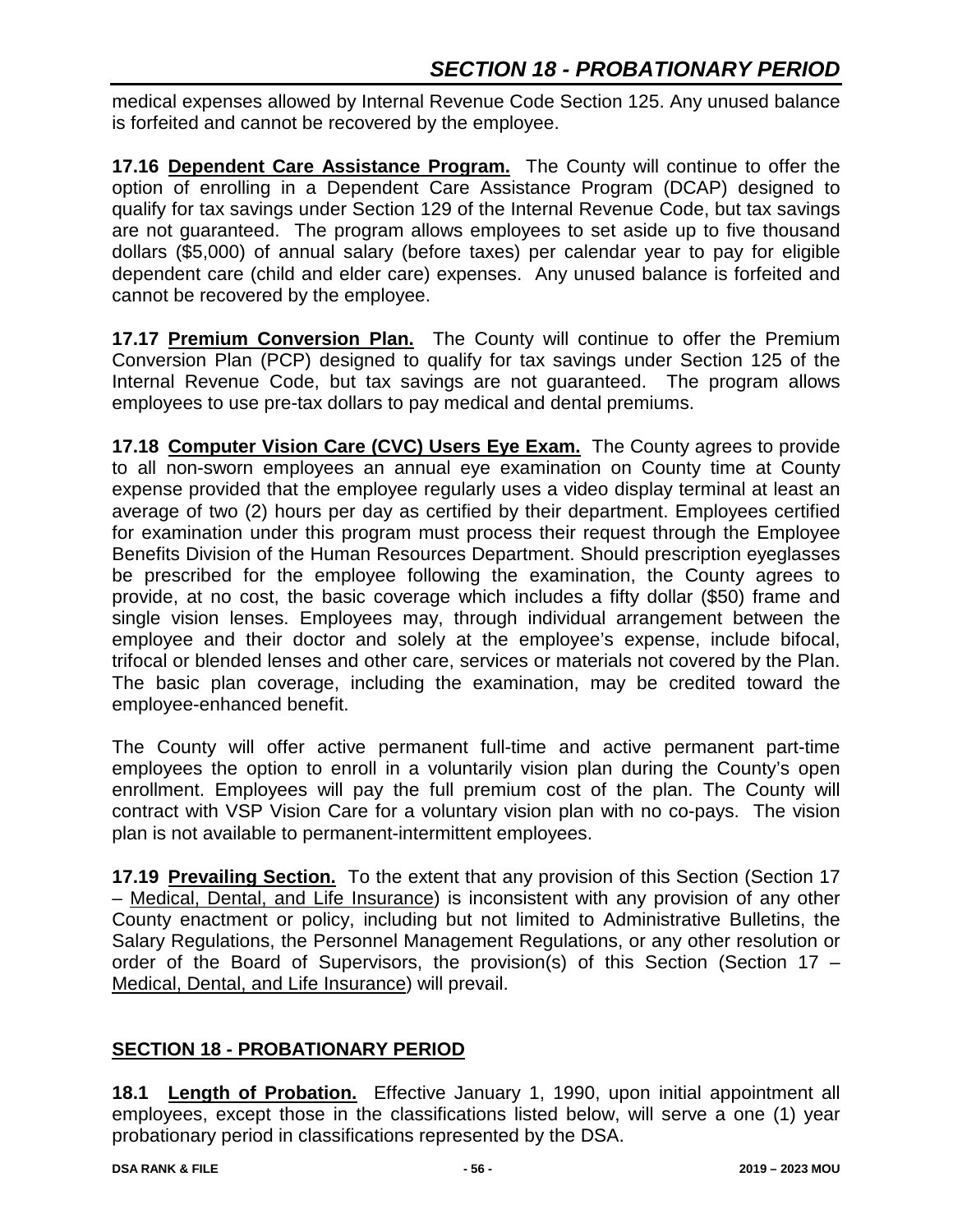- A. Deputy Sheriff Criminalist I (6DWA) will serve an eighteen (18) month probationary period.
- B. Effective January 1, 2014, employees promoted into the classification of Sheriff's Dispatcher II (64WM) will serve a six (6) month probationary period.

**18.2 Revised Probationary Period.** When the probationary period for a class is changed, only new appointees to positions in the classification shall be subject to the revised probationary period.

**18.3 Criteria.** The probationary period shall commence from the date of appointment. It shall not include time served in provisional or temporary appointments or any period of continuous absence or temporary modified duty assignment exceeding fifteen (15) calendar days, except as otherwise provided in the Personnel Management Regulations or by law.

For those employees appointed to permanent-intermittent positions with a six (6) months probation period, probation will be considered completed upon serving one thousand (1,000) hours after appointment except that in no instance will this period be less than six (6) calendar months from the beginning of probation. If a permanentintermittent probationary employee is reassigned to full-time, credit toward probation completion in the full-time position shall be prorated on the basis of one hundred seventy-three (173) hours per month.

**18.4 Rejection During Probation.** An employee who is rejected during the probation period and restored to the eligible list shall begin a new probationary period if subsequently certified and appointed.

- A. Appeal from Rejection. Notwithstanding any other provisions of this section, an employee (Probationer) shall have the right to appeal from any rejection during the probationary period based on political or religious affiliations or opinions, association activities, or race, color, national origin, sex, age, disability or sexual orientation.
- B. The appeal must be written, must be signed by the employee and set forth the grounds and facts by which it is claimed that grounds for appeal exist under subsection A and must be filed through the Director of Human Resources to the Merit Board by 5:00 p.m. on the 7th calendar day after the date of delivery to the employee of notice of rejection.
- C. The Merit Board shall consider the appeal, and if it finds probable cause to believe that the rejection may have been based on grounds prohibited in subsection A, it may refer the matter to a Hearing Officer for hearing, recommended findings of fact, conclusions of law and decision, pursuant to the relevant provisions of the Merit Board rules in which proceedings the rejected probationer has the burden of proof.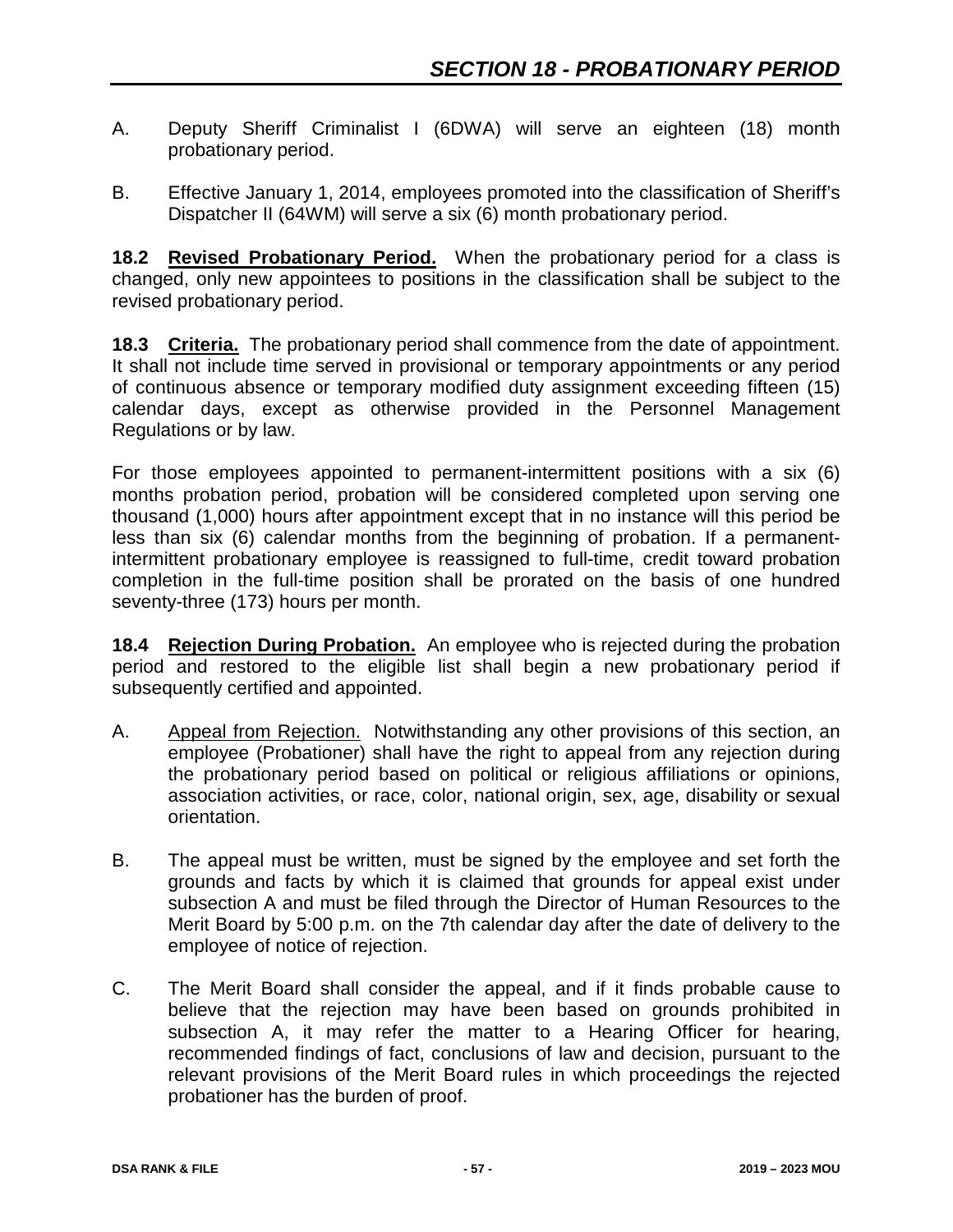D. If the Merit Board finds no probable cause for a hearing, it shall deny the appeal. If, after hearing, the Merit Board upholds the appeal, it shall direct that the appellant be reinstated in the position and the appellant shall begin a new probationary period unless the Merit Board specifically reinstates the former period.

**18.5 Regular Appointment.** The regular appointment of a probationary employee shall begin on the day following the end of the probationary period, subject to the condition that the Director of Human Resources receive from the appointing authority a statement in writing that the services of the employee during the probationary period were satisfactory and that the employee is recommended for permanent appointment. A probationary employee may be rejected at any time during the probation period without regard to the Skelly provisions of this MOU, without notice and without right of appeal or hearing. If the appointing authority has not returned the probation report, or the appointing authority fails to submit in a timely manner the proper written documents certifying that a probationary employee has served in a satisfactory manner and later acknowledges it was his or her intention to do so, the regular appointment shall begin on the day following the end of the probationary period.

Notwithstanding any other provisions of the MOU, an employee rejected during the probation period from a position in the Merit System to which the employee had been promoted or transferred from an eligible list, shall be restored to a position in the department from which the employee was promoted or transferred. An employee dismissed for other than disciplinary reasons within six (6) months after being promoted or transferred from a position in the Merit System to a position not included in the Merit System shall be restored to a position in the classification in the department from which the employee was promoted or transferred.

A probationary employee who has been rejected or has resigned during probation shall not be restored to the eligible list from which the employee was certified unless the employee receives the affirmative recommendation from the appointing authority and is certified by the Director of Human Resources whose decision is final. The Director of Human Resources shall not certify the name of a person restored to the eligible list to the same appointing authority by whom the person was rejected from the same eligible list, unless such certification is requested in writing by the appointing authority.

**18.6 Layoff During Probation.** An employee who is laid off during probation, if reemployed in the same class by the same department, shall be required to complete only the balance of the required probation.

If reemployed in another department or in another classification, the employee shall serve a full probationary period. An employee appointed to a permanent position from a layoff or reemployment list is subject to a probation period if the position is in a department other than the department from which the employee separated, displaced, or voluntarily demoted in lieu of layoff. An appointment from a layoff or reemployment list is not subject to a probation period if the position is in the department from which the employee separated, displaced or voluntarily demoted in lieu of layoff.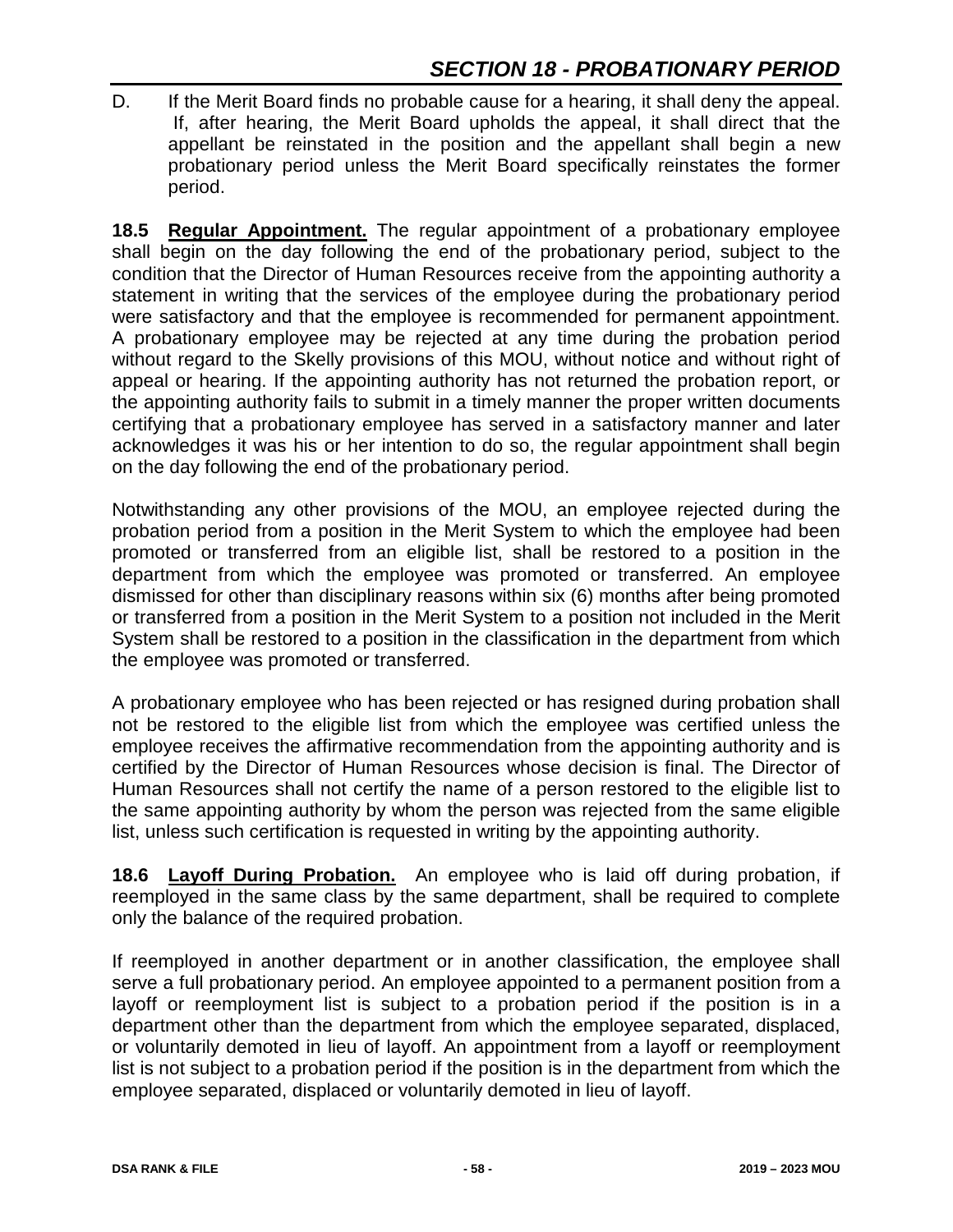**18.7 Rejection During Probation of Laid Off Employee.** An employee who has achieved permanent status in the class before layoff and who subsequently is appointed from the layoff list shall begin a new probationary period if subsequently certified and appointed in a different department or classification than that from which the employee was laid off. If the employee is rejected during the probation period, the employee shall be automatically restored to the layoff list, unless discharged for cause, if the rejection occurs within the employee's period of layoff eligibility.

**18.8 Probationary Deputy Sheriffs into Investigation Division.** Probationary Deputy Sheriffs may be temporarily assigned to the Investigation Division. The assignment will not interfere with the officer successfully completing both the Facility Training Program in the Detention Division and the Field Training Program in the Patrol Division within the probationary period. The assignment will be limited to a specific project or detail. The period of assignment in the Investigation Division will not be credited as a Detention assignment.

# **SECTION 19 - PROMOTION**

**19.1 Competitive Exam.** Promotion shall be by competitive examination unless otherwise provided in this MOU.

**19.2 Promotion Policy.** The Director of Human Resources, upon request of an appointing authority, shall determine whether an examination is to be called on a promotional basis.

**19.3 Certification Rules.** Beginning with promotions made after ratification of this MOU (commencing 1989) the rule of ten (10) will be utilized for Sergeants Promotional List. The rule of five (5) will be utilized for the Supervising Dispatcher list.

**19.4 Open Exam.** If an examination for one of the classes represented by the Association is proposed to be announced on an Open only basis the Director of Human Resources shall give five (5) days prior notice of such proposed announcement and shall meet at the request of the Association to discuss the reasons for such open announcement.

**19.5 Promotion Via Reclassification Without Examination.** Notwithstanding other provisions of this Section, an employee may be promoted from one classification to a higher classification and his position reclassified at the request of the appointing authority and under the following conditions:

- a. An evaluation of the position(s) in question must show that the duties and responsibilities have significantly increased and constitute a higher level of work.
- b. The incumbent of the position must have performed at the higher level for one (1) year.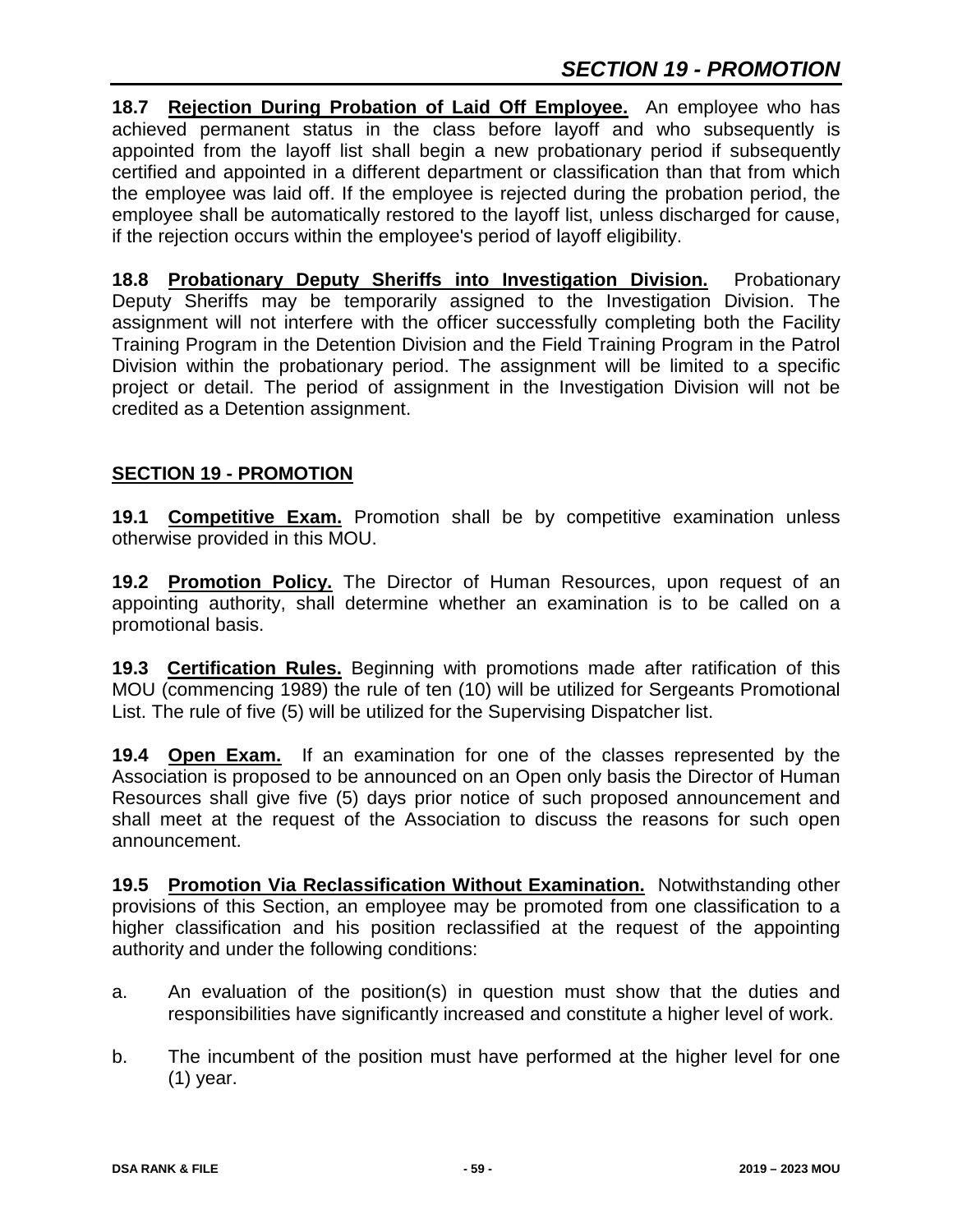- c. The incumbent must meet the minimum education and experience requirements for the higher class.
- d. The action must have approval of the Director of Human Resources.
- e. The Association approves such action.

The appropriate rules regarding probationary status and salary on promotion are applicable.

**19.6 Requirements for Promotional Standing.** In order to qualify for an examination called on a promotional basis, an employee must have probationary or permanent status in the merit system and must possess the minimum qualifications for the class. Applicants will be admitted to promotional examinations only if the requirements are met on or before the final filing date. If an employee who is qualified on a promotional employment list is separated from the merit system, except by layoff, the employee's name shall be removed from the promotional list.

**19.7 Seniority Credits.** Employees who have qualified to take promotional examinations and who have earned a total score, not including seniority credits, of seventy percent (70%) or more, shall receive, in addition to all other credits, five onehundredths of one percent (.05%) for each completed month of service as a permanent County employee continuously preceding the final date for filing application for said examination. For purposes of seniority credits, leaves of absence shall be considered as service. Seniority credits shall be included in the final percentage score from which the rank on the promotional list is determined. No employee, however, shall receive more than a total of five percent (5%) credit for seniority in any promotional examination.

**19.8 Physical Examination.** County employees who are required as part of the promotional examination process to take a physical examination, shall do so on County time at County expense.

#### **SECTION 20 - WORK SCHEDULING**

**20.1 Shift Assignment Scheduling.** The following definitions shall be used for shift assignment scheduling only:

- a. Assignment. The appointment or direction to work a particular shift, as defined herein.
- b. Bidding System. The manner in which assignments to shifts are determined pursuant to provisions of this MOU.
- c. Shifts. A regularly assigned tour of duty with an established starting and ending time for each work day.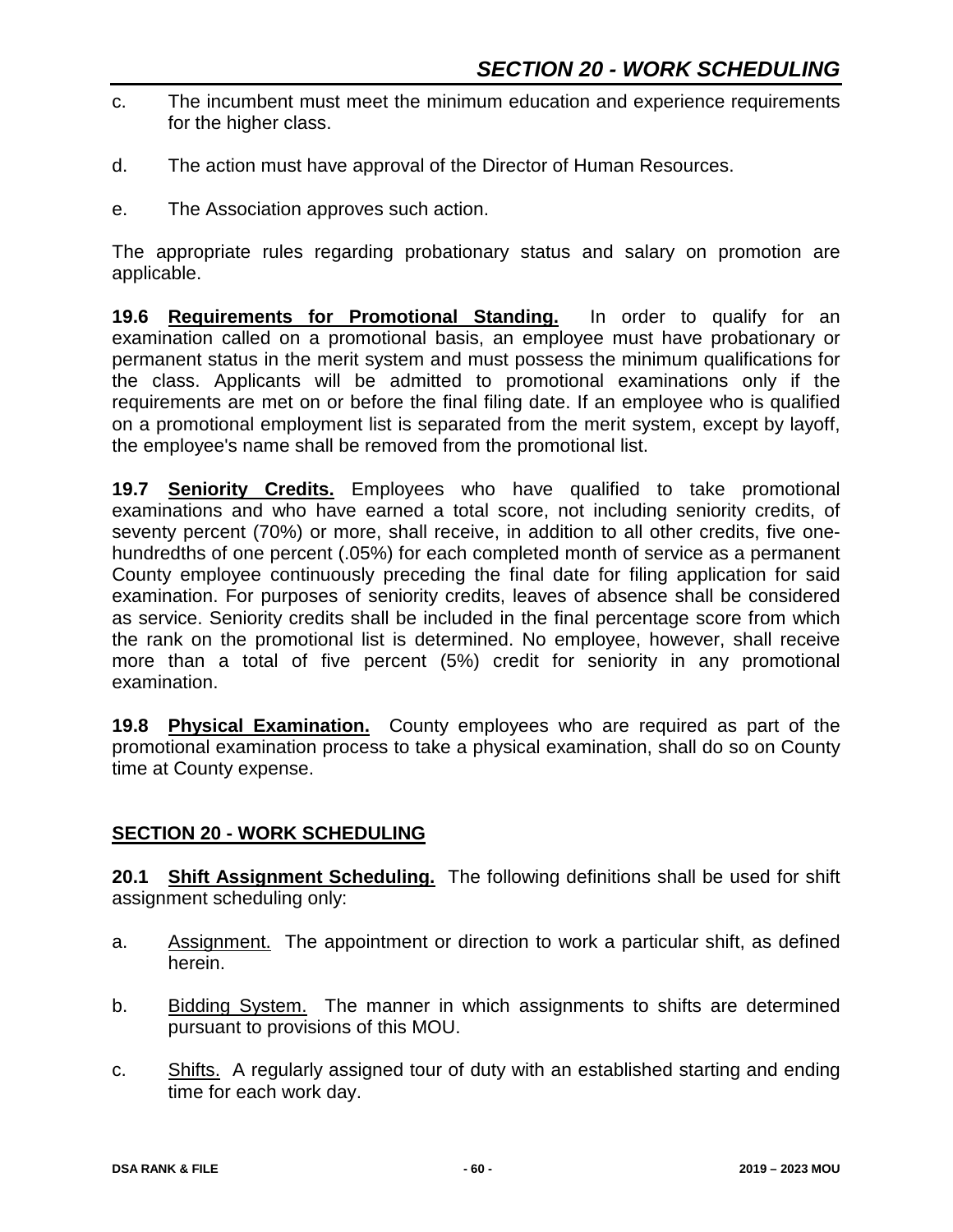d. Seniority. An employee's seniority within a class shall be determined by the length of continuous employment in that class.

**20.2 Patrol, Detention, Technical Services, and Court Security Division Scheduling.** The policy and procedures for establishing a work schedule for Deputies and Sergeants assigned to the Detention Division and Patrol Division (including Contract Cities), and Dispatchers and Supervising Dispatchers assigned to the Technical Services Division, and Sheriff's Aides assigned to the Detention Division, will be as follows:

- a. Length of Shifts.
	- i. The bidding of shifts for Deputies, Sergeants, and Sheriff's Aides shall take place on a bi-annual basis. The shift periods will be:

January – June, July – December

ii. The bidding of shifts for Dispatchers and Supervising Dispatchers shall take place on tri-annual basis. New shifts will occur on the first Monday of a new 12/80 work schedule. The shift periods will be:

> January – April, May - August September – December

- b. Selection of Shifts. Personnel shall bid for their shifts and days off based on their seniority. In the Patrol Division, personnel shall also bid for a particular substation based on their seniority.
- c. Transfers.
	- 1. Personnel transferred into Patrol or Detention Division following the establishment of the sign-up will be assigned to a vacant slot.
	- 2. A reassignment of patrol personnel from one substation to another does not constitute a transfer.
	- 3. All sergeants and deputies receiving notification of an interdivisional transfer will be allowed to sign up for the next full schedule in their division. If the notification of transfer is made after a sign-up has started but not completed or implemented, the transferee will be assigned to a vacant slot.
- d. Exceptions. The Sheriff reserves the right to make exceptions and assign shifts as necessary in the following circumstances:
	- 1. Emergency situations that may arise.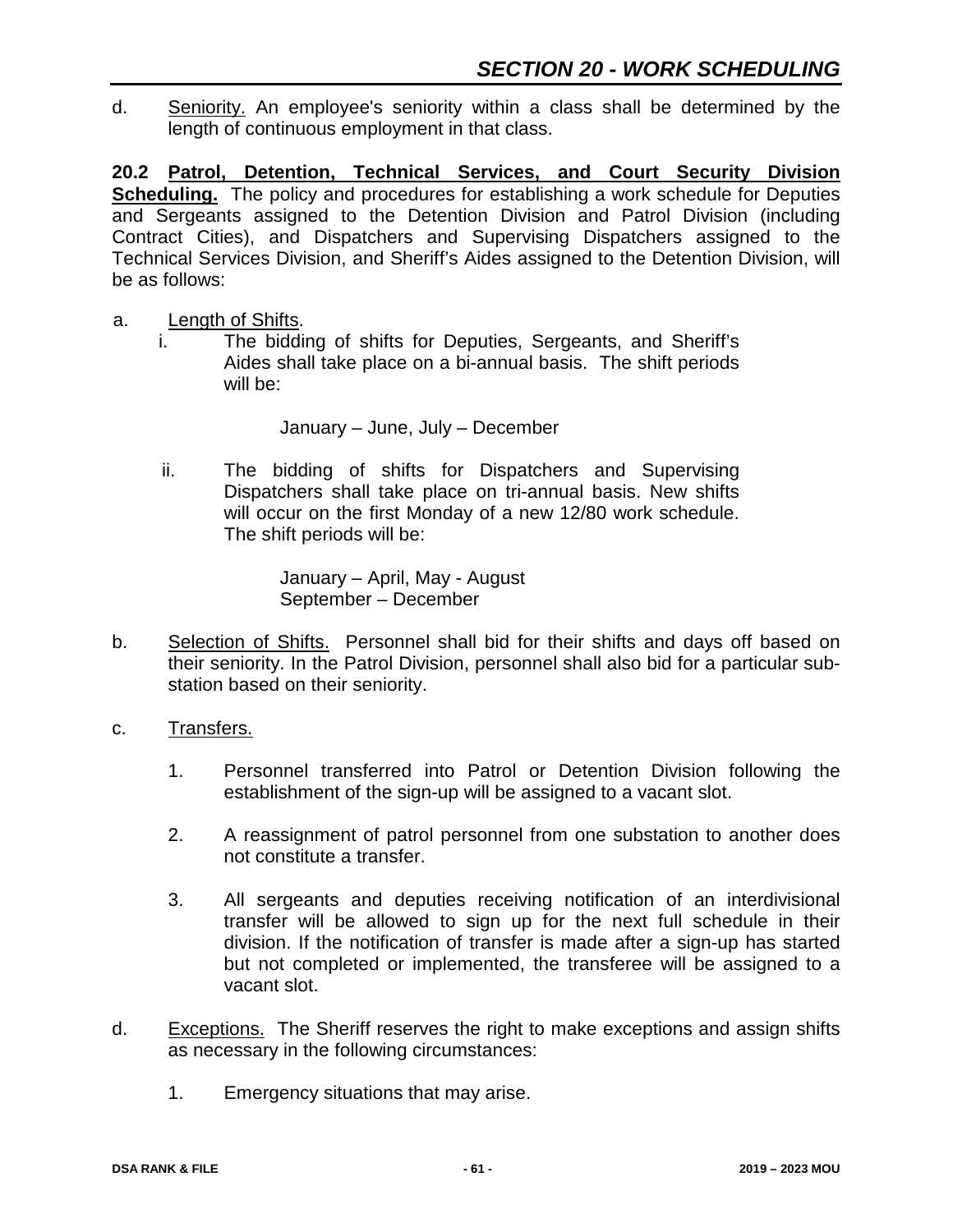- 2. To correct an obvious imbalance in the experience level of personnel assigned to any given shift.
- 3. To assign personnel to certain shifts. These are personnel assigned to certain specialized duties including, but not necessarily limited to those assigned as:
	- a) Canine handlers
	- b) Marine patrol personnel
	- c) Relief Shift personnel
	- d) Special Weapons & Tactics team members
	- e) Supply and Services Deputy
	- f) Bus Drivers
	- g) Dispatch Training supervisor
	- h) Data Base Maintenance Dispatcher

The present practice of choosing persons for specialized positions shall continue in part as memorialized by the memorandum labeled "Specialized Assignments", executed by the Sheriff on June 17, 1985 shown herein as Attachment B.

- 4. To provide for retraining of any personnel whose job performance is substandard or unsatisfactory.
- 5. To compensate for vacancies, absences due to injury, illness, leave of absence or emergency leave.
- 6. In any circumstances where the duties and responsibilities of the office cannot be carried out without adjusting work schedules.

#### e. Detention Division Transfer Policy.

1. Initial Assignment and Detention Division Transfer Policy - Newly hired Deputy Sheriffs are assigned to the Custody Services Bureau for a minimum of eighteen (18) months. A newly hired "lateral" Deputy Sheriff who has a minimum of one (1) year permanent, full time county or municipal public safety patrol experience within the preceding three (3) year period, may at the Sheriff's sole discretion, be initially assigned to the Patrol Division for a minimum eighteen (18) month assignment or the Court Security Division for an initial period of thirty-six (36) months.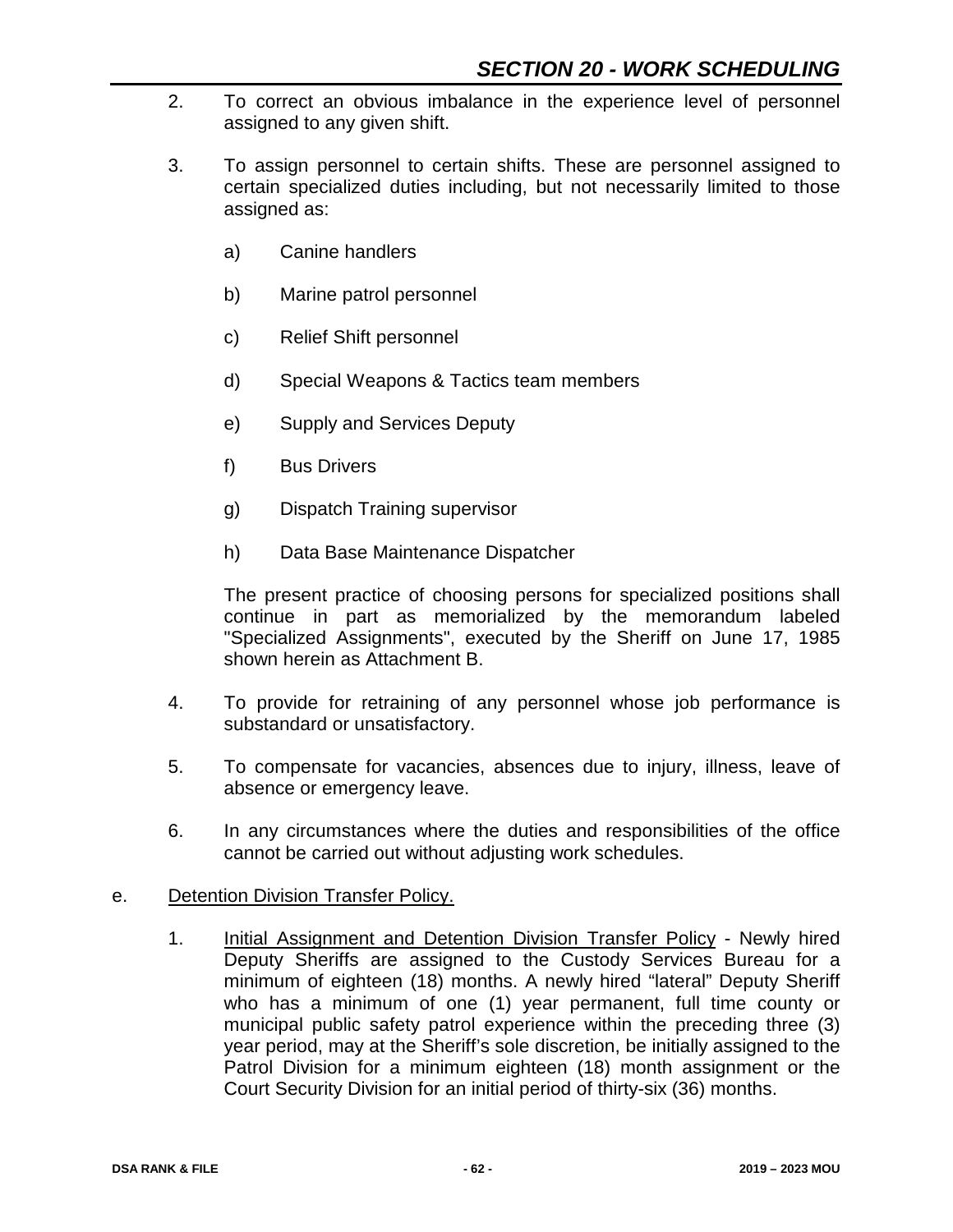- 2. To balance staffing needs, Deputy Sheriffs may be transferred to the Detention Division in order of reverse "Detention Seniority"; persons with the least amount of Detention Division seniority being at the top of the transfer list.
- 3. Any Deputy Sheriff wishing to transfer to Patrol shall be given priority based upon their "Detention Seniority"; persons with the most amount of Detention Division seniority being at the top of the transfer list.
- 4. A Deputy Sheriff with 20 years seniority as a Deputy Sheriff with Contra Costa County is exempt from mandatory transfer to the Patrol Division or the Detention Division, except as provided in 5. below.
- 5. A Deputy assigned to a contract city is exempt from mandatory transfer to the Detention Division during the first four (4) years of assignment to the city. If during the first four  $(4)$  years of city assignment the deputy would have been scheduled to transfer to the Detention Division, that transfer is deferred until completion of the four (4) year assignment. A deputy who reaches his/her 20th year of department seniority during this "deferred transfer" status does not become exempt from rotation to Detention, and will be required to serve up to an 18-month assignment in Detention.
- f. Court Security Division Transfer Policy. A Deputy assigned to the Court Security Division is exempt from mandatory transfer to the Detention Division during the first three (3) years of assignment to the Court. If during the first three (3) years of Court assignment the deputy would have been scheduled to transfer to the Detention Division, that transfer is deferred until completion of the three (3) year assignment. A Deputy who reaches his/her twentieth (20<sup>th</sup>) year of department seniority during this "deferred transfer" status does not become exempt from rotation to Detention and will be required to serve up to an eighteen (18) month assignment in Detention.

In the event that the Department fails to receive voluntary applicants for transfer/assignment to the Court Security Division, the Department may, in its discretion, assign deputies to the Court Security Division as follows:

- (a) Newly hired deputies may be assigned directly to the Court Security Division as their initial assignment with the Department; or
- (b) The Department may select deputies in accordance with the following procedures:
	- (i) The deputies with the least amount of seniority with the Department shall be assigned to the Court Security Division.
	- (ii) Employees to be excluded from consideration by the selection committee include: deputies obligated to contract positions, deputies in critical positions as determined by the Sheriff or his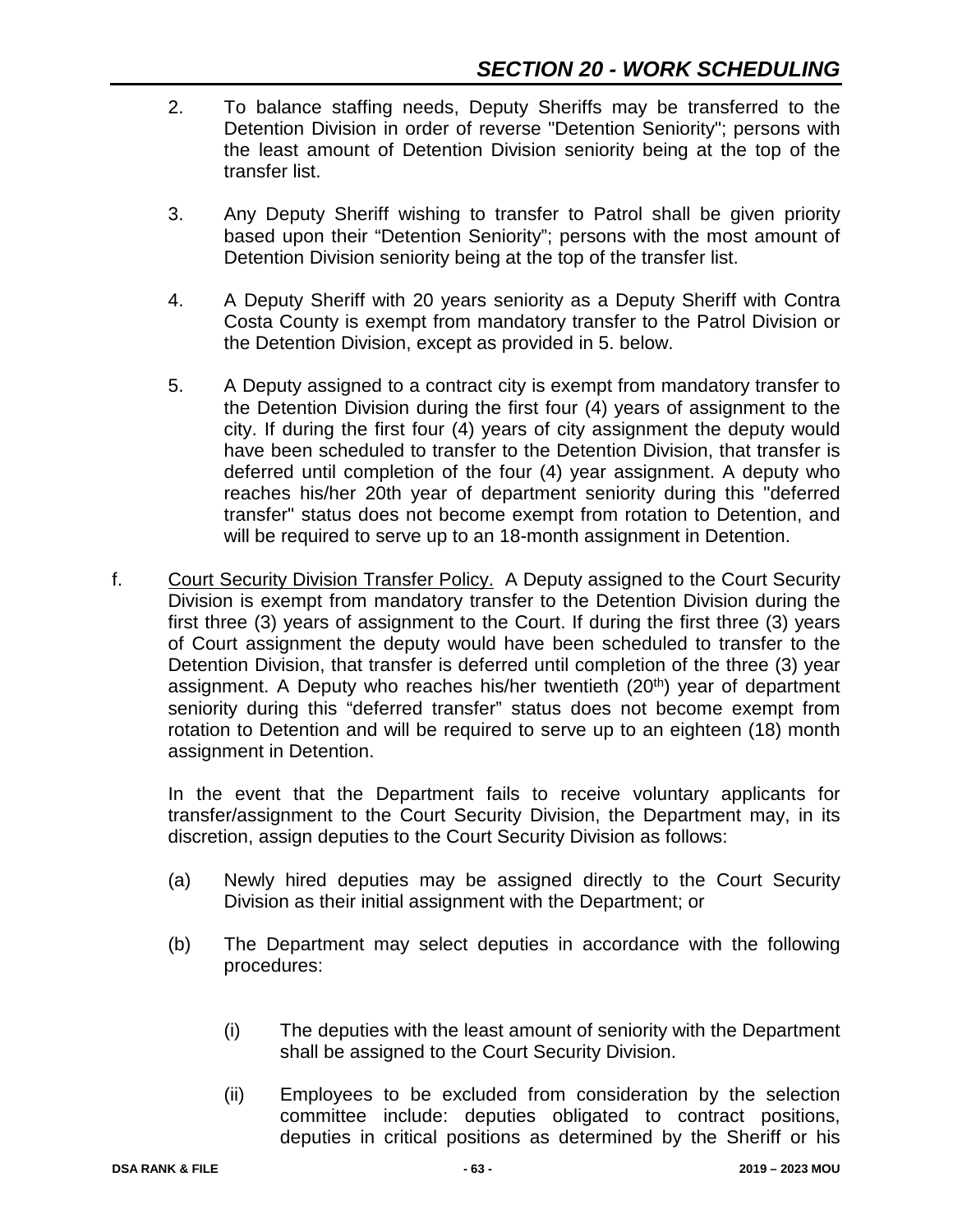designee, and deputies who have declared in writing that it is their intent to retire within the next calendar year provided that the deputy has not previously declared the intent to retire.

(iii) It is understood that a deputy who has been involuntarily transferred to the Court Security Division and has worked within that Division for a full year can request to transfer out of the Court Security Division.

**20.3 Transportation Bureau.** With regard to assignments to the Transportation Bureau, the Department may require an eighteen (18) month minimum assignment. The Department will use the Selection Committee procedures, on a Department-wide basis, for filling the positions. The current practices involving the requirement that new personnel acquire and maintain a Class B license, and County provision of time and costs for such acquisition and maintenance (e.g., release time and medical tests) shall continue.

**20.4 Investigation Division Home Garaging.** All sworn employees in this bargaining unit assigned to field responsibilities in the Investigation Division will be allowed to home garage their assigned automobiles. It is understood that the Department will establish reasonable written policy and procedures consistent with County policy and operational needs.

**20.5 Investigations Division Scheduling.** All sworn personnel assigned to Investigations shall work a standard, five-day forty (40) hour work week.

**20.6 Classification Scheduling.** All sworn personnel assigned to Classification shall work a five-day forty (40) hour work week.

**20.7 Internal Affairs Scheduling.** Sworn personnel assigned to Internal Affairs shall work a standard five-day forty (40) hour work week.

**20.8 Selection of Shifts.** Personnel may bid within their assigned team for starting times by seniority.

**20.9 Length of Shift.** Shifts shall be bid upon, within each team, quarterly.

**20.10 Transfers.** Except in unusual conditions, transfers will take effect on the first Monday of a calendar quarter to coincide with shift changes in the Patrol Division. Newly assigned personnel shall fill an open position and will be subject to that position's starting time until the next quarterly shift sign-up.

**20.11 Court Security/Detention Time.** Deputy Sheriffs assigned to the Court Services Division will receive Detention credit.

**20.12 Dispatch Reopener.** The parties agree to reopen those provisions of this M.O.U. pertaining to the terms and conditions of employment for the Sheriff's Dispatcher classifications in the event of a consolidation of Sheriff Dispatch operations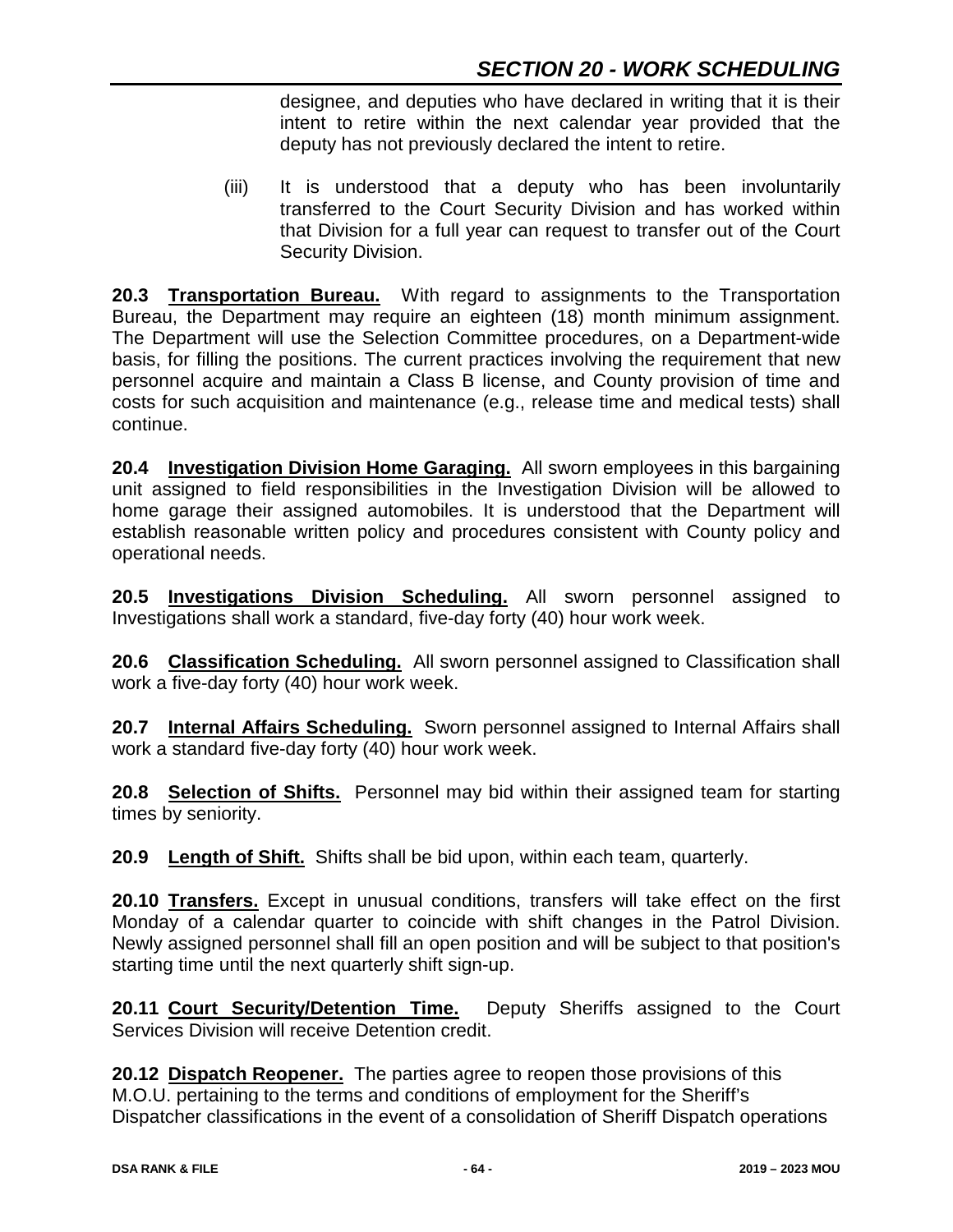with Fire dispatch operations.

#### **SECTION 21 - TRANSFER**

- **21.1 Criteria.** The following conditions are required in order to qualify for transfer:
- a. The position shall be in the same class, or if in a different class shall have been determined by the Director of Human Resources to be appropriate for transfer on the basis of minimum qualifications and qualifying procedure;
- b. the employee shall have permanent status in the merit system and shall be in good standing;
- c. the appointing authority or authorities involved in the transaction shall have indicated their agreement in writing;
- d. the employee concerned shall have indicated agreement to the change in writing;
- e. the Director of Human Resources shall have approved the change.

Notwithstanding the foregoing, transfer may also be accomplished through the regular appointment procedure provided that the individual desiring transfer has eligibility on a list for a class for which appointment is being considered.

21.2 Procedure. Any employee or appointing authority who desires to initiate a transfer may inform the Director of Human Resources in writing of such desire stating the reasons therefore. The Director of Human Resources shall, if he considers that the reasons are adequate and that the transfer will be for the good of the County service and the parties involved, inform the appointing authority or authorities concerned and the employee of the proposal and may take the initiative in accomplishing the transfer.

**21.3 Sheriff's Aide/Specialist Transfers.** When a Sheriff's Aide or Sheriff's Specialist vacancy occurs in any Division, the vacancy will be announced through the Bid/Transfer process. The announcement will include a brief job description, a contact in the Division where the vacancy exists, the hours of operation, location, and the closing date of the Bid/Transfer period. Interested individuals will submit their interest in writing to the Sheriff's Chief of Management Services or his/her designee within the time frame listed in the vacancy.

Only Sheriff's Aides with one (1) year in their present position may qualify for Aide openings; only Sheriff's Specialists with one (1) year in their present position may qualify for Specialist's openings. If no interested Aides or Specialists with one (1) year in their current assignment apply or are deemed qualified, incumbents with less than one (1) year in their current assignment will be considered. Sheriff's Aides are encouraged to apply for any Specialist examinations administered through the County merit system, but are not eligible for direct transfer into Specialist positions.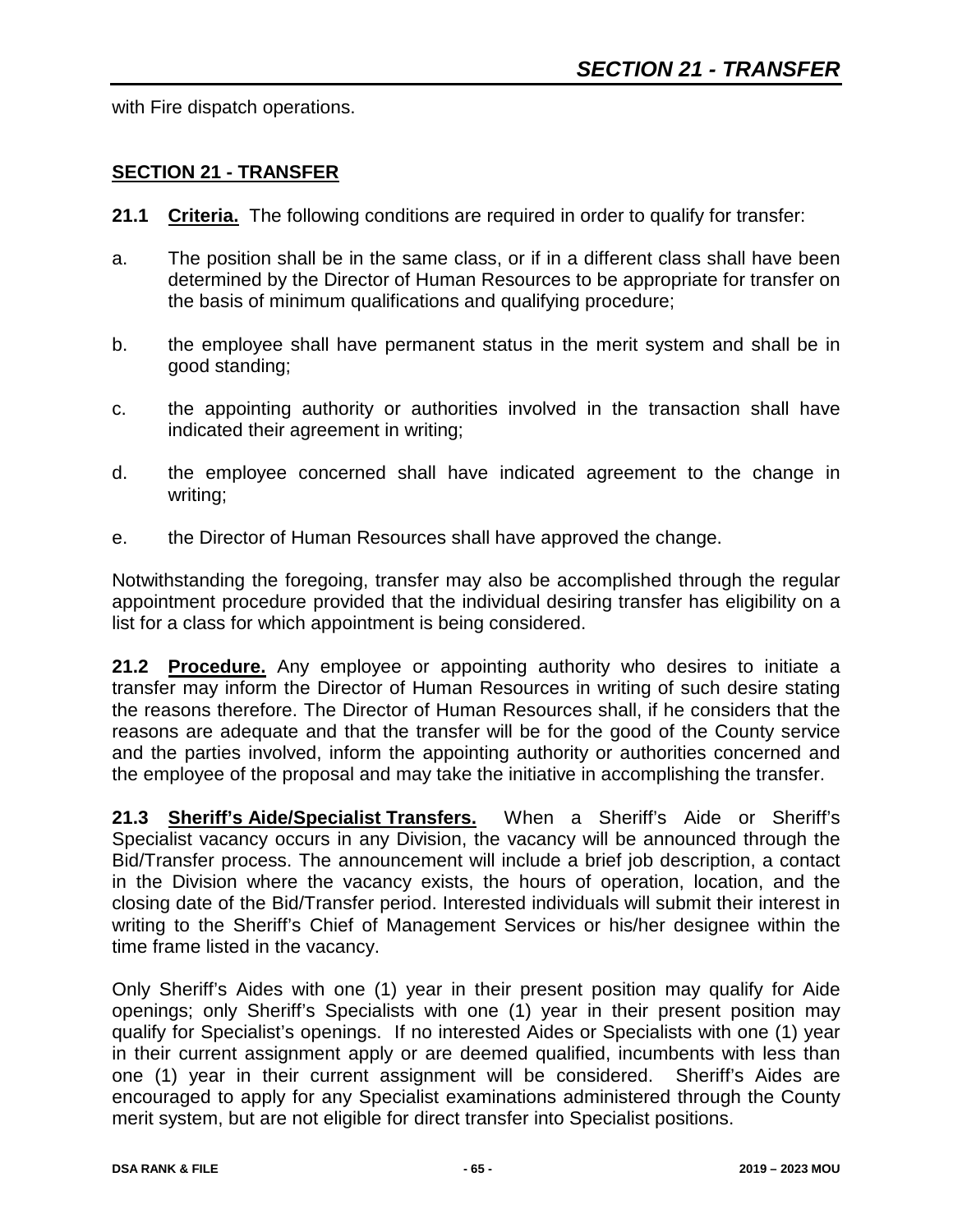The Selection Committee for Aides and Specialists will be comprised of a representative of the Personnel and Finance Division, the Division Commander of the Unit with the vacancy or his/her designee, a representative of the relevant employee association (non-voting), and other participants at the discretion of the Division Commander.

The Selection Committee will evaluate the qualification of applicants for Sheriff's Aide and Sheriff's Specialist assignments and provide a recommended ranking to the Sheriff.

If no interest is shown by department employees or if the Selection Committee, with the concurrence of the Sheriff, determines that none of the applicants are qualified, the Sheriff's Chief of Management Services or his/her designee may request that Human Resources – Personnel Services Unit open a recruitment.

## **SECTION 22 - RESIGNATIONS**

An employee's voluntary termination of service is a resignation. Written resignations shall be forwarded to the Human Resources Department by the appointing authority immediately on receipt, and shall indicate the effective date of termination. Oral resignation shall be immediately confirmed by the appointing authority in writing to the employee and to the Human Resources Department and shall indicate the effective date of termination.

**22.1 Resignation in Good Standing.** A resignation giving the appointing authority written notice at least two (2) weeks in advance of the last date of service (unless the appointing authority requires a longer period of notice, or consents to the employee's terminating on shorter notice) is a resignation in good standing.

**22.2 Constructive Resignation.** A constructive resignation occurs and is effective when:

- a. An employee has been absent from duty for five (5) consecutive working days without leave, and;
- b. Five (5) more consecutive work days have elapsed without response by the employee after the mailing of a notice of resignation by the appointing authority to the employee at the employee's last known address.

**22.3 Effective Resignation.** A resignation is effective when delivered or spoken to the appointing authority, operative either on that date or another date specified.

**22.4 Revocation.** A resignation that is effective is revocable only by written concurrence of the employee and the appointing authority.

## **22.5 Coerced Resignations.**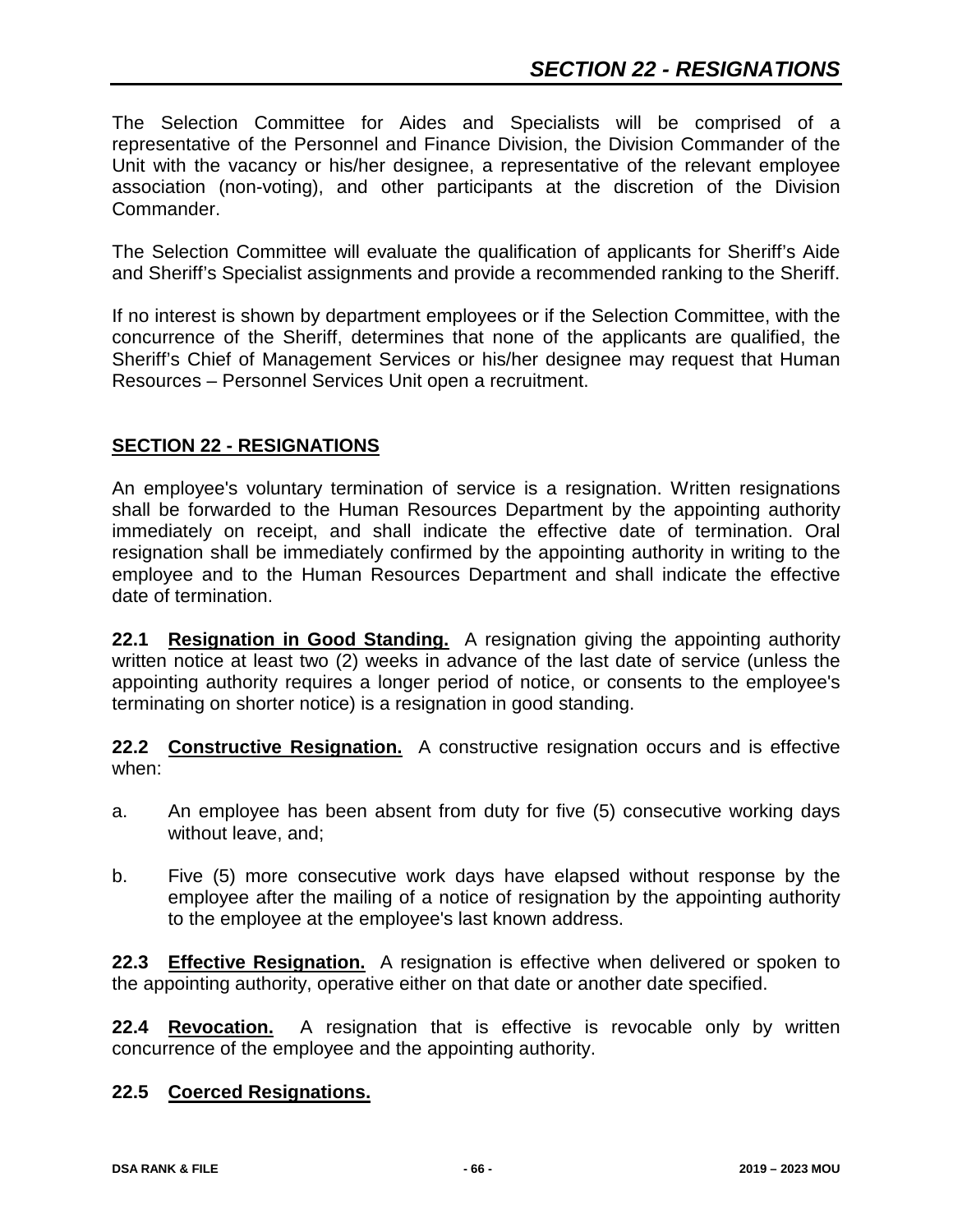- A. Time Limit. A resignation which the employee believes has been coerced by the appointing authority may be revoked within seven (7) calendar days after its expression, by serving written notice on the Director of Human Resources and a copy on the appointing authority.
- B. Reinstatement. If the appointing authority acknowledges that the employee could have believed that the resignation was coerced, it shall be revoked and the employee returned to duty effective on the day following the appointing authority's acknowledgment without loss of seniority or pay.
- C. Contest. Unless within seven (7) days of the receipt of the notice, the appointing authority acknowledges that the resignation could have been believed to be coerced, this question should be handled as an appeal to the Merit Board. In the alternative, the employee may file a written election with the Director of Human Resources waiving the employee's right of appeal to the Merit Board in favor of the employee's appeal rights under the grievance procedure contained in Section 24 of the MOU beginning with Step 3.
- D. Disposition. If a final decision is rendered that determines that the resignation was coerced, the resignation shall be deemed revoked and the employee returned to duty effective on the day following the decision but without loss of seniority or pay, subject to the employee's duty to mitigate damages.

## **SECTION 23 - DISMISSAL, SUSPENSION & DEMOTION**

## **23.1 Cause for Disciplinary Action.**

The appointing authority may dismiss, suspend, demote, or reduce within class, any employee for cause. The following are sufficient causes for such action; the list is indicative rather than inclusive of restrictions and dismissal, suspension, reduction or demotion may be based on reasons other than those specifically mentioned:

- a. absence without leave,
- b. conviction of any criminal act involving moral turpitude,
- c. conduct tending to bring the merit system and/or Office of the Sheriff-Coroner into disrepute,
- d. disorderly or immoral conduct,
- e. incompetence or inefficiency,
- f. insubordination,
- g. being at work under the influence of liquor or drugs, carrying onto the premises liquor or drugs or consuming or using liquor or drugs during work hours and/or on County premises,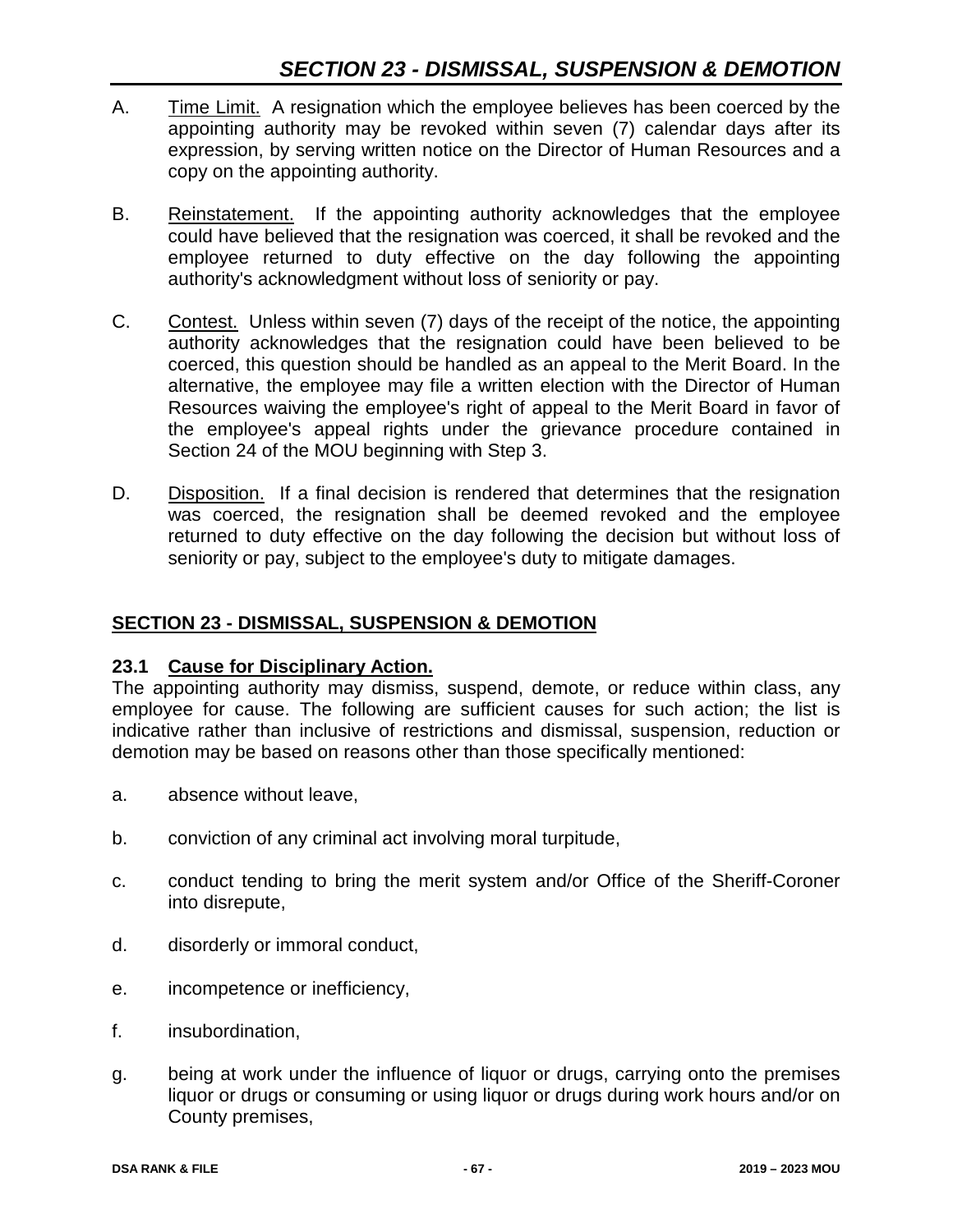- h. neglect of duty, (i.e. non-performance of assigned responsibilities),
- i. negligent or willful damage to public property or waste of public supplies or equipment,
- j. violation of any lawful or reasonable regulation or order given by a supervisor or department head,
- k. willful violation of any of the provisions of the merit system ordinance or Personnel Management Regulations,
- l. material and intentional misrepresentation or concealment of any fact in connection with obtaining employment,
- m. misappropriation of County funds or property,
- n. unreasonable failure or refusal to undergo any physical, medical, and/or psychiatric exam and/or treatment authorized by this MOU,
- o. dishonesty or theft,
- p. excessive or unexcused absenteeism and/or tardiness,
- q. sexual harassment, including but not limited to unwelcome sexual advances, requests for sexual favors, and other verbal, or physical conduct of a sexual nature, when such conduct has the purpose or effect of affecting employment decisions concerning an individual, or unreasonably interfering with an individual's work performance, or creating an intimidating and hostile working environment.

**23.2 Skelly Requirements - Notice of Proposed Action (Skelly Notice).** Before taking a disciplinary action to dismiss, suspend for more than five (5) work days (four (4) work days for employees on 4-10 work week; three (3) work days for employees on a 3-12 work week), demote or reduce within class an employee, the appointing authority shall cause to be served personally or by certified mail, on the employee, a Notice of Proposed Action, which shall contain the following:

- a. A statement of the action proposed to be taken.
- b. A copy of the charges; including the acts or omissions and grounds upon which the action is based.
- c. If it is claimed that the employee has violated a rule or regulation of the County, department or district, a copy of said rule shall be included with the notice.
- d. A statement that the employee may review and request copies of materials upon which the proposed action is based.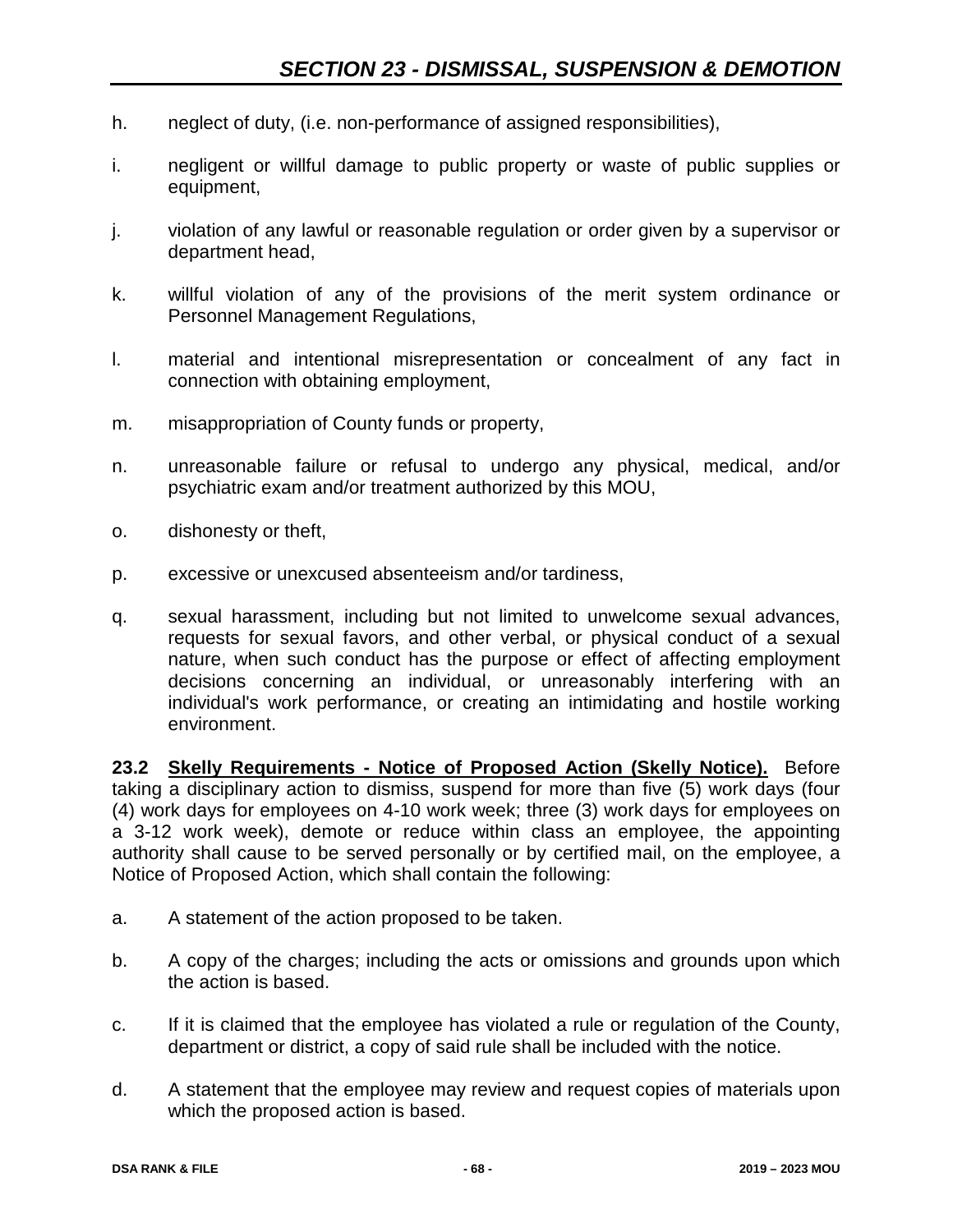e. A statement that the employee has seven (7) calendar days to respond to the appointing authority either orally or in writing.

**23.3 Employee Response.** The employee upon whom a Notice of Proposed Action has been served shall have seven (7) calendar days to respond to the appointing authority either orally or in writing before the proposed action may be taken. Upon request of the employee and for good cause, the appointing authority may extend in writing the period to respond. If the employee's response is not filed within seven (7) days or during any extension, the right to respond is lost.

**23.4 Leave Pending Employee Response.** Pending response to a Notice of Proposed Action within the first seven (7) days or extension thereof, the appointing authority for cause specified in writing may place the employee on temporary leave of absence, with pay.

**23.5 Length of Suspension.** Suspensions without pay shall not exceed thirty (30) days unless ordered by an arbitrator, an adjustment board or the Merit Board.

## **23.6 Procedure on Dismissal, Suspension or Disciplinary Demotion.**

- A. In any disciplinary action to dismiss, suspend, or demote an employee having permanent status in a position in the merit system after having complied with the Skelly requirements where applicable, the appointing authority shall make an order in writing stating specifically the causes for the action.
- B. Service of Order. Said order of dismissal, suspension, or demotion shall be filed with the Director of Human Resources, showing by whom and the date a copy was served upon the employee to be dismissed, suspended or demoted, either personally or by certified mail to the employee's last known mailing address. The order shall be effective either upon personal service or deposit in the U.S. Postal Service.
- C. Employee Appeals from Order. The employee may appeal an order of dismissal, suspension or demotion either to the Merit Board or through the procedures of Section 24 - Grievance Procedure of this MOU provided that such appeal is filed in writing with the Director of Human Resources within ten (10) calendar days after service of said order. An employee may not both appeal to the Merit Board and file a grievance under Section 24 of this MOU.

## **SECTION 24 - GRIEVANCE PROCEDURE**

**24.1 Definition.** A grievance is any dispute which involves the interpretation or application of any provision of this MOU excluding, however, those provisions of this MOU which specifically provide that the decision of any County official shall be final, the interpretation or application of those provisions not being subject to the grievance procedure. The Association may represent the employee at any stage of the process. Grievances must be filed within thirty (30) days of the incident or occurrence about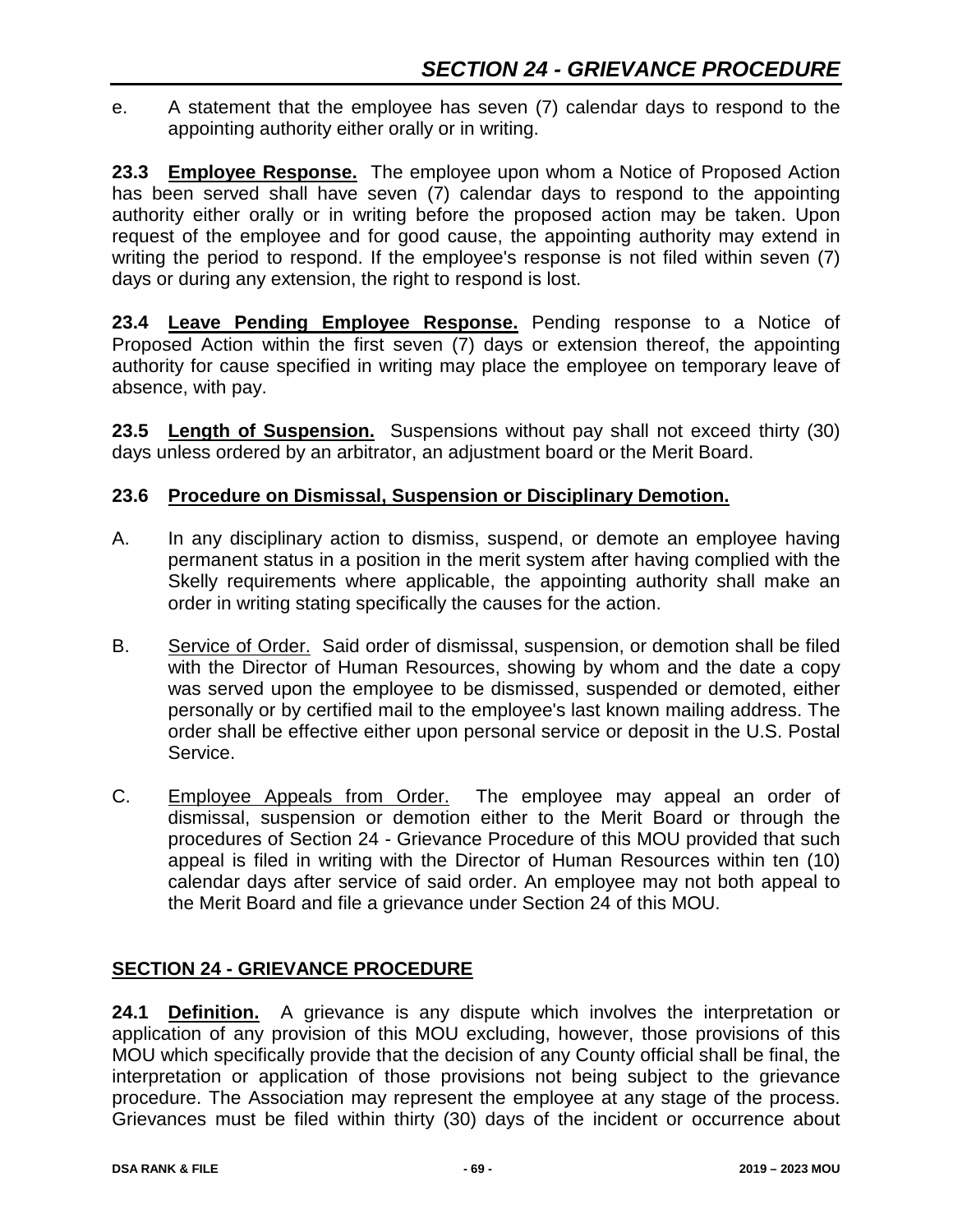which the employee claims to have a grievance and shall be processed in the following manner:

Step 1. Any employee or group of employees who believes that a provision of this MOU has been misinterpreted or misapplied to his or her detriment shall discuss the complaint with the employee's immediate supervisor, who shall meet with the employee within five (5) days of receipt of a written request to hold such meeting.

Step 2. If a grievance is not satisfactorily resolved in Step 1 above, the employee may submit the grievance in writing within ten (10) work days to such management official as the department head may designate. This formal written grievance shall state which provision of the MOU has been misinterpreted or misapplied, how misapplication or misinterpretation has affected him or her to his or her detriment, and the redress he or she seeks. A copy of each written communication on a grievance shall be filed with the Employee Relations Officer or designee. The department head or his or her designee shall have ten (10) work days in which to respond to the grievance in writing.

Step 3. If a grievance is not satisfactorily resolved in Step 2 above, the employee may appeal in writing within seven (7) work days to the Employee Relations Officer or designee. The Employee Relations Officer or designee shall have twenty (20) work days in which to investigate the merit of the complaint and to meet with the department head and the employee and attempt to settle the grievance and respond in writing.

Step 4. No grievance may be processed under this Step 4 which has not first been filed and investigated in accordance with Step 3 above and filed within seven (7) work days of the written response of the Employee Relations Officer or designee. If the parties are unable to reach a mutually satisfactory accord on any grievance which arises and is presented during the term of this MOU, such grievance shall be submitted in writing within seven (7) work days to an Adjustment Board comprised of three (3) Association representatives, no more than two (2) of whom shall be either an employee of the County or an elected or appointed official of the Association presenting this grievance, and three (3) representatives of the County, no more than two (2) of whom shall be either an employee of the County or a member of the staff of an organization employed to represent the County in the meeting and conferring process. The Adjustment Board shall meet and render a decision within twenty (20) work days of receipt of the written request.

Step 4 of the grievance procedure may be waived by the written mutual agreement of the parties.

Step 5. If an Adjustment Board is unable to arrive at a majority decision, either the employee (or the County, when alleging a violation of Section 24.5) may require that the grievance be referred to an impartial arbitrator who shall be designated by mutual agreement between the employee and the Employee Relations Officer or designee. Such request shall be submitted within twenty (20) work days of the rendering of the Adjustment Board decision. Within twenty (20) days of the request for arbitration the parties shall mutually select an arbitrator. The fees and expenses of the arbitrator and of the Court Reporter shall be shared equally by the employee and the County. Each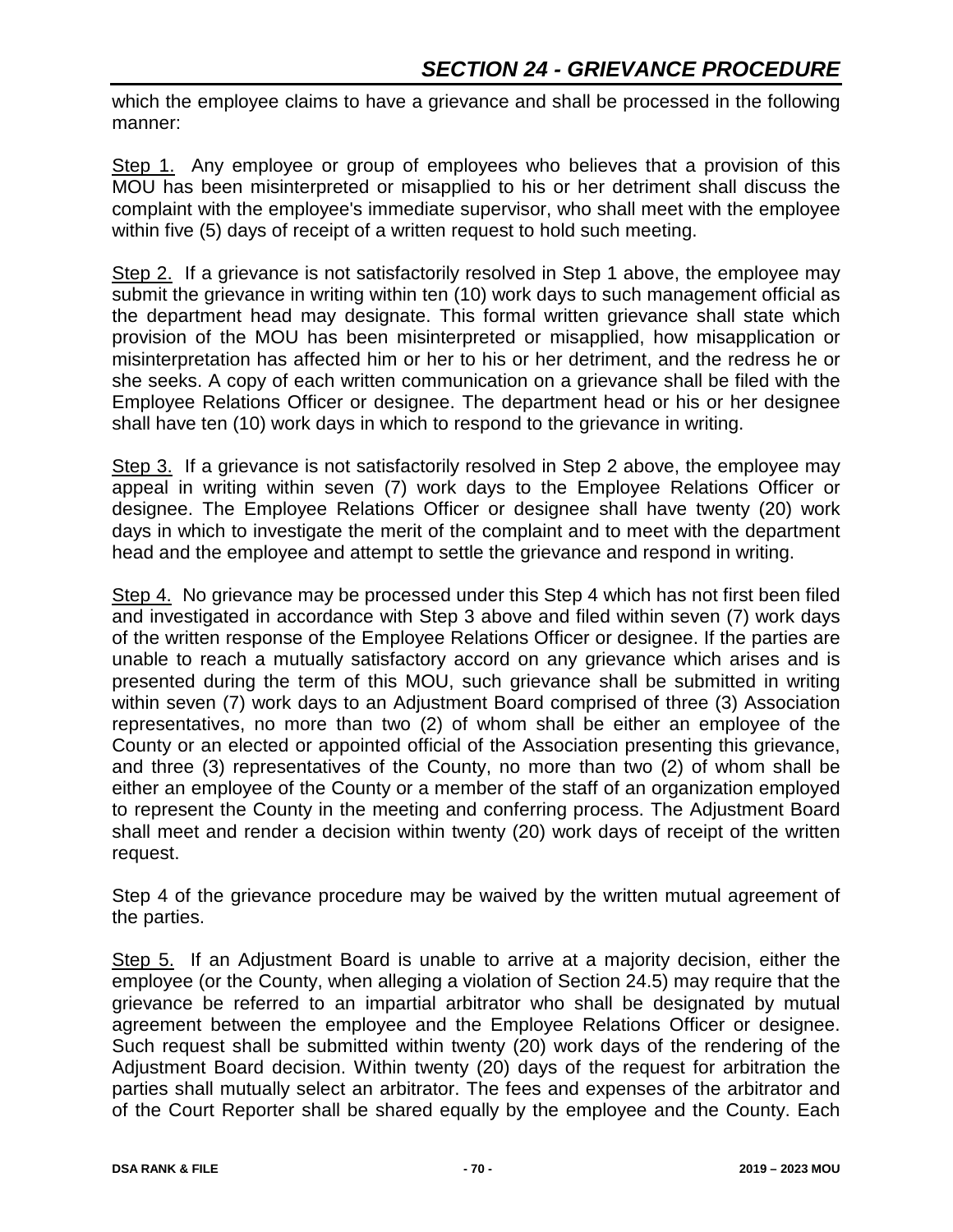party, however, shall bear the costs of its own presentation, including preparation and post hearing briefs, if any.

If the parties cannot initially agree on a neutral arbitrator, either may request a list of five (5) arbitrators from the State Mediation and Conciliation Service. If they cannot agree on an arbitrator from that list, they shall strike alternatively from the list, with the first to strike to be determined by lot, and the last remaining name shall be the arbitrator.

### **Scope of Adjustment Board and Grievance Arbitration Decisions.**

- A. Decisions of Adjustment Boards and arbitrators on matters properly before them shall be final and binding on the parties hereto, to the extent permitted by law.
- B. No Adjustment Board and no arbitrator shall entertain, hear, decide or make recommendations on any dispute unless such dispute involves a position in a unit represented by the Union which has been certified as the recognized employee organization for such unit and unless such dispute falls within the definition of a grievance as set forth in Subsection 24.1 above.
- C. Proposals to add to or change this MOU or to change written agreements supplementary hereto shall not be arbitrable and no proposal to modify, amend, or terminate this MOU, nor any matter or subject arising out of or in connection with such proposals, may be referred to arbitration under this Section. Neither any Adjustment Board nor any arbitrator shall have the power to amend or modify this MOU or written agreements supplementary hereto or to establish any new terms or conditions of employment.
- D. If the Employee Relations Officer or designee in pursuance of the procedures outlined in Step 3 above, or the Adjustment Board in pursuance of the provisions of Step 4 above resolve a grievance which involves suspension or discharge, they may agree to payment for lost time or to reinstatement with or without payment for lost time.
- E. No change in this MOU or interpretations thereof (except interpretations resulting from Adjustment Board or arbitration proceedings hereunder) will be recognized unless agreed to by the County and the Union.

**24.2 Notice to Association.** An official, with whom a formal grievance is filed by a grievant who is included in a unit represented by the Association, but is not represented by the Association in the grievance, shall give the Association a copy of the formal presentation.

## **24.3 Immediate Arbitration.**

A. The DSA may waive the grievance procedure time limits specified in this Section and proceed to Immediate Arbitration in any case where the DSA alleges that the County is in violation of this Agreement in so short a period of time as to disallow the DSA from proceeding within the time limits of this Section. That is, the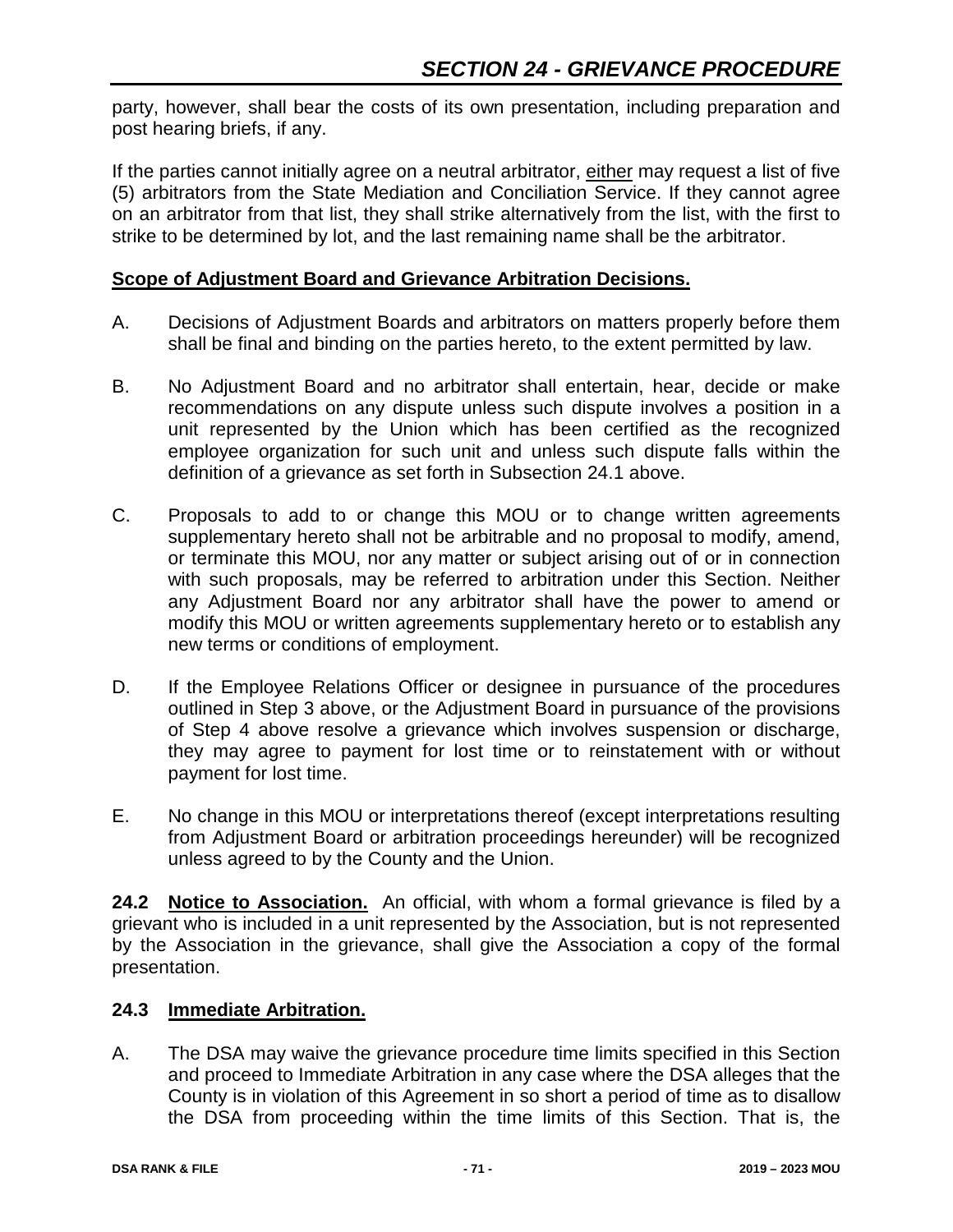# *SECTION 24 - GRIEVANCE PROCEDURE*

situation is one where damages or back pay is not an appropriate remedy, one of "irreparable injury". For example, grievances involving disciplinary actions where there is a loss of pay, compensation claims, and the like will not be processed under the provisions of this section. However, the method of proceeding to Immediate Arbitration must be done consistent with the following provisions.

- B. The affected employee(s), or the DSA, must first attempt to resolve the matter by meeting with the appropriate supervisor/manager, at the Division level.
- C. If the matter is not resolved, the DSA only may file a demand for Immediate Arbitration.
- D. The arbitration shall take place no earlier than the fifteenth (15th) day following the request by the DSA for such Immediate Arbitration, unless otherwise mutually agreed. During the two-week period (fourteen calendar days) immediately following the request for Immediate Arbitration, the responding party shall have the opportunity to attempt to resolve the dispute.
- E. Where the County is the responding party, the Sheriff and Employee Relations Officer, or their designated representatives jointly, shall have the opportunity to meet with or otherwise communicate with appropriate DSA representatives, in an attempt to resolve the dispute. At this meeting the parties shall provide to each other as much information pertinent to this case as is reasonably possible.
- F. Once the request for Immediate Arbitration is filed, the parties shall (even though dispute resolution discussions are going on during the two-week period) attempt to agree upon a neutral arbitrator and to obtain a date for arbitration hearing as soon as possible immediately following the two week period.
- G. The parties will attempt to have a standing list of available Immediate Arbitrators. If the parties are unable to agree on an arbitrator, the parties shall obtain a list of five (5) names from the State Mediation and Conciliation Service. Each party may strike one name from the list and of those arbitrators remaining on the list, the arbitrator who can first hear the matter shall be selected. The parties may, by mutual agreement, use another method of selecting the arbitrator.
- H. The arbitrator shall have only the authority to decide issues involving the interpretation or application of this MOU as described in Subsection A herein. Furthermore, the arbitrator shall not have the authority to add to, subtract from, change, or modify any provision of this MOU. This provision does not expand what is arbitrable under this MOU.
- I. Unless the parties agree otherwise, closing argument shall be presented orally at the end of the hearing, and if possible, the arbitrator shall issue his ruling immediately thereafter.
- J. Nothing herein shall preclude the parties from attempting to resolve the dispute while the grievance is pending.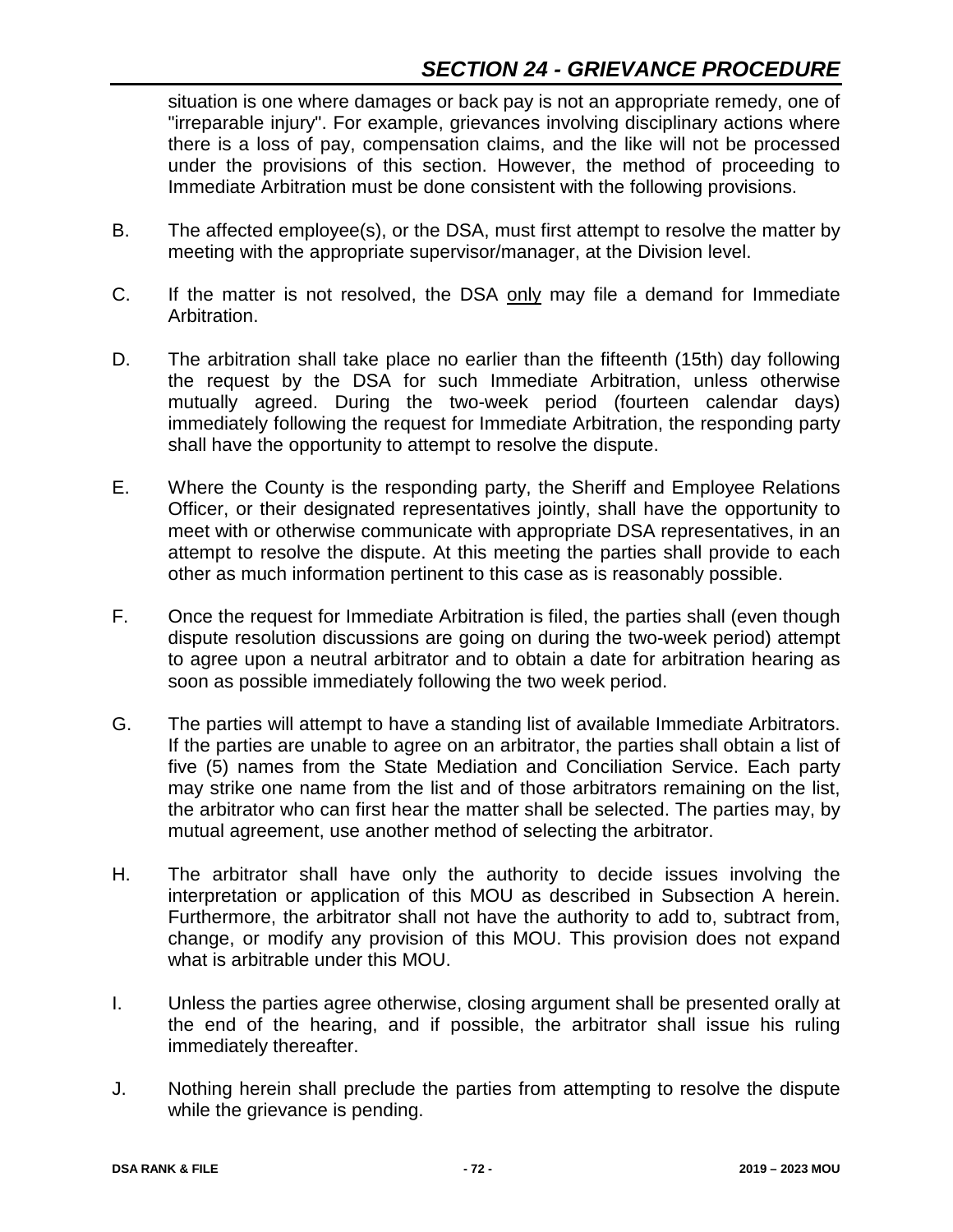- K. The parties shall attempt to have the arbitration proceedings completed as quickly as possible.
- L. Only four (4) such Immediate Arbitrations (as opposed to demands for immediate arbitration) may be held in any fiscal year (July 1 - June 30). However, the parties may mutually agree on Immediate Arbitration, which shall not count as one of the four.
- M. Until such time as four (4) arbitrations in a fiscal year have been held pursuant to this section, the DSA agrees not to seek injunctive relief to preserve the jurisdiction of the arbitrator.
- N. If either party must file a petition to compel immediate arbitration (under Section 24.3) because of the refusal of the other party to agree to such immediate arbitration, then the losing party (petitioner or respondent) shall pay reasonable attorney fees and costs to the other party, not to exceed a maximum of \$3,000.

**24.4 Compensation Complaints.** All complaints involving or concerning the payment of compensation shall be initially filed in writing with the Employee Relations Officer or designee. Only complaints which allege that employees are not being compensated in accordance with the provisions of this MOU shall be considered as grievances. Any other matters of compensation are to be resolved in the meeting and conferring process, if not detailed in the MOU which results from such meeting and conferring process shall be deemed withdrawn until the meeting and conferring process is next opened for such discussion. No adjustment shall be retroactive for more than six (6) months from the date upon which the complaint was filed.

No change in this MOU or interpretations thereof (except interpretations resulting from Adjustment Board proceedings hereunder) will be recognized unless agreed to by the County and the Association.

**24.5 Strike/Work Stoppage.** During the term of this MOU, the Association, its members and representatives, agree that it and they will not engage in, authorize, sanction, or support any strike, slowdown, stoppage of work, sickout, or refuse to perform customary duties.

In the case of a legally declared lawful strike against a private or public sector employer which has been sanctioned and approved by the labor body or council having jurisdiction, an employee who is in danger of physical harm shall not be required to cross the picket line, provided the employee advises his or her supervisor as soon as possible, and provided further that an employee may be required to cross a picket line where the performance of his or her duties is of an emergency nature and/or failure to perform such duties might cause or aggravate a danger to public health or safety.

## **24.6 Merit Board.**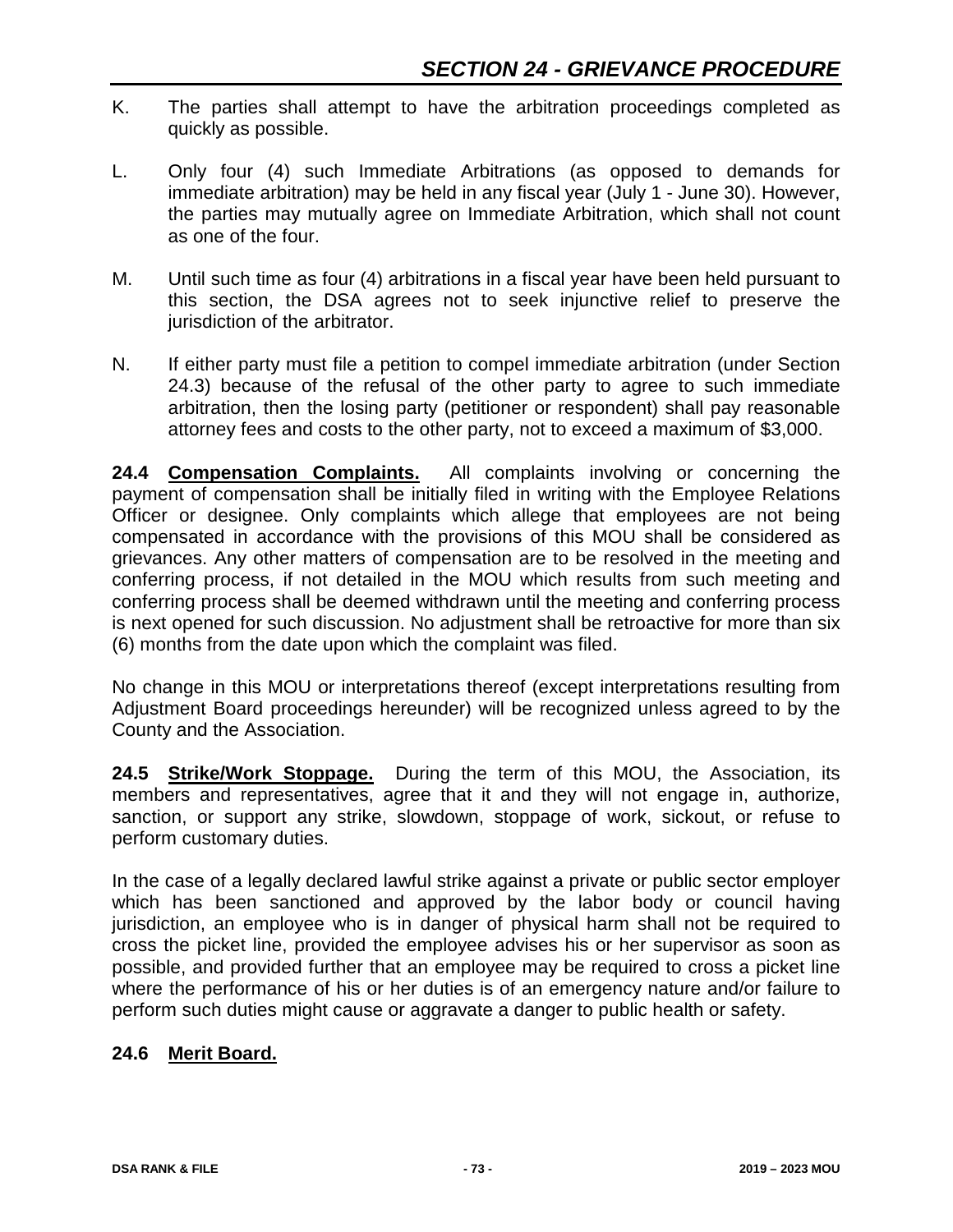- A. All grievances of employees in representation units represented by the Association shall be processed under Section 24 unless the employee elects to apply to the Merit Board on matters within its jurisdiction.
- B. No action under Steps 3 and 4 of Subsection 24.1 above shall be taken if action on the complaint or grievance has been taken by the Merit Board, or if the complaint or grievance is pending before the Merit Board.

**24.7 Filing by Association.** The Association may file a grievance at Step 3 on behalf of affected employees when action by the County Administrator or the Board of Supervisors violates a provision of this MOU.

**24.8 Letters of Reprimand.** Letters of reprimand are subject to the grievance procedure but shall not be processed past Step 3 unless said letters are used in a subsequent discharge, suspension or demotion of the employee.

Letters of Reprimand shall be removed from an employee's file which are five (5) years old from the date issued unless subsequent disciplinary action has been taken and sustained against the employee for the same type of offense within said five (5) year period in which case the Letter of Reprimand is not subject to removal. However, where the subsequent disciplinary action consists of Letter(s) of Reprimand for the same type of offense, those letters (including the original letter) will be removed from the employee's file after five (5) years pass from the date the most recent letter is issued unless a different type of discipline (e.g., suspension, et al) for the same type of offense is taken and sustained during said five (5) year period. Those Letters of Reprimand which have been placed in an employee's file as a result of an Arbitrator's decision reducing a disciplinary action to a Letter of Reprimand will be reviewed by the Sheriff who in his sole discretion will determine whether the five (5) year removal period will apply.

**24.9 Corrective Counseling System.** The Corrective Counseling System is a method of training and counseling employees in an effort to improve behavior and performance without the negative effects of lasting disciplinary measures. It will hereafter consist of three phases, or levels, with procedures and policies for administration developed within the Department. Placement into the Corrective Counseling System is not subject to the grievance procedure.

There shall be no mention of the phase program in any employee's evaluation, although the circumstances allegedly supporting the starting, the ending, or the continuing of a phase, may be mentioned. This does not affect any other rights or responsibilities of the parties with regards to the performance per se.

An employee placed into a Phase of the Corrective Counseling System may appeal the placement through a formal department hearing process. Following are the guidelines and procedures to be utilized in the process:

a. Hearing Officer. The phase placement appeal will be heard by the Commander not in the employee's direct chain of command, hereafter referred to as the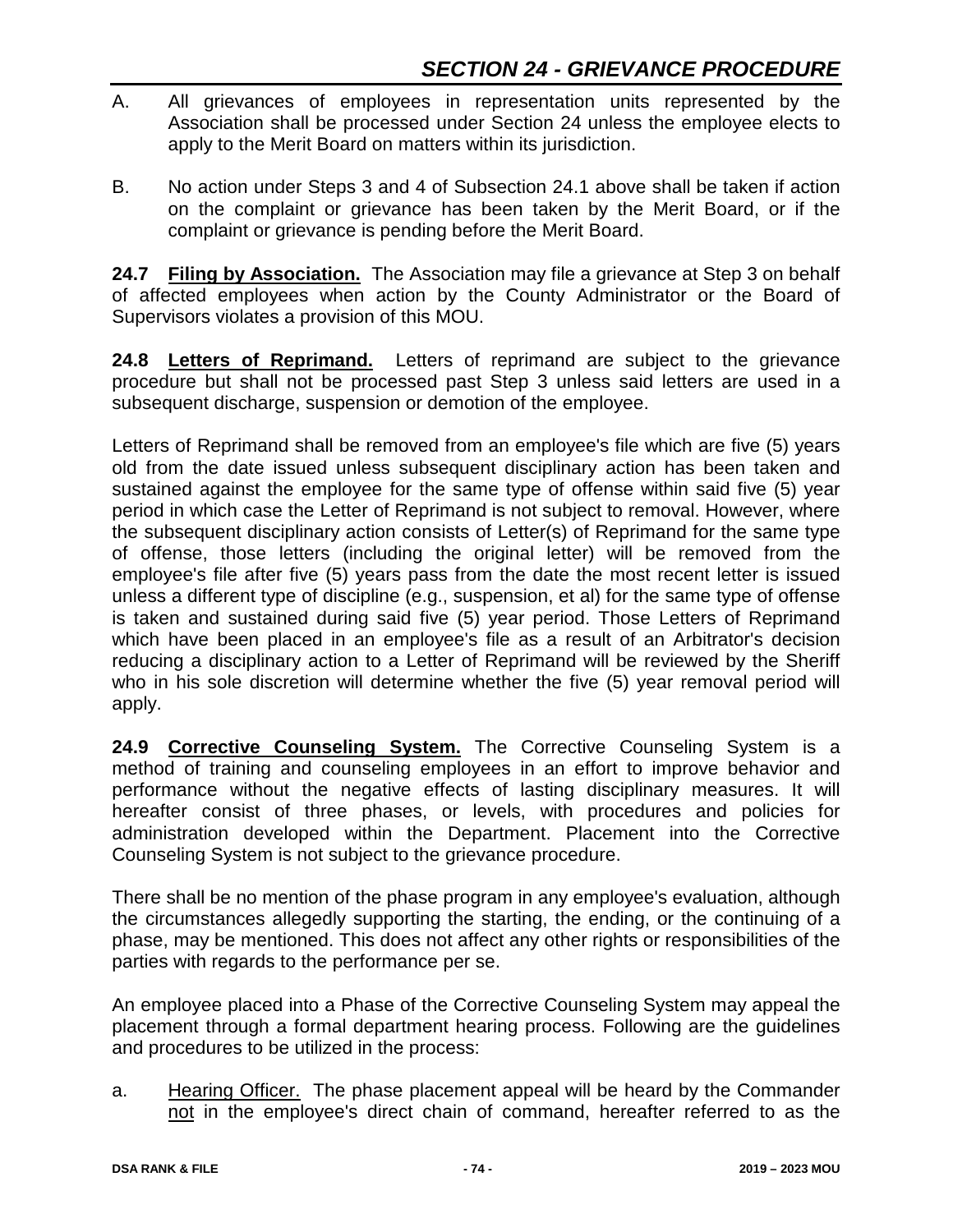Hearing Officer. The Hearing Officer has the authority to set aside the phase placement completely or decrease the phase to any lower level.

- b. Notification of Intent to Appeal. Upon receipt of the Phase memo, the affected employee has seven (7) calendar days to deliver written documentation of an intent to appeal the phase placement. The intent to appeal memo is to be addressed to the Hearing Officer, with a copy to the employee's Division Commander. The appeal process defers the starting date of the phase period.
- c. Hearing Date. Upon receipt of the intent to appeal memo, the Hearing Officer will schedule a hearing date and notify the affected employee at least seven (7) calendar days prior to the hearing date. The hearing date shall be within twentyone (21) calendar days of the Hearing Officer's receipt of the intent to appeal unless one of the primary parties involved is unavailable, in which case the hearing will be scheduled as soon as practical upon the return to work of the parties.
- d. The Hearing. For Phase I and II actions, the employee may submit a written request for hearing to the Hearing Officer. The Hearing Officer will review the request and determine if there is a basis for a formal hearing. An alternate informal process exists which would allow the employee and his/her representative to meet and discuss the phase placement in accordance with the established open door policy of the Department.

For Phase III appeals, the Hearing Officer will determine the parties to be present at the hearing, except that the affected employee will be present, and a maximum of two (2) representatives of the employee's choice.

In general, witnesses will not be called or allowed; however, the affected employee may submit written statements from the employee (or others) which will support the appeal.

The entire appeal hearing will be tape recorded. The tape will be kept (and be available) in the Administration Division, and will be erased when the phase is no longer in effect. Upon his request and at his expense, the employee may tape the hearing.

The Hearing Officer will weigh all testimony and attempt to determine the facts surrounding the phase placement.

e. Results. The Hearing Officer will report his decision in a brief memo to the employee within five (5) business days of the hearing.

If the decision upholds the original recommendation or decreases the phase level, the phase period begins on the date of the Hearing Officer's decision.

If the Hearing Officer determines that a phase was not appropriate, all reference to the phase incident and hearing will be immediately purged from the personnel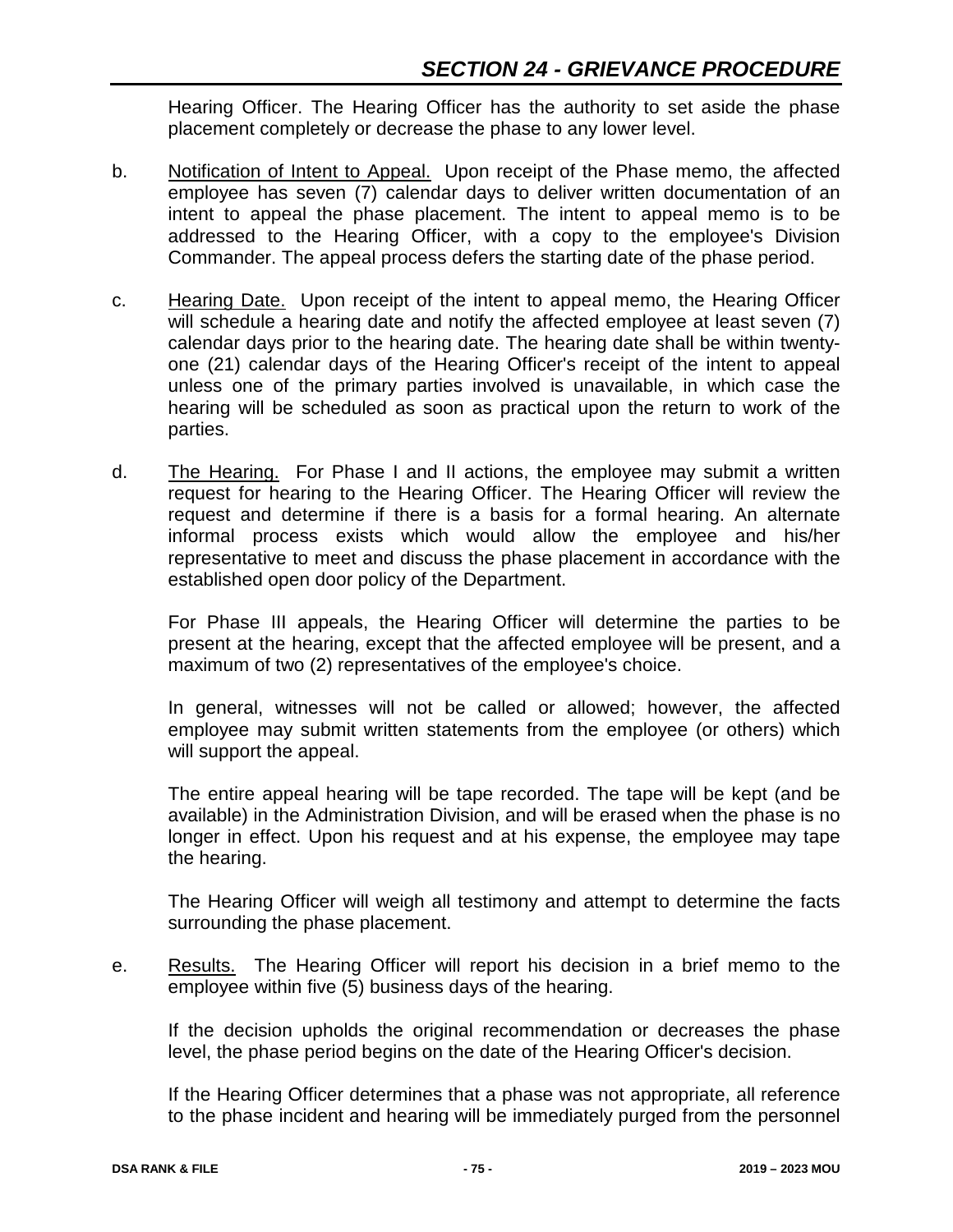file, and the Hearing Officer's written decision will be sent to the affected employee.

### **SECTION 25 - PERSONNEL FILES**

An employee shall have the right to inspect and review any official record(s) relating to his or her performance as an employee or to a grievance concerning the employee which is kept or maintained by the County in the employee's personnel file in the Human Resources Department or in the employee's personnel file in their department. The contents of such records shall be made available to the employee for inspection and review at reasonable intervals during the regular business hours of the County.

The County shall provide an opportunity for the employee to respond in writing to any information which is in the employee's personnel file about which he or she disagrees. Such response shall become a permanent part of the employee's personnel record. The employee shall be responsible for providing the written responses to be included as part of the employee's official personnel file. This section does not apply to the records of an employee relating to the investigation of a possible criminal offense, medical records and information or letters of reference.

All documents pertaining to disciplinary actions shall be placed in an official personnel file maintained by the Human Resources Department or in an official personnel file maintained by their department. Copies of written reprimands or memoranda pertaining to an employee's unsatisfactory performance which are to be placed in the employee's personnel file shall be given to an employee who shall have the right to respond in writing to said documents. Letters of reprimand are subject to the grievance procedure but shall not be processed past Step 3 unless said letters are used in a subsequent discharge, suspension or demotion of the employee. Copies of letters of commendation which are to be placed in the employee's personnel file will be given to the employee. Employees have the right to review their official personnel files which are maintained in the Human Resources Department or by their department. In a case involving a grievance or disciplinary action, the employee's designated representative may also review his or her personnel file with specific written authorization from the employee.

The Association will be given a list of all types of personnel files maintained by the Sheriff.

## **SECTION 26 – RETIREMENT CONTRIBUTION**

#### **26.1 Payment of Employee Contributions.**

**A.** Effective on January 1, 2012, employees are responsible for the payment of one hundred percent (100%) of the employees' basic retirement benefit contributions determined annually by the Board of Retirement of the Contra Costa County Employees' Retirement Association, without the County paying any part of the employee's contributions. Employees are also responsible for the payment of the employees' contributions to the retirement cost of living program as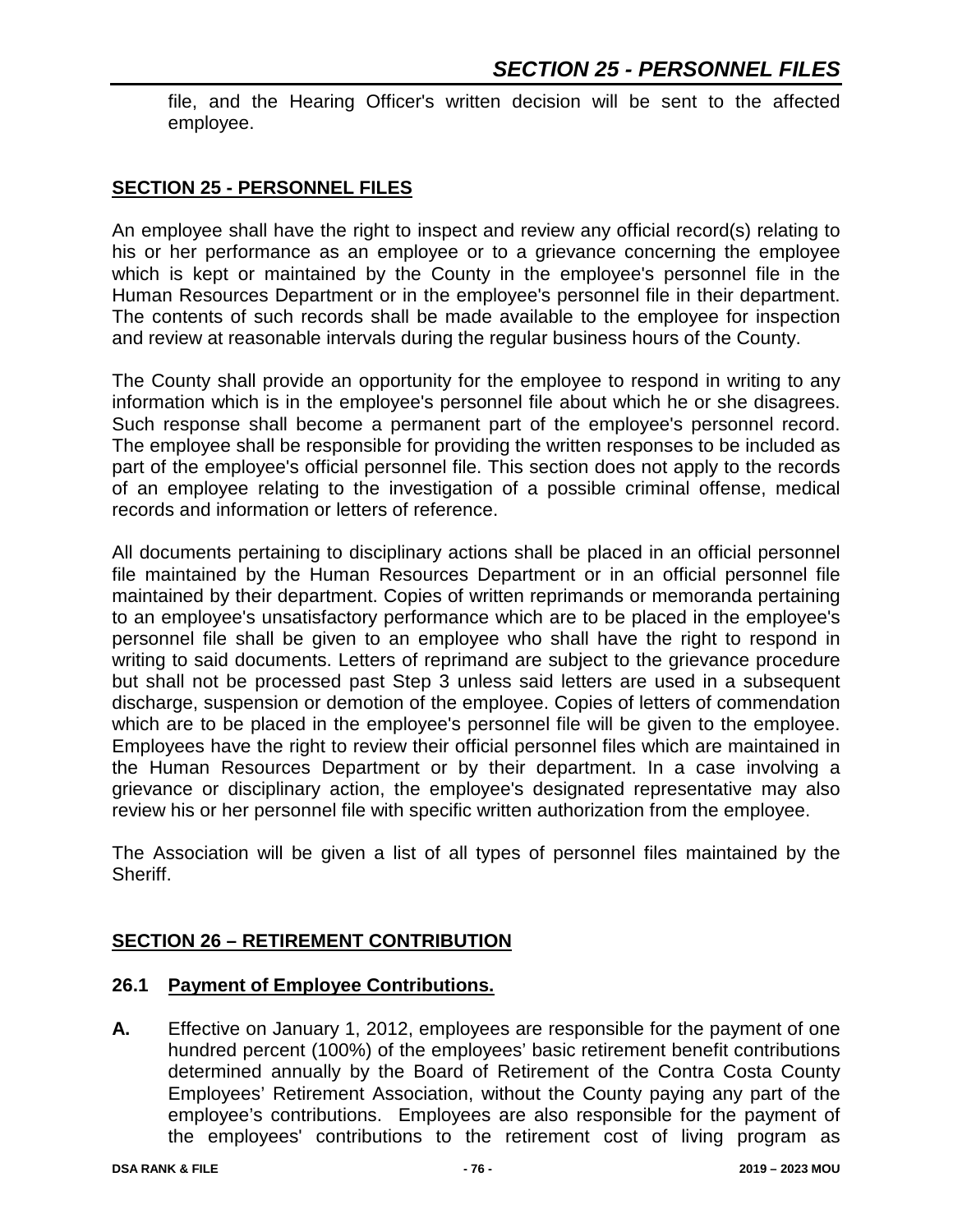determined annually by the Board of Retirement, without the County paying any part of the employees' contributions.

## **26.2 Safety Retirement Tier Elections- Employees Hired or Rehired Before January 1, 2013.**

- **A.** If either the Internal Revenue Service issues guidance acceptable to both parties, or the County receives a Private Letter Ruling from the IRS, that protects the County and DSA members hired prior to January 1, 2013, from additional tax liability, DSA members will have the opportunity to elect new retirement tiers pursuant to Government Code section 31484.9.
- **B**. The following tiers are established:
	- 1. In Safety Tier A, the retirement formula is "3 Percent at 50." The cost of living adjustment (COLA) to the retirement allowance shall not exceed three (3) percent per year. The employee's final compensation shall be based on a twelve (12) month salary average.
	- 2. In Safety Tier C, the retirement formula is "3 Percent at 50." The cost of living adjustment (COLA) to the retirement allowance shall not exceed two (2) percent per year. The employee's final compensation shall be calculated based on a thirty-six (36) month salary average.
	- 3. In the Safety PEPRA Tier, the retirement formula is established by the Public Employees Pension Reform Act (PEPRA) (Chapters 296, 297, Statutes of 2012). The retirement formula is PEPRA Safety Option Plan Two (2.7% at 57. The cost of living adjustment to the retirement allowance (COLA) shall not exceed two percent (2%) per year, and the cost of living adjustment will be banked. The employee's final compensation will be based on his/her average annual compensation earnable during a consecutive thirty-six month period

## **C. Method of Election.**

- 1. Upon the occurrence of all of the following:
	- a. the contingency listed in subsection A is met;
	- b. actuarial studies by the County and by the Contra Costa County Employees Retirement Association ("CCCERA",) have been completed;
	- c. the Board of Supervisors has adopted such ordinances or resolutions as may be necessary to implement the election;
	- d. as required by Government Code section 31484.9, the County has prepared written information about the change in benefits for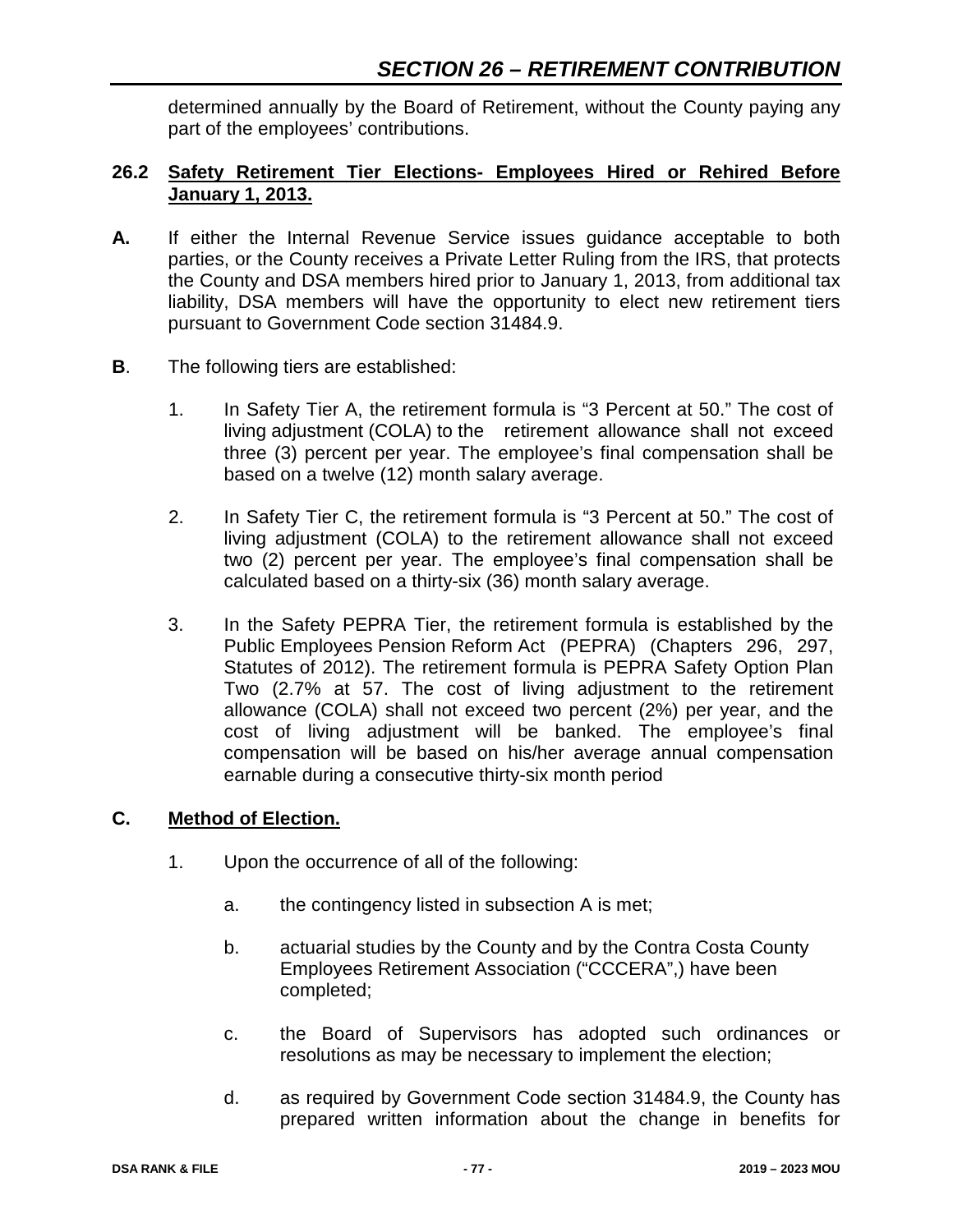employees who elect to enter a new tier; and

e. CCCERA has taken any other actions that may be necessary to implement the election; the County shall work with CCCERA to provide a time period of no less than three (3) calendar months during which sworn members of the DSA bargaining unit who are in Safety Tier A as of December 31, 2012, may make a written irrevocable election to 1) waive and release all rights to retirement benefits under Safety Tier A for the period of service following the election and 2) enter the Safety PEPRA Tier for the period of service following the election.

In addition, the County shall work with CCCERA to provide a time period of no less than three (3) calendar months during which sworn members of the DSA bargaining unit who are in Safety Tier C as of December 31, 2012, may make a written irrevocable election to 1) waive and release all rights to retirement benefits under Safety Tier C for the period of service following the election and 2) to enter the Safety PEPRA Tier for the period of service following the election.

Employees electing to enter the Safety PEPRA Tier will enter the Safety PEPRA Tier on the first day of the first calendar month after the close of the election period.

- 2. An employee in Safety Tier A who elects to enter the Safety PEPRA Tier shall have his/her retirement benefits calculated on the basis of Safety Tier A for the period of service prior to the election. An employee in Safety Tier C who elects to enter the Safety PEPRA Tier shall have his/her retirement benefits calculated on the basis of Safety Tier C for the period of service prior to the election.
- D. The parties agree that the provisions of Government Code section 31484.9 shall apply to sworn members of the Deputy Sheriff's Association.

**26.3 Tier A - Thirty Years of Continuous Service as a Safety Member.** Through the term of this Memorandum of Understanding and any extensions thereof, a DSA member with credit for more than 30 years of continuous service as a safety member shall not make payments from his or her retirement base to pay part of the employer's contribution for the cost of Safety Tier A.

## **26.4 Safety Retirement Tier C - Employees Hired or Rehired after December 31, 2006, but Before January 1, 2013.**

A. For sworn employees hired by the County after December 31, 2006, but before January 1, 2013, the retirement formula shall be "3 Percent at 50". The cost of living adjustment (COLA) to the retirement allowance shall not exceed two (2) percent per year. The employee's final compensation shall be based on his or her highest thirty six (36) month salary average. Safety Tier A is closed to all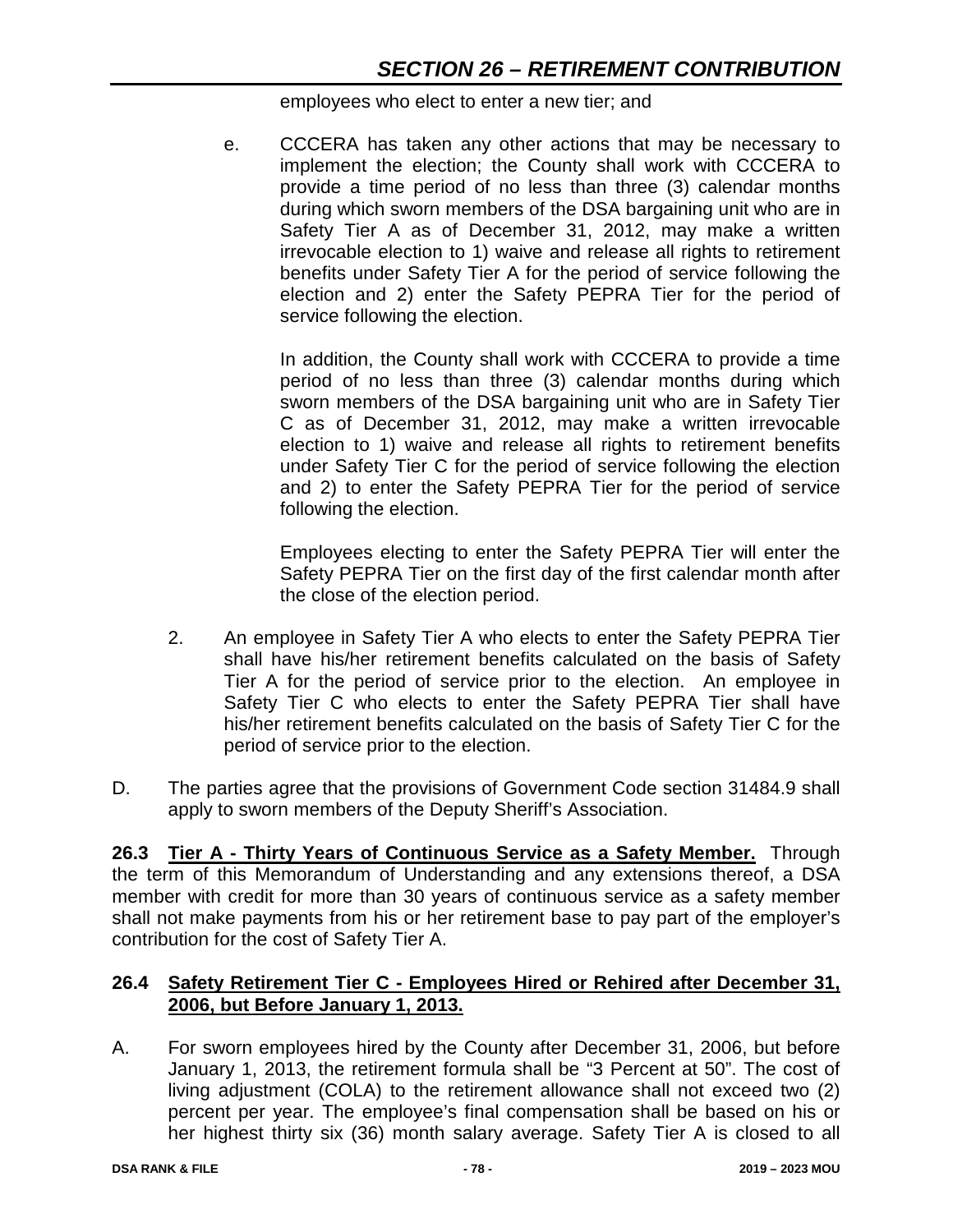employees initially hired after December 31, 2006.

- B. Employees who left County service prior to January 1, 2013, and are rehired after that date shall not be eligible to elect a retirement tier. Such rehired employees shall be automatically placed in that retirement tier for which they are eligible under the County Employees Retirement Law and PEPRA.
- C. Safety Tier C is closed to all employees initially hired after December 31, 2012, except for those sworn employees, who, under PEPRA, do not become New Members of CCCERA.

## **26.5 Safety Retirement Benefit–Sworn Employees who become New Members of CCCERA on or after January 1, 2013.**

- A. For sworn employees who, under PEPRA, become Safety New Members of the Contra Costa County Employee Retirement Association (CCCERA) on or after January 1, 2013, retirement benefits are governed by the California Public Employees Pension Reform Act of 2013 (PEPRA), (Chapters 296, 297, Statutes of 2012). To the extent this Agreement conflicts with any provision of PEPRA, PEPRA will govern.
- B. PEPRA Safety Option Plan Two (2.7% @ 57) applies to these employees who, under PEPRA, become New Members of CCCERA. For these employees, the cost of living adjustment to the retirement allowance will not exceed two percent (2%) per year, and the cost of living adjustment will be banked.

## **26.6 Retirement Benefit - Non-Sworn Employees who become New Members of CCCERA on or After January 1, 2013.**

- A. For non-sworn employees who, under PEPRA, become New Members of the Contra Costa County Employees Retirement Association (CCCERA) on or after January 1, 2013, retirement benefits are governed by the California Public Employees Pension Reform Act of 2013 (PEPRA), (Chapters 296, 297, Statutes of 2012). To the extent this Agreement conflicts with any provision of PEPRA, PEPRA will govern.
- B. For employees hired by the County on or after June 30, 2014, who, under PEPRA, become New Members of CCCERA, the cost of living adjustment to the retirement allowance will not exceed two percent (2%) per year, and the cost of living adjustment will be banked.
- C. For employees who, under PEPRA, become New Members of CCCERA, the disability provisions are the same as the current Tier III disability provisions.
- D. The County will seek legislation amending the County Employees Retirement Law of 1937 to clarify that the current Tier III disability provisions apply to nonsworn employees who, under PEPRA, become New Members of CCCERA. The Union must support the legislation, in addition to the County, by calling and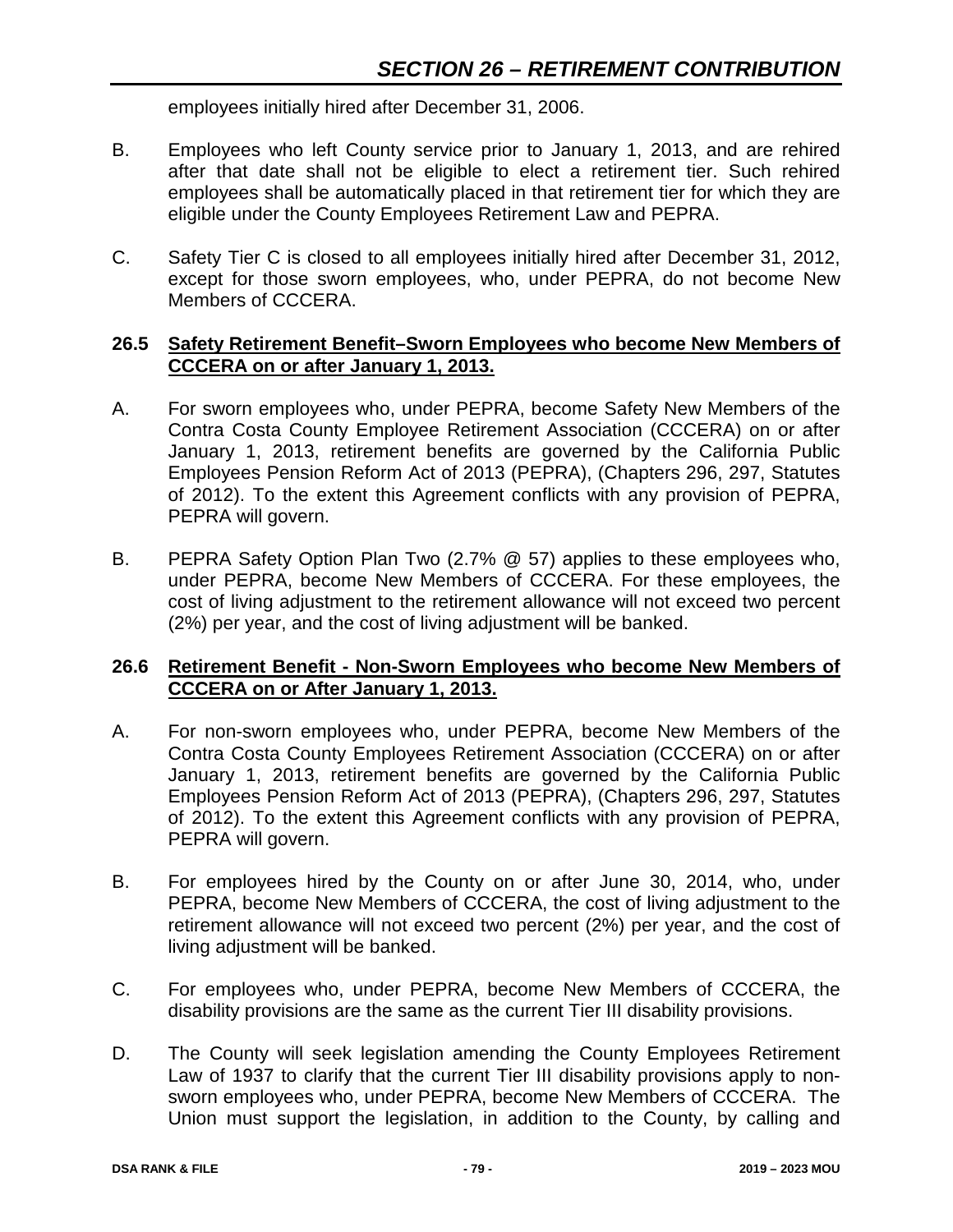## *SECTION 27 - PREMIUM PAYS*

sending a letter (on Union letterhead) in support of the bill to the state legislator sponsoring the bill, on or before the date specified by the County. In addition, if requested by the County, the Union must testify in support of the bill before the state legislative committees considering the bill.

## **SECTION 27 - PREMIUM PAYS**

**27.1 Non-Sworn Training Officer Program.** Non-sworn Training Officer assignments are for a one (1) year period; each year current non-sworn Training Officers must be reevaluated for assignment to non-sworn Training Officer status. It is further understood that the designation as a non-sworn Training Officer shall be at the sole discretion of the Sheriff.

Non-sworn Training Officers will receive a differential of five percent (5.0%) of base salary per month for period so assigned, regardless of whether or not they are actually training during the month. The differential shall apply only where the assigned employee(s) remain in paid status.

## **27.2 Lead Deputy Sheriff/Corporal Assignment.**

- A. Effective October 1, 1999, a Lead Deputy Sheriff/Corporal assignment is established to assist with training and other duties to be determined by the process set forth in Section 47.B - Labor/Management Committee. A Lead Deputy Sheriff/Corporal will receive an increase of five percent (5%) of base salary for the period so assigned. It is further understood that the assignment as a Lead Deputy Sheriff/Corporal shall be at the sole discretion of the Sheriff.
- B. Effective October 1, 1999, all Deputy Sheriffs currently designated as Training Officers shall receive the five percent (5%) increase in base salary set forth in Section 27.2.A above, in lieu of the \$200 per month premium pay they previously received as Training Officers.
- C. A Lead Deputy Sheriff/Corporal assignment as a Training Officer is for a one (1) year period; each year, current Lead Deputy Sheriff/Corporals assigned as Training Officers must be reevaluated for assignment to Lead Deputy Sheriff/Corporal status. It is further understood that the assignment as a Lead Deputy Sheriff/Corporal shall be at the sole discretion of the Sheriff.

**27.3 Hazard Pay for Non-Sworn Detention Division.** Effective the first pay period after adoption of this MOU by the Board of Supervisors, the County shall pay a five percent (5%) differential above the base rate of pay for non-sworn employees who are assigned to the Detention Division and work in the following organizational units:

- 2577 County Parole Program
- 2578 Martinez Detention
- 2580 West County Detention
- 2585 Marsh Creek Detention
- 2588 AB109 Program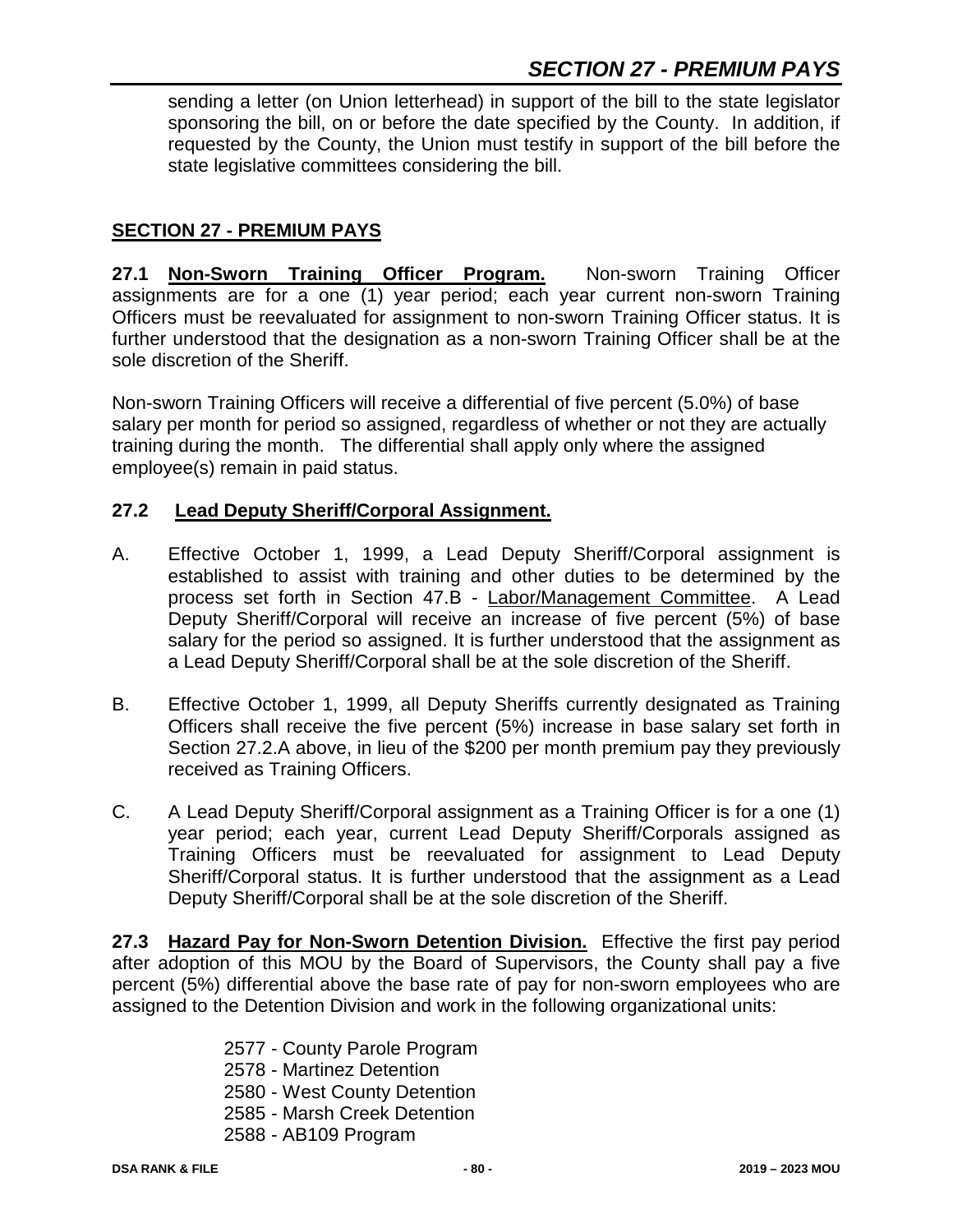## 2590 - Custody Services Admin

**27.4 Investigations and Special Investigations Unit.** Effective January 1, 2014, while assigned to the Investigations Unit (Org 2535) and Special Investigations Unit (Org 2536), the following classifications will be entitled to a five percent (5%) differential to base rate of pay:

- Sergeant (6XTA)
- Deputy Sheriff (6XWA)

**27.5 Forensic Services.** Effective January 1, 2014, while assigned to Forensic Services, the following classification will be entitled to a five percent (5%) differential to base rate of pay:

• Crime Scene Investigator II (6CVB)

Effective April 1, 2014, while assigned to Forensic Services, the following classification will be entitled to a five percent (5%) differential to base rate of pay, prospectively:

• Fingerprint Technician II (64VH)

**27.6 P.O.S.T. Certificates.** Effective January 1, 2014, permanent full-time employees in the classifications of Sheriff's Dispatcher I (64WK), Sheriff's Dispatcher II (64WM), and Supervising Sheriff's Dispatcher (64HD) will receive a career incentive allowance of one percent (1.0%) of base pay per month for the possession of a valid Intermediate P.O.S.T. certificate and one percent (1.0%) of base pay per month for the possession of a valid Advanced P.O.S.T. certificate for a total of up to two percent  $(2.0\%)$ .

## **SECTION 28 - PEACE OFFICER TRAINING (P.O.S.T)**

**28.1 Incentive Program - Purposes.** In accordance with the policies expressed in Penal Code Sections 13500 and following and Chapter 2 of Title 11 of the California Administrative Code (Sections 1000 and following); and to attract law enforcement officers with high education standards, to broaden the professional experience of present officers and to maintain a high quality police service to cope with increased demands placed upon this function, there is established the following career incentive program, which provides a career incentive allowance based on two and one-half percent (2.5%) of base pay for possessing the first P.O.S.T. certificate (intermediate) not required by the minimal qualifications of the class and an additional allowance based on two and one-half percent (2.5%) of base pay per month for possessing a second P.O.S.T. certificate (advanced) not required by the minimal qualifications of the class.

**28.2 Incentive Program - Definitions.** Unless otherwise specified or required by the context the following terms have the following meanings: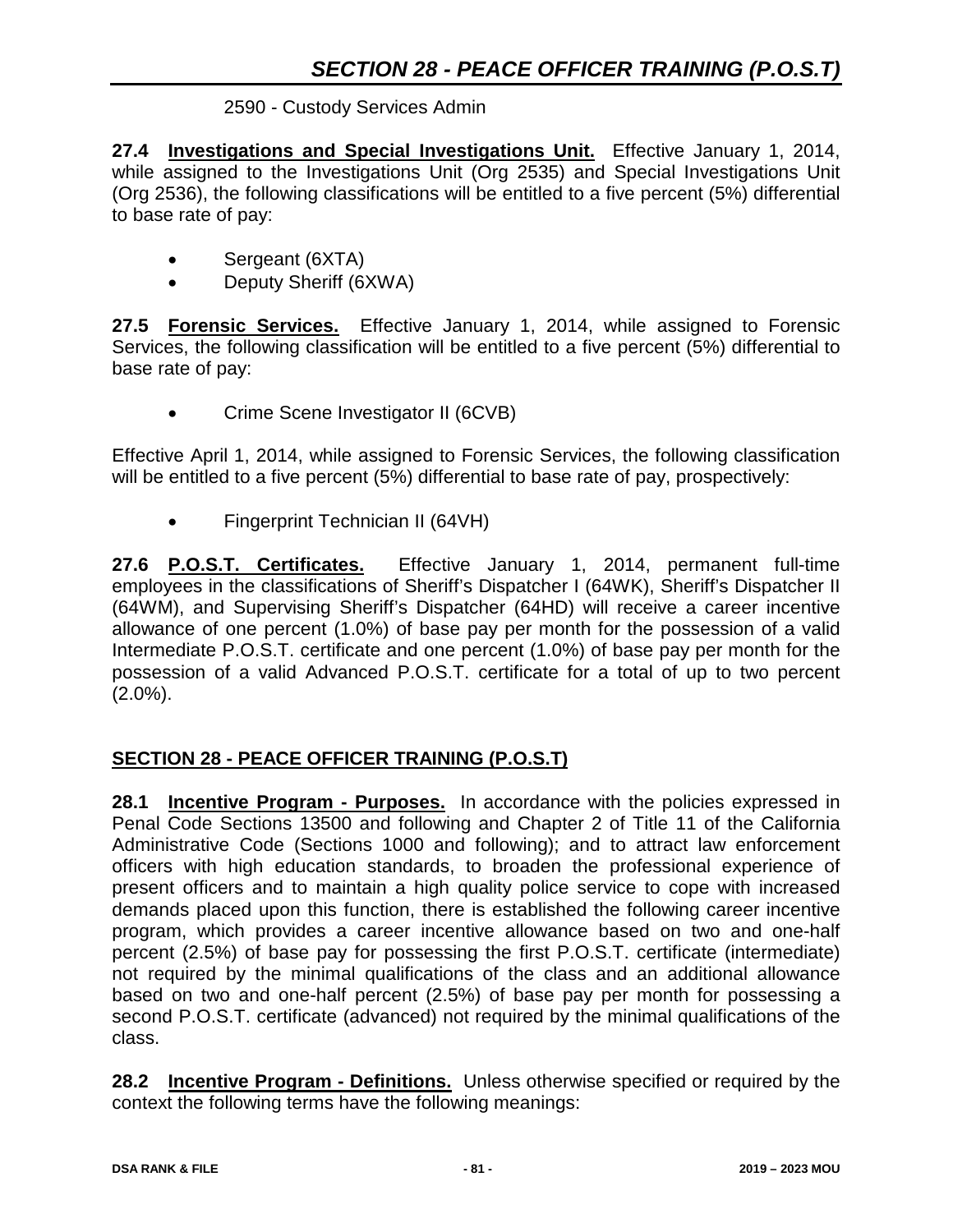"Officer" means any peace officer member of the Sheriff's Department who occupies a permanent full-time position, in pay status, as a peace officer in this County.

"Intermediate peace officers standards and training certificate" and "advanced peace officer standards and training certificate" have the meanings defined in the regulations of the Commission on Peace Officer Standards and Training of the California State Department of Justice. (P.O.S.T.)

**28.3 Incentive Program - Intermediate Certificate.** Every officer in the classes of: Deputy Sheriff, Deputy Sheriff Forensic Supervisor, Deputy Sheriff-Criminalist I, II, III and Sergeant in the Sheriff's Department shall receive a career incentive allowance of two and one-half percent (2.5%) of base pay per month for the possession of a valid intermediate P.O.S.T. certificate.

**28.4 Incentive Program - Advanced Certificate.** Every in the classes of: Deputy Sheriff, Deputy Sheriff Forensic Supervisor, Deputy Sheriff-Criminalist I, II, III and Sergeant in the Sheriff's Department shall receive a career incentive allowance of two and one-half percent (2.5%) of base pay per month for the possession of a valid advanced P.O.S.T. certificate. This is in addition to the two and one-half percent (2.5%) allowance for the intermediate certificate.

**28.5 Incentive Program - Pay Status.** These allowances shall be in addition to regular compensation and shall not be considered part of the base pay for payroll computation purposes.

## **SECTION 29 – UNIFORMS**

**29.1 Uniform Allowance.** Effective January 1, 2007, employees eligible for the uniform allowance will receive a total of eight hundred seventy two dollars (\$872) per year. Uniform allowance is paid for the purchase of uniforms and the cleaning and maintenance of uniforms and equipment.

The above paragraph applies to employees in the following classifications: Sergeant, Deputy Sheriff, Deputy Sheriff-Recruit, Sheriff's Dispatcher I and II, Supervising Sheriff's Dispatcher, Sheriff's Aide, Rangers, and Sheriff's Specialist Sheriff's Community Service Officer (64VI).

**29.2 Uniform Allowance Method of Payment.** Effective July 1, 1994 employees who are eligible for the uniform allowance will receive such allowance included in their monthly pay warrants.

**29.3 S.W.A.T. Uniform.** The department shall provide all employees accepted into S.W.A.T. with the necessary uniform and equipment.

**29.4 Criminalists.** The department will provide up to two (2) shirts per year for employees in the following classifications: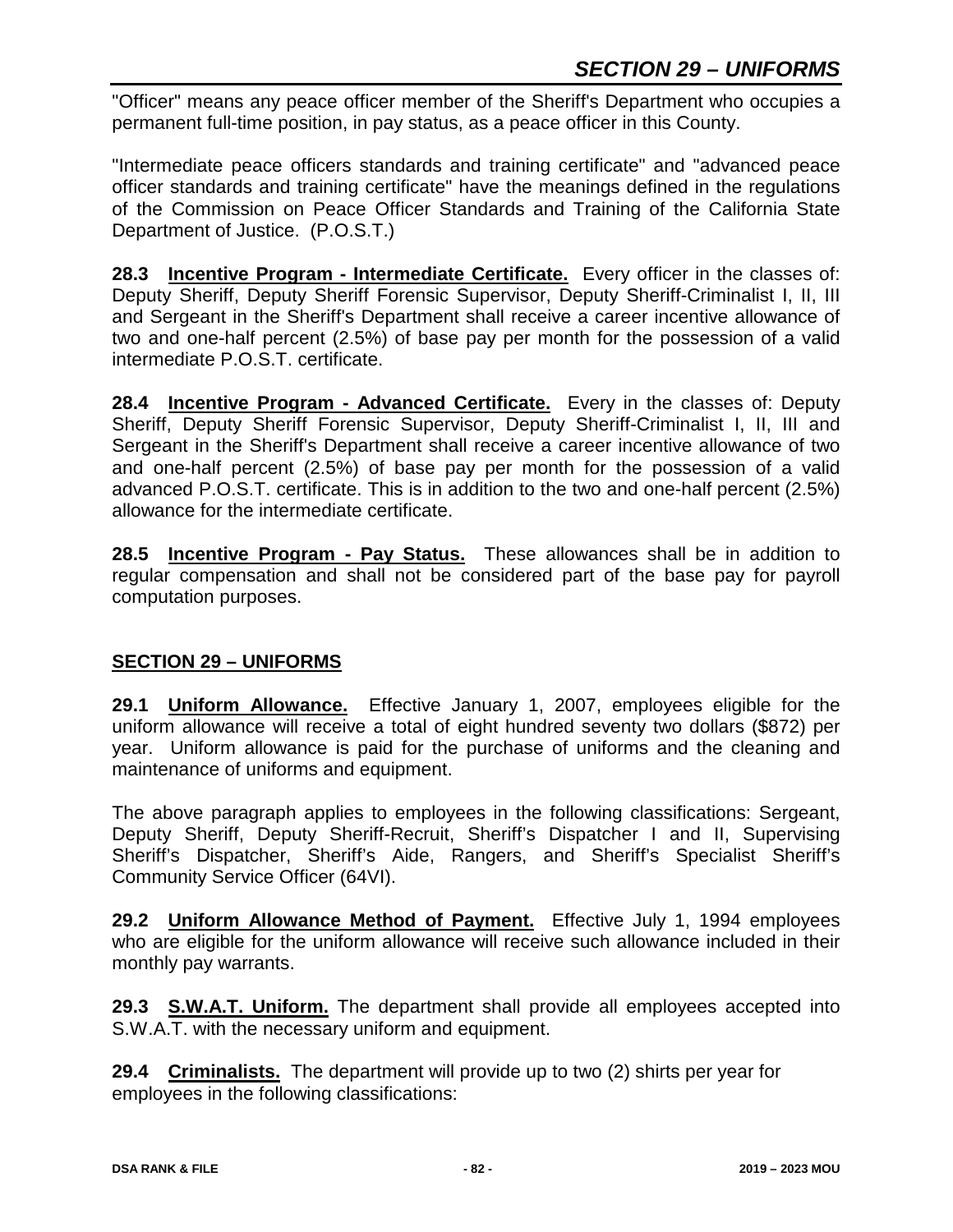6DWB Criminalist I<br>6DVC Criminalist II 6DTA Criminalist III 6CHB Forensic Supervisors

Criminalist II 6D7B Criminalistics Lab Aide 6D71 Criminalistics Lab Aide-Proj 6DWA, 6DVB, 6DTB Deputy Sheriff Criminalist I, II, and III 6DHB Deputy Sheriff Forensic Supervisors 6CWB, 6CVB Crime Scene Investigator I and II 64WH, 64VG Latent Fingerprint Examiner I and II 64HB Supervising Latent Fingerprint Examiner 64WJ, 64VH Fingerprint Technician I and II 64HC Supervising Fingerprint Technician

## **SECTION 30 - BILINGUAL PAY**

## **SWORN:**

A salary differential of one hundred dollars (\$100.00) per month shall be paid incumbents of positions requiring bilingual proficiency as designated by the appointing authority and the Director of Human Resources. Said differential shall be paid to eligible employees in paid status for any portion of a given month. Designation of positions for which bilingual proficiency is required is the sole prerogative of the County.

If during the term of this MOU, the County increases the Bilingual Pay for other bargaining units, the County will extend that increase to the DSA bargaining unit members. The increase will be implemented on prospective basis only and will not be subject to retroactivity.

## **NON-SWORN:**

Effective January 1, 2007, the current Bilingual rate for non-sworn personnel shall be increased to one hundred dollars (\$100).

## **SECTION 31 - COMPENSATION FOR OFF-DUTY CANINE CARE**

**1. Compensable Off-Duty Ordinary Canine Care:** Compensable off-duty ordinary canine care includes, but is not limited to, handling, caring, feeding, exercising, grooming, bathing, kennel cleaning, cleaning of County vehicles, and ordinary transport to and from the veterinarian, but does not include commute time which is not compensable. The amount of compensable off-duty ordinary canine care for employees assigned to the Canine Program (canine handlers) is 14 hours per 28-day work period (30 minutes per day). This amount is a good faith estimate, intended to be comprehensive, accurate and inclusive of all pertinent facts. The parties agree that off-duty ordinary canine care time in excess of this agreedupon time is not authorized and is not compensable.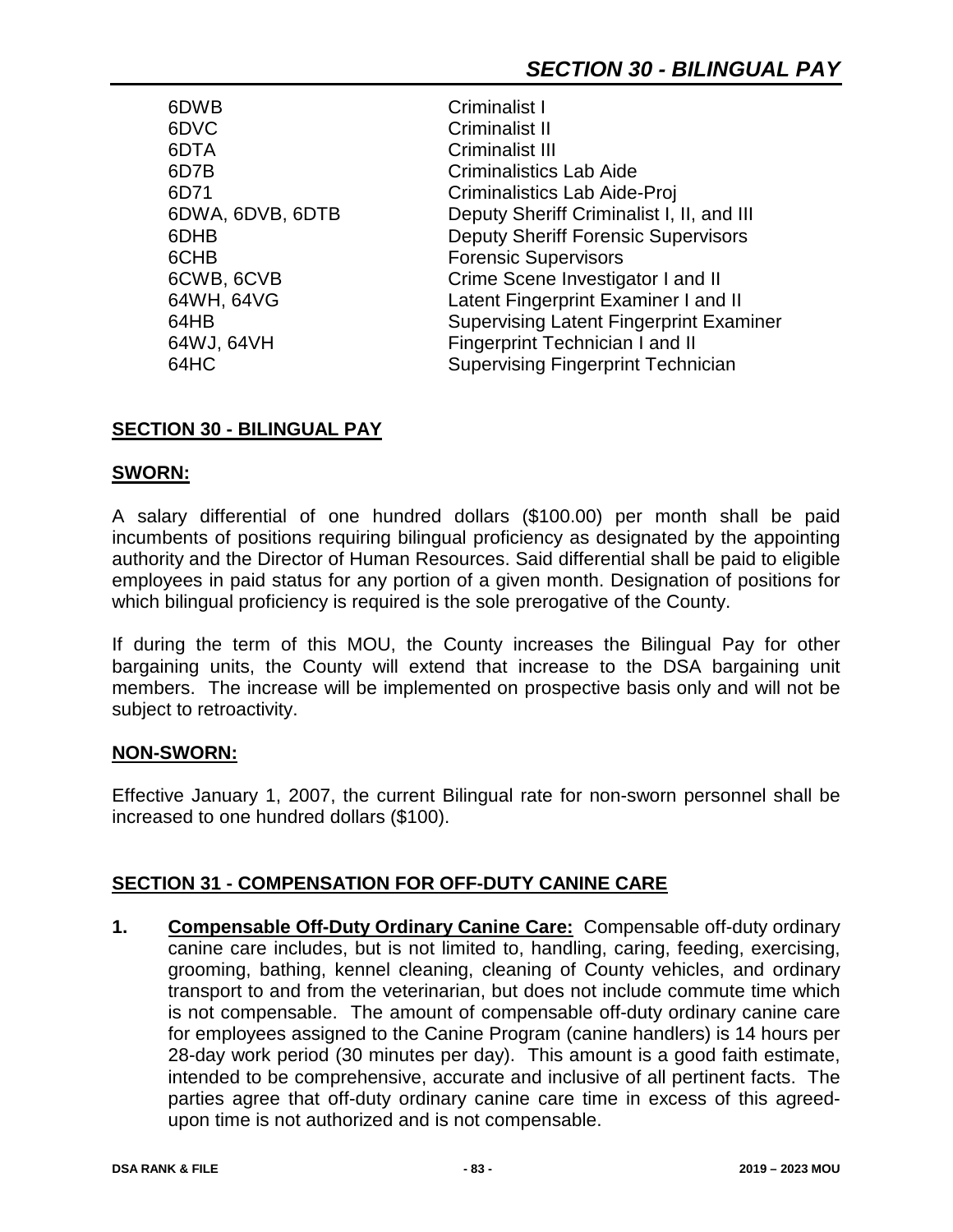**2. Compensation:** In each 28-day work period, canine handlers will work regular duty time, plus 14 hours of compensable off-duty ordinary canine care work - i.e., 174 hours in a 28-day period. For the hours worked over 171 to 174 hours in each 28-day work period, canine handlers will be paid overtime for the three hours (using the half time method) at the applicable rate, plus any additional contract premium needed to ensure that the total per month for regular, off duty canine care per canine handler amounts to \$200. Hours worked over 174 in a 28 day period shall be paid at the applicable contract overtime rate.

Canine handlers will also be eligible for paid overtime for emergency off-duty canine care (which is over and beyond ordinary canine care), provided the canine handler reports such occurrence in writing to his or her supervisor as soon as possible, and no later than the first shift worked after the emergency occurrence.

Effective January 1, 2007, the above \$200 per month premium for off duty canine care shall be increased to \$245.25 per month.

- **3. Canine Expenses:** The County will pay veterinarian (visits, procedures, and prescriptions), kenneling, and food expenses related to participating canines. The County will pay up to \$750, on a one-time basis and not exceeding actual cost, for a home kennel.
- **4. Miscellaneous:** The parties agree that the compensation paid for off-duty canine care under this MOU fully satisfies the County's obligations under the Fair Labor Standards Act ("FLSA"), and is limited to \$200 per month (effective October 1, 2003, \$225 per month). In the event any claim is made that this compensation does not fully satisfy the County's obligations under the FLSA, contrary to the mutual intent of the parties, the County may require a re-opener regarding the Canine Program to ensure compliance with the FLSA and to effectuate the intent of the parties.Effective December 5, 2006, such amount shall be increased from \$225 (two hundred twenty five dollars) to \$245.25 (two hundred forty five dollars and twenty five cents).

## **SECTION 32 – DEFERRED COMPENSATION PLAN**

**Deferred Compensation Plan – Loan Provision:** On June 26, 2012, the Board of Supervisors adopted Resolution 2012/298 approving an amendment to the Deferred Compensation Plan Loan Program. The Deputy Sheriffs Association (DSA) became eligible to apply for loans through the Contra Costa County Deferred Compensation Program effective June 26, 2012. The following is a summary of the provisions of the loan program:

- 1. The minimum amount of the loan is \$1,000.
- 2. The maximum amount of the loan is the lesser of 50% of the employee's balance or \$50,000, or as otherwise provided by law.
- 3. The maximum amortization period of the loan is five (5) years.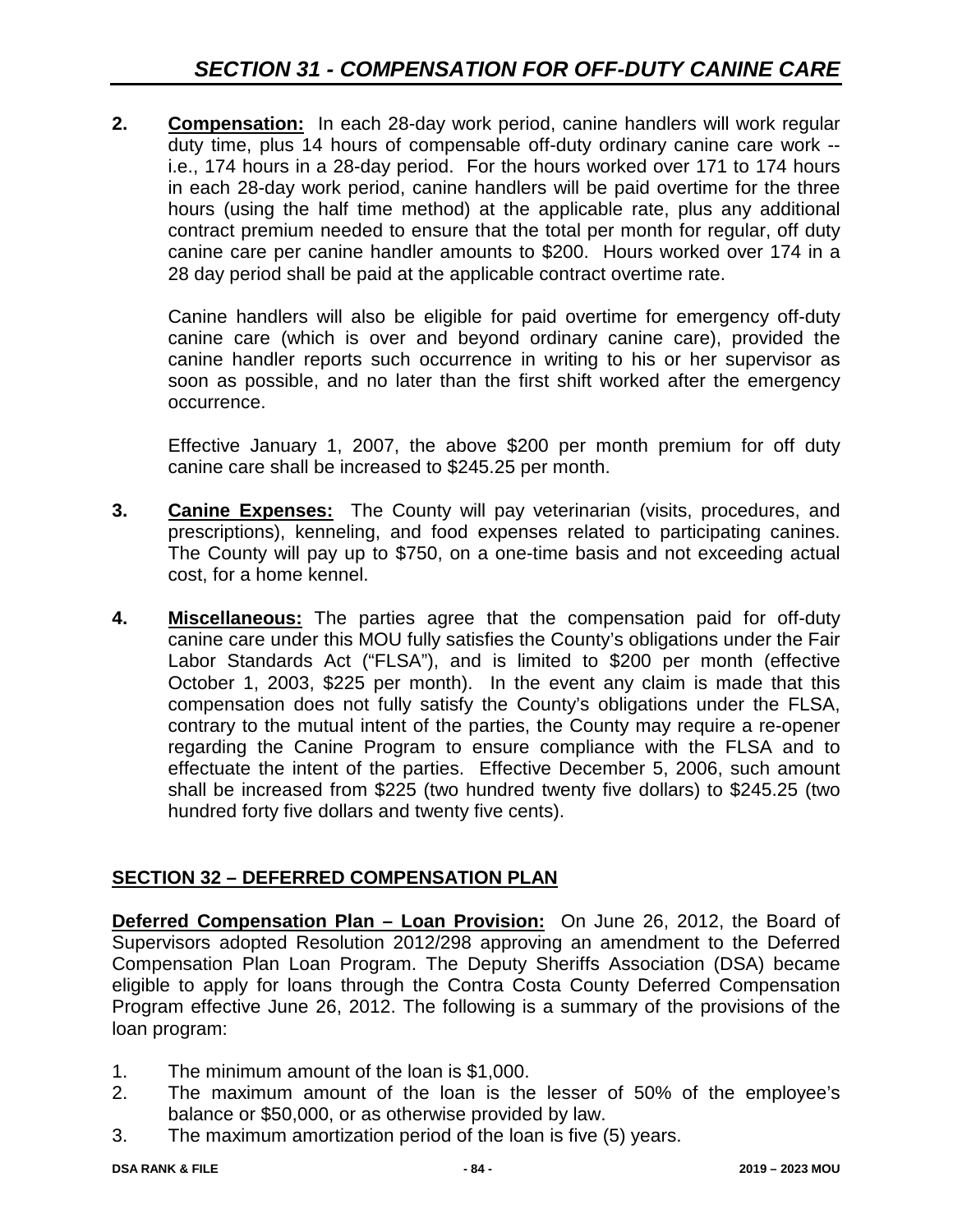- 4. The loan interest is fixed at the time the loan is originated and for the duration of the loan. The loan interest rate is the prime rate plus one percent (1%).
- 5. There is no prepayment penalty if an employee pays the balance of the loan plus any accrued interest before the original amortization period for the loan.
- 6. The terms of the loan may not be modified after the employee enters into the loan agreement, except as provided by law.
- 7. An employee may have only one loan at a time.
- 8. Payment for the loan is made by monthly payroll deduction.
- 9. An employee with a loan who is not in paid status (e.g. unpaid leave of absence) may make his/her monthly payments directly to the Plan Administrator by some means other than payroll deduction each month the employee is in an unpaid status (e.g. by a personal check or money order).
- 10. The Loan Administrator (MassMutual Life Insurance Company or its successor) charges a one-time \$50 loan initiation fee. This fee is deducted from the employee's Deferred Compensation account.
- 11. The County charges a one-time \$25 loan initiation fee and a monthly maintenance fee of \$1.50. These fees are paid by payroll deduction.

## **SECTION 33 - LUNCH PERIOD**

Employees assigned to either the Investigation Division or the Criminalistics Laboratory may select either a one-half (1/2) hour or one (1) hour lunch period, it being understood that such selection should be for periods of no less than three (3) months; it being further understood that the Department retains the right to assign starting times.

#### **SECTION 34 - REIMBURSEMENT FOR MEAL EXPENSES/CHARGE FOR DETENTION DIVISION MEALS**

A. Reimbursement for Meal Expenses.

Employees shall be reimbursed for meal expenses under the following circumstances and in the amount specified:

- 1. When the employee is required to be out of his/her regular or normal work area during a meal hour because of a particular work assignment and with prior approval of the department head or his designee.
- 2. When the employee is required to stay over to attend consecutive or continuing afternoon and night sessions of a board or commission.
- 3. When the employee is required to incur expenses as host for official guests of the County, work as members of examining boards, official visitors, and speakers or honored guests at banquets or other official functions.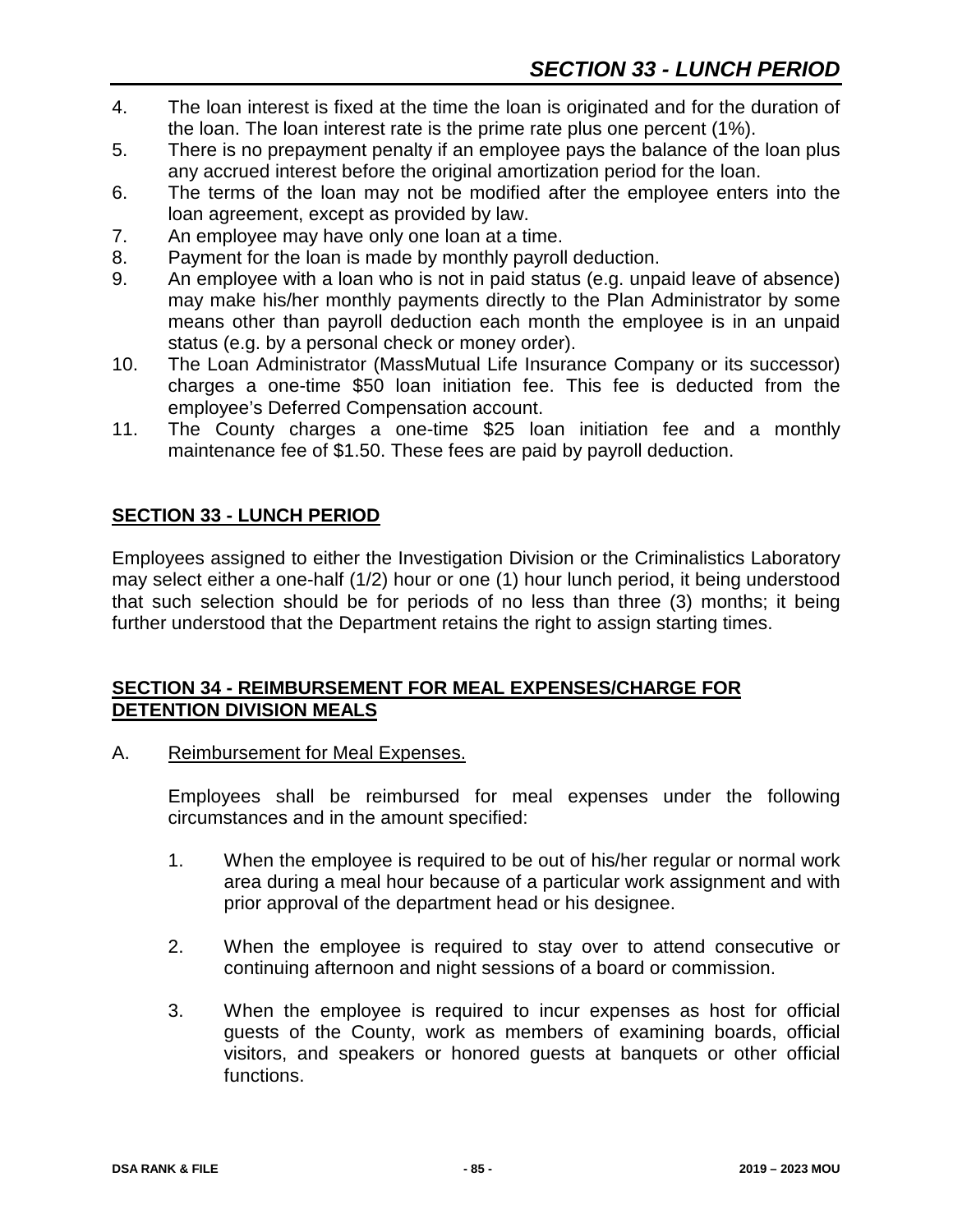## *SECTION 35 - COMPENSATION FOR LOSS OR DAMAGE TO PERSONAL PROPERTY*

4. When the employee is required to work three (3) or more hours of overtime; in this case he or she may be reimbursed in accordance with the Administrative Bulletin on Expense Reimbursement.

Meal costs will be reimbursed only when eaten away from home or away from the facility in the case of employees at 24-hour institutions.

Procedures and definitions relative to reimbursement for meal expenses shall be in accordance with the Administrative Bulletin on Expense Reimbursement.

#### B. Charge for Detention Division Meals.

Personnel represented by the DSA and permanently assigned to the Detention Division will have fifteen dollars (\$15.00) per month deducted from their pay checks in exchange for meals provided by the Department. The employee may choose not to eat facility food. In that case no fees will be deducted.

Employees will indicate their option upon transfer into the Detention Division and, during the month of January each year, employees may make a new determination. Current Detention employees will have the month following ratification of the contract to exercise their option.

## **SECTION 35 - COMPENSATION FOR LOSS OR DAMAGE TO PERSONAL PROPERTY**

**35.1 Conditions.** The loss or damage to personal property of employees is subject to reimbursement under the following conditions:

- a. The loss or damage must result from an event which is not normally encountered or anticipated on the job and which is not subject to the control of the employee.
- b. Ordinary wear and tear of personal property used on the job is not compensated.
- c. Employee tools or equipment provided without the express approval of the department head and automobiles are excluded from reimbursement.
- d. The loss or damage must have occurred in the line of duty.
- e. The loss or damage was not a result of negligence or lack of proper care by the employee.
- f. The personal property was necessarily worn or carried by the employee in order to adequately fulfill the duties and requirements of the job.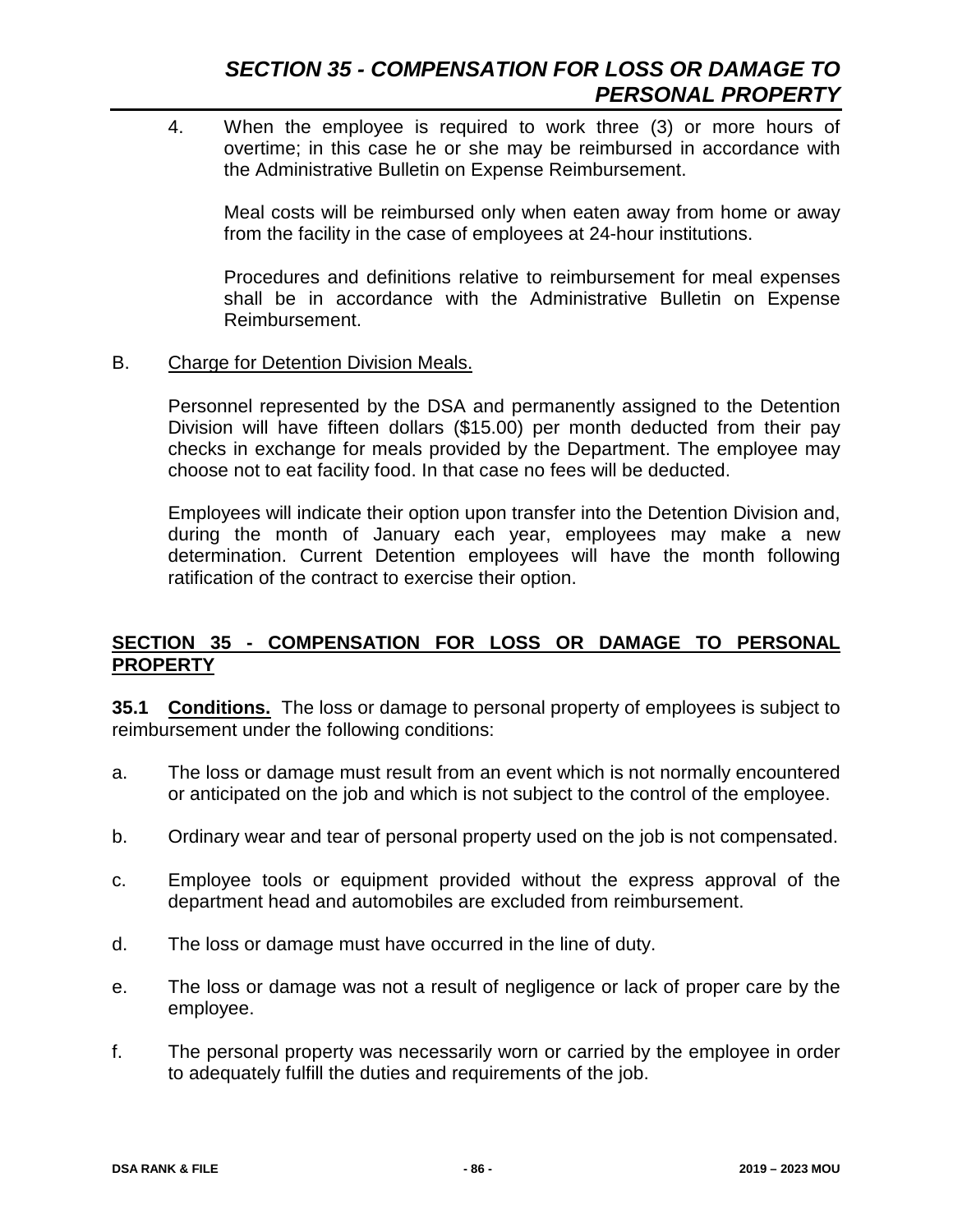- g. The loss or damage to an employee's dentures or other prosthetic devices did not occur simultaneously with a job connected injury covered by Workers' Compensation.
- h. The amount of reimbursement shall be limited to the actual cost to repair damages. Reimbursement for items damaged beyond repair shall be limited to the actual value of the item at the time of loss or damage but not more than the original cost.
- i. The burden of proof of loss rests with the employee.
- j. Claims for reimbursement must be processed in accordance with the Administrative Bulletin on Compensation for Loss or Damage to Personal Property.

**35.2 Policies & Practices.** The employer will continue its present policies and practices with regard to loss or damage to personal property. This MOU provision does not constitute a waiver by the DSA or an affected employee to litigate in court the legality of portions of the policies dealing with limiting reimbursement because of alleged employee negligence or wrongdoing.

## **SECTION 36 - PAY WARRANT ERRORS**

If an employee receives a pay warrant which has an error in the amount of compensation to be received and if this error occurred as a result of a mistake by the Auditor-Controller's Department, it is the policy of the Auditor-Controller's department that the error will be corrected and a new warrant issued within forty-eight (48) hours, exclusive of Saturdays, Sundays and holidays from the time the department is made aware of and verifies that the pay warrant is in error.

Pay errors discovered by the County shall be corrected as soon as possible as to current pay rate but that no recovery of either overpayments or underpayments to an employee shall be made retroactively except for the six (6) month period immediately preceding discovery of the pay error. This provision shall apply regardless of whether the error was made by the employee, the appointing authority or designee, the Director of Human Resources or designee, or the Auditor-Controller or designee. Recovery of fraudulently accrued over or underpayments are excluded from this section for both parties.

When the County notifies an employee of an overpayment and proposed repayment schedule and the employee wishes to meet with the County, a meeting will be held at which time a repayment schedule, which will be no longer than three (3) times the length of time the overpayment occurred, shall be determined. If requested by the employee, an Association representative may be present at a meeting with management to discuss a repayment schedule.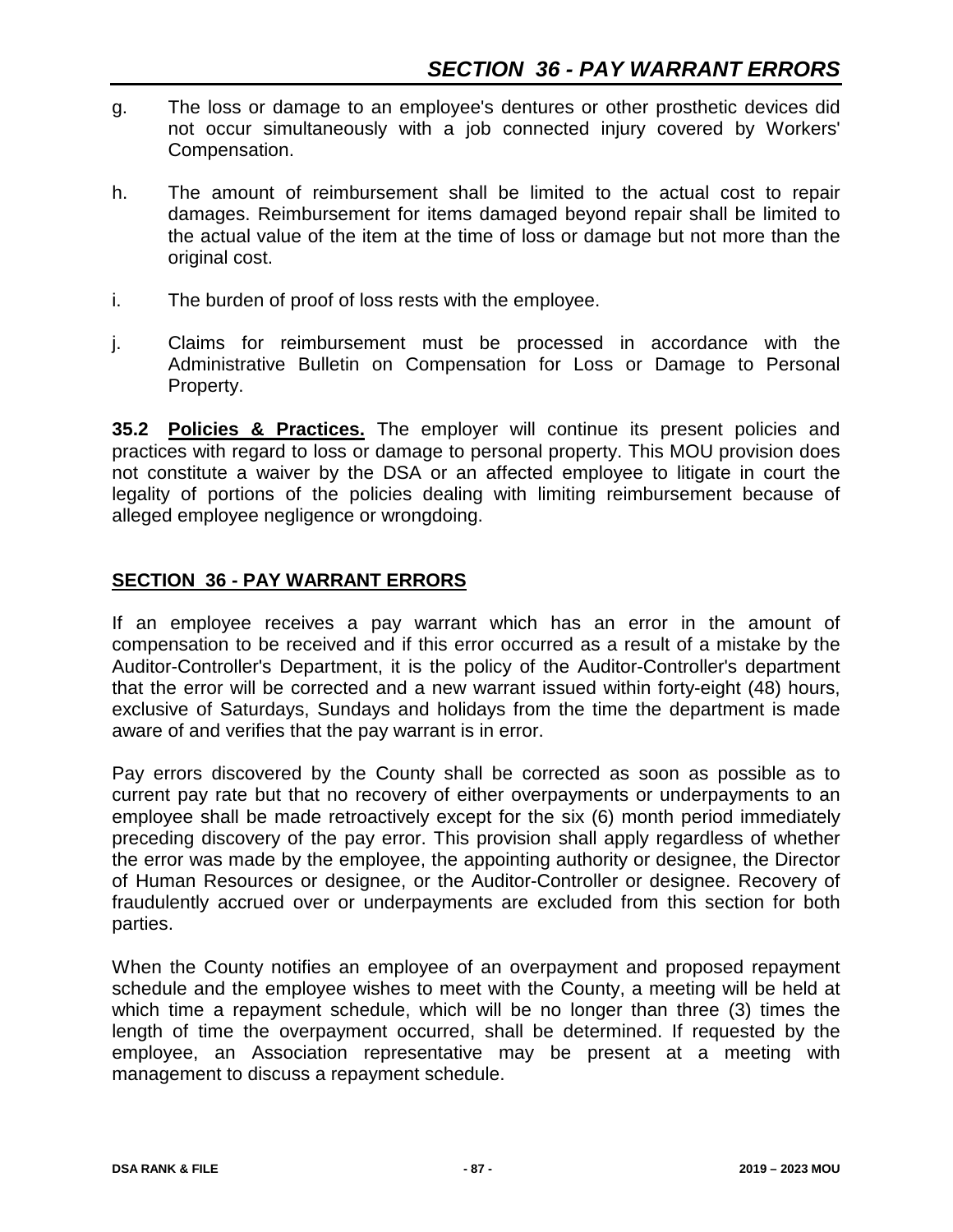## **SECTION 37 - SERVICE AWARDS**

The County shall continue its present policy with respect to service awards including time off; provided, however, that the type of award given shall be at the sole discretion of the County.

The following procedures shall apply with respect to service awards:

- a. Presentation Before the Board of Supervisors. An employee with twenty (20) or more years of service may go before the Board of Supervisors to receive his/her Service Award. When requested by a department, the Human Resources Department will make arrangements for the presentation ceremony before the Board of Supervisors and notify the department as to the time and date of the Board meeting.
- b. Service Award Day Off. Employees with fifteen (15) or more years of service are entitled to take a day off with pay at each five (5) year anniversary.

### **SECTION 38 - LENGTH OF SERVICE DEFINITION (for service awards and vacation accruals)**

The length of service credits of each employee of the County shall date from the beginning of the last period of continuous County employment (including temporary, provisional, and permanent status, and absences on approved leave of absence). When an employee separates from a permanent position in good standing and within two (2) years is reemployed in a permanent County position, or is reemployed in a permanent County position from a layoff list within the period of layoff eligibility, service credits shall include all credits accumulated at time of separation, but shall not include the period of separation. The Director of Human Resources shall determine these matters based on the employee status records in the Human Resources Department.

#### **SECTION 39 - SAFETY**

The County shall expend every effort to see to it that the work performed under the terms and conditions of this MOU is performed with a maximum degree of safety consistent with the requirement to conduct efficient operations.

#### **SECTION 40 - MILEAGE**

Mileage allowance for the use of personal vehicles on County business shall be paid according to the rates allowed by the Internal Revenue Service and shall be adjusted to reflect changes in this rate on the date it becomes effective or the first of the month following announcement of the changed rate by the Internal Revenue Service, whichever is later.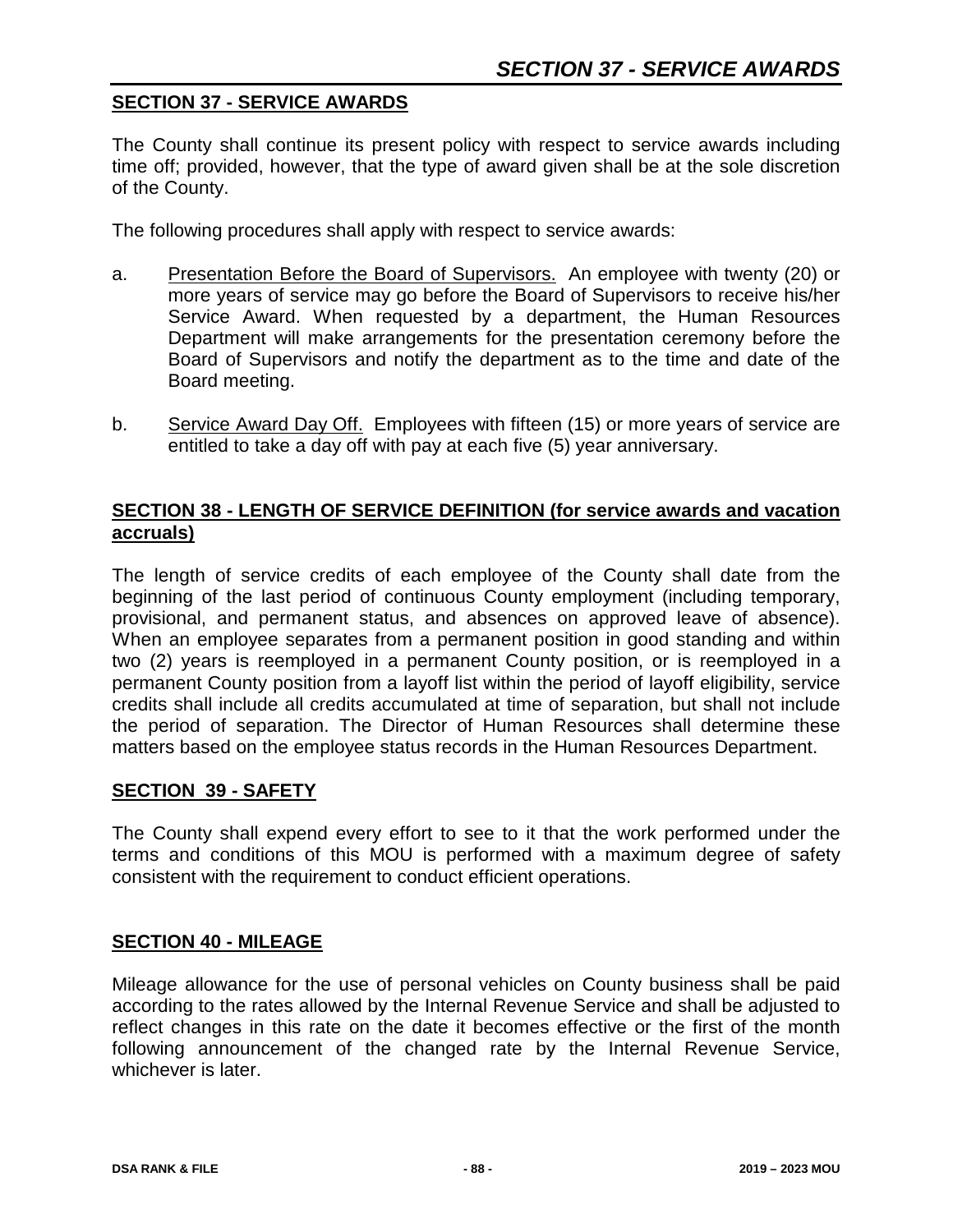## **SECTION 41 - CRITICAL INCIDENT**

In the event the act or omission of a sworn officer causes the death or serious injury of another person, the officer's Division Commander shall place the employee on Administrative Leave (with pay) for the seventy-two (72) hours immediately following the incident.

#### **SECTION 42 - DEPARTMENT INVESTIGATIONS**

It has always been and shall continue to be, the Sheriff's position that all internal investigations shall be conducted in a professional and timely manner. The scope and intent of all legal and policy mandates shall be adhered to during all phases of the investigation. This includes that the confidentiality of all information gained during the inquiry shall be consistent with present legal restraints relative to discovery and disclosure.

## **SECTION 43 - PERMANENT PART-TIME EMPLOYEE BENEFITS**

Permanent part-time employees receive prorated vacation and sick leave benefits. They are eligible for health, dental and life insurance benefits at corresponding premium rates providing they work at least fifty percent (50%) of full time. If the employee works at least fifty percent (50%) of full time, County retirement participation is also included.

## **SECTION 44 - PERMANENT-INTERMITTENT EMPLOYEE BENEFITS**

Permanent-intermittent employees are eligible for prorated vacation and sick leave benefits.

## **SECTION 45 – HEALTH BENEFITS FOR EMPLOYEES NOT OTHERWISE COVERED**

To access County health plans, an employee represented by the Association who is not otherwise eligible for health coverage by the County, must be eligible to receive an offer of coverage from the County under the federal Patient Protection and Affordable Care Act ("ACA") (42 U.S.C. § 18081). Employees eligible to receive an offer of coverage (and qualified dependents), will be offered access to the County's lowest cost, single individual health insurance plan as determined by the County. Employees will be responsible for the full premium cost of coverage. This provision is not subject to the grievance process.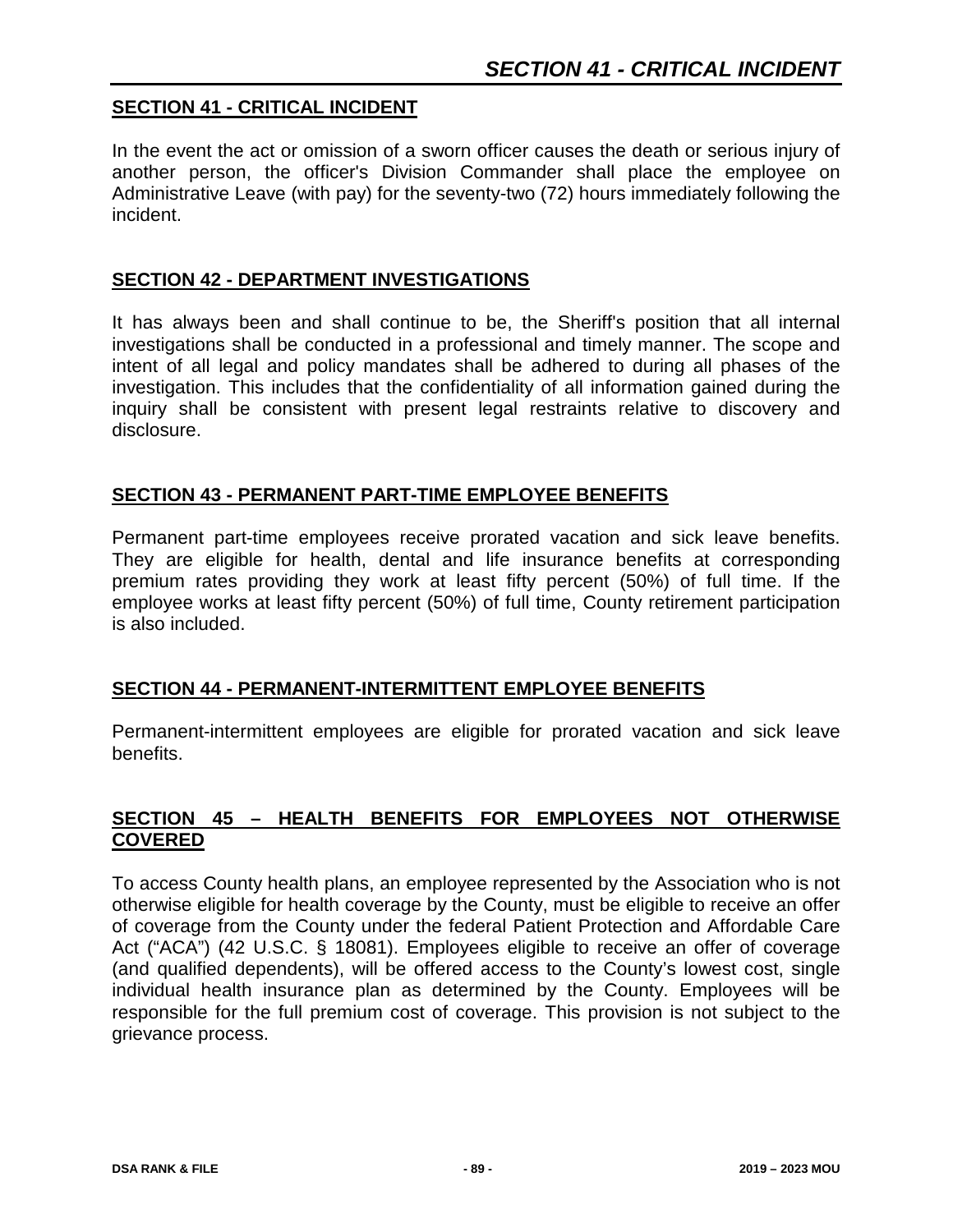## **SECTION 46 - PROVISIONAL APPOINTMENT**

Whenever an appointing authority makes a request for personnel to fill a position in a class for which no reemployment or employment list is available, or in a class for which no eligible or insufficient eligibles to complete the certification will accept appointment to the position, the Director of Human Resources may authorize the appointing authority to appoint any person who possesses the minimum qualifications for the class as set forth in the class specifications, provided that the names of eligibles available and the names of persons who have indicated their intention to take the next examination for the class shall be referred to the appointing authority at the time authorization is issued.

In no case shall a permanent position be filled by a provisional appointment for a period exceeding six (6) calendar months except under the following conditions:

- a. If an examination has been announced for the class and recruitment of applicants is in process, the Director of Human Resources may authorize a continuation of provisional appointments until an eligible list is established.
- b. In case of a provisional appointment to a permanent position vacated by a leave of absence, such provisional appointment may be continued for the duration of said leave.

A provisional appointment shall be terminated within thirty (30) days after the date of certification of eligibles from an appropriate eligible list. All decisions of the Director of Human Resources relative to provisional appointments are final and not subject to the grievance procedure.

Before filling a position by a provisional appointment, the appointing authority shall post notice and shall consider current qualified employees for the appointment. Only if there are insufficient internal applicants to constitute a full certification may the appointing authority consider applicants from outside County service.

## **SECTION 47 - LABOR/MANAGEMENT COMMITTEE**

- A. There shall be established a Labor/Management Committee to maximize communications between the parties in the area of labor relations.
- B. There shall be four (4) representatives of Management and four (4) representatives of the Association, with the DSA representatives time treated as if the meeting were held under Government Code Section 3505.
- C. The meetings shall begin in the first full month after the adoption by the Board of Supervisors of this MOU and continue every other month thereafter.

## **SECTION 48 - UNFAIR LABOR PRACTICE**

Either the County or the Association may file an unfair labor practice as defined in Chapter 34-22 of the Board of Supervisors Resolution 81/1165 against the other.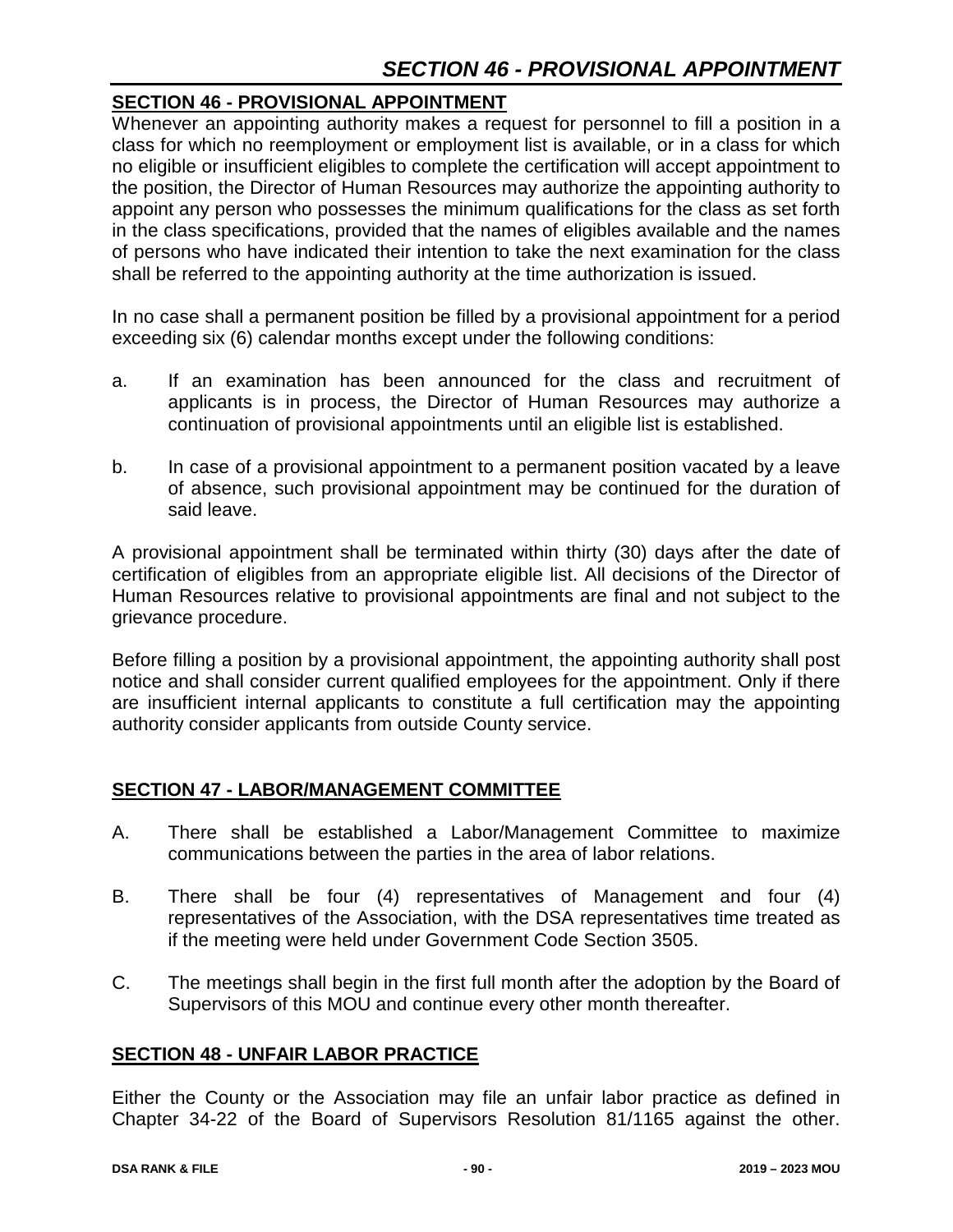Allegations of an unfair labor practice, if not resolved in discussions between the parties, shall be heard by a mutually agreed upon impartial third party.

## **SECTION 49 - ADOPTION**

The provisions of this MOU shall be made applicable on the dates indicated and upon approval by the Board of Supervisors. Resolutions and Ordinances, where necessary, shall be prepared and adopted in order to implement these provisions. It is understood that where it is determined that an Ordinance is required to implement any of the foregoing provisions, said provisions shall become effective upon the first day of the month following thirty (30) days after such Ordinance is adopted.

## **SECTION 50 - SCOPE OF AGREEMENT AND SEVERABILITY OF PROVISIONS**

**50.1 Scope of Agreement.** Except as otherwise specifically provided herein, this MOU fully and completely incorporates the understanding of the parties hereto and constitutes the sole and entire agreement between the parties in any and all matters subject to meet and confer. Neither party shall, during the term of this MOU, demand any change herein, provided that nothing herein shall prohibit the parties from changing the terms of this MOU by mutual agreement. Any past side letters or any other agreements that are not incorporated into or attached to this MOU are deemed expired upon approval of this MOU by the Board of Supervisors.

The Union understands and agrees that the County is not obligated to meet and confer regarding wages, hours or conditions of employment during the term of this extended agreement, except as otherwise required by law.

**50.2 Severability of Provisions.** Should any section, clause or provision of this MOU be declared illegal, unlawful or unenforceable, by final judgment of a court of competent jurisdiction, such invalidation of such section, clause or provision shall not invalidate the remaining portions hereof, and such remaining portions shall remain in full force and effect for the duration of this MOU.

**50.3 Personnel Management Regulations.** Where a specific provision contained in a section of this MOU conflicts with a specific provision contained in a section of the Personnel Management Regulations, the provision of this MOU shall prevail. It is recognized, however, that certain provisions of the Personnel Management Regulations may be supplementary to the provisions of this MOU or deal with matters not within the scope of representation and as such remain in full force and effect.

**50.4 Duration of Agreement**. This Agreement shall continue in full force and effect from July 1, 2019 to and including June 30, 2023.

## **SECTION 51 - PAST PRACTICES AND EXISTING MEMORANDA OF UNDERSTANDING**

Continuance of working conditions and past practices not specifically authorized by ordinance or by resolution of the Board of Supervisors is not guaranteed by this MOU;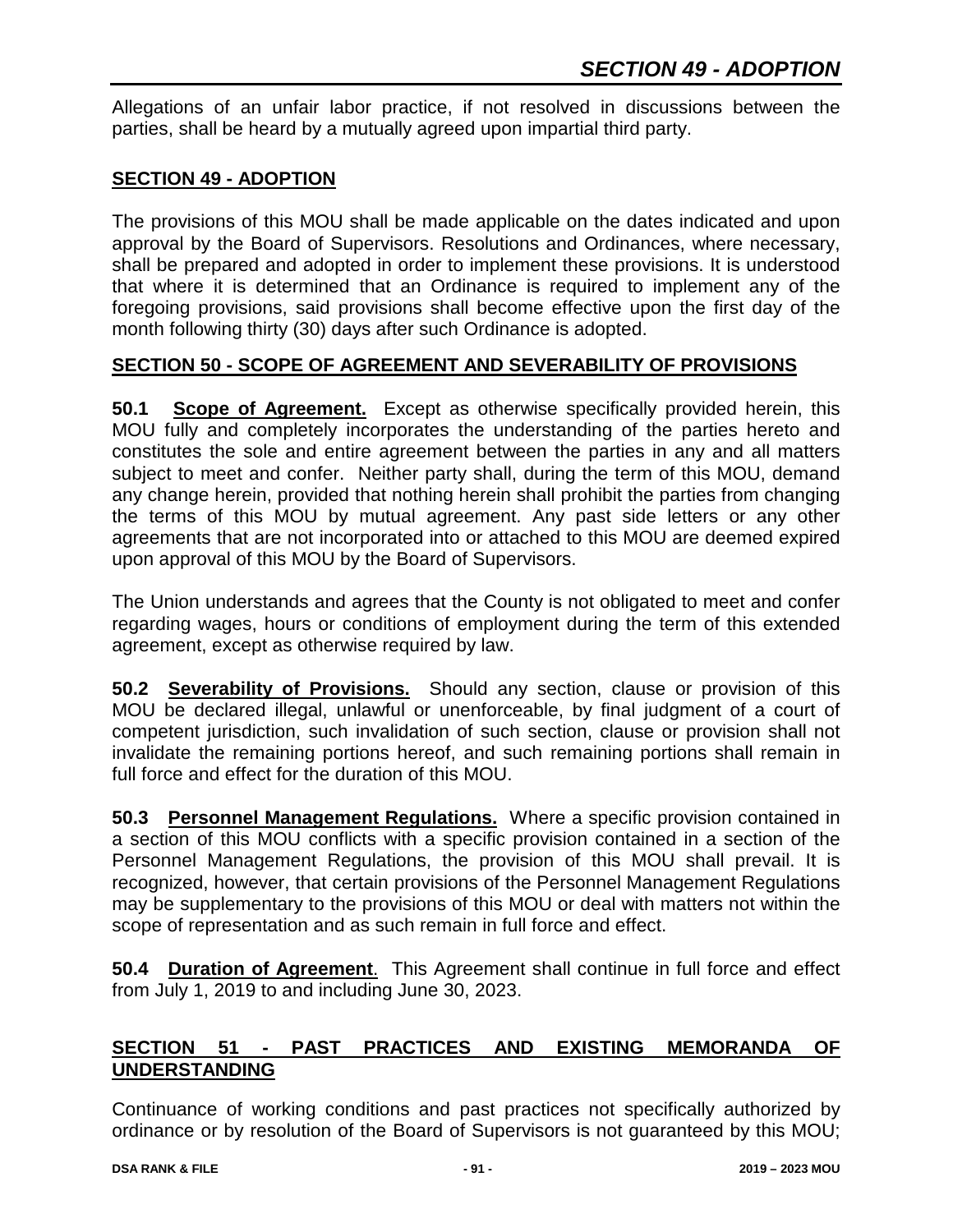## *SECTION 51 - PAST PRACTICES AND EXISTING MEMORANDA OF UNDERSTANDING*

provided, however, that only during the term of this MOU which expires September 30, 2005, the Association may claim a violation of a past practice. If the Association can demonstrate that such past practice exists by virtue of having been acknowledged and agreed to by Management and representatives of the Association or by employees represented by the Association who reach agreement with the Department Head on a specific policy covering a group of employees such as a reassignment policy, the alleged violation of said past practice will be subject to the grievance procedure. Those practices which have been agreed to by Management and not approved by the Department Head must be confirmed and approved by the Department Head within six (6) months from the below execution date of this MOU in order to be considered a past practice pursuant to this provision.

The execution of this MOU does not preclude the DSA from continuing to negotiate with the County regarding the establishment of a Labor-Management Trust Committee and the authorities and responsibilities of said committee.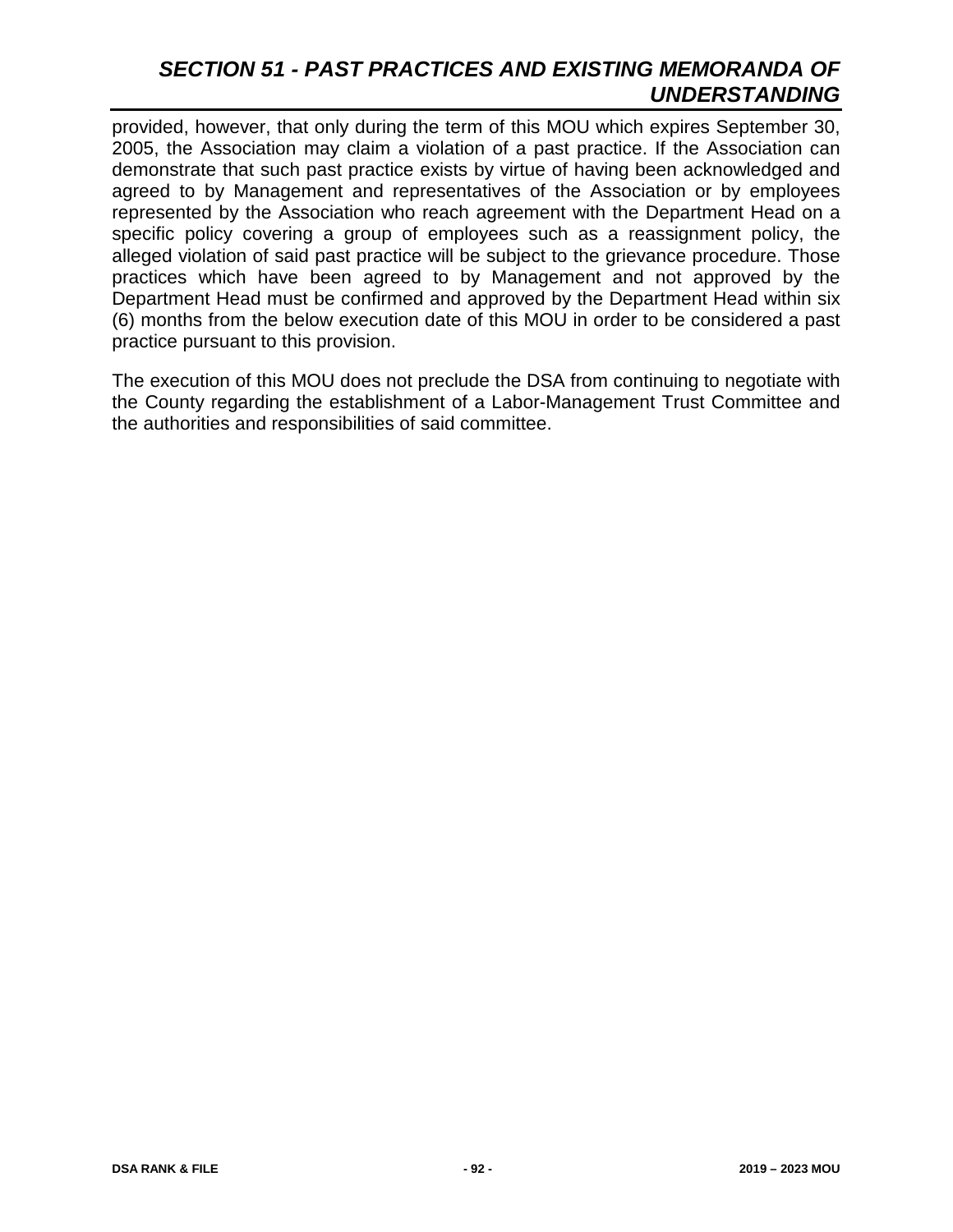# **DEPUTY SHERIFFS ASSOCIATION RANK & FILE**

# **ATTACHMENTS**

- **A. CLASS AND SALARY LISTING**
- **B. SHERIFF'S DEPARTMENT SPECIALIZED ASSIGNMENTS**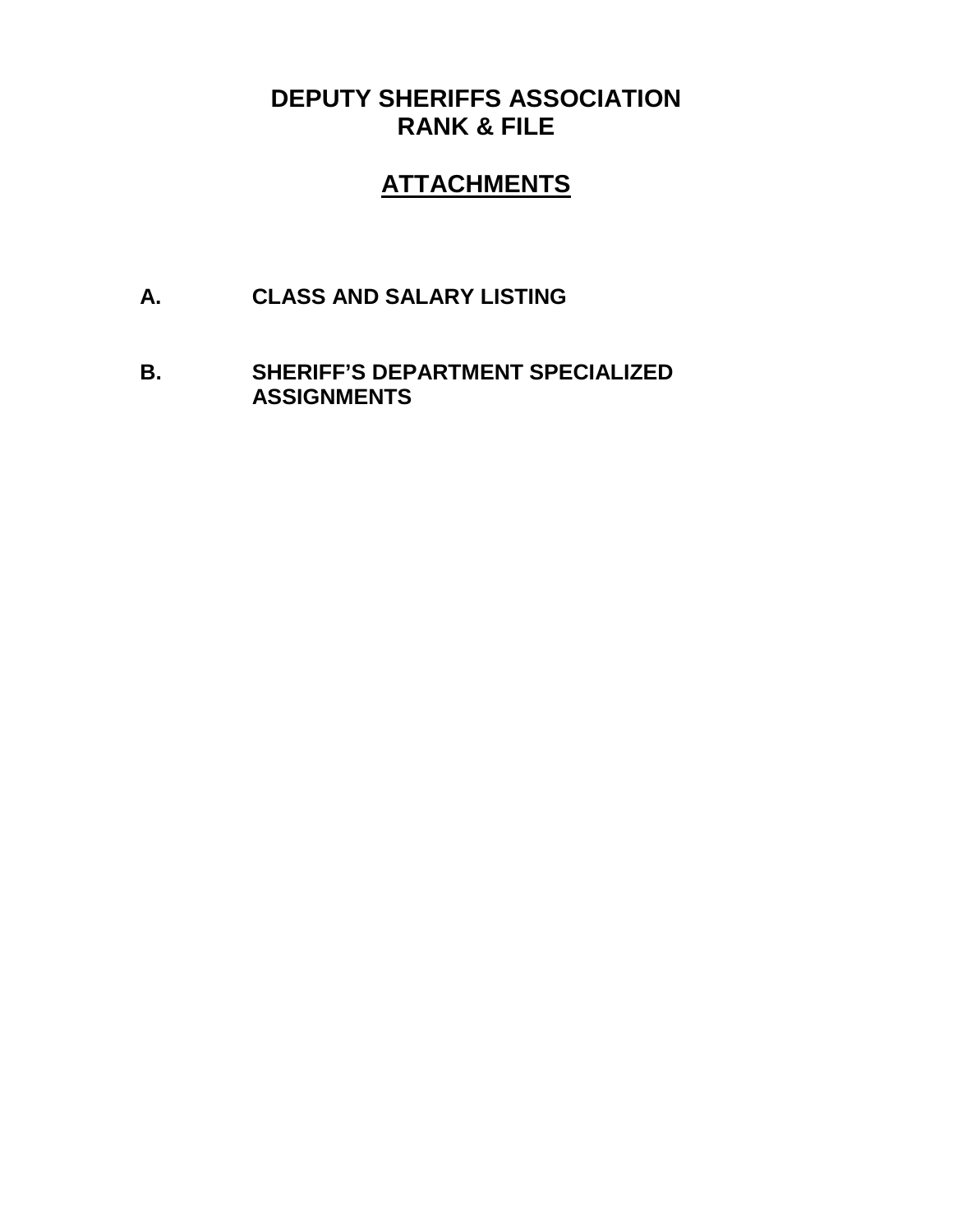#### **Deputy Sheriff's Association Rank and File CLASS AND SALARY LISTING Effective 7/1/2019**

#### **SWORN UNIT (VH)**

|      |                                      |                                    | <b>Salary Range</b> |             |
|------|--------------------------------------|------------------------------------|---------------------|-------------|
|      | <b>Job Code   Class Title</b>        | Flex Staff (F) / Deep<br>Class (D) | <b>From</b>         | To          |
| 6XWA | <b>DEPUTY SHERIFF-40 HOUR</b>        | F                                  | \$7,036.96          | \$8,981.14  |
| 6XWB | <b>DEPUTY SHERIFF-56 HOUR</b>        | F                                  | \$7,036.96          | \$8,981.14  |
| 6DWA | DEPUTY SHERIFF-CRIMINALIST I         | F                                  | \$7,343.03          | \$8,095.69  |
| 6DVB | <b>DEPUTY SHERIFF-CRIMINALIST II</b> | F                                  | \$7,995.69          | \$10,204.76 |
| 6DTB | DEPUTY SHERIFF-CRIMINALIST III       | F                                  | \$9,257.58          | \$11,815.28 |
| 6DHB | DEPUTY SHERIFF-FORENSIC SUPVR        |                                    | \$9,960.83          | \$12,712.82 |
| 6XTA | SERGEANT                             |                                    | \$8,139.47          | \$10,388.26 |

All classes are designated as safety.

#### **NON-SWORN UNIT (VN)**

|      |                                     |                       | <b>Salary Range</b>    |                        |
|------|-------------------------------------|-----------------------|------------------------|------------------------|
|      |                                     | Flex Staff (F) / Deep |                        |                        |
|      | Job Code   Class Title              | Class (D)             | From                   | To                     |
| 6EVA | <b>BACKGROUND INVESTIGATOR I</b>    | F                     | \$6,418.89             | $\overline{$}7,997.26$ |
| 6ENA | <b>BACKGROUND INVESTIGATOR II</b>   | F                     | \$7,072.96             | \$8,812.16             |
| LDVA | <b>BIOMETRIC SYSTEMS SPECIALIST</b> |                       | \$7,380.60             | \$9,195.44             |
| 6CWB | <b>CRIME SCENE INVESTIGATOR I</b>   | F                     | \$4,816.79             | \$6,001.20             |
| 6CVB | <b>CRIME SCENE INVESTIGATOR II</b>  | F                     | \$5,177.83             | \$6,451.03             |
| 6DWB | <b>CRIMINALIST I</b>                | F                     | \$7,336.88             | \$8,088.91             |
| 6DVC | <b>CRIMINALIST II</b>               | F                     | \$7,989.00             | \$9,953.44             |
| 6DTA | <b>CRIMINALIST III</b>              | F                     | \$9,249.83             | \$11,524.31            |
| 6D7B | <b>CRIMINALISTICS LAB AIDE</b>      |                       | \$3,897.04             | \$4,855.30             |
| 6D71 | <b>CRIMINALISTICS LAB AIDE-PROJ</b> |                       | \$3,897.04             | \$4,855.30             |
| 6X7A | DEPUTY SHERIFF-RECRUIT - FIXED TERM | F                     | \$4,584.13             | \$4,584.13             |
| 64WH | FINGERPRINT EXAMINER I              | F                     | \$6,181.87             | \$6,815.51             |
| 64VG | FINGERPRINT EXAMINER II             | F                     | $\overline{$6,579.76}$ | \$8,197.69             |
| 64WJ | FINGERPRINT TECHNICIAN I            | F                     | \$5,219.01             | \$5,753.96             |
| 64VH | FINGERPRINT TECHNICIAN II           | F                     | \$5,582.50             | \$6,955.20             |
| 6CHB | <b>FORENSIC SUPERVISOR</b>          |                       | \$9,913.67             | \$12,351.38            |
| 64VI | SHERIFF COMMUNITY SVC OFFICER       |                       | \$5,177.83             | $\overline{$}6,451.03$ |
| 64VF | <b>SHERIFF'S AIDE</b>               |                       | \$4,176.72             | \$5,203.76             |
| 64WK | <b>SHERIFF'S DISPATCHER I</b>       | F                     | \$5,446.01             | \$6,004.23             |
| 64WM | <b>SHERIFF'S DISPATCHER II</b>      | F                     | \$5,965.40             | \$7,078.34             |
| 64SA | <b>SHERIFF'S PHOTOGRAPHER</b>       |                       | \$5,889.10             | \$7,337.20             |
| 64WR | <b>SHERIFF'S RANGER</b>             |                       | \$3,775.50             | \$4,703.88             |
| 64VE | <b>SHERIFF'S SPECIALIST</b>         | F                     | \$4,922.86             | \$6,133.36             |
| 64HB | SUPERVISING FINGERPRINT EXAMNR      |                       | \$7,322.37             | $\overline{$9,122.89}$ |
| 64HC | SUPERVISING FINGERPRINT TECH        |                       | $\overline{$6,336.80}$ | \$7,894.98             |
| 6YHA | SUPERVISING SHERIFF'S AIDE          |                       | \$4,807.25             | \$5,989.33             |
| 64HD | SUPERVISING SHF'S DISPATCHER        |                       | \$6,534.32             | \$8,141.07             |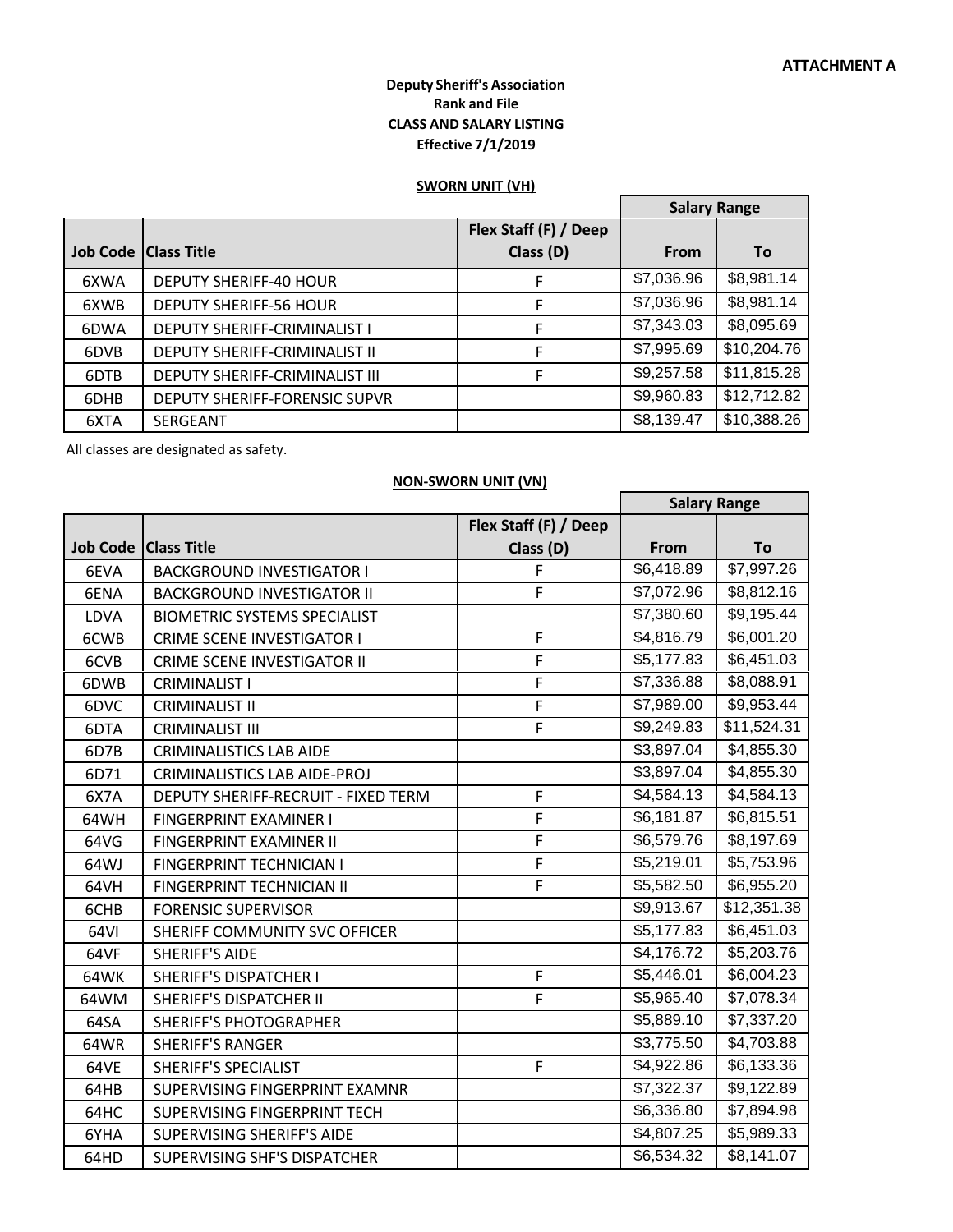# **SHERIFF'S DEPARTMENT Specialized Assignments**

| <b>BUREAU/LOCATION</b>                      | <b>POSITION</b>                   | <b>MINIMUM QUALIFICATIONS</b>                   |
|---------------------------------------------|-----------------------------------|-------------------------------------------------|
| <b>Custody Services Bureau</b>              |                                   |                                                 |
| <b>Detention Division</b><br>$\bullet$      | <b>Classification Deputy</b>      | <b>Completion of Probation</b>                  |
|                                             | <b>Custody Alternative Deputy</b> | <b>Completion of Probation/Patrol Qualified</b> |
|                                             | <b>Transportation Deputy</b>      | <b>Completion of Probation</b>                  |
|                                             |                                   |                                                 |
| <b>Court Security Division</b><br>$\bullet$ | <b>Court Security Deputy</b>      | <b>Completion of Detention FTO</b>              |
|                                             |                                   |                                                 |
| <b>Support Services Bureau</b>              |                                   |                                                 |
| <b>Technical Services Div.</b><br>$\bullet$ | Civil Deputy                      | 1 Year Patrol Experience                        |
|                                             |                                   |                                                 |
| <b>Emergency Services Div.</b><br>$\bullet$ | <b>Volunteer Services Deputy</b>  | 1 Year Patrol Experience                        |
|                                             |                                   |                                                 |
| <b>Field Operation Bureau</b>               |                                   |                                                 |
| <b>Patrol Division</b><br>$\bullet$         | <b>Special District Deputy</b>    | <b>Completion of Patrol FTO</b>                 |
|                                             | J-Team Deputy                     | <b>Completion of Patrol FTO</b>                 |
|                                             |                                   |                                                 |
| <b>Investigation Division</b><br>$\bullet$  | <b>Investigator Deputy</b>        | 1 Year of Patrol Experience                     |
|                                             |                                   |                                                 |
| Special Ops. Division<br>$\bullet$          | <b>Helicopter Observer</b>        | 1 Year of Patrol Experience                     |
|                                             | <b>Marine Patrol Deputy</b>       | <b>Completion of Patrol FTO</b>                 |
|                                             | <b>Contract City Deputy</b>       | <b>Completion of Patrol FTO</b>                 |
|                                             |                                   |                                                 |
| <b>Coroner's Division</b><br>$\bullet$      | Coroner's Deputy                  | 1 Year of Patrol Experience                     |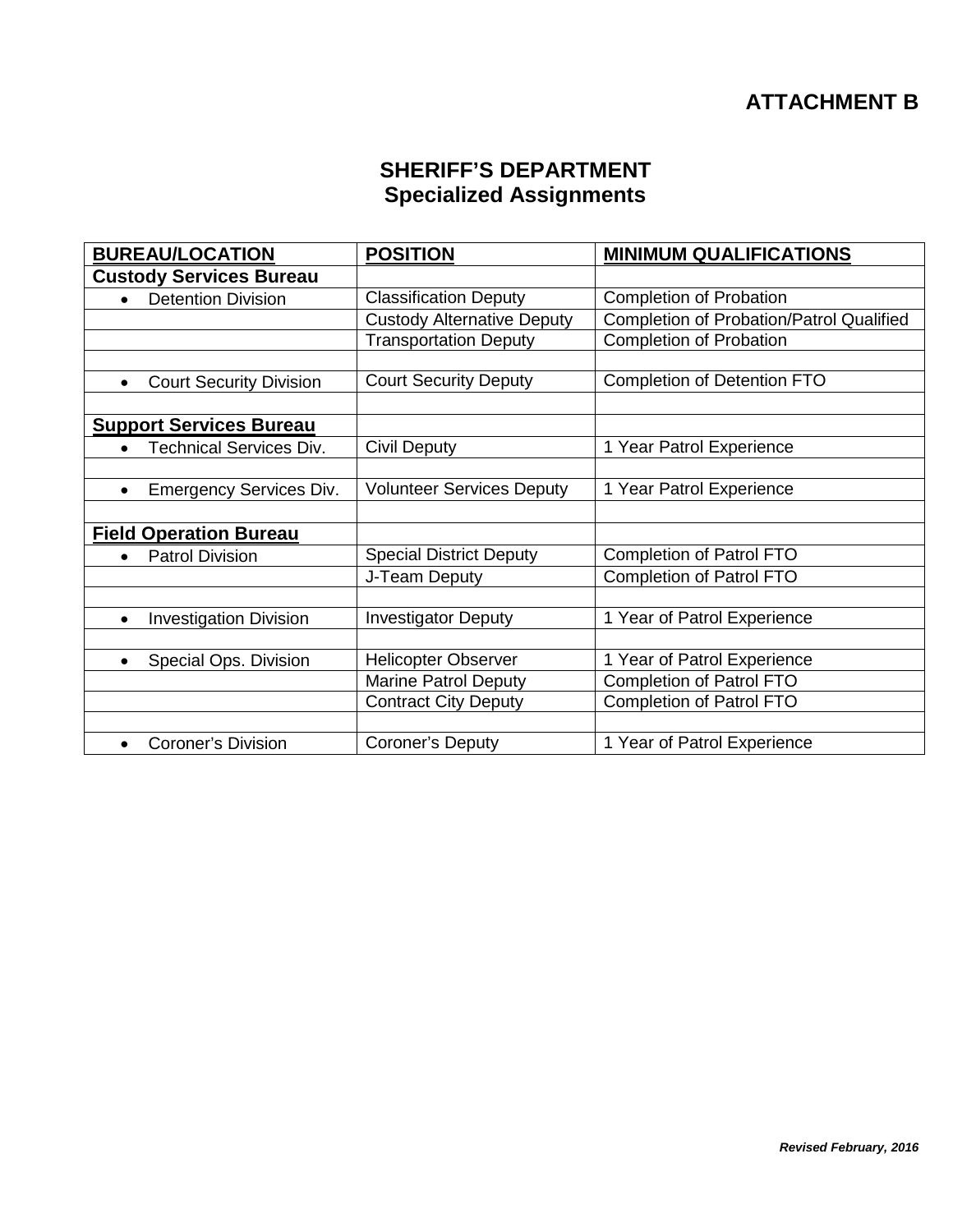## **DEPUTY SHERIFFS ASSOCIATION RANK & FILE**

## **SUBJECT INDEX**

| Accrual |  |
|---------|--|
|         |  |
|         |  |
|         |  |
|         |  |
|         |  |
|         |  |
|         |  |
|         |  |
|         |  |
|         |  |
|         |  |
|         |  |
|         |  |
|         |  |
|         |  |
|         |  |
|         |  |
|         |  |
|         |  |
|         |  |
|         |  |
|         |  |
|         |  |
|         |  |
|         |  |
|         |  |
|         |  |
|         |  |
|         |  |
|         |  |
|         |  |
|         |  |
|         |  |
|         |  |
|         |  |
|         |  |
|         |  |
|         |  |
|         |  |
|         |  |
|         |  |
|         |  |
|         |  |
|         |  |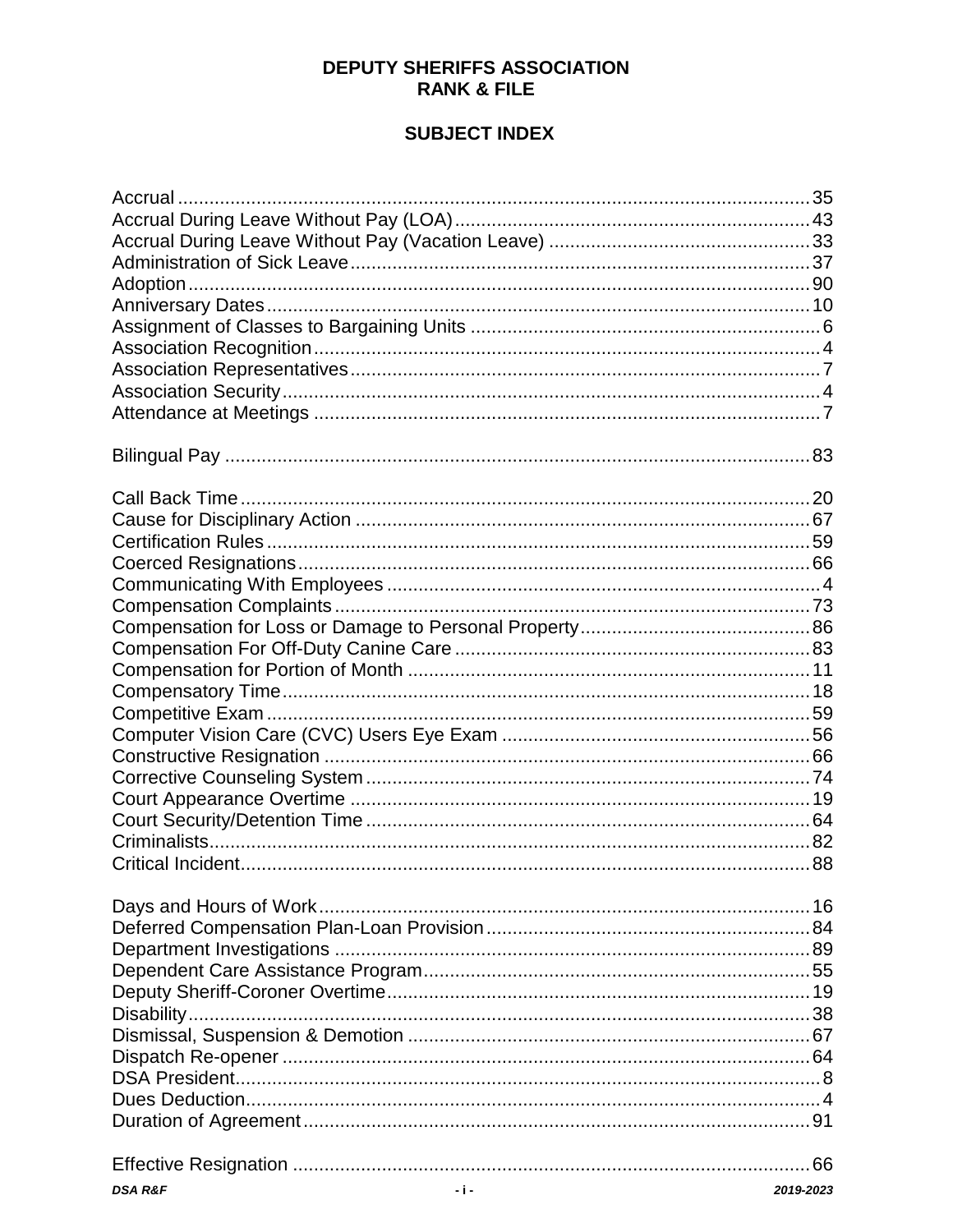| Family and Medical Leave Act (FMLA) and/or California Family Rights Act (CFRA)  44 |  |
|------------------------------------------------------------------------------------|--|
|                                                                                    |  |
|                                                                                    |  |
|                                                                                    |  |
|                                                                                    |  |
|                                                                                    |  |
|                                                                                    |  |
|                                                                                    |  |
|                                                                                    |  |
|                                                                                    |  |
|                                                                                    |  |
|                                                                                    |  |
|                                                                                    |  |
|                                                                                    |  |
|                                                                                    |  |
|                                                                                    |  |
|                                                                                    |  |
|                                                                                    |  |
|                                                                                    |  |
|                                                                                    |  |
|                                                                                    |  |
|                                                                                    |  |
|                                                                                    |  |
|                                                                                    |  |
|                                                                                    |  |
|                                                                                    |  |
|                                                                                    |  |
| Length of Service Definition (for service awards and vacation accruals) 88         |  |
|                                                                                    |  |
|                                                                                    |  |
|                                                                                    |  |
|                                                                                    |  |
|                                                                                    |  |
|                                                                                    |  |
|                                                                                    |  |
|                                                                                    |  |
|                                                                                    |  |
|                                                                                    |  |
|                                                                                    |  |